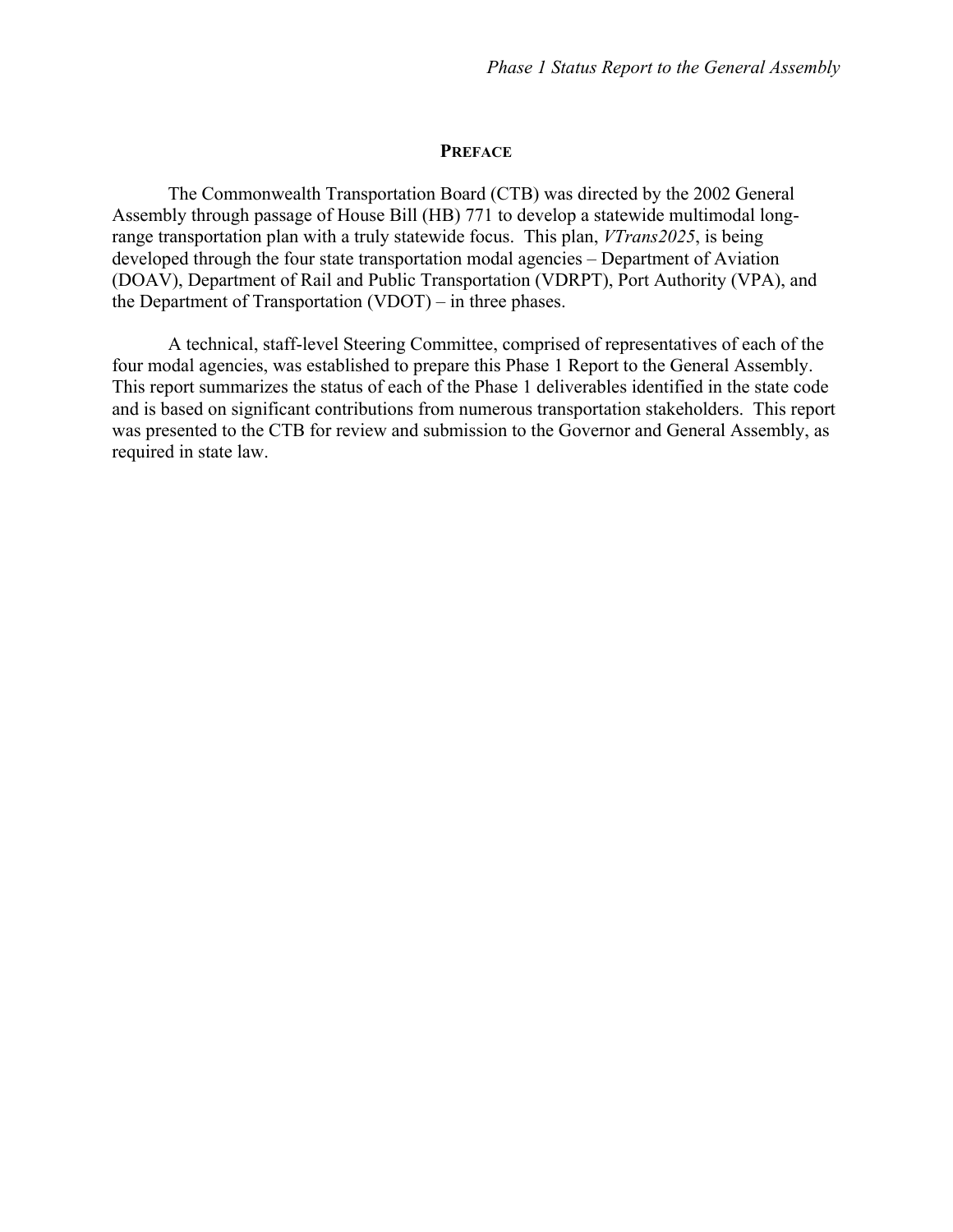*Phase 1 Status Report to the General Assembly*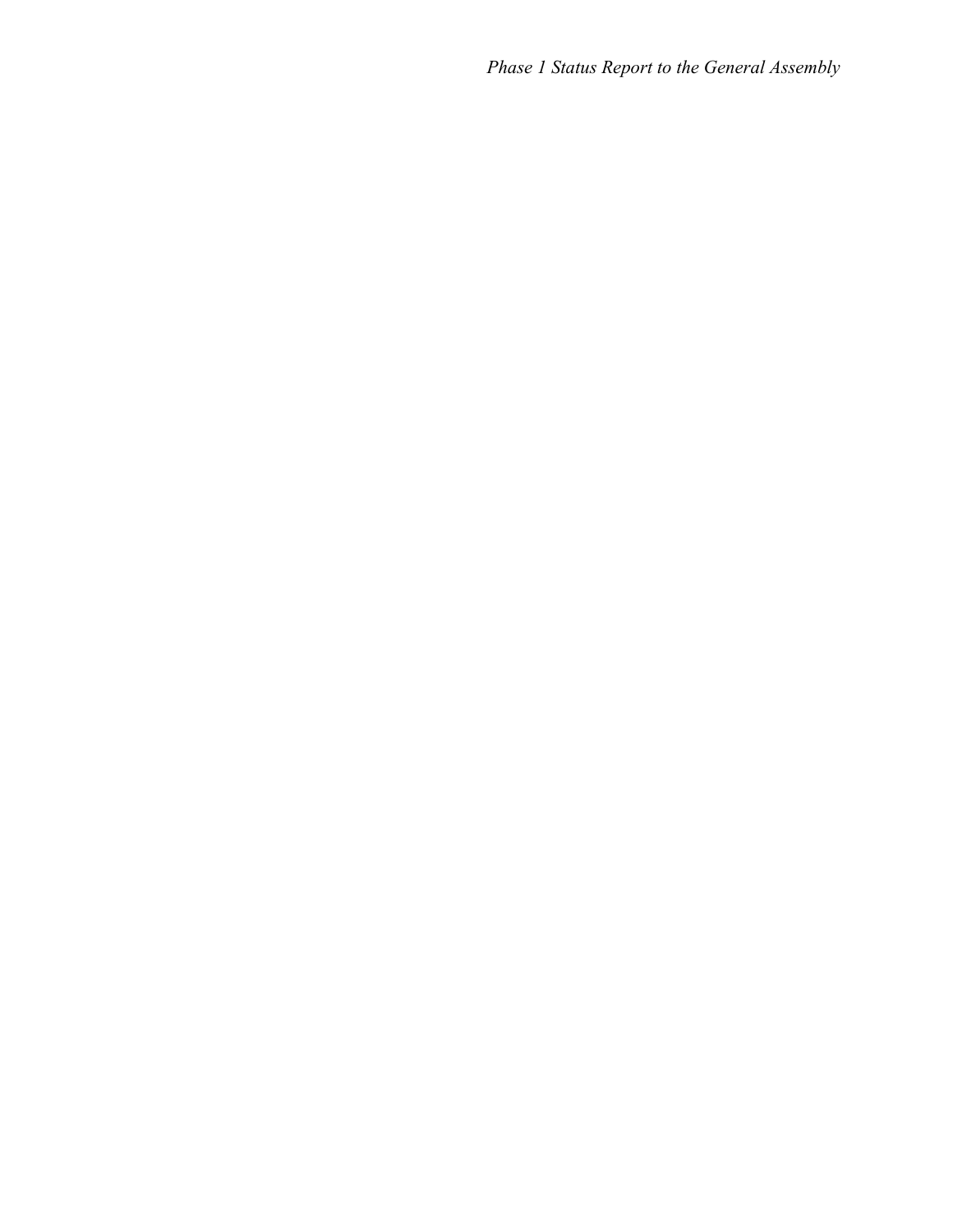# **Table of Contents**

| <b>Executive Summary</b> |                                                                  | $\mathbf{i}$ |
|--------------------------|------------------------------------------------------------------|--------------|
| Chapter 1                | Introduction                                                     | 1            |
| Chapter 2                | <b>Interagency Coordination Plan</b>                             | 5            |
| Chapter 3                | Stakeholder Involvement Plan                                     | 9            |
| Chapter 4                | Stakeholder Involvement to Date                                  | 21           |
| Chapter 5                | Vision, Goals, and Objectives                                    | 29           |
| Chapter 6                | Criteria for Establishing Priorities                             | 33           |
| Chapter 7                | Identification of Major Needs                                    | 37           |
| Chapter 8                | <b>Status Report on Modal Needs Assessments</b>                  | 45           |
| Chapter 9                | Evaluation and Recommendation of a Highway Needs Assessment Tool | 47           |
| Chapter 10               | Looking Ahead                                                    | 51           |
| List of Acronyms         |                                                                  | 53           |
| Glossary                 |                                                                  | 55           |
| Appendix A               | House Bill 771                                                   | 57           |
| Appendix B               | Statewide Transportation Planning Federal and State Legislation  | 59           |
| Appendix C               | VTrans2025 Steering Committee Members                            | 69           |
| Appendix D               | VTrans2025 Phase 1 Stakeholder Group                             | 71           |
| Appendix E               | VTrans2025 Policy Committee                                      | 73           |
| Appendix F               | VTrans2025 Scope of Work and Schedule Dated June 6, 2002         | 75           |
| Appendix G               | <b>Sample Survey Instruments</b>                                 | 85           |
| Appendix H               | Discussion Group Meeting Schedule and Summaries                  | 97           |
| Appendix I               | Highway Needs Assessment Team Members                            | 157          |
| Appendix J               | Statewide Planning System - SPS                                  | 159          |
| Appendix K               | Highway Economic Requirement System State Version - HERS-ST      | 161          |
| Appendix L               | Bridge Needs Identification – Bridge Sufficiency Rating          | 163          |
| Appendix M               | Rural Secondary System Tolerable/Non-Tolerable Analysis          | 165          |
| Appendix N               | Safety Needs Identification - Critical Rate Analysis             | 167          |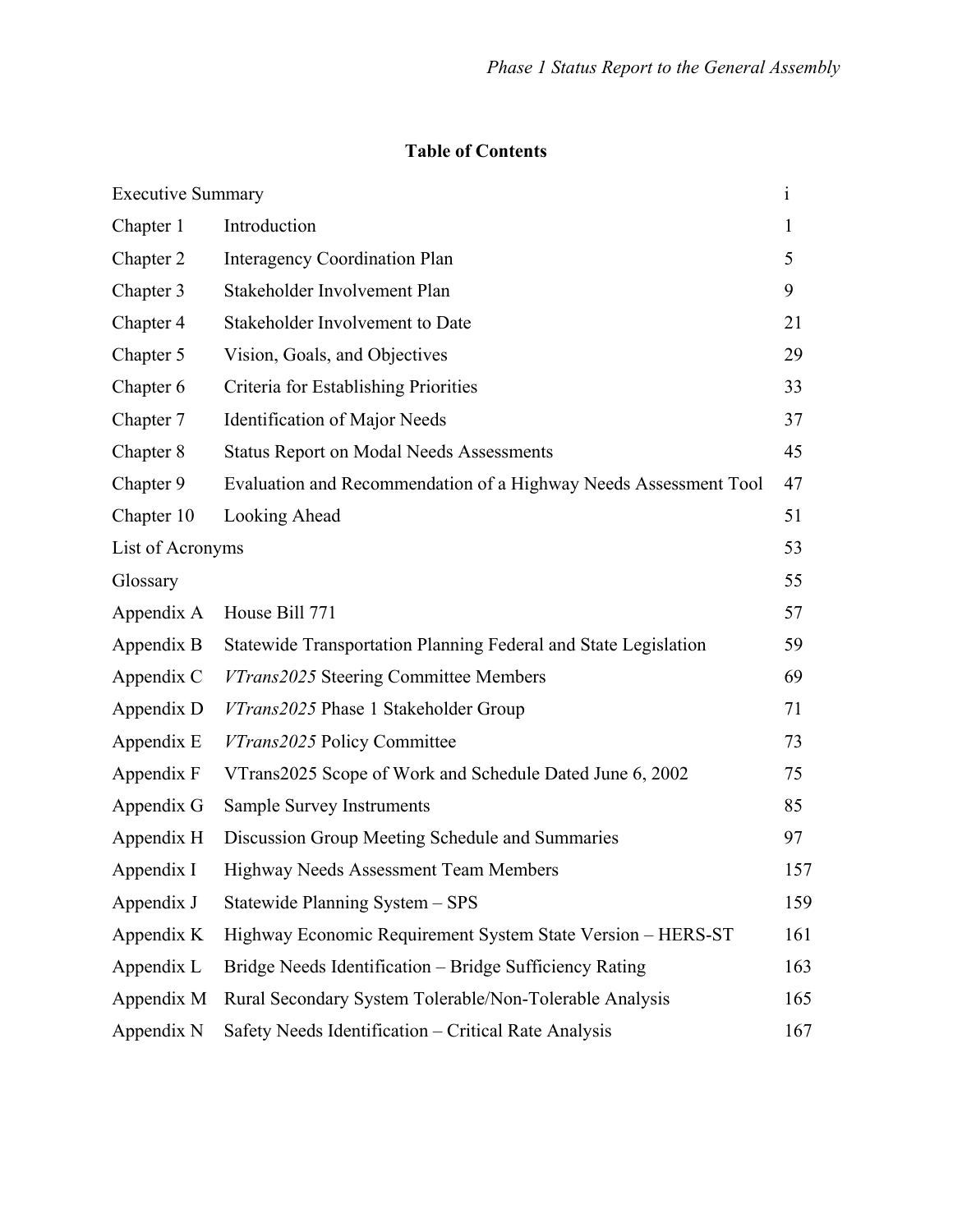# **List of Figures**

| Figure 2-1 | Interagency Coordination Process                  |    |
|------------|---------------------------------------------------|----|
| Figure 4-1 | Location of Discussion Group Meetings             | 22 |
| Figure 4-2 | Visioning Process Participants                    | 24 |
| Figure 6-1 | Application of Multimodal Prioritization Criteria | 34 |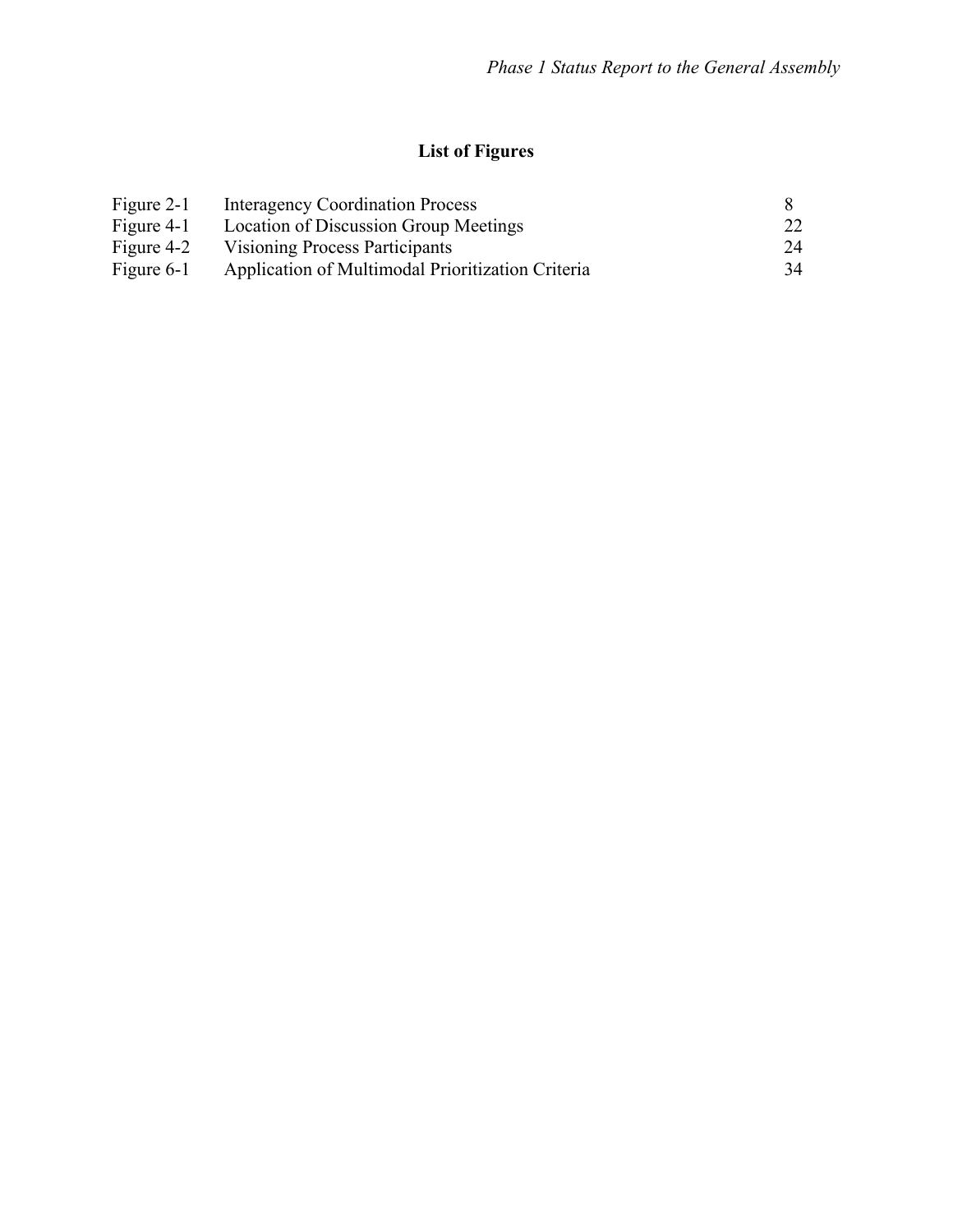#### **EXECUTIVE SUMMARY**

*VTrans2025*, Virginia's statewide multimodal long-range transportation plan, will be developed by the Secretary of Transportation through the four state transportation modal agencies – Department of Aviation (DOAV), Department of Rail and Public Transportation (VDRPT), Port Authority (VPA), and the Department of Transportation (VDOT). The plan's development will be guided by §33.1-23.03 of the Code of Virginia and Section 1204(e) of the Transportation Equity Act of the 21<sup>st</sup> Century (TEA-21). In general, a summary of transportation issues facing the Commonwealth and an evaluation of transportation policies will be used to develop a series of alternative future transportation scenarios as well as a vision statement, goals, and objectives for the plan. These scenarios will illustrate various long-term transportation visions for the Commonwealth. Concurrently, criteria will be developed for establishing multimodal priorities, an inventory and evaluation of the existing system will be conducted, and a trend analysis and forecast completed. Each mode will complete a needs assessment, which identifies mode-specific transportation needs. A single future transportation scenario will be identified and applied with the multimodal prioritization criteria to the modal needs assessments to derive a multimodal transportation plan and final report.

While the Code of Virginia specifically identifies the Commonwealth Transportation Board (CTB) as the party responsible for developing the plan, the CTB has no jurisdiction over aviation and ports. The Virginia Aviation Board (VAB) and the VPA Board of Commissioners will be briefed on the status of *VTrans2025* deliverables and staff from DOAV and VPA are involved as equal partners in the development of the multimodal plan.

House Bill 771 (see Appendix A) identifies specific deliverables associated with each of three phases of the plan's development. This report to the General Assembly summarizes the status of each of the Phase 1 deliverables. A short summary of each deliverable is included in this Executive Summary and the entire report for each deliverable follows in the corresponding chapter as noted below:

- Chapter 2 Interagency Coordination Plan
- Chapter 3 Stakeholder Involvement Plan
- Chapter 4 Stakeholder Involvement to Date
- Chapter 5 Vision, Goals, and Objectives
- Chapter 6 Criteria for Establishing Priorities
- Chapter 7 Identification of Major Needs
- Chapter 8 Status Report on Modal Needs Assessments
- Chapter 9 Evaluation and Recommendation of a Highway Needs Assessment Tool

### **Summary of Chapter 2 Interagency Coordination Plan**

Development of a statewide multimodal long-range transportation plan is both a federal (i.e., Federal Highway Administration - FHWA) and state legislative requirement. State legislation requires that the plan be truly multimodal, avoiding the aggregation of separately derived local, district, regional, or modal plans. In order to meet both the spirit and intent of the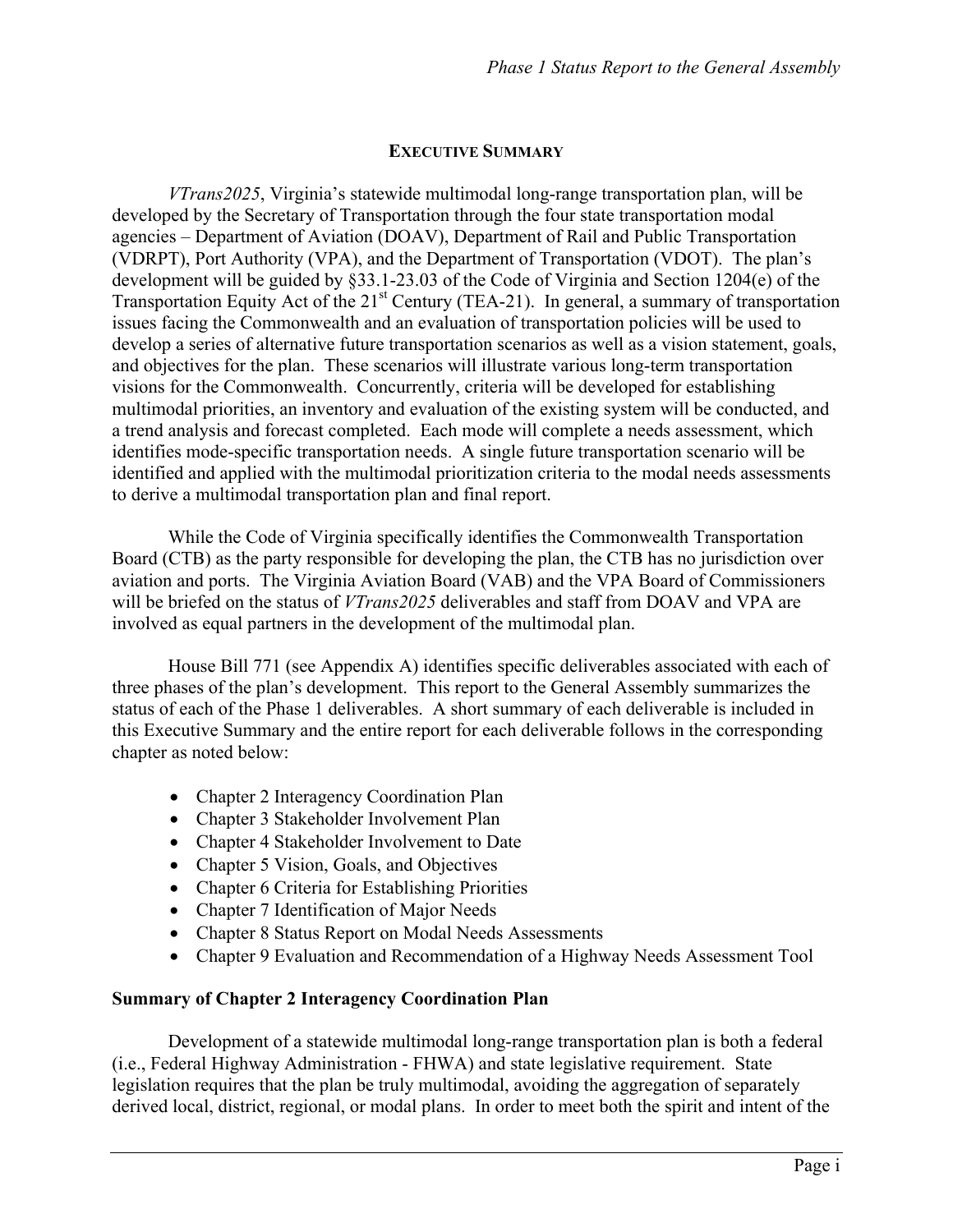legislation, it is imperative that the transportation modal agencies work together closely throughout the development of the plan. The purpose of the Interagency Coordination Plan (ICP) is to describe the relationship between the transportation agencies and their respective boards, and Secretary's Office, and the committees responsible for developing and implementing *VTrans2025*. The ICP was developed by the Steering Committee with input from the Deputy Secretary of Transportation for Intermodal Issues.

The ICP describes the committees that have been and will be established to develop *VTrans2025*. Additionally, the ICP describes how these committees will interact with each other, the transportation modal agencies, and the Secretary's Office. In general, the Steering Committee, made up of planning staff from the four transportation modal agencies will be responsible for developing the plan. The Phase 1 Stakeholder Group, an advisory group made up of representatives of various stakeholder groups, will provide feedback to the Steering Committee, as requested. The Policy Committee, made up of representatives from the governing boards of each agency, the director of each modal agency, and the Deputy Secretary of Transportation for Intermodal Issues, provides policy-level guidance to the Steering Committee and facilitates interagency coordination. Products and reports will flow from the Steering Committee to the Policy Committee for final approval before presentation to the CTB, Governor, and General Assembly. The Virginia Aviation Board (VAB) and the VPA Board of Commissioners will also be briefed on the status of *VTrans2025* deliverables.

Implementation of the ICP will ensure development and implementation of a statewide transportation plan that is a model for the rest of the nation. The ICP will be reviewed and revised as circumstances change, more information becomes available, or key decision points are reached, and should, therefore, be regarded only as a reference.

### **Summary of Chapter 3 Stakeholder Involvement Plan**

Stakeholder outreach is a key component of the statewide transportation planning process. Each transportation agency involved in the development of *VTrans2025* is committed to extensive stakeholder involvement throughout the planning process. In recognition of the fact that the statewide plan must be built upon a solid foundation of stakeholder input that ensures well-rounded representation, a Stakeholder Involvement Plan workgroup was formed to identify strategies for stakeholder outreach, feedback, and participation. The workgroup was made up of public affairs staff from each of the transportation agencies. To develop the Stakeholder Involvement Plan, the workgroup reviewed the stakeholder outreach processes used by other states in support of their statewide transportation plans. In addition, federal, state, and transportation agency guidelines for public involvement were used to develop the Stakeholder Involvement Plan. The resulting plan was reviewed by each of the transportation agencies as well as other stakeholders.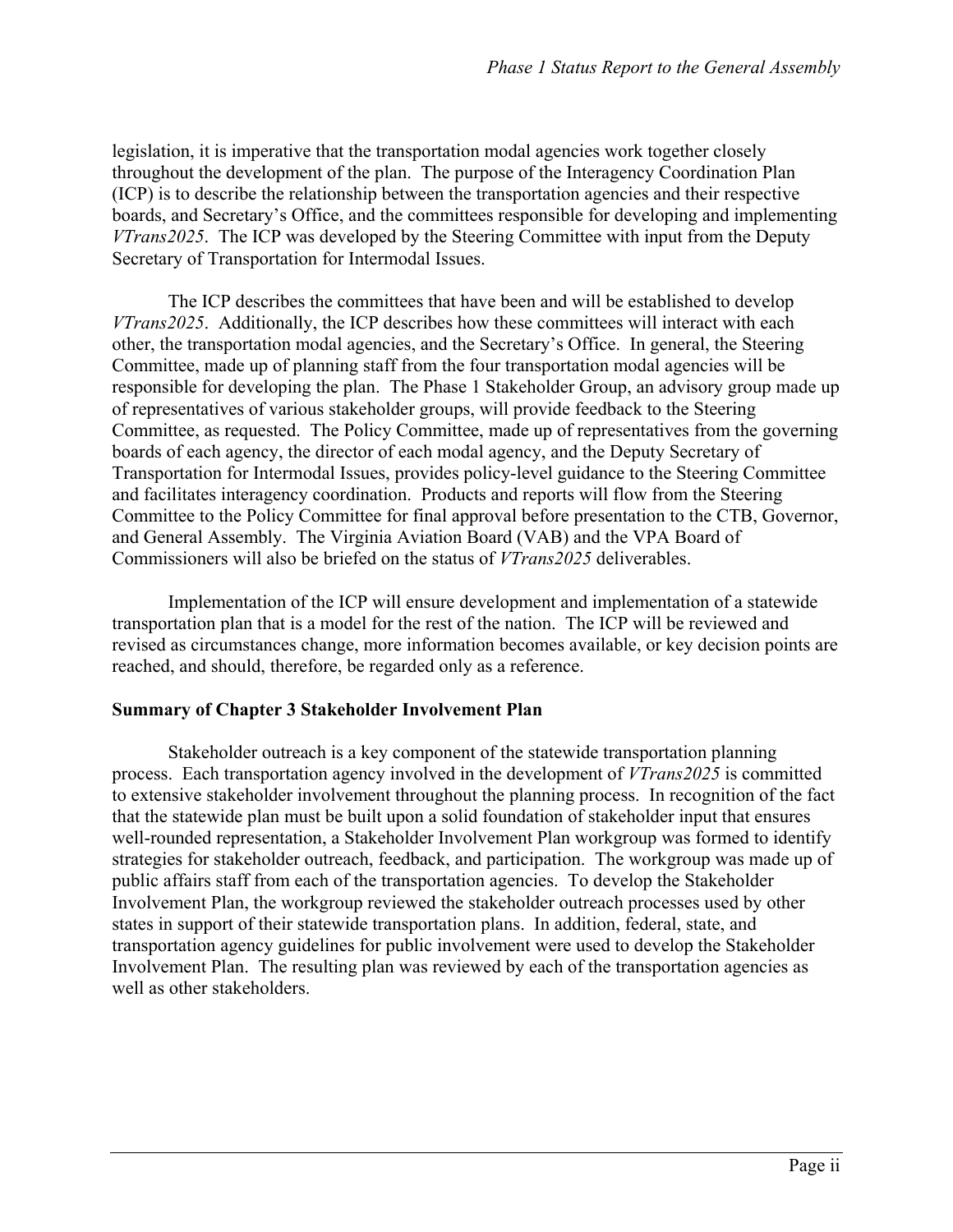In addition to describing stakeholder outreach activities that will support development of *VTrans2025*, the Stakeholder Involvement Plan briefly identifies the key affected stakeholders and major issues to be addressed. The decision-making process and anticipated budget are also summarized. In general, the Stakeholder Involvement Plan is based on four goals:

- 1. Inform stakeholders
- 2. Create opportunities for participation
- 3. Provide feedback
- 4. Create informed consensus

For each goal, the activities, tools, and desired outcomes are identified by phase and task. A distinction is made between ongoing activities related to each goal and activities tied to specific tasks. The Stakeholder Involvement Plan focuses mainly on activities and deliverables associated with Phase 1 of the plan's development. While a framework is provided for stakeholder involvement in Phases 2 and 3, more detail will be provided at a later date to ensure that the most effective means of reaching stakeholders is used. As such, the Stakeholder Involvement Plan is meant only as a reference, and will be reviewed and revised as circumstances change, more information becomes available, or key decision points are reached. Implementation of this involvement plan will ensure development of a statewide transportation plan that is built on a solid foundation of stakeholder input.

#### **Summary of Chapter 4 Stakeholder Involvement to Date**

The nature of the stakeholder input to date has been centered on the visioning process – drafting vision, goal, and objective statements and identifying issues to be considered and evaluated in the plan. At this time, most stakeholder involvement has been through a series of Discussion Group Meetings and surveys. Stakeholder input received thus far has identified the need for more coordinated multimodal planning, more transportation alternatives in both urban and rural areas, more coordination among the transportation agencies, and more coordination between transportation and land use. Ongoing and future outreach efforts will provide feedback to stakeholders on how their input was used, seek validation of the conclusions drawn from that input, and build upon previous input to continue development of *VTrans2025*.

While the input from the visioning process identified a broad spectrum of issues, for the most part, it mainly reflects the views of highway, environmental, and other advocacy groups. For this reason, additional outreach is being done now to target specific stakeholder groups, including state agencies, the business community, local governments and elected officials, transportation operators, and the transportation-challenged community.

The summary of Stakeholder Involvement to Date identifies the outreach activities undertaken thus far in the process and describes the nature of the resulting input. Additionally, an analysis of the visioning process participants and an evaluation of the effectiveness of the outreach activities are included.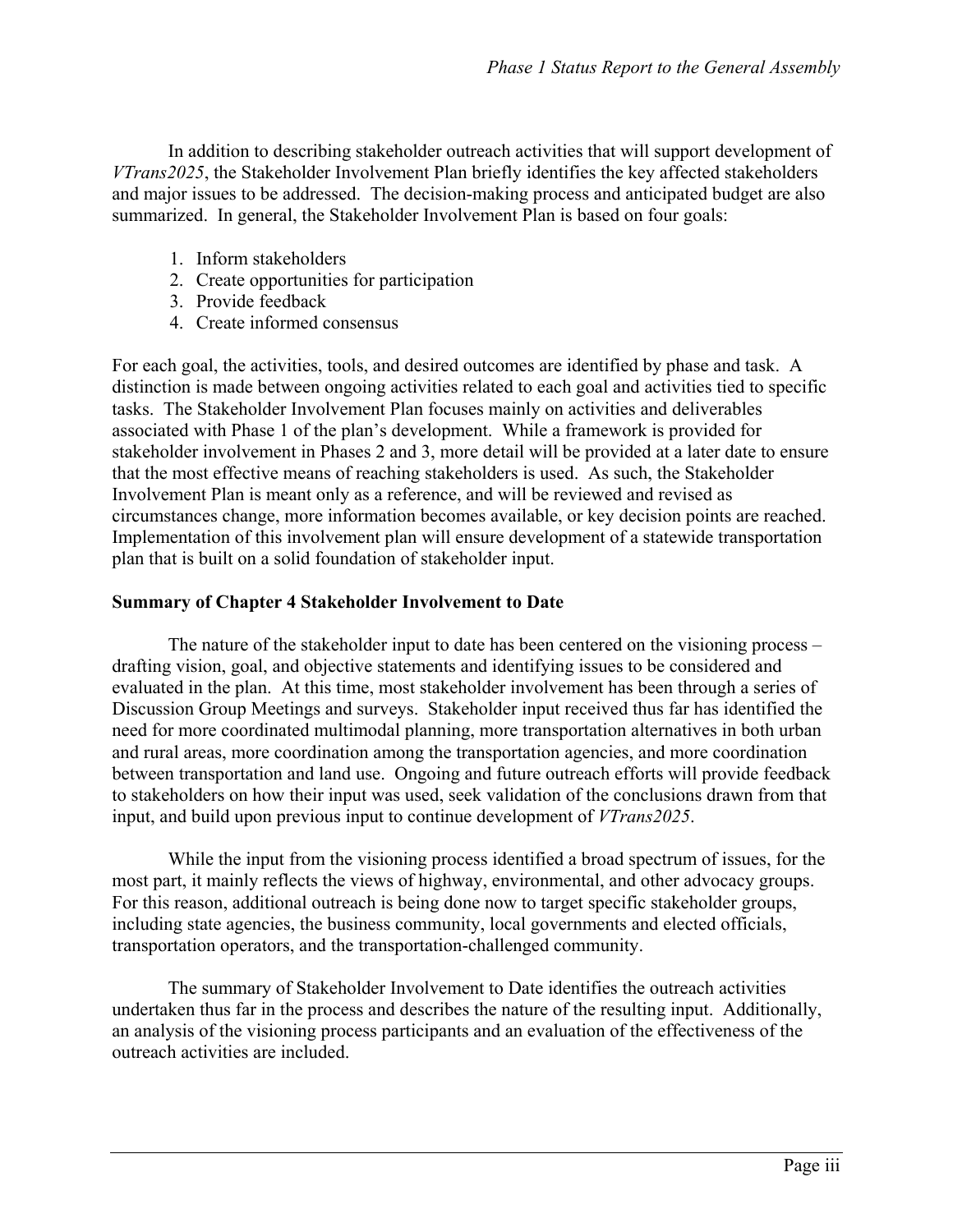#### **Summary of Chapter 5 Vision, Goals, and Objectives**

Vision, goal, and objective statements establish the framework around which *VTrans2025* will be built. These statements were drafted to guide the development of the plan based on input from Discussion Group Meetings and Transportation Vision Surveys. These statements also reflect input from the *VTrans2025* Phase 1 Stakeholder Group, the *VTrans2025* Steering Committee, and the Deputy Secretary of Transportation for Intermodal Issues. Additionally, the statements reflect a review of other state and regional transportation plans and the mission and goal statements developed by the four transportation modal agencies. Finally, the vision, goal, and objective statements are consistent with the planning factors identified in TEA-21 and §33.1- 23.03 of the Code of Virginia. The vision, goals, and objectives will provide the basis for many policy recommendations in the statewide transportation plan.

#### **Summary of Chapter 6 Criteria for Establishing Priorities**

The criteria for establishing priorities are based on a review of case studies, current business practices, professional judgment, and other relevant information. The criteria are tied to the *VTrans2025* goals and the associated performance measures are based on the *VTrans2025* objectives and other information. In general, the criteria are intended for use in scoring and ranking multimodal networks.

As a significant amount of work remains to complete the multimodal prioritization system, these criteria for establishing priorities should be viewed as a work in progress. The performance measures associated with the criteria may be refined and expanded as metrics are identified and point values are assigned.

### **Summary of Chapter 7 Identification of Major Needs**

Major generic modal needs were identified for each mode by the four transportation modal agencies. DOAV identified major aviation needs. VPA identified major port needs. VDRPT identified major rail and public transit needs. VDOT identified major highway, bicycle, and pedestrian needs. These needs have not been prioritized or approved by the governing boards of these agencies.

#### **Summary of Chapter 8 Status Report on Modal Needs Assessments**

Each modal agency is required to complete a needs assessment for their respective mode. Modal needs assessment status reports were submitted by each of the four transportation modal agencies and compiled into a single report. While the status of the modal needs assessments varies considerably, all of the modal needs assessments will be completed by July 2005.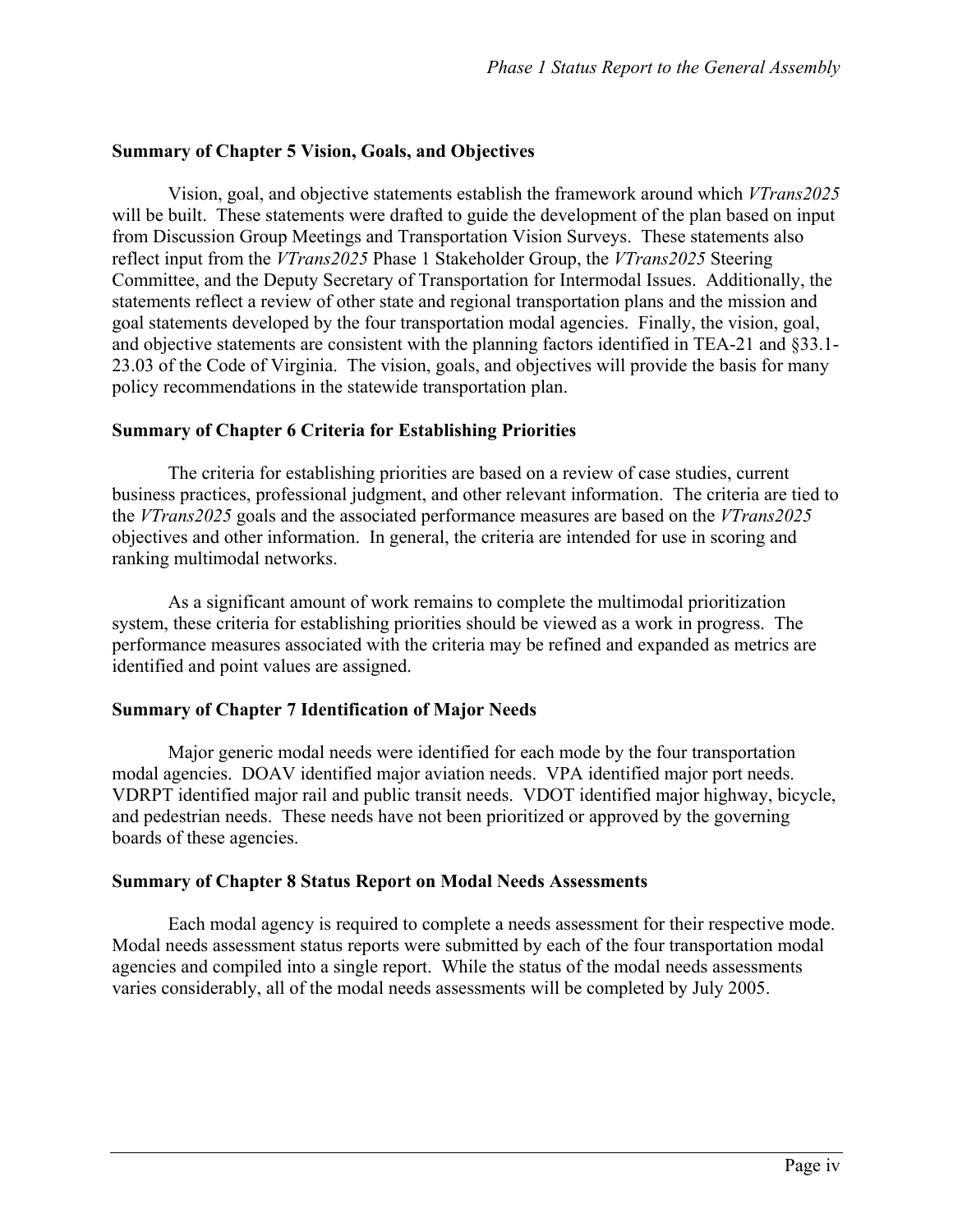#### **Summary of Chapter 9 Evaluation and Recommendation of a Highway Needs Assessment Tool**

Two separate and distinct purposes were identified for conducting needs assessments. First, needs assessments can provide an aggregate non-project specific report of highway construction needs. This type of needs assessment is used to identify disparities and establish efficient and equitable highway construction funding formulae (referred to as a Funding Allocation Analysis). This purpose was echoed in the report released by the Joint Legislative Audit and Review Commission of the Virginia General Assembly (JLARC) entitled *"Equity and Efficiency of Highway Construction and Transit Funding.*" Second, needs assessments can provide a list of disaggregate needs with detailed project specific information (referred to as a Highway Project Needs Assessment). This purpose was outlined in the recent recommendations of the Auditor of Public Accounts (APA) as well as the legislation (House Bill 771) guiding this process. With these two distinct purposes in mind, potential needs assessment tools were identified and evaluated, including the Highway Economic Requirement System State Version (HERS-ST) developed by FHWA and the Statewide Planning System (SPS) developed by VDOT's Transportation and Mobility Planning Division.

The Highway Project Needs Analysis, which uses SPS, would address both the requirements of the APA Recommendations to identify specific projects as well as have the capability of aggregating the project listings by jurisdiction or system, resulting in aggregate analysis, as is recommended by JLARC. The Highway Project Needs Analysis approach is recommended for conducting a comprehensive assessment of highway construction. Such an analysis will consist of a combination of the following data and applications: SPS, Bridge Deficiencies, Safety Indices, and a Secondary Road Tolerable/Non-Tolerable Analysis. This approach allows for the most efficient use of state resources by accomplishing the purpose and intent of providing an aggregate system-wide needs assessment and a project-specific needs assessment under one unified effort.

#### **Summary of Chapter 10 Looking Ahead**

Significant progress has been made in developing Virginia's statewide multimodal longrange transportation plan. As described in this report, Phase 1 involved setting vision, goals, and objectives, conducting background research and analysis, and establishing the framework upon which the plan will be built. Subsequent work during Phase 2 will involve the development of a Vision Plan that builds upon the broad goals and objectives established in Phase 1 to include performance measures, an inventory and evaluation of the existing system, a trend analysis, and an evaluation of policies, practices, and procedures that impact transportation. Also during Phase 2, the *VTrans2025* Policy Committee will be established to ensure appropriate policy direction and oversight throughout development of the statewide transportation plan. This committee will be made up of representatives from the Commonwealth Transportation Board, Virginia Aviation Board, Virginia Port Authority Board of Commissioners, the Deputy Secretary of Transportation for Intermodal Issues, and the directors of the four modal agencies. Finally, Phase 3 will involve completion of the modal needs assessments and application of multimodal prioritization criteria to develop the final multimodal plan.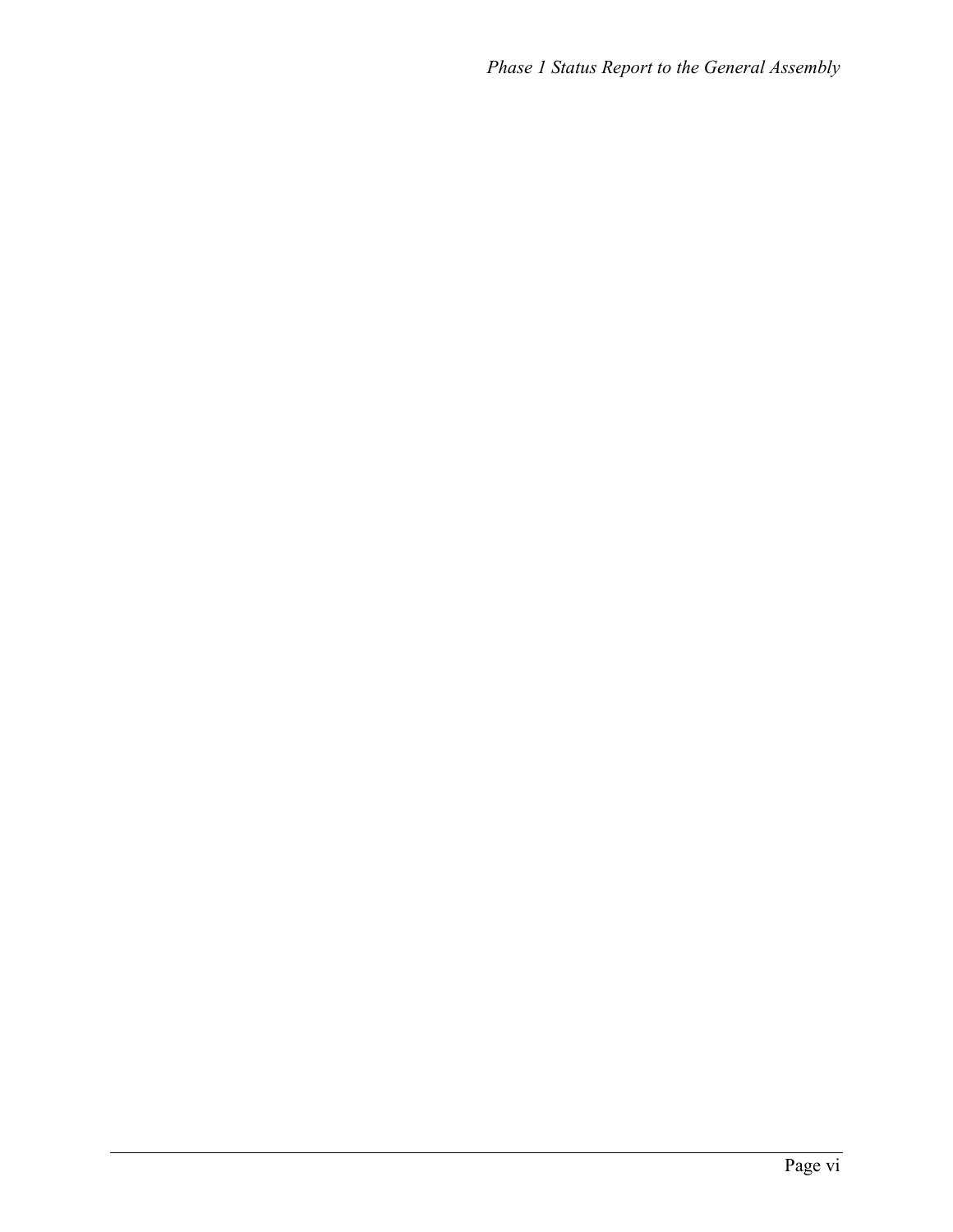#### **CHAPTER 1 INTRODUCTION**

*VTrans2025*, the statewide multimodal long-range transportation plan, is required by both federal (i.e., Federal Highway Administration - FHWA) and state legislation and will be developed by the Secretary of Transportation through the four state transportation modal agencies – Department of Aviation (DOAV), Department of Rail and Public Transportation (VDRPT), Port Authority (VPA), and the Department of Transportation (VDOT). The plan's development will be guided by §33.1-23.03 of the Code of Virginia and Section 1204(e) of the Transportation Equity Act of the  $21<sup>st</sup>$  Century (TEA-21). See Appendix A for the full text of the applicable federal and state legislation.

State legislation requires the Commonwealth Transportation Board (CTB) to develop a statewide multimodal long-range transportation plan. This plan must have a 20-year horizon and identify transportation needs and priorities on a statewide basis. The code identifies three phases for the plan's development and identifies specific deliverables associated with each phase as shown below:

#### • **Phase 1 due December 2002**

- o Interagency Coordination Plan
- o Stakeholder Involvement Plan
- o Stakeholder Involvement to Date
- o Vision, Goals, and Objectives
- o Criteria for Establishing Priorities
- o Identification of Major Needs
- o Status Report on Modal Needs Assessments
- o Evaluation and Recommendation for Highway Needs Assessment Tool
- **Phase 2 due December 2003** 
	- o Status Report on Existing Transportation System
	- o Status Report on Modal Needs Assessments
	- o Consideration of Policies Affecting All Transportation Modes
- **Phase 3 due July 2005** 
	- o Inventory and Prioritization of Multimodal Transportation Needs
	- o Assessment of Intermodal Connectivity and Accessibility
	- o Summary of Public Involvement

In addition, the code also requires the CTB to coordinate development of a statewide pedestrian policy with the development of the statewide multimodal long-range transportation plan.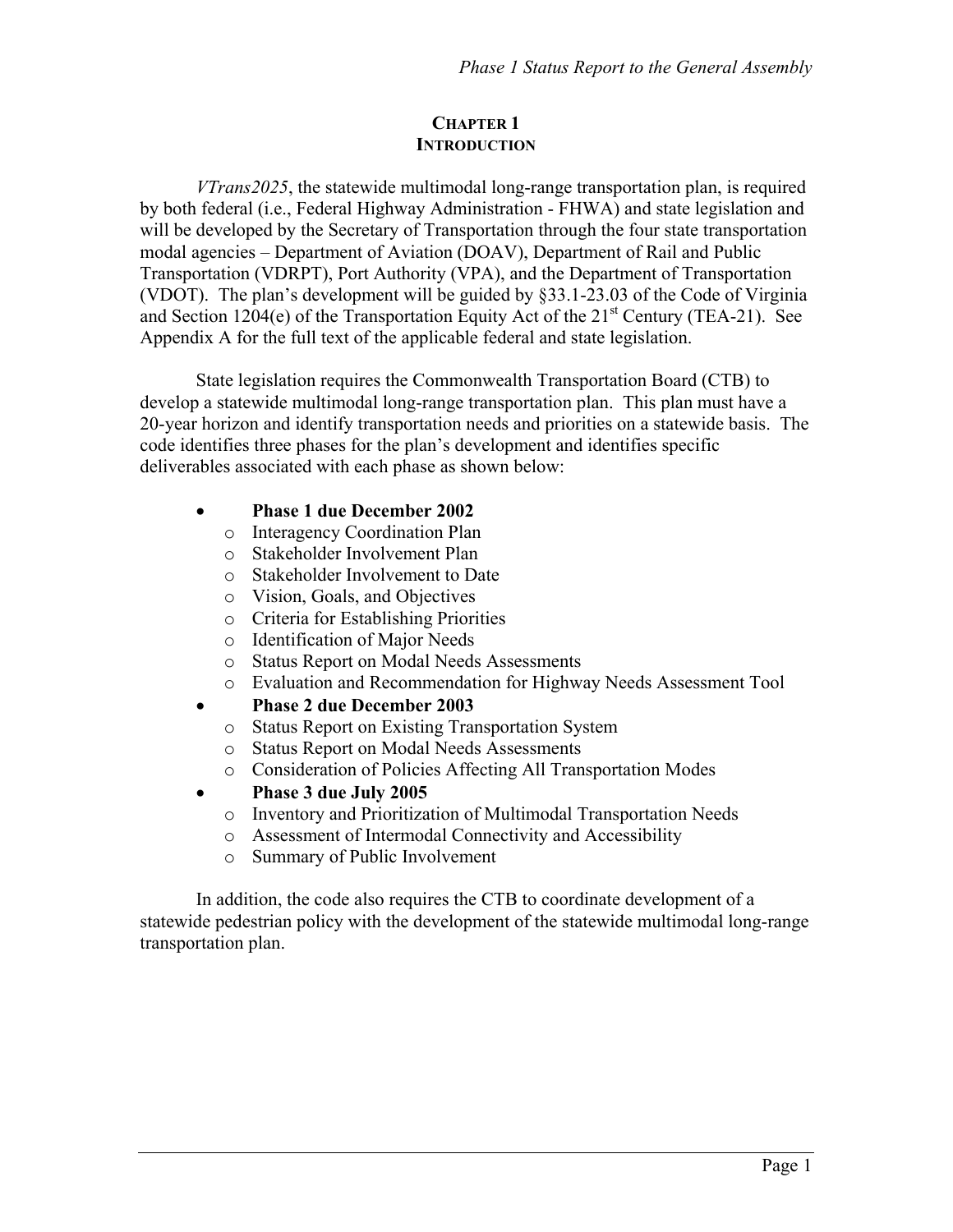Similar to the state legislation, TEA-21 requires development of a statewide multimodal long-range transportation plan that has a 20-year horizon. In addition, TEA-21 identifies seven broad planning factors for consideration in the plan:

- Economic vitality
- Safety and security
- Accessibility and mobility
- Environmental protection and enhancement
- Integration and connectivity
- System management and operation
- System preservation.

Several groups have been established to represent various modal and stakeholder interests as well as policy perspectives during the development of *VTrans2025*. The Steering Committee, consisting of representatives from the four modal agencies, coordinates and oversees preparation of the plan and final report for each of the plan's phases. See Appendix B for a list of Steering Committee members. The Phase 1 Stakeholder Group, made up of representatives of several stakeholder groups, serves as a sounding board for the Steering Committee. See Appendix C for a list of Phase 1 Stakeholder Group members. The Policy Committee, made up of representatives from the governing boards of each agency, the director of each modal agency, and the Deputy Secretary of Transportation for Intermodal Issues, provides policy-level guidance to the Steering Committee and facilitates interagency coordination. See Appendix D for a list of Policy Committee Members. Input from the Policy Committee, Phase 1 Stakeholder Group, and stakeholder outreach activities will be used by the Steering Committee to develop the plan and final reports. The draft plan and final reports will be presented to the CTB for adoption and presentation to the Governor and General Assembly, as required in the law. It is important to note that while the Code of Virginia specifically identifies the CTB as the party responsible for developing the plan, the CTB has no jurisdiction over aviation and ports. The Virginia Aviation Board (VAB) and the VPA Board of Commissioners will be briefed on the status of *VTrans2025* deliverables and staff from DOAV and VPA are involved as equal partners in the development of the multimodal plan, as described in the Interagency Coordination Plan.

A detailed scope of work and schedule were prepared by the Steering Committee to guide development of the plan and ensure its timely delivery. The scope of work identifies tasks and a timeline for completion of the plan. See Appendix E for the complete scope of work. In general, a summary of transportation issues facing the Commonwealth and an evaluation of transportation policies will be used to develop a series of alternative future transportation scenarios as well as a vision statement, goals, and objectives for the plan. These scenarios will illustrate various long-term transportation scenarios for the Commonwealth. Concurrently, criteria will be developed for establishing multimodal priorities, an inventory and evaluation of the existing system will be conducted, and a trend analysis and forecast completed. Each mode will complete a needs assessment, which identifies mode-specific transportation needs. A single future transportation scenario will be identified and applied with the multimodal prioritization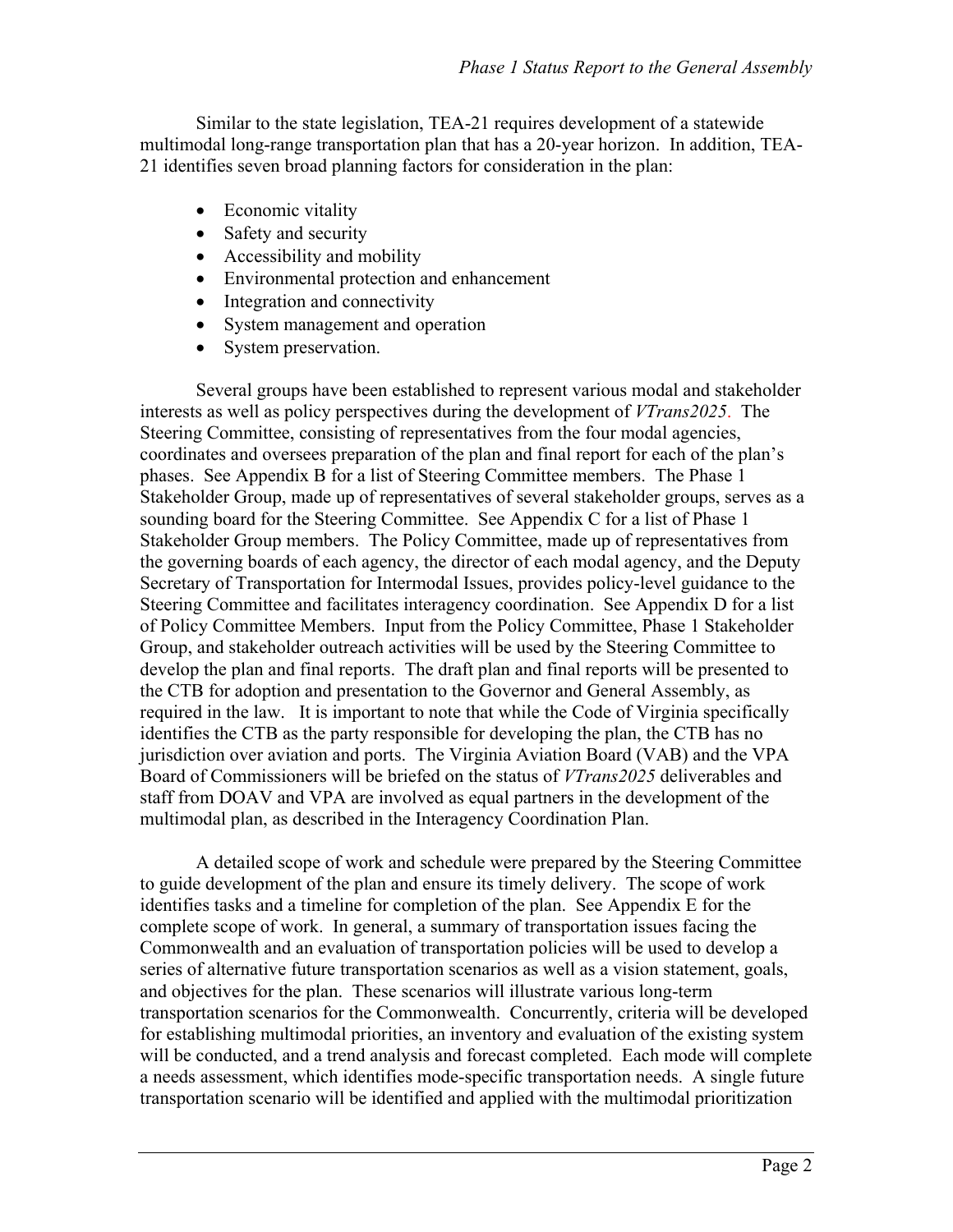criteria to the modal needs assessments to derive a multimodal transportation plan. This plan will be assessed for intermodal connectivity and a final report prepared.

This report to the General Assembly summarizes the status of each of the Phase 1 deliverables identified above. Each deliverable is included in this report as a separate chapter, as noted below:

- Chapter 2 Interagency Coordination Plan
- Chapter 3 Stakeholder Involvement Plan
- Chapter 4 Stakeholder Involvement to Date
- Chapter 5 Vision, Goals, and Objectives
- Chapter 6 Criteria for Establishing Priorities
- Chapter 7 Identification of Major Needs
- Chapter 8 Status Report on Modal Needs Assessments
- Chapter 9 Evaluation and Recommendation of a Highway Needs Assessment Tool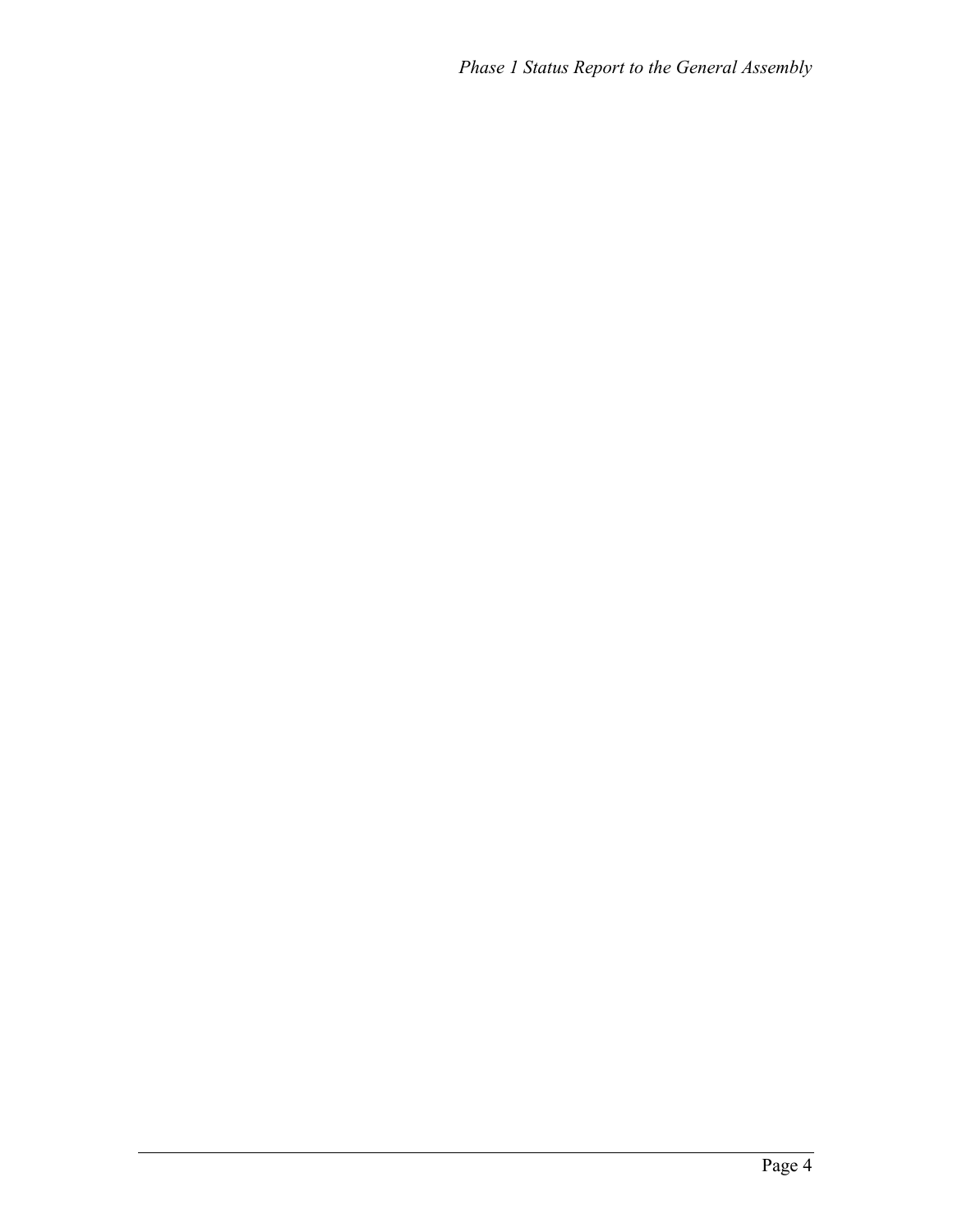#### **CHAPTER 2 INTERAGENCY COORDINATION PLAN**

#### **Introduction**

*VTrans2025*, the Commonwealth's statewide transportation plan will be developed under the direction of the Secretary of Transportation by the state's transportation agencies – DOAV, VDRPT, VPA, and VDOT. In addition, several committees have been established to ensure the successful development and implementation of the *VTrans2025*. This Interagency Coordination Plan (ICP) describes the relationship between those committees, the transportation agencies and their respective boards, and the Secretary's Office for the purposes of developing and implementing *VTrans2025*. The first section describes the coordination among the various groups responsible for development of the plan. The second section describes how the transportation modal agencies and their boards will implement *VTrans2025*. It is important to note that this ICP is intended only as a reference, as it will be reviewed and revised as circumstances change, more information becomes available, or key decision points are reached.

### **Coordination**

Two groups, a Steering Committee and a Phase 1 Stakeholder Group, have been established to represent various modal and stakeholder interests as well as policy perspectives during the development of *VTrans2025*. This section describes how these groups will interact throughout the development of the statewide transportation plan, as well as afterwards. In addition, establishment of a new Policy Committee is discussed. It is important to note that while the Code of Virginia specifically identifies the CTB as the party responsible for developing the plan, the CTB has no jurisdiction over aviation and ports. The VAB and the VPA Board of Commissioners will be briefed on the status of *VTrans2025* deliverables and staff from DOAV and VPA are involved as equal partners in the development of the multimodal plan, as described below.

### *VTrans2025* Steering Committee

The Steering Committee serves as staff to the Deputy Secretary of Transportation for Intermodal Issues. In this capacity, the Steering Committee produces the legislative deliverables and other products necessary to develop the statewide transportation plan, oversees the statewide transportation plan consultants, and approves products and reports for presentation to the CTB. The Steering Committee is comprised of senior planning staff from DOAV, VDRPT, VPA, and VDOT. The group meets monthly, or as necessary to accomplish its mission. This is a standing committee, which will continue to function after completion of *VTrans2025* in July 2005 to ensure ongoing long-range multimodal planning and coordination.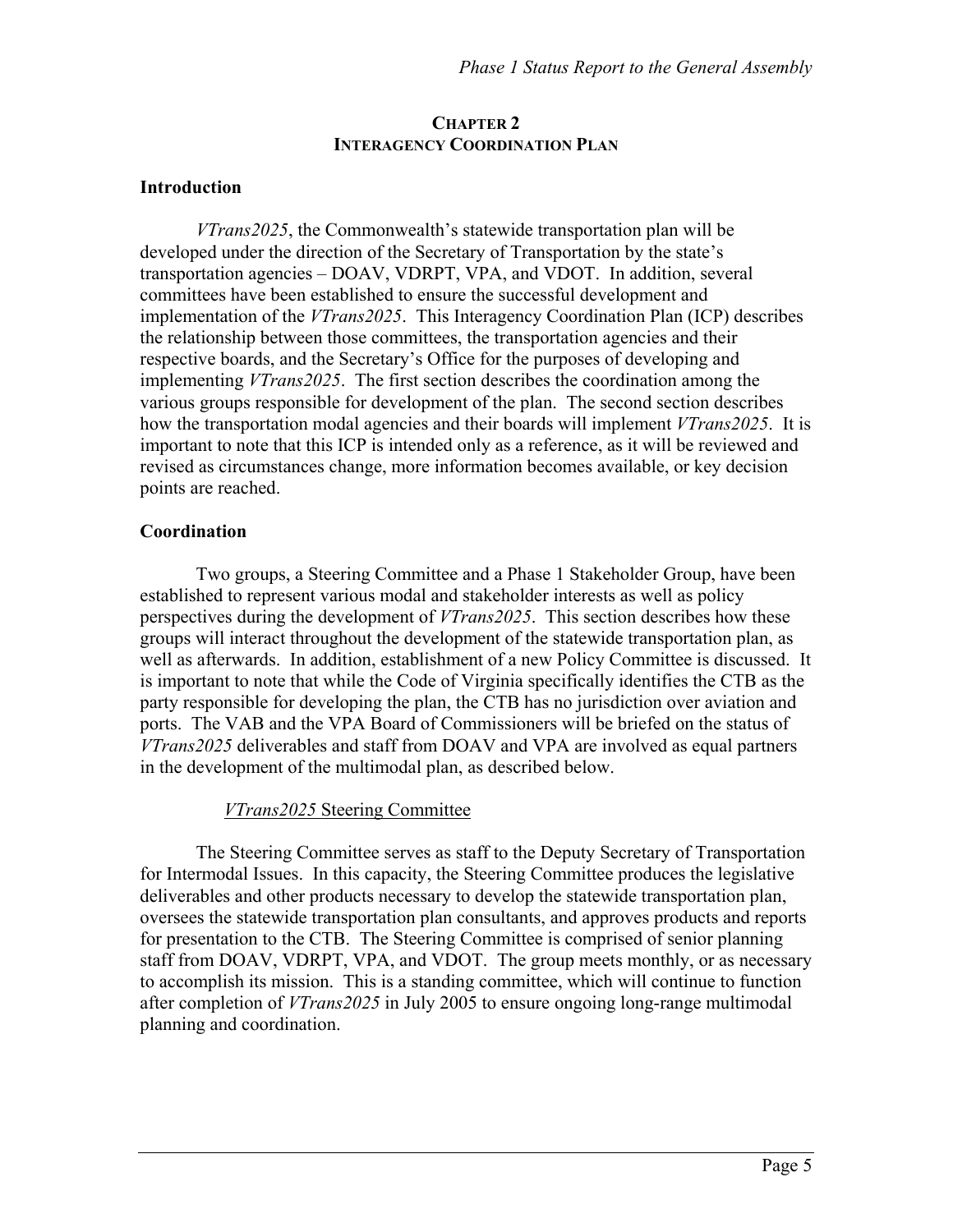The following is a list of Steering Committee members:

- Jim Bland, Manager of Airport Services, DOAV
- Cliff Burnette, Chief Airport Planner DOAV
- Jeff Florin, Chief Engineer, VPA
- George Connor, Assistant Director for Rail, VDRPT
- Bill LaBaugh, Richmond and Hampton Roads Regional Manager, VDRPT
- Alan Tobias, Rail Passenger Projects Manager, VDRPT
- Ranjeet Rathore, Rail Special Projects Manager, VDRPT
- Gus Robey, TDM and Marketing Section Manager, VDRPT
- Ken Lantz, Transportation Planning Division Administrator, VDOT
- Diane Mitchell, Transportation Planning Assistant Division Administrator, VDOT
- Marsha Fiol, Statewide and Special Programs Section Manager, VDOT
- Katherine Graham, Transportation Planning Engineer, VDOT
- Kimberly Spence, Statewide Multimodal Transportation Plan Project Manager, VDOT
- Frank Dunn, Transportation Planning Engineer, VDOT

To date, the Steering Committee has developed a scope of work and schedule for the plan's development, provided numerous opportunities for stakeholder input, and prepared all of the deliverables associated with Phase 1 of §33.1-23.03 of the Code of Virginia. See Appendix E for the complete scope of work and schedule developed by the Steering Committee.

### *VTrans2025* Phase 1 Stakeholder Group

The Phase 1 Stakeholder Group is made up of stakeholders in the multimodal transportation planning process and provides feedback to the Steering Committee on selected draft products prior to their presentation to the public. The Phase 1 Stakeholder Group serves as a sounding board and precursor to traditional public review. The group meets upon request by the Steering Committee.

The following groups are represented on the Phase 1 Stakeholder Group:

- AMTRAK
- Citizens
- **CSX**
- Economic Development Partnership
- **Federal Highway Administration**
- **Federal Transit Administration**
- **Metropolitan Planning Organizations**
- Norfolk Southern
- National Park Service
- Virginia Chamber of Commerce
- **Virginia Conservation Network**
- **Virginia Commonwealth University**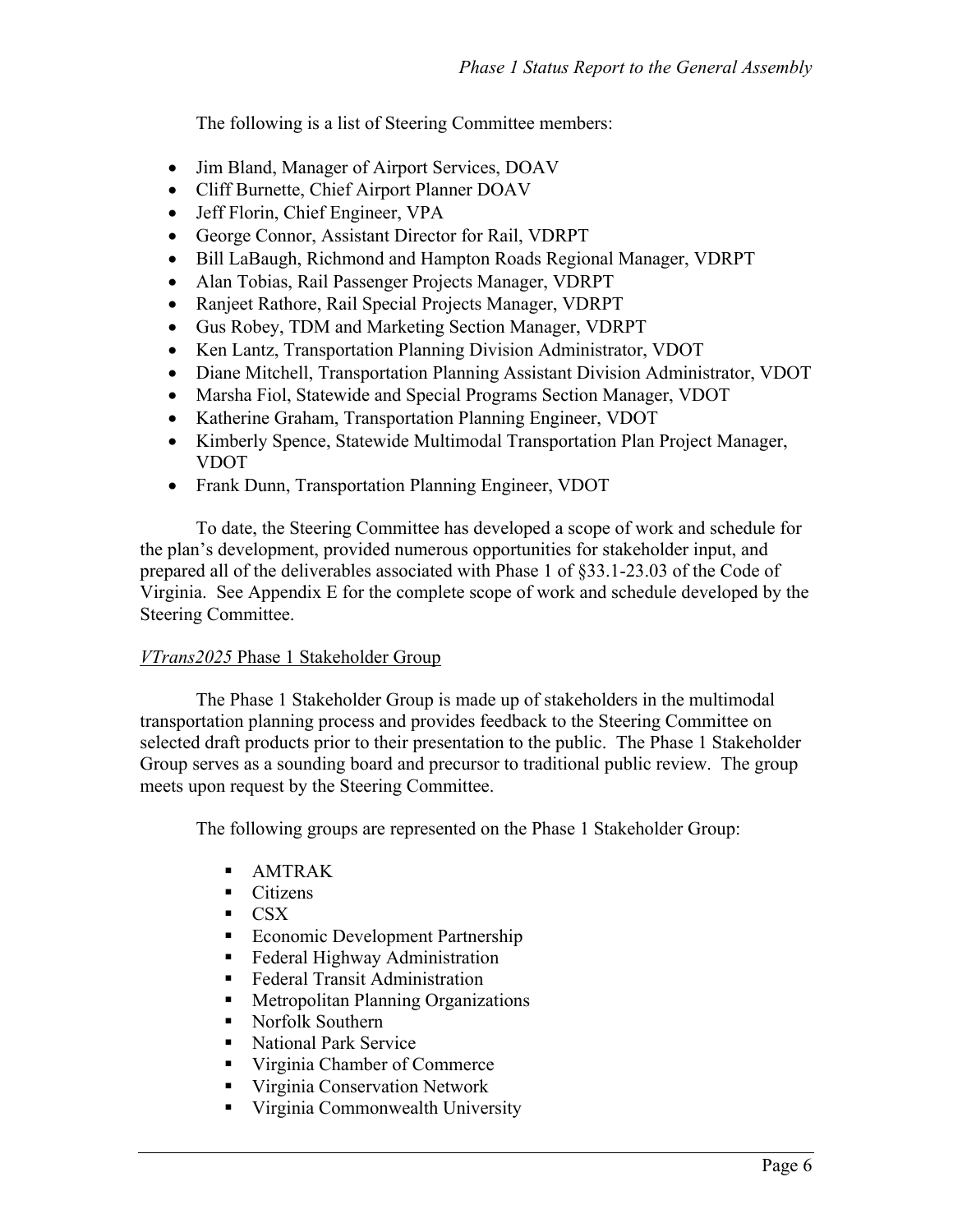- Virginia Department of Aviation
- Virginia Department of Rail and Public Transportation
- Virginia Department of Transportation
- Virginia EcoTourism Association
- Virginia High Speed Rail Development Committee
- **Virginia Port Authority**
- Virginia Trucking Association

Membership of this group may be revised during Phase 2 of the plan's development to ensure equal and adequate representation of all stakeholder groups.

### *VTrans2025* Policy Committee

A Policy Committee will be established during Phase 2 of the plan's development to ensure appropriate policy direction and oversight throughout development of the statewide transportation plan. The Policy Committee will be comprised of representatives of each mode and staffed by the Steering Committee. The primary role of the Policy Committee will be to provide input on the interpretation of legislative requirements, guidance related to policy recommendations in the plan, and final approval of reports produced by the Steering Committee. The committee will provide final approval of the Phase 2 deliverables and reports before presentation to the CTB, Governor, and General Assembly. The VAB and the VPA Board of Commissioners will also be briefed on the status of *VTrans2025* deliverables.

The following is a list of Policy Committee members:

- Julia Connally, CTB Member, Chair
- Gerald McCarthy, CTB Member
- Hunter Watson, CTB Member
- Harry Lester, CTB Member
- James Keen, CTB Member
- Kenneth Klinge, CTB Member
- William Kehoe, VAB Member
- John Milliken, VPA Board of Commissioners Chairman
- Philip Shucet, VDOT Commissioner
- Karen Rae, Director VDRPT
- Charles Macfarlane, DOAV Director
- Robert Bray, VPA Executive Director
- Ralph Davis, Deputy Secretary of Transportation for Intermodal Issues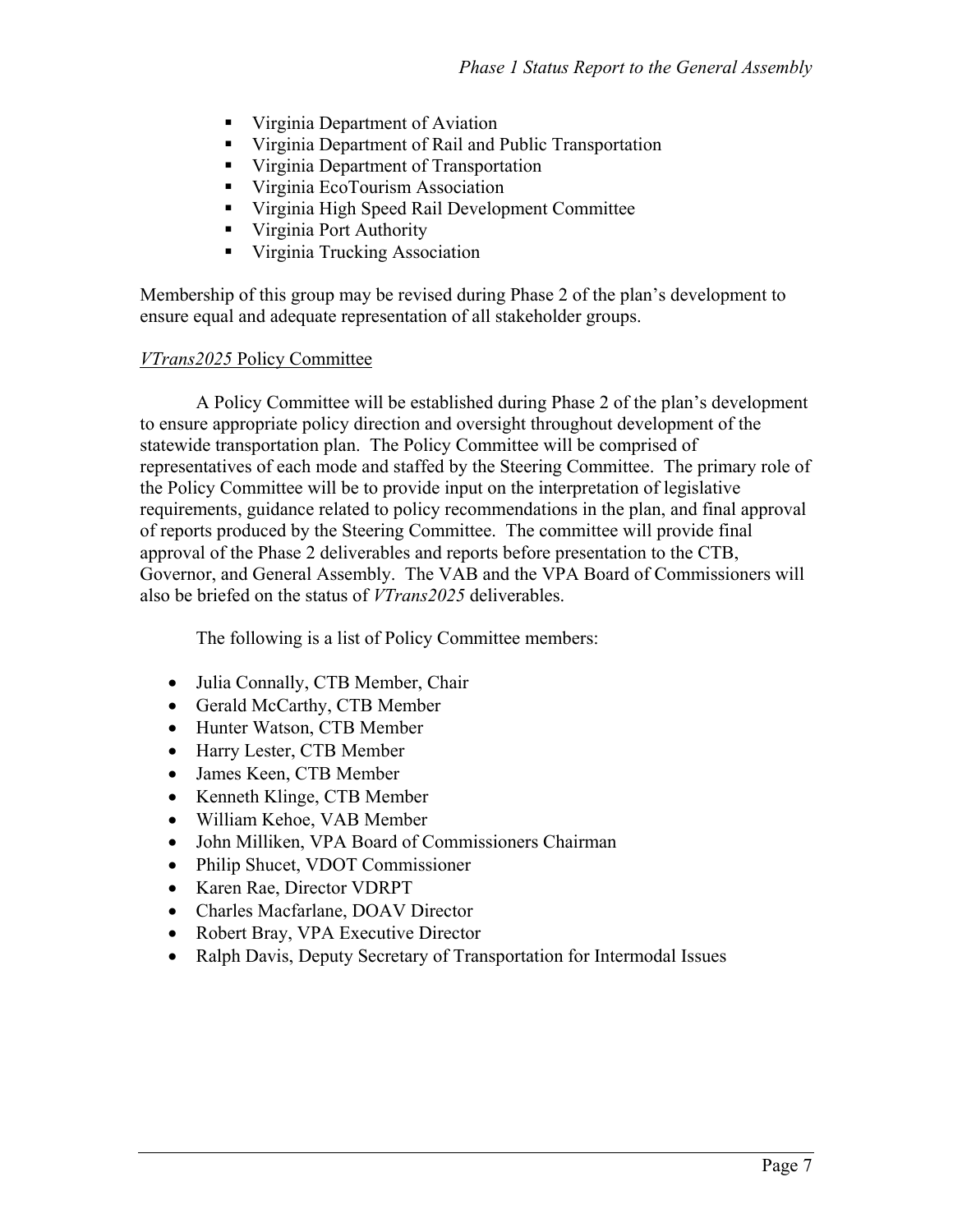The diagram below illustrates the interagency coordination process and the relationship between the parties involved in developing *VTrans2025*.



### **Figure 2-1. Interagency Coordination Process**

### **Implementation**

*VTrans2025* will be used to develop the transportation plans and programs for each modal agency and serve as a mechanism for ongoing long-range multimodal coordination and planning. In general, the modal agency plans will be consistent with vision, goals, and objectives identified in *VTrans2025*. Additionally, the policies and commitments identified in the statewide transportation plan should serve as a basis for decision-making and policy-setting within the transportation modal agencies. The prioritization criteria established in *VTrans2025* will be coordinated with the prioritization systems being used by the individual modal agencies. Each agency will work with the Secretary's Office to ensure implementation of the multimodal planning and coordination mechanisms identified in the statewide transportation plan.

### **Conclusions**

This ICP establishes the framework that will guide the coordination of the *VTrans2025* committees, the transportation agencies and their respective boards, and the Secretary's Office for the purposes of developing and implementing *VTrans2025*. It is important to note that this ICP is intended only as a reference, as it will be reviewed and revised as circumstances change, more information becomes available, or key decision points are reached.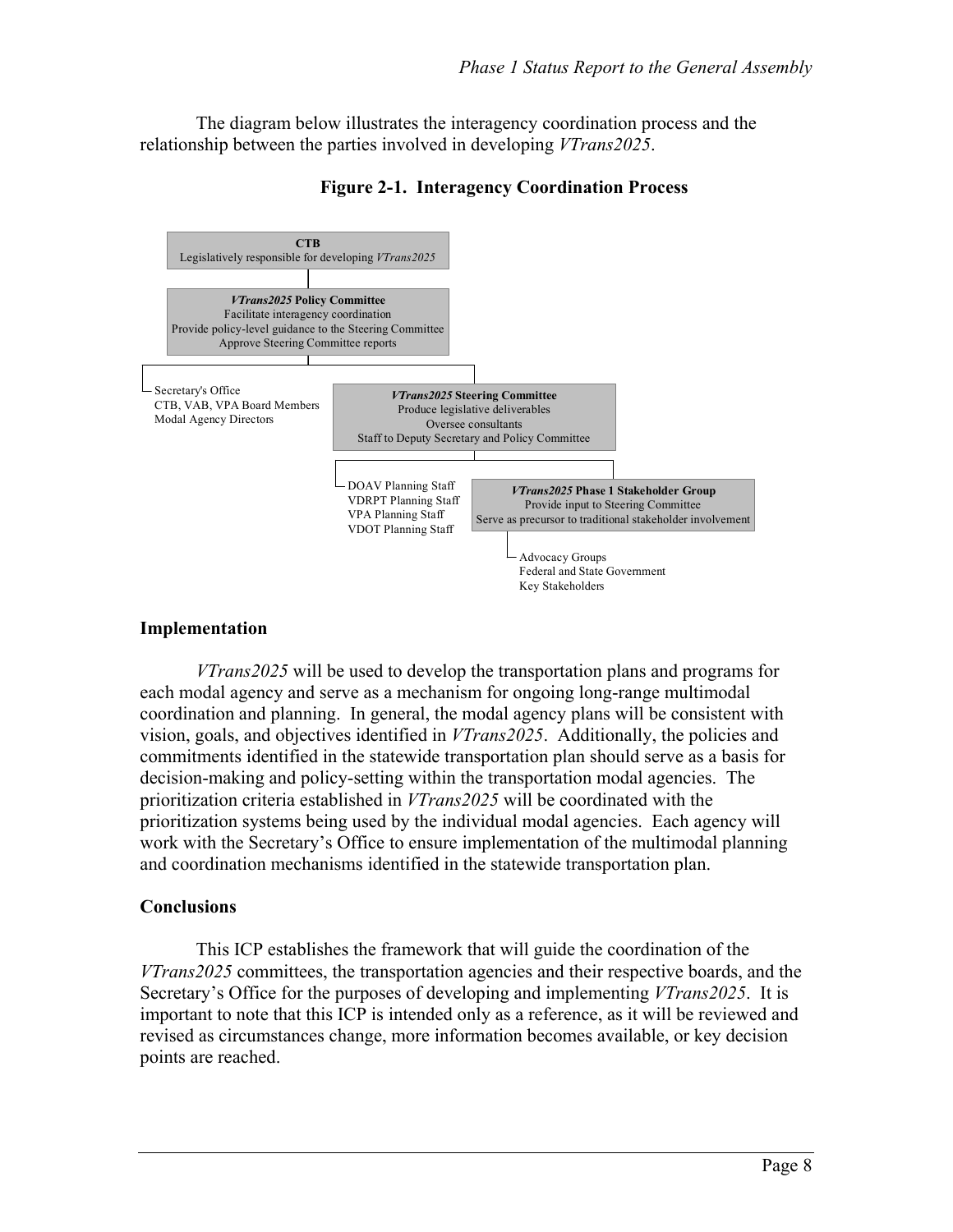#### **CHAPTER 3 STAKEHOLDER INVOLVEMENT PLAN**

#### **Introduction**

Stakeholder outreach is a key component of the statewide transportation planning process. Virginia is committed to extensive stakeholder involvement throughout the planning process. *VTrans2025* must be built on a solid foundation of stakeholder input that ensures wellrounded representation. This Stakeholder Involvement Plan is based on four broad goals for stakeholder involvement:

- 1. Inform stakeholders
- 2. Create opportunities for participation
- 3. Provide feedback
- 4. Create informed consensus

Specific tasks in the scope of work were identified as information items and/or consensus points. Throughout the planning process, efforts will be made to create opportunities for involvement and provide feedback. This Stakeholder Involvement Plan focuses mainly on activities and deliverables associated with Phase 1 of the plan's development. A framework is provided for stakeholder involvement in Phases 2 and 3, however, more detail will be provided at a later date to ensure that the most effective means of reaching stakeholders are used. Furthermore, due to the dynamic nature of the statewide transportation planning process in Virginia, frequent revisions and/or updates to this document are anticipated to ensure consistency with the overall statewide transportation planning process.

### **Scope of Work**

A detailed scope of work and schedule were prepared by the Steering Committee to guide development of the plan and ensure its timely delivery (see Appendix E). Task numbers referenced in this Stakeholder Involvement Plan correspond to tasks identified in the scope of work dated June 6, 2002. Essentially, Phase 1 involves setting out the framework for preparing the plan, Phase 2 involves collecting the background technical information needed to do the plan, and Phase 3 involves identifying projects and policies consistent with the final plan. Various levels of stakeholder involvement will be employed throughout each phase.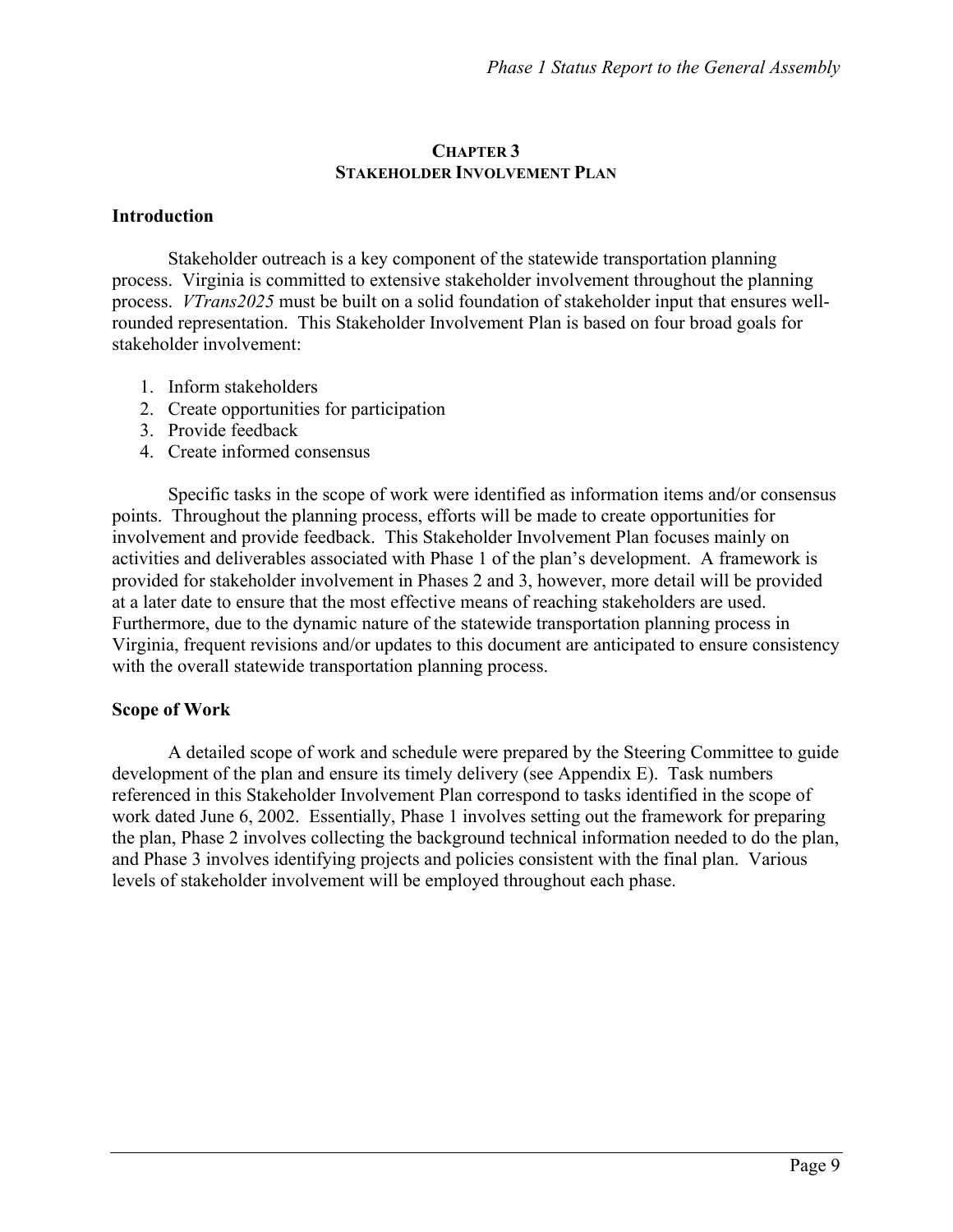#### **Identification of Key Affected Stakeholders**

The term stakeholder refers to any individuals or groups with an interest in transportation in the Commonwealth, including the general public, the business community, elected officials, transportation operators, advocacy groups, etc. The following is a list of key affected stakeholders:

- Local elected officials
- State elected officials
- Community leaders
- Traveling visitors to the Commonwealth
- Citizens of the Commonwealth
- General public
- Transportation providers
- Transportation operators
- Transportation system users
- Transportation-challenged community
- Business community
- Federal, state, local, and regional government
- Advocacy groups
- Regional planning commissions and authorities

This list is not meant to be comprehensive; rather, it identifies key stakeholders. Further, this list is not in any order of priority. Efforts will be made throughout the plan's development to involve these key stakeholders.

#### **Identification of Major Issues**

True multimodal transportation planning is a relatively new concept in the Commonwealth. Traditionally, the four state transportation agencies – DOAV, VDRPT, VPA, and VDOT – have each reported individually to the Secretary of Transportation. There has been no mechanism for long-range planning across the modes at the agency level. This organization, combined with recent state budget shortfalls and ever-increasing transportation system demand, has led to the development of several major transportation-related issues. A comprehensive identification of transportation-related issues, policies, and procedures will be completed as part of Tasks 1.1, 2.1, and 2.2. The following is a tentative list of major issues that will likely need to be addressed during the plan's development:

- Safety and security of transportation facilities
- Capacity of each mode
- Coordination of transportation planning, local land use planning, and economic development goals
- Intermodal connectivity, accessibility, and use
- Funding flexibility, revenue sources, and availability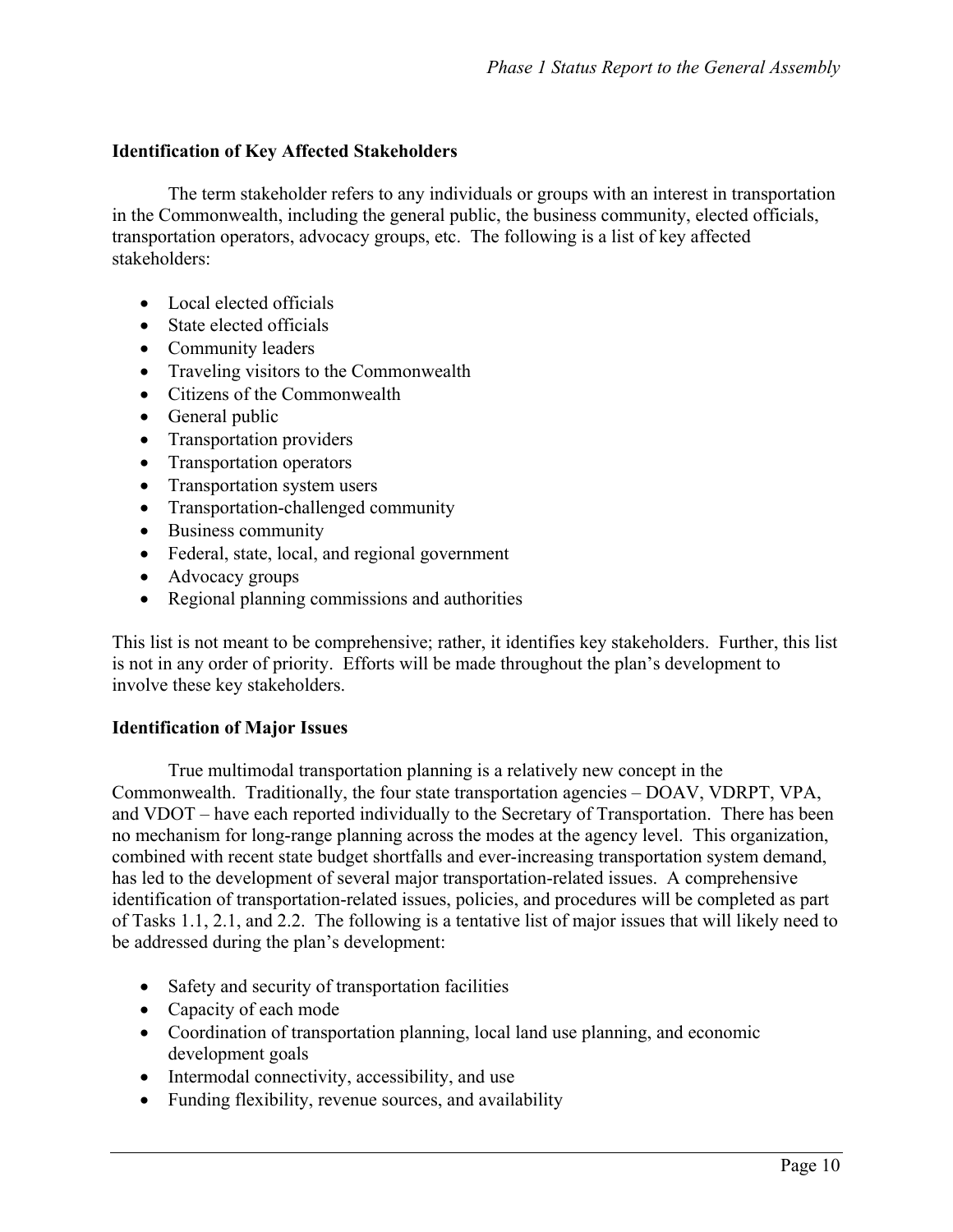- Appropriate use of technology
- Transportation system maintenance
- Education and enforcement
- Coordination between federal, state, local, and regional governments
- Environmental impact of transportation projects

This list is not meant to be comprehensive, nor is it in any order of priority.

#### **Decision-Making Process**

The decision-making process is described in detail in the Interagency Coordination Plan. In general, the Steering Committee coordinates and oversees preparation of the plan and final reports for each of the plan's phases, and serves as staff to the Deputy Secretary of Transportation for Intermodal Issues and the Policy Committee. The Phase 1 Stakeholder Group serves as a sounding board for the Steering Committee. The Policy Committee provides policylevel guidance to the Steering Committee and facilitates interagency coordination. Input from the Policy Committee, Phase 1 Stakeholder Group, and stakeholder outreach activities will be used by the Steering Committee to develop the plan and final reports. The draft plan and final reports will be presented to the CTB for approval and presentation to the Governor and General Assembly, as required in the law.

### **Budget**

While a limited amount of federal statewide planning and research (SPR) funds are available to VDOT for use in developing *VTrans2025*, no state funds have been budgeted. Until such time as funds are specifically appropriated to complete the plan, only existing and internal resources will be used for stakeholder involvement activities. The Virginia Transportation Research Council (VTRC), the research arm of VDOT, may be used to assist the Steering Committee with these and other activities. In addition, consultants already on-call by the four modal agencies may be used for specific tasks, as needed.

#### **Stakeholder Involvement Plan**

 This Stakeholder Involvement Plan is organized according to the four stakeholder involvement goals previously identified. For each goal, the activities, tools, and desired outcomes are identified by phase and task.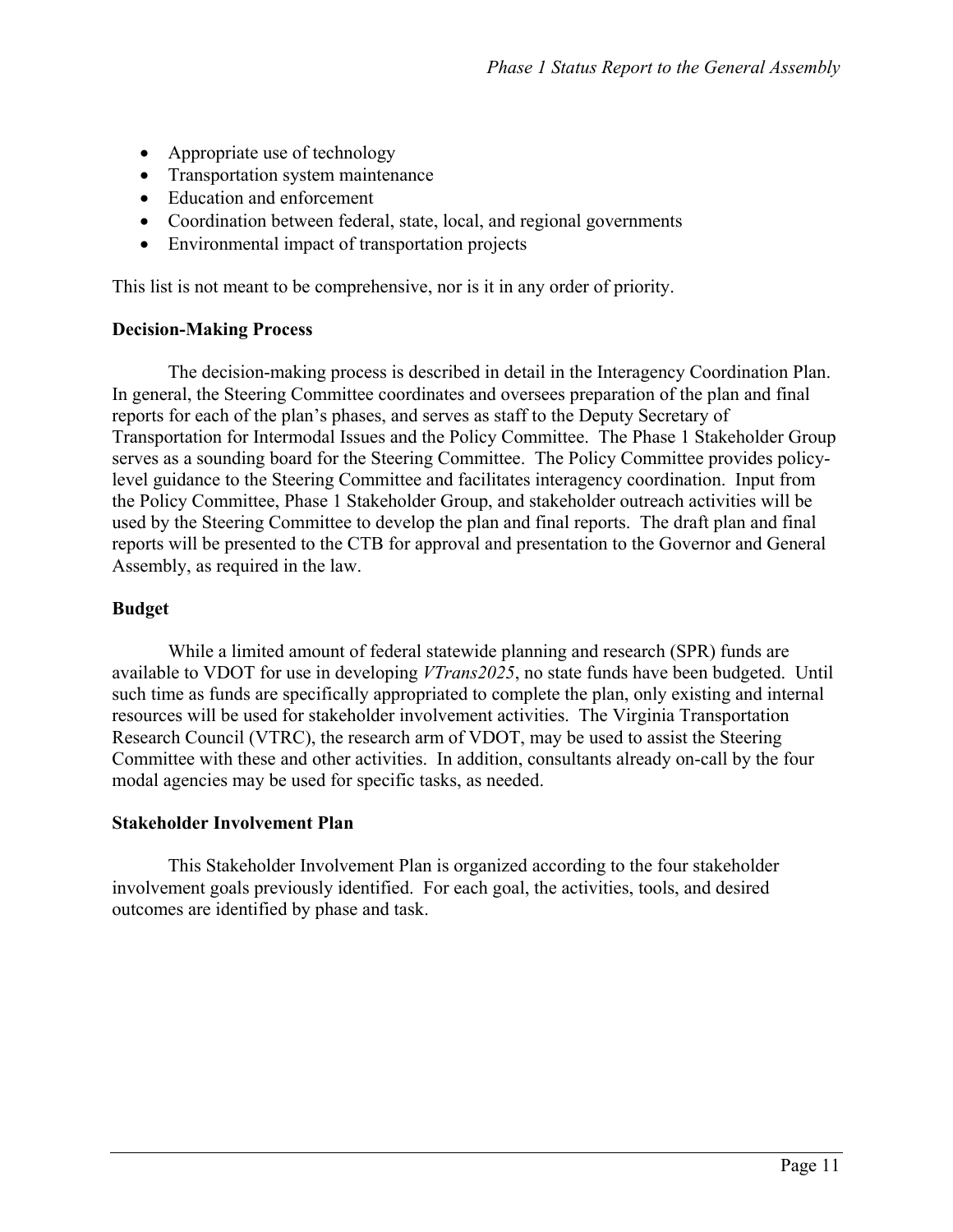### GOAL 1. Inform Stakeholders

One goal of this Stakeholder Involvement Plan is to inform and engage stakeholders in the statewide transportation planning process. Additionally, this Stakeholder Involvement Plan is designed to inform stakeholders when draft reports or products related to *VTrans2025* are available for review and/or comment.

#### ONGOING ACTIVITIES

Several tools will be used to inform stakeholders of statewide transportation planning activities and issues, including the overall process, schedule, requirements, responsible agencies, progress, upcoming meetings, and draft products. Efforts will be made to use a wide variety of media to ensure that all stakeholders have access to current information throughout the plan's development. The following tools are *currently* being used to inform stakeholders about *VTrans2025* and engage them in the process.

- **Web Page**: The *VTrans2025* web page is located on the Secretary of Transportation's site at www.sotrans.state.va.us. The web site provides information on past and upcoming meetings, the overall planning process and schedule, legislative requirements, contact information, and the availability of draft/final reports and documents.
- **Newsletter Articles**: Upon request, articles are provided for association newsletters on *VTrans2025*. To date, articles have been published in the Virginia Association of Planning District Commissions (VAPDC) and Virginia Municipal League (VML) newsletters.
- **Flyers/Brochures**: Several flyers and brochures have been developed for distribution at various meetings and/or conferences. These flyers provide general information on the Statewide Plan, the overall planning process and schedule, and contact information.
- **Phase 1 Stakeholder Group**: A Phase 1 Stakeholder Group made up of representatives of many stakeholder groups was established to serve as a sounding board throughout development of the plan. This group serves as a precursor to traditional stakeholder involvement.
- **Presentations**: Presentations are made to groups regarding the Statewide Plan. To date, several presentations have been made to advocacy groups and other stakeholder groups, including the Bike/Walk Advisory Group and the VAPDC.

In addition to these tools, other media are being considered for future activities. Production of a short informational video is currently underway for use at public meetings, on local cable access channels, and other suitable locations. Additionally, the Springfield Information Store and local public libraries are being considered for dissemination of information on *VTrans2025*. A quarterly newsletter may be developed to keep stakeholders updo-date on the development of the plan, including how to get involved, how stakeholder input is being used, upcoming meetings and events, and progress-to-date. Other new and innovative tools are continuously reviewed for their feasibility and appropriateness. For example, use of a computer kiosk is being explored as a possible means of obtaining stakeholder input. Finally,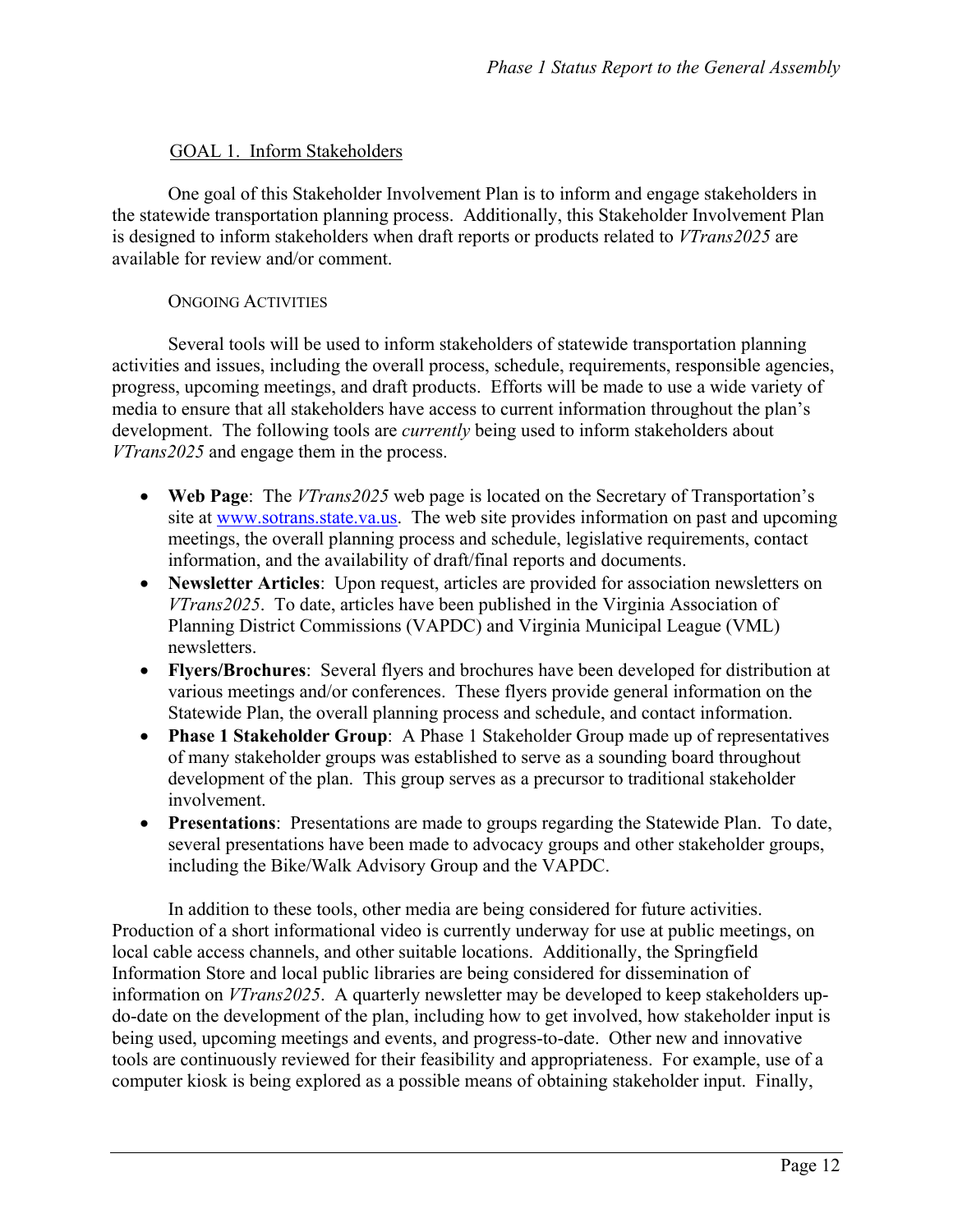the Planning District Commissions (PDCs) will be used to the greatest extent possible to identify and involve stakeholders throughout the process.

#### PHASE 1 ACTIVITIES

Task 1.2 involves developing a vision statement and goals and objectives to guide the development of the plan. These draft statements were presented to the Phase 1 Stakeholder Group. In the future, additional stakeholders may be informed of these statements via newsletters, brochures, presentations, and the web site. (This will also serve to provide feedback to stakeholders that participated in the visioning process by attending a Discussion Group Meeting and/or completing a Transportation Vision Survey or other surveys/ questionnaires.)

### **Tasks Identified as Information Items**

- 1.2 Develop Vision, Goals, and Objectives
- 2.3 Conduct Evaluation of Existing System, Inventory, and Trend Analysis
- 2.4 Develop Modal Forecasts
- 3.3 Prepare Draft Plan
- 3.5 Prepare Final Report

PHASE 2 ACTIVITIES

Tasks 2.3 and 2.4 involve conducting an evaluation and

inventory of the existing transportation system, preparing a trend analysis, and developing individual modal forecasts. Upon completion, a variety of means, potentially including newsletters, brochures, presentations, the web site, information stores, and libraries may be used to inform stakeholders of the results.

# PHASE 3 ACTIVITIES

Tasks 3.3 and 3.5 involve preparing the draft and final plan and reports. Multiple methods of contacting stakeholders, potentially including newspaper advertisements, direct mailouts, the web page, newsletters, flyers/brochures, and other means may be used to notify stakeholders when draft reports and documents are available for review and comment.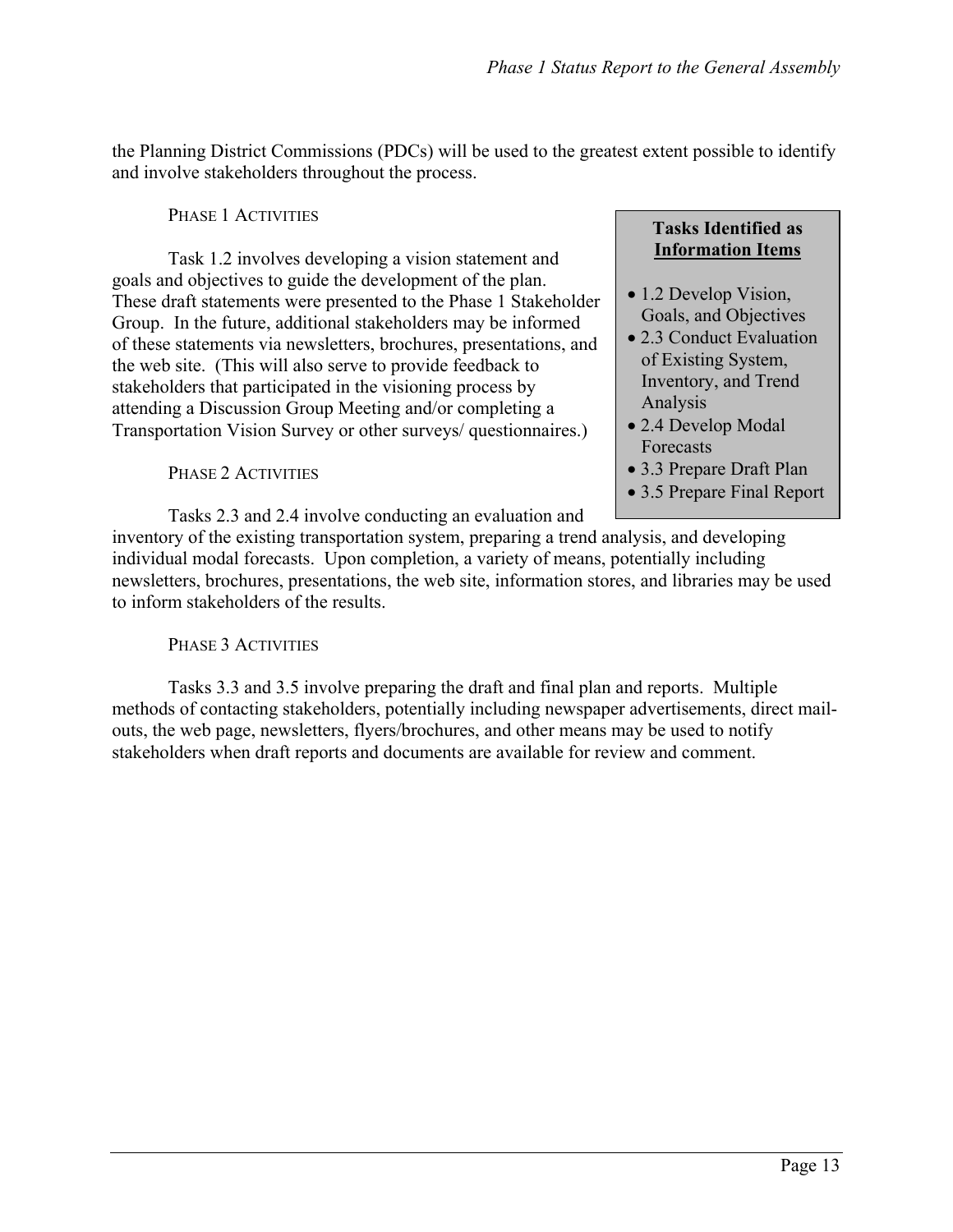### GOAL 2. Create Opportunities for Participation

The second goal of this Stakeholder Involvement Plan is to create meaningful opportunities for stakeholders to participate in the plan's development. Opportunities to participate in the process must be accessible to all stakeholders. Efforts will be made to ensure that all stakeholders are able to participate in the statewide planning process. Where appropriate, the following efforts will be made to ensure stakeholder accessibility:

- Public meetings will be held at transit-accessible locations.
- Public meetings will be held at well-known public community centers, such as libraries and schools to ensure convenience, adequate parking, etc.
- Stakeholder meetings will be held at times that are convenient for the targeted stakeholder group(s).
- Participation in stakeholder meetings will be convenient and enjoyable.
- When requested, documents will be provided in languages other than English, including Braille.

Other measures may be identified and applied throughout the plan's development.

#### ONGOING ACTIVITIES

Stakeholders will have several means of participating in the plan's development throughout the process. The following opportunities will be available to stakeholders throughout all three phases of the plan's development.

- **Phase 1 Stakeholder Group**: The Phase 1 Stakeholder Group was established to serve as a sounding board throughout development of the plan.
- **Toll Free Phone Line**: The *VTrans2025* toll free phone line (1-866-835-6070) provides a 24-hours a day, seven days a week means for stakeholders to provide input on any aspect of the planning process.
- **E-mail**: The Statewide Plan e-mail address (statewideplan@virginiadot.org) provides a 24-hours a day, seven days a week means for stakeholders to provide input on any aspect of the planning process.

### PHASE 1 ACTIVITIES

Tasks 1.1 and 1.2 involve identifying transportation-related issues for consideration in the plan and drafting a vision statement and goals and objectives. Stakeholders were encouraged to participate in this visioning phase of the plan's development via meetings and/or surveys:

• **Visioning Process Meetings**: In the fall of 2001, a series of 12 Discussion Group Meetings were held across the state to introduce the statewide plan and gather stakeholder input on a long-range vision for transportation in the Commonwealth. Input from these meetings was used to draft the vision, goals, and objectives for the plan (see the Stakeholder Involvement to Date for a detailed description of these meetings). A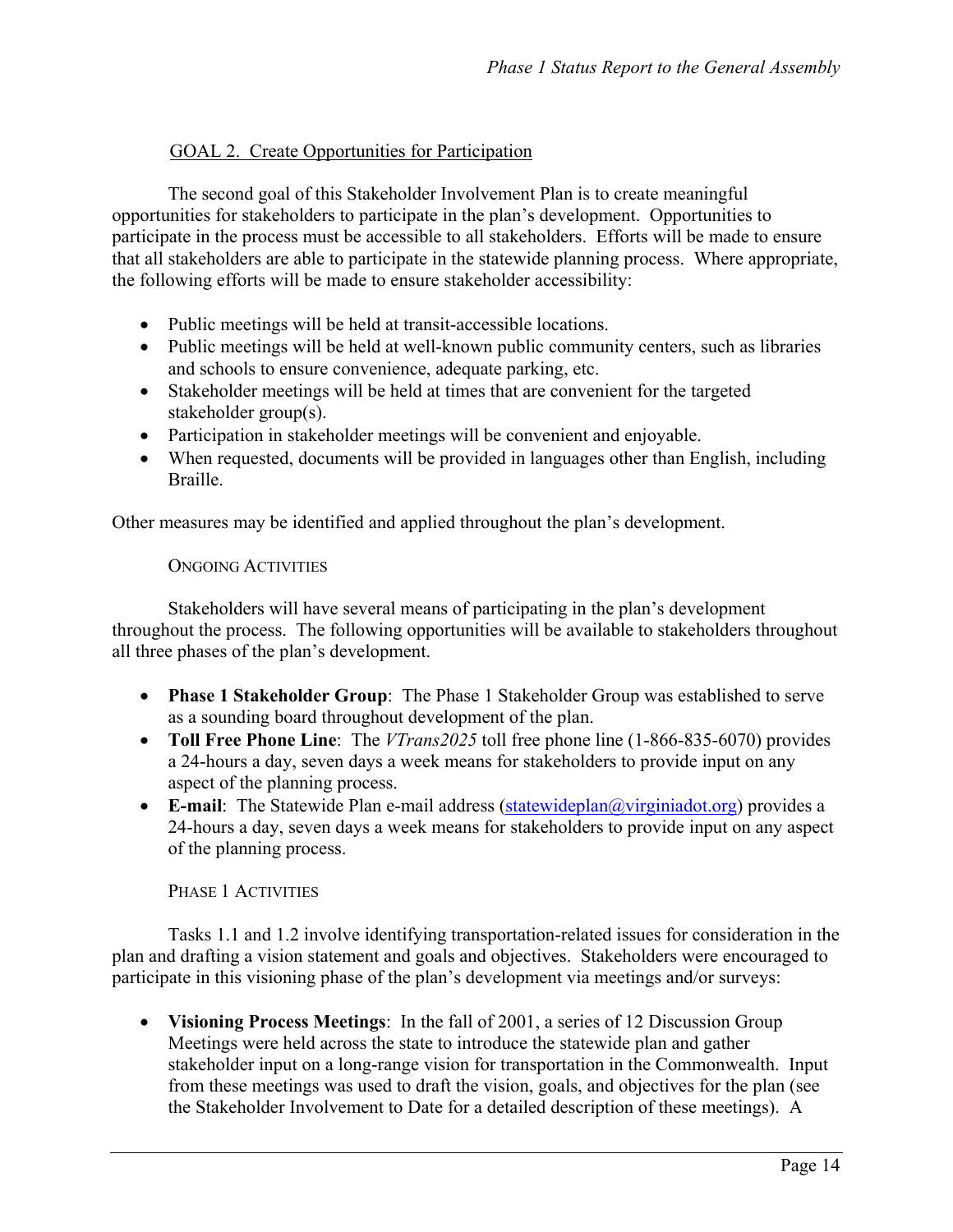review of the Discussion Group Meeting attendees revealed that five groups of stakeholders were not represented during this initial outreach phase – local elected officials, transportation operators, the business community, the transportation-challenged community, and state agencies. In the late summer and fall of 2002, staff attended previously scheduled conferences/annual meetings held by some of these groups (e.g., the Virginia Association of Counties Annual Meeting, the Virginia Municipal League Annual Meeting, and the Virginia Aviation Conference Annual Meeting). Additionally, in the summer of 2002, an issue framing session was held for Steering Committee members. In the fall of 2002, a focus group meeting may be scheduled for state agency staff to provide input.

- **Visioning Process Surveys**: A Transportation Vision Survey was used to facilitate discussion at the Discussion Group Meetings held in the fall of 2001. Stakeholders could attend a Discussion Group Meeting and provide their comments, submit a completed survey, or both. Input from the Transportation Vision Survey was used in conjunction with data from the Discussion Group Meetings to draft the vision, goals, and objectives for the plan. In the late summer and fall of 2002, a Supplemental Survey and brief questionnaire were produced to target stakeholder groups that did not provide input through the initial meetings and surveys. These instruments were distributed at conferences and annual meetings and may also be administered via mail-outs, focus groups, and phone contact. Input from these instruments will be used to supplement data from the Discussion Group Meetings and Transportation Vision Surveys as well as develop alternative future transportation scenarios in Phase 2. See Appendix F for sample surveys instruments.
- **Phase 1 Stakeholder Group:** The Phase 1 Stakeholder Group reviewed the draft vision, goals, and objectives and provided comments that were used to revise the draft statements.

### PHASE 2 ACTIVITIES

Tasks 2.1 and 2.2 involve identifying modal issues and policies not already identified in the initial visioning process. The Supplemental Survey and brief questionnaire described above provided an opportunity for stakeholders to participate in this phase of the plan's development. Additionally, the state agency focus group meeting, Steering Committee issue framing session, and mail-out and phone surveys described above also provide opportunities for stakeholders to participate in this phase of the plan's development.

Tasks 2.3 and 2.4 involve conducting an evaluation and inventory of the existing transportation system, preparing a trend analysis, and developing individual modal forecasts. Task 2.8 involves establishing multimodal prioritization criteria. Stakeholders may be given the opportunity to

#### **Tasks Identified for Stakeholder Participation**

- 1.1 Identify Issues
- 1.2 Develop Vision, Goals, and Objectives
- 2.1 Identify Additional Modal Issues
- 2.2 Identify Existing Policies
- 2.3 Conduct Evaluation of Existing System, Inventory, and Trend Analysis
- 2.4 Develop Modal **Forecasts**
- 2.8 Establish Criteria for Setting Multimodal **Priorities**
- 3.2 Select Alternative Future Scenario
- 3.3 Prepare Draft Plan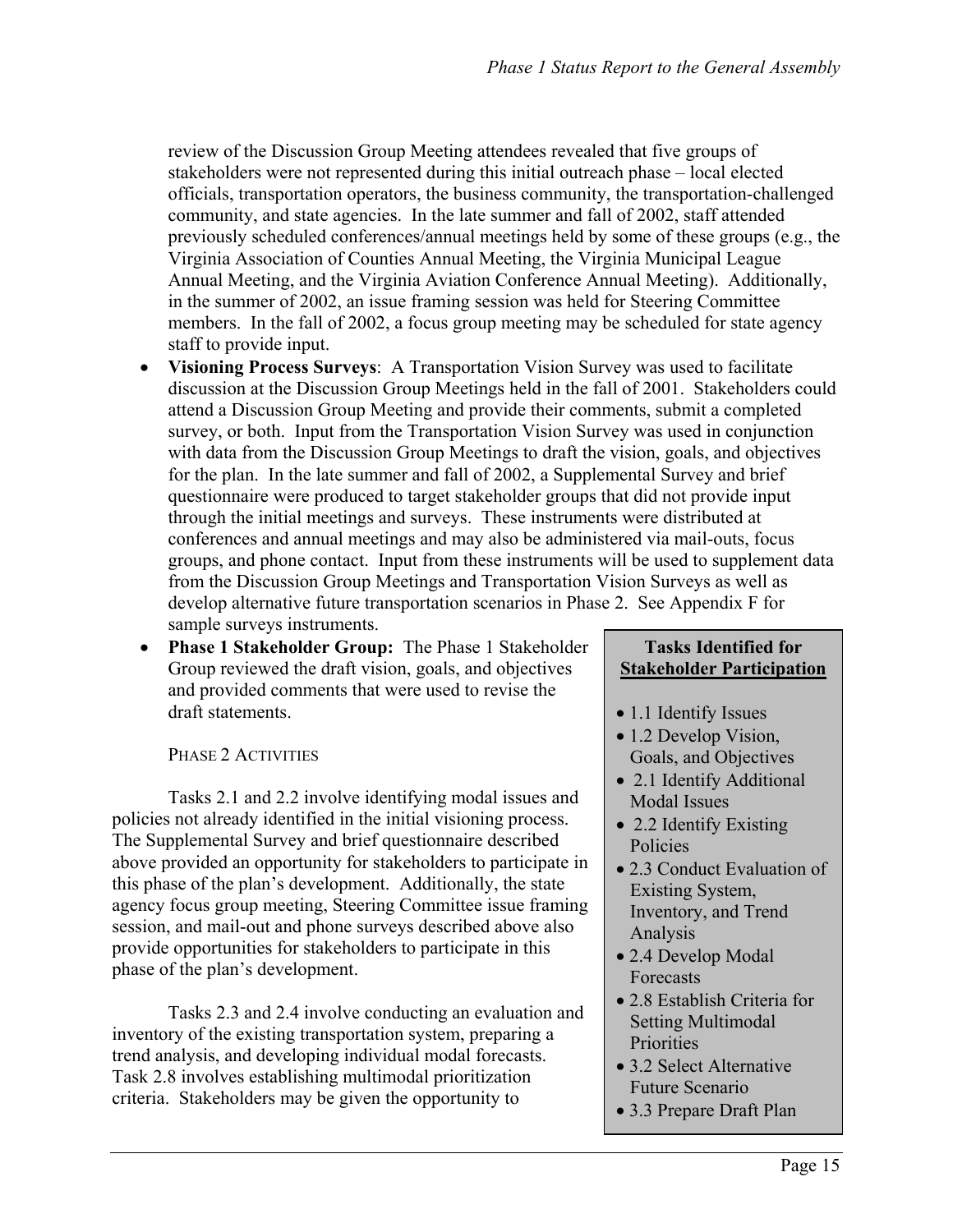comment to these reports and criteria via the toll free phone line, web page, e-mail, and possibly additional focus group meetings.

#### PHASE 3 ACTIVITIES

Similar to Phases 1 and 2, it is anticipated that focus groups and other stakeholder meetings will provide stakeholders the opportunity to assist in the selection of a future transportation scenario in Task 3.2. Most likely, traditional public meetings will be held to gather stakeholder comments on the draft plan in Task 3.3. Meetings targeted to specific stakeholder groups may also be held. Comments will also be accepted via e-mail, phone, and other means.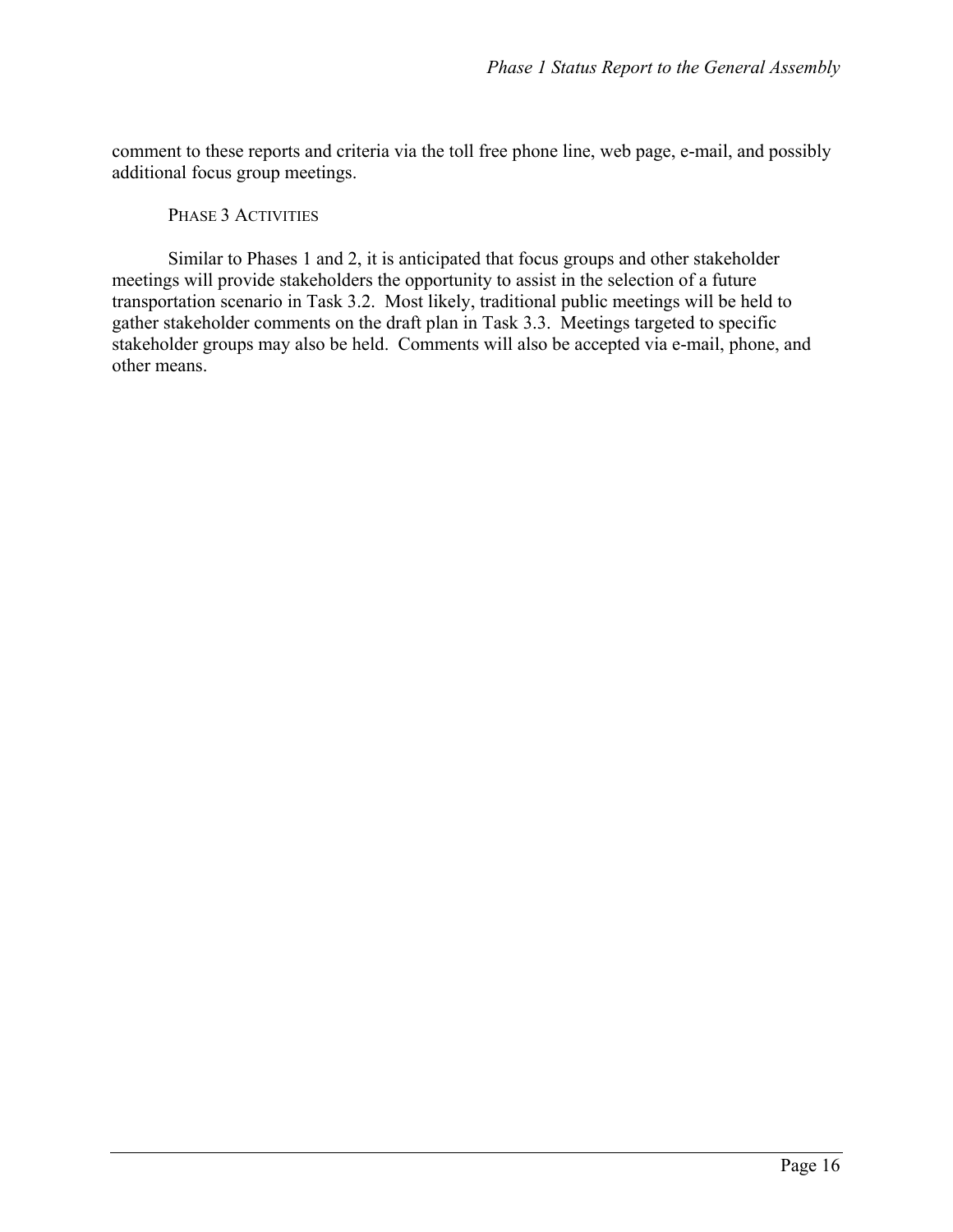### GOAL 3. Provide Feedback

The third goal of this Stakeholder Involvement Plan is to provide feedback to stakeholders on how their input was used or applied. Stakeholders are often frustrated when they attend a meeting, provide their input, and then never learn of the final result. This Stakeholder Involvement Plan seeks to provide a means by which stakeholders can be kept apprised and continuously aware of progress and opportunities to participate. This ensures informed and engaged stakeholders throughout the process.

### ONGOING ACTIVITIES

The following tools will be used throughout the process to ensure that stakeholders are kept updated with the plan's development, and how their input is being applied:

- **Web Page**: In addition to providing information on past and upcoming meetings, the overall planning process and schedule, legislative requirements, and contact information, draft and final documents and reports may also be posted on the web page to provide feedback to stakeholders, and provide an opportunity to comment.
- **Newsletter**: A newsletter may be developed to keep stakeholders up-to-date on the development of the plan, including how stakeholder input is being used, upcoming meetings/events, and progress.
- **Flyers/Brochures**: Flyers and brochures will be used to provide information to stakeholders on draft deliverables. This will serve to provide feedback to stakeholders on how their input was used.
- **Phase 1 Stakeholder Group**: Regular meetings of this group ensure complete stakeholder feedback.

### PHASE 1 ACTIVITIES

The Supplemental Survey and brief questionnaire developed in Phase 1 were used to supplement data received during the initial visioning process and to provide feedback to existing stakeholders and validate previously obtained information. Stakeholders will be informed of the draft final vision, goals, and objectives. This will serve to provide feedback to stakeholders that participated in the visioning process by attending a Discussion Group Meeting and/or completing a Transportation Vision Survey, Supplemental Survey, or brief questionnaire.

### PHASE 2 ACTIVITIES

As stated above, stakeholder input will be sought on several of the reports developed in Phase 2, including the evaluation and inventory of the existing transportation system, trend analysis, modal forecasts, and multimodal prioritization criteria. Comments on these draft reports will be accepted via several means and feedback will be provided to stakeholders in the form of revised reports that will be widely distributed via the tools identified for ongoing information dissemination.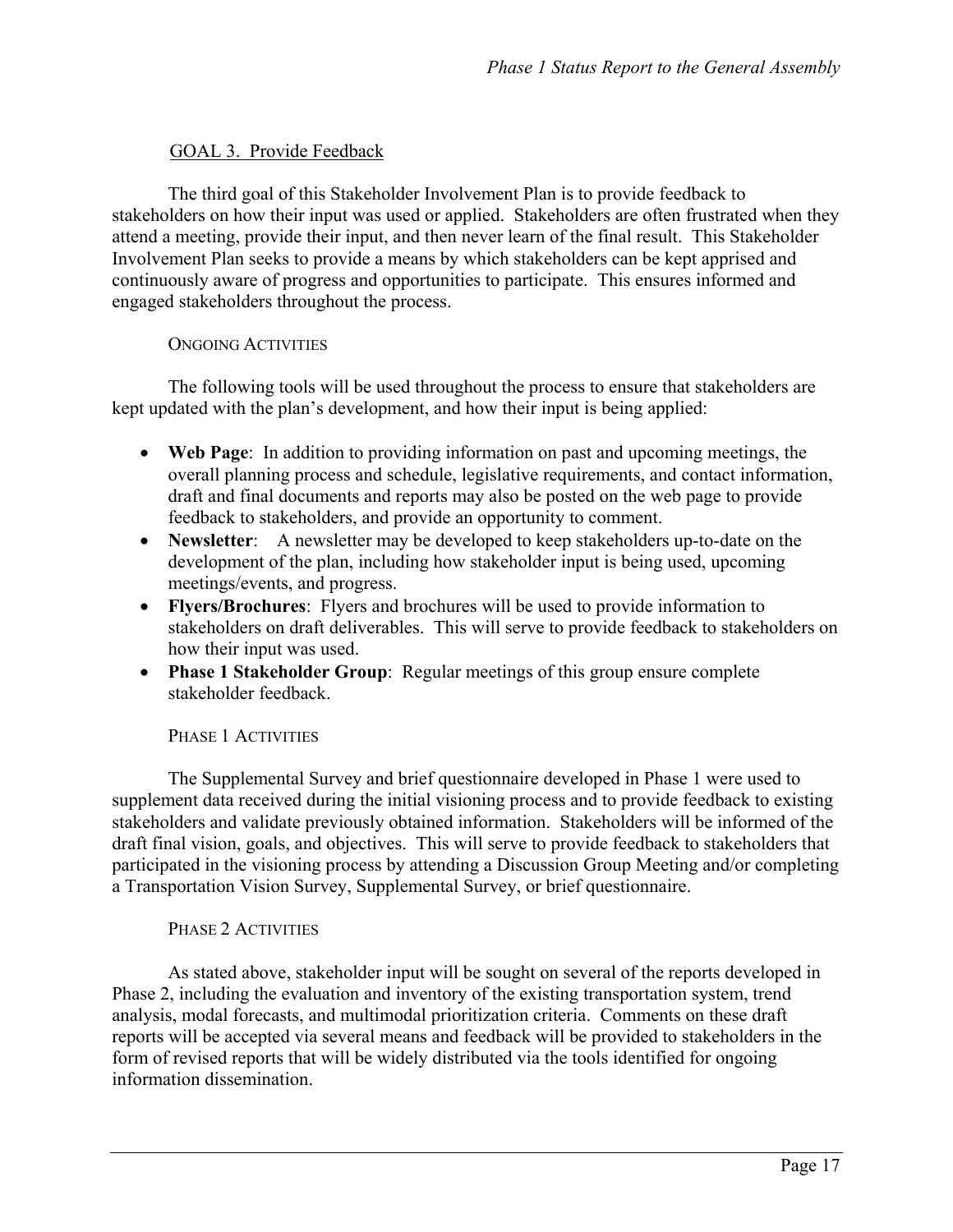#### PHASE 3 ACTIVITIES

The draft report prepared in Phase 3 will provide feedback to all participants in the statewide planning process and will be widely distributed via the tools identified for ongoing information dissemination so that all stakeholders can see how their input was used to develop the plan.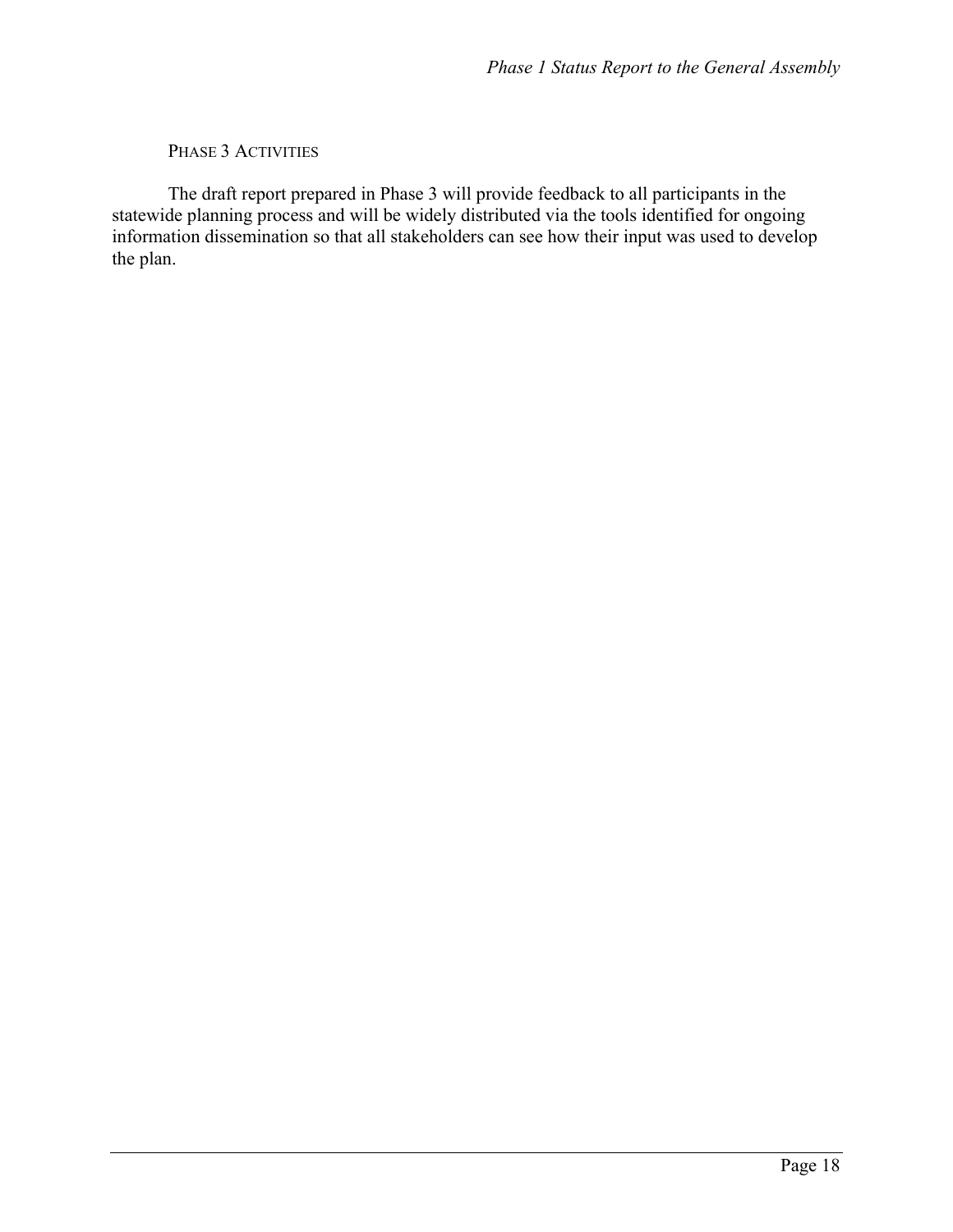### GOAL 4. Create Informed Consensus

The fourth goal of this Stakeholder Involvement Plan is to achieve informed consensus on several key items. To accomplish this goal, it is imperative that Goals 1 through 3 be successfully achieved. The tasks identified for informed consensus represent key decision and review points.

#### ONGOING ACTIVITIES

 Generally speaking, items requiring informed consensus are related to specific tasks, and therefore, not ongoing efforts. In a sense, however, all reports developed as part of *VTrans2025* will be based, to varying degrees, on stakeholder input. This input will be integrated into the development of final reports and available to the Steering Committee, Phase 1 Stakeholder Group, Commission, CTB, Governor, and General Assembly prior to their approval of all final reports. Review of the stakeholder input and subsequent approval of final reports by these oversight groups constitutes a level of informed consensus of stakeholders.

#### PHASE 1 ACTIVITIES

No items in Phase 1 were identified as consensus points.

PHASE 2 ACTIVITIES

Tasks 2.3 and 2.4 involve conducting an evaluation and inventory of the existing transportation system, preparing a trend analysis, and developing individual modal forecasts. Upon completion, newsletters, brochures, presentations, the web site, information stores, and libraries may be used to inform stakeholders of the results and stakeholders will be able to provide comments via the tollfree phone line, web page, e-mail, and possibly focus groups. Integration of the stakeholder comments and distribution of revised reports will assist stakeholder feedback and informed consensus.

### PHASE 3 ACTIVITIES

#### **Tasks Identified as Consensus Items**

- 2.3 Conduct Evaluation of Existing System, Inventory, and Trend Analysis
- 2.4 Develop Modal Forecasts
- 3.2 Select Policy Alternative
- 3.3 Prepare Draft Plan
- 3.5 Prepare Final Report

Task 3.2 involves selecting one of several alternative future transportation scenarios for the Commonwealth. Community forums and surveys may be used to gather input and create consensus on the appropriate scenario. Task 3.3 involves preparing the draft plan. Integrating stakeholder comments on the draft plan will represent informed consensus. Task 3.5 involves preparing the final plan. This task is the culmination of all the stakeholder involvement. Proper integration of stakeholder input in the preparation of interim and draft documents throughout all three phases of the plan's development will ensure development of a final plan that is based on informed consensus.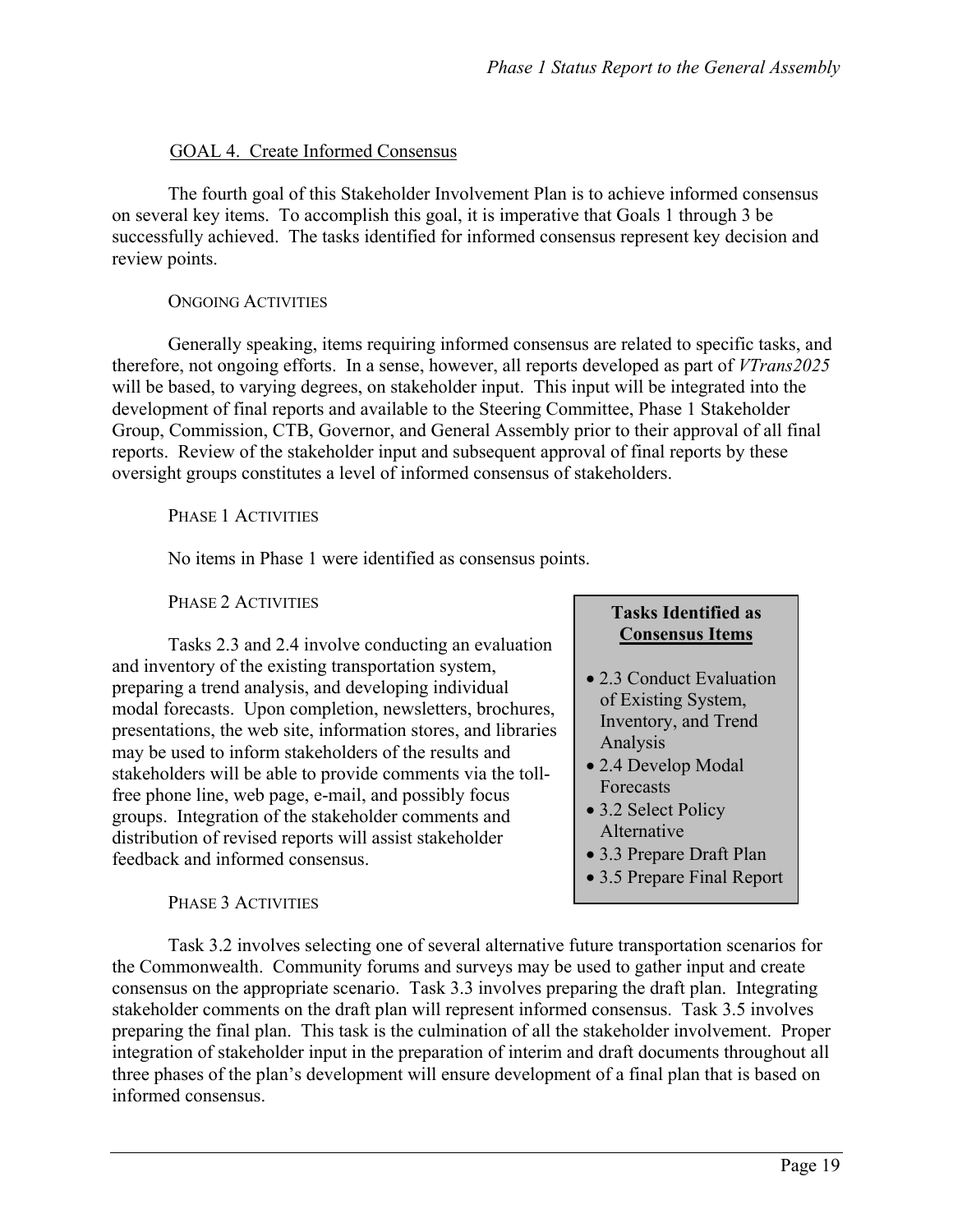### **Conclusions**

As stated above, this Stakeholder Involvement Plan is meant only as a reference, and will be reviewed and revised as circumstances change, more information becomes available, or key decision points are reached. Implementation of this plan will ensure development of a statewide transportation plan that is built on a solid foundation of stakeholder input.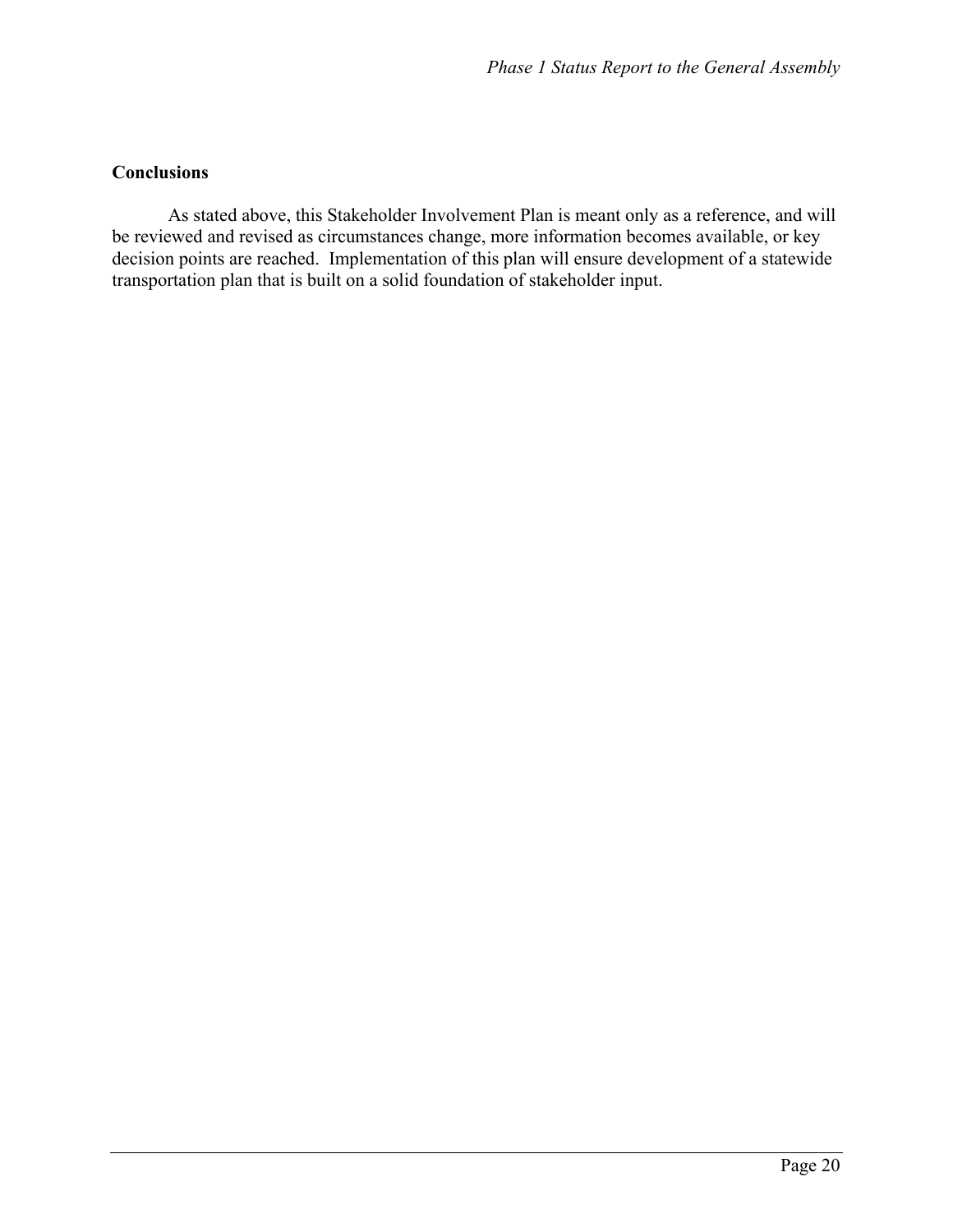#### **CHAPTER 4 STAKEHOLDER INVOLVEMENT TO DATE**

#### **Introduction**

Stakeholder involvement activities during Phase 1 were dedicated to the visioning process, which involved drafting vision, goal, and objective statements and identifying issues to be considered and evaluated in the plan. Ongoing and future outreach efforts will be designed to provide feedback to stakeholders on how their input was used and seek validation of the conclusions drawn from that input. This summary of Stakeholder Involvement to Date identifies the stakeholder outreach activities that were undertaken during Phase 1, summarizes the input received, and evaluates the effectiveness of the outreach. Additionally, ongoing and future outreach activities are identified.

#### **Visioning Process**

The purpose of the visioning process was to develop vision, goal, and objective statements and identify issues, policies, procedures, and practices to be considered and evaluated in the plan. The draft vision, goal, and objective statements, which establish the framework for the plan, are based on the stakeholder input received during Phase 1. The input received thus far will also be used in conjunction with future input to identify transportation issues, policies, practices, and procedures that need to be evaluated as part of the plan's development and to formulate a series of alternative future transportation scenarios.

### Outreach Activities

Discussion Group Meetings were held across the state to gather stakeholder input on a long-range vision for transportation in Virginia. One meeting was held in each of nine VDOT Construction Districts, with an additional meeting held in the Hampton Roads, Culpeper, and Northern Virginia Construction Districts. An additional meeting was also scheduled for the Richmond District, but was cancelled due to projected low participation. Twelve Discussion Group Meetings were held between May 2001 and November 2001. Figure 4-1 below shows the location of the meetings within each of the Construction Districts. See Appendix H for a Discussion Group Meeting Schedule and Meeting Summaries.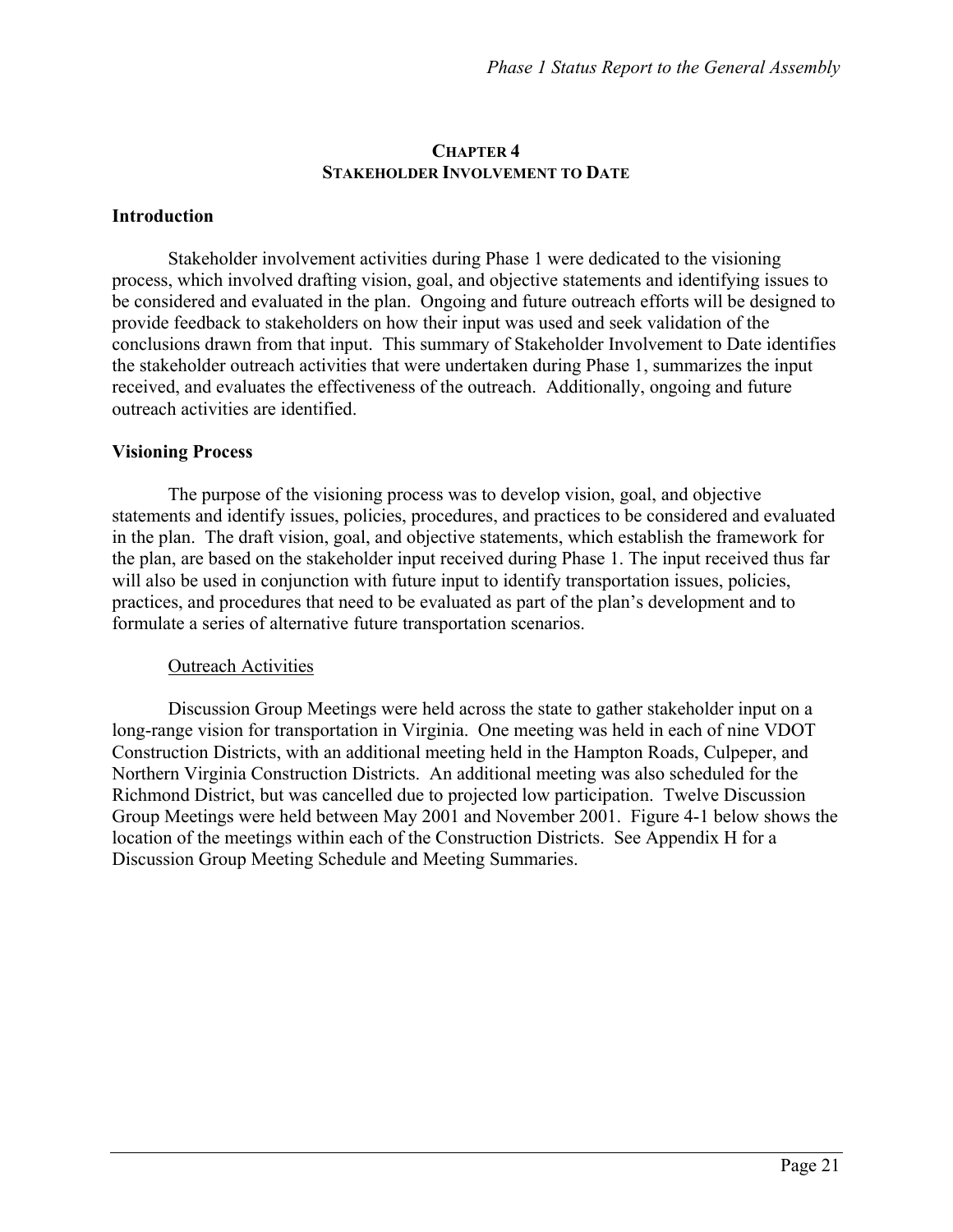

# **Figure 4-1. Location of Discussion Group Meetings**

Specific individuals were targeted for the Discussion Group Meetings, including elected officials, interested citizens, transportation professionals, and representatives from planning district commissions, chambers of commerce, transit operators, advocacy groups, modal agencies, and public service agencies. Interested individuals were encouraged to respond to a mailed postcard invitation to receive meeting materials, including a Transportation Vision Survey (see Appendix G for a copy of the Transportation Vision Survey). Participants were requested to complete the survey and bring it to the meeting.

Efforts were made to select convenient meeting locations and times to promote attendance. Meeting locations were typically well-known community centers, such as public libraries, and were easily accessible. Many sites were on public transit lines. No transportation modal agency facilities were used for meetings to maintain a non-biased atmosphere and encourage consideration of multimodal issues. All meetings were held on weekdays and most were held between 3:30 pm and 7:00 pm in order to permit attendance by individuals working both day and evening shifts. Light refreshments were served.

A facilitator from Virginia Commonwealth University's (VCU) Conflict Resolution Institute ran 11 of the 12 meetings. The meeting format was informal and all attendees were encouraged to participate. The facilitator led the group through the Transportation Vision Survey provided to participants prior to the meeting. The group was encouraged to refrain from debating issues or attempting to reach a consensus, but rather to give all participants the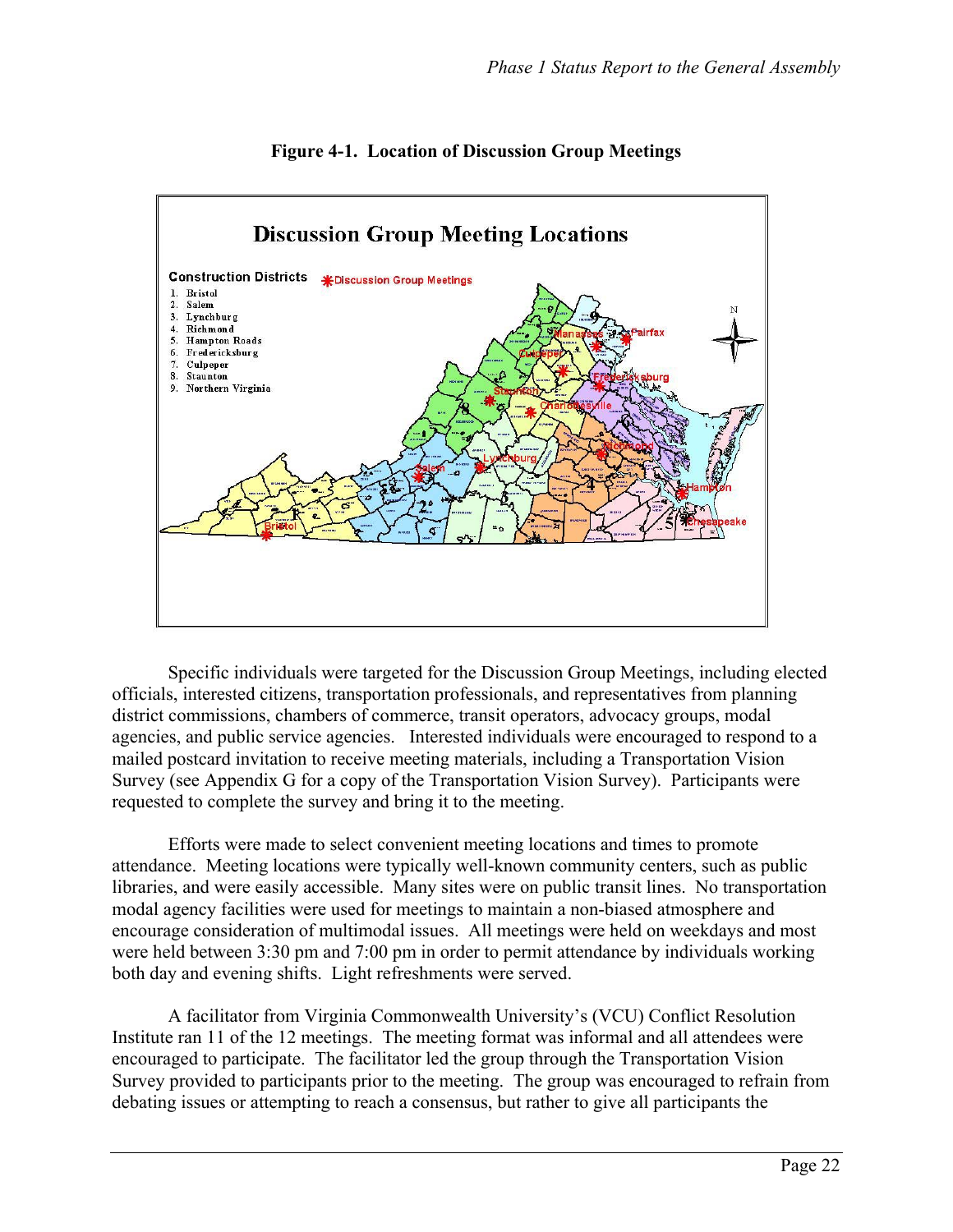opportunity to contribute their ideas. The survey requested feedback on each transportation mode and numerous transportation-related issues with respect to several topics, including funding, infrastructure requirements, and priorities. In response to stakeholder feedback, the meeting format and several survey categories were modified slightly during the visioning process to obtain more meaningful input. Participants were not required to be present the entire time as their completed surveys could be submitted at any time before, during, or after the meetings. Several individuals submitted completed surveys in lieu of attending a Discussion Group Meeting. Surveys received by fax, mail, or e-mail were also included in the data.

During the meetings, comments were captured in three ways – by the facilitator on a flip chart, by staff through hand-written notes, and on a laptop projected for the audience to review. Participants were encouraged to revise or reword their comments as the meeting progressed. On many occasions, participants had copies of summaries from previous meetings that served to spur conversation and generate additional comments. Following the meetings, summaries were sent to all participants for review and comment. Final meeting summaries were posted on the *VTrans2025* web.

In addition to the Discussion Group Meetings and Transportation Vision Surveys, the statewide transportation plan web site was launched in November 2001 and provided information on Federal and state legislative requirements, the plan update schedule, public involvement opportunities, contact information, and related web sites. The web site was updated periodically to provide up-to-date information, including Discussion Group Meeting Summaries, updated schedules, and vision and goal statements. Staff also attended several meetings, including those hosted by the Bike Walk Committee, Virginia Disability Services Board, and Virginia Planning District Committee to present information on the statewide transportation plan and receive stakeholder feedback.

### Participant Profile

A total of 110 surveys were received and 315 individuals attended the Discussion Group Meetings. Participants in the visioning process included federal, state, and local government staff, planning district commission staff, private citizens, advocacy group members, chamber of commerce representatives, elected officials, social service agency staff, private transportation providers, and public transportation providers. In general, positive feedback was received from the public and federal representatives on the Discussion Group Meeting format, the use of the Transportation Vision Survey, and the opportunity to participate in the visioning process. Figure 4-2 shows the type of individuals that participated in the visioning process, either by attending a Discussion Group Meeting or by submitting a Transportation Vision Survey. Most state government staff attendance at the Discussion Group Meetings was for meeting support only, so it is not represented in the chart below.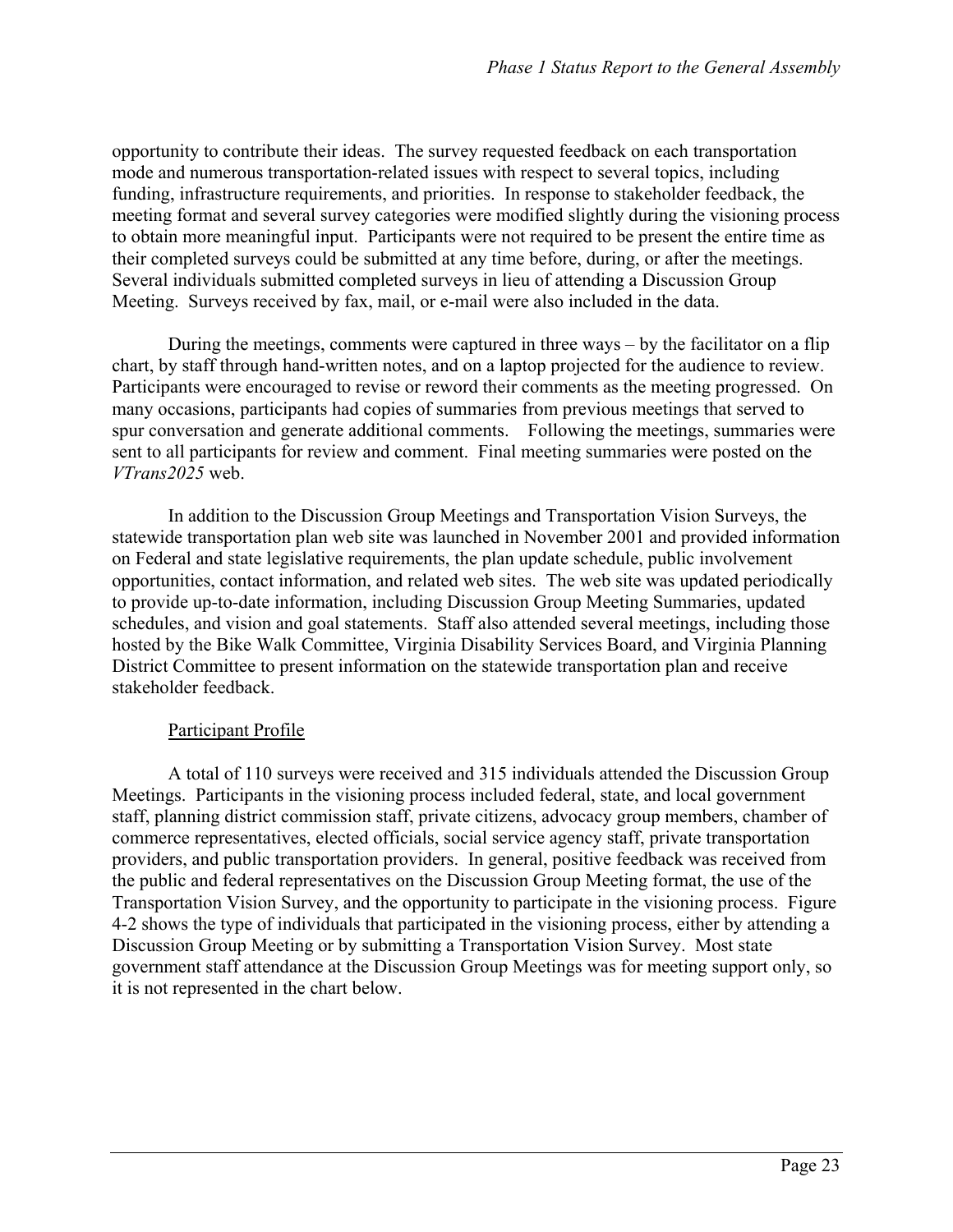

### **Figure 4-2. Visioning Process Participants**

### Summary of Input

Comments from the Discussion Group Meetings and the Transportation Vision Surveys were entered into a comment database for analysis. The comments were categorized into the following common themes, shown in order of occurrence, with the most common comments shown first:

- 1. Build more and safer bike facilities and sidewalks.
- 2. Provide/expand passenger rail service (including high speed rail).
- 3. Coordinate transportation planning and local land use planning.
- 4. Provide multimodal access to airports.
- 5. Increase the flexibility in the use of federal and state transportation money (including the required match).
- 6. Provide information to travelers early enough to influence their choices regarding routes and modes (web page, radio, VMS, etc.).
- 7. Focus on maintenance of existing infrastructure.
- 8. Employ more flexibility with design standards.
- 9. Improve intermodal connectivity.
- 10. Divert freight from roads to rail.
- 11. Enforce speed limits and other driving rules, especially for trucks.
- 12. Increase the use of signal synchronization systems to address congestion.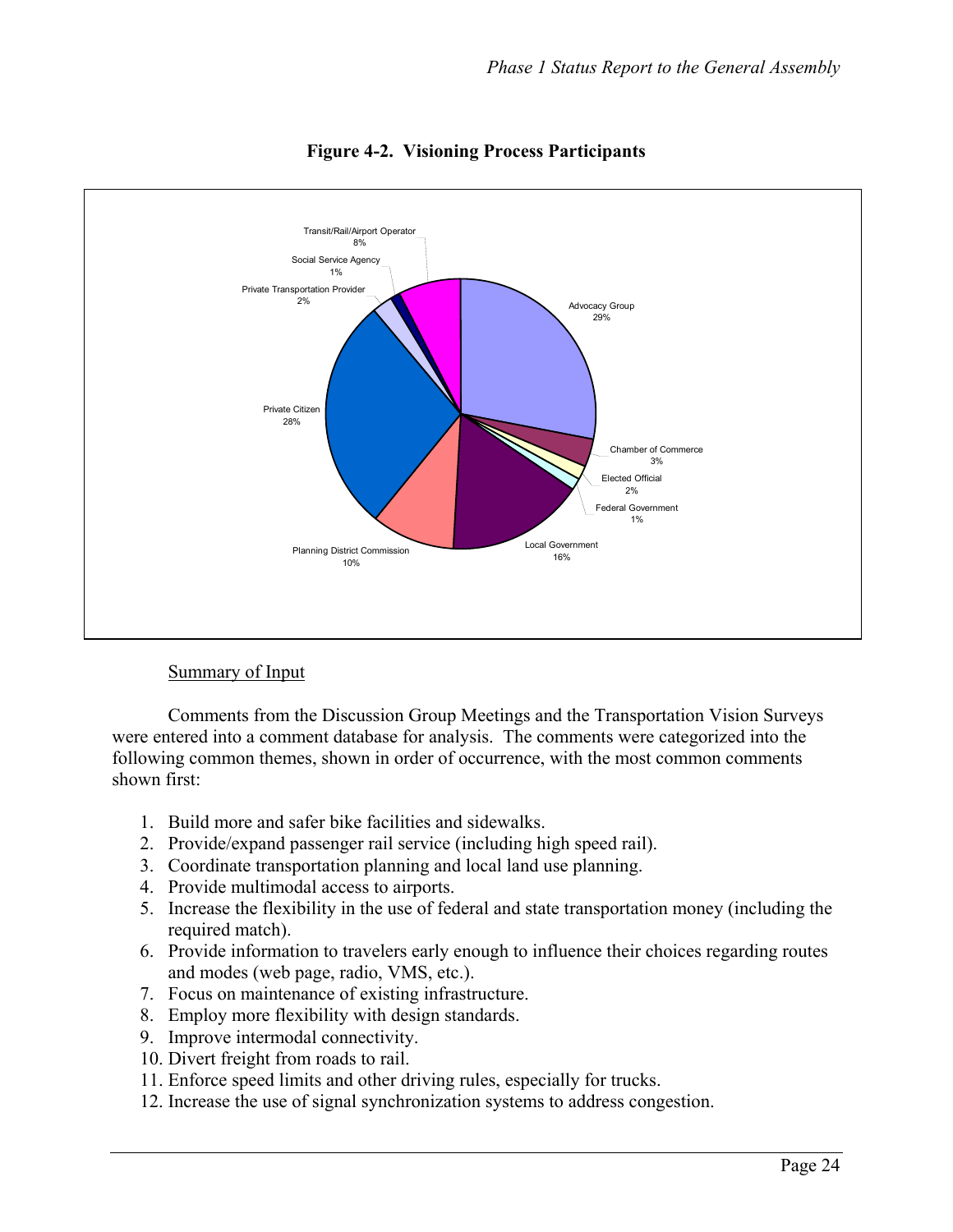- 13. Reach out to low income and minority populations early in the planning process.
- 14. Expand transit service in rural areas.
- 15. Encourage transit-oriented development.
- 16. Provide education on signage, driving laws, and yielding rules.
- 17. Employ more traffic calming measures.
- 18. Improve coordination and communication between VDOT and local and regional governments.
- 19. Expand transit service to low income and minority neighborhoods to improve job access.
- 20. Provide incentives to employers and developers for providing transit service.
- 21. Use context sensitive design.
- 22. Eliminate at-grade railroad crossings.
- 23. Improve and/or expand existing highway system.
- 24. Encourage localities to develop and implement access management plans.
- 25. Protect air and water quality.
- 26. Provide pedestrian access to schools.
- 27. Encourage brownfield development (where infrastructure already exists).
- 28. Charge user fees (e.g., congestion pricing, car tax, fuel tax).
- 29. Avoid relying heavily on intelligent transportation systems (ITS) to relieve congestion.
- 30. Make signal systems more responsive to bicyclists, pedestrians, and handicapped individuals.
- 31. Provide dedicated funding sources for transit, bicycle facilities, pedestrian facilities, and/or park and ride lots.
- 32. Provide more park and ride lots.
- 33. Limit the length and weight of trucks.
- 34. Require developers to help pay for necessary infrastructure improvements.
- 35. Make tolls systems seamless with systems in other cities and states.
- 36. Increase funding for transit improvements and provide more service.
- 37. Emphasize the multimodal potential of roads by maximizing the use of paved surfaces for all modes.
- 38. Improve local airport service.
- 39. Reduce light pollution.
- 40. Address critical bridge needs.
- 41. Consider/research development of additional inland ports where appropriate.
- 42. Allow localities to generate money through taxes, tolls, etc. to pay for needed transportation improvements.
- 43. Improve airport and rail service near industrial parks.
- 44. Increase the use of weigh-in-motion technology.
- 45. Promote the use of ferries as tourist attractions.
- 46. Provide good rail access to ports.
- 47. Promote mixed-use development.
- 48. Make transit systems seamless within and between cities.
- 49. Protect view sheds.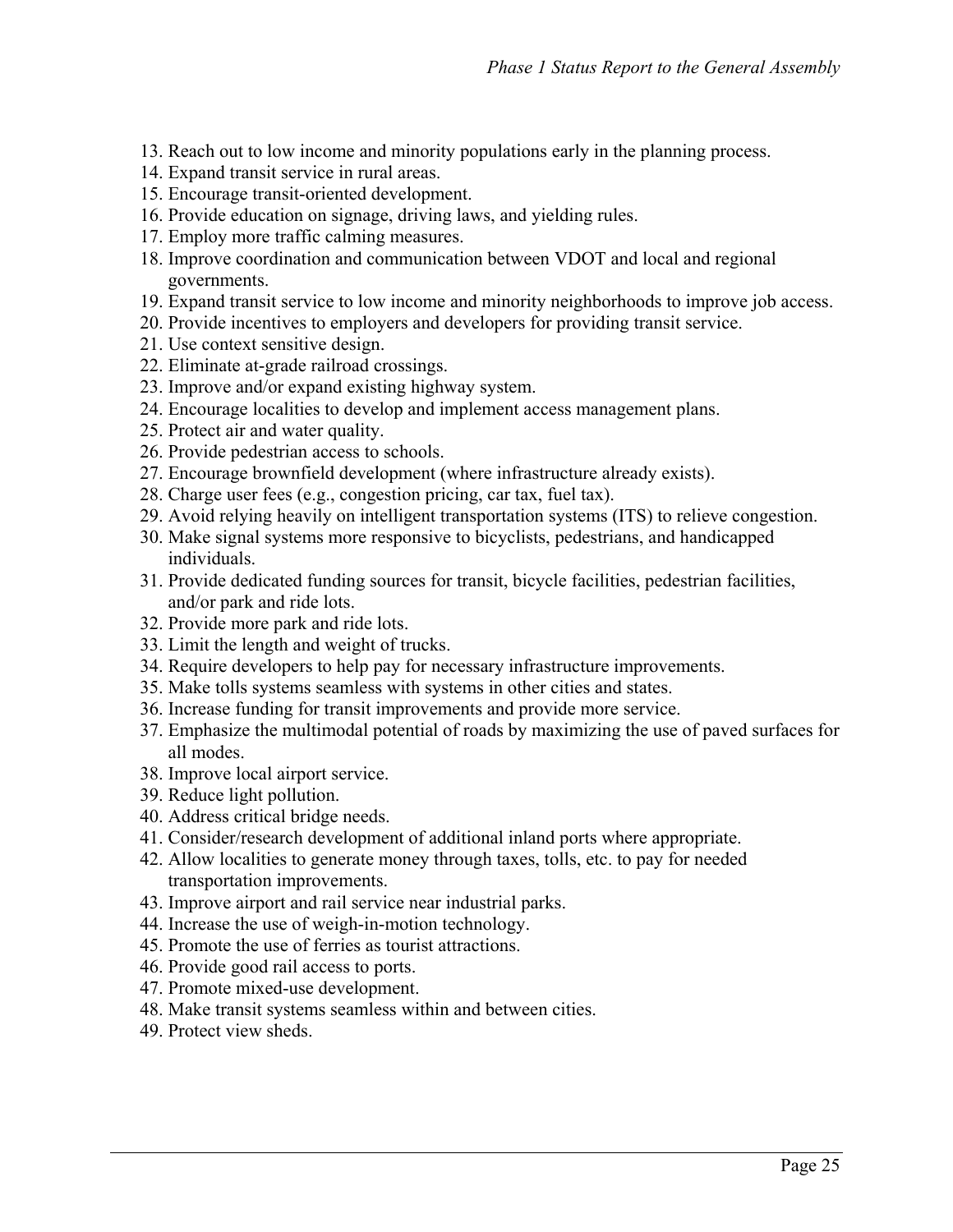In general terms, the stakeholder input identified the need for more coordinated multimodal planning, more transportation alternatives in both urban and rural areas, more coordination among the transportation agencies, and more coordination between transportation and land use.

#### Application of Stakeholder Input

Input from the meetings and the surveys was reviewed and categorized into a series of common themes. These common themes were further consolidated into goal and objective statements. Additionally, a vision statement was developed to guide the development of the plan based on input from the Discussion Group Meetings and the Transportation Vision Survey. These draft statements were presented to the *VTrans2025* Phase 1 Stakeholder Group, a stakeholder advisory group to the Steering Committee, for review and comment. The statements were revised based on comments from the Phase 1 Stakeholder Group and presented to the Steering Committee for review. Additional refinements were made by the Steering Committee based on a review of other statewide transportation plans, metropolitan plans, federal and state legislation, and transportation agency mission and goal statements. Finally, the vision statement was revised to reflect feedback from the Deputy Secretary of Transportation for Intermodal Issues.

#### **Supplemental Outreach Activities**

While the input from the visioning process identified a broad spectrum of issues, it mainly reflects the views of highway, environmental, and other advocacy groups. For this reason, additional outreach is being done now to target specific stakeholder groups, including state agencies, the business community, local governments and elected officials, transportation operators, and the transportation-challenged community. Surveys and questionnaires are being distributed at various meetings and conferences to obtain feedback from these groups. Additional discussion group/focus group style meetings are planned for these groups as well. See the Stakeholder Involvement Plan for more information on future stakeholder outreach activities. This additional outreach will provide an opportunity for new stakeholders to get involved in the process as well as provide feedback to stakeholders on how their input was used, seek validation of the conclusions drawn from that input, and build upon previous input to continue development of *VTrans2025*.

#### Outreach Activities

Surveys and questionnaires have been distributed at the following meetings and conferences to obtain feedback from the stakeholder groups identified above. See Appendix G for sample survey instruments.

- Virginia Aviation Conference, Virginia Beach, August 20-22, 2002
- Virginia Transportation Conference, Lexington, October 16-18, 2002
- Virginia Municipal League Annual Conference, Norfolk, October 20-22, 2002
- Virginia Association of Counties, Hot Springs, November 10-12, 2002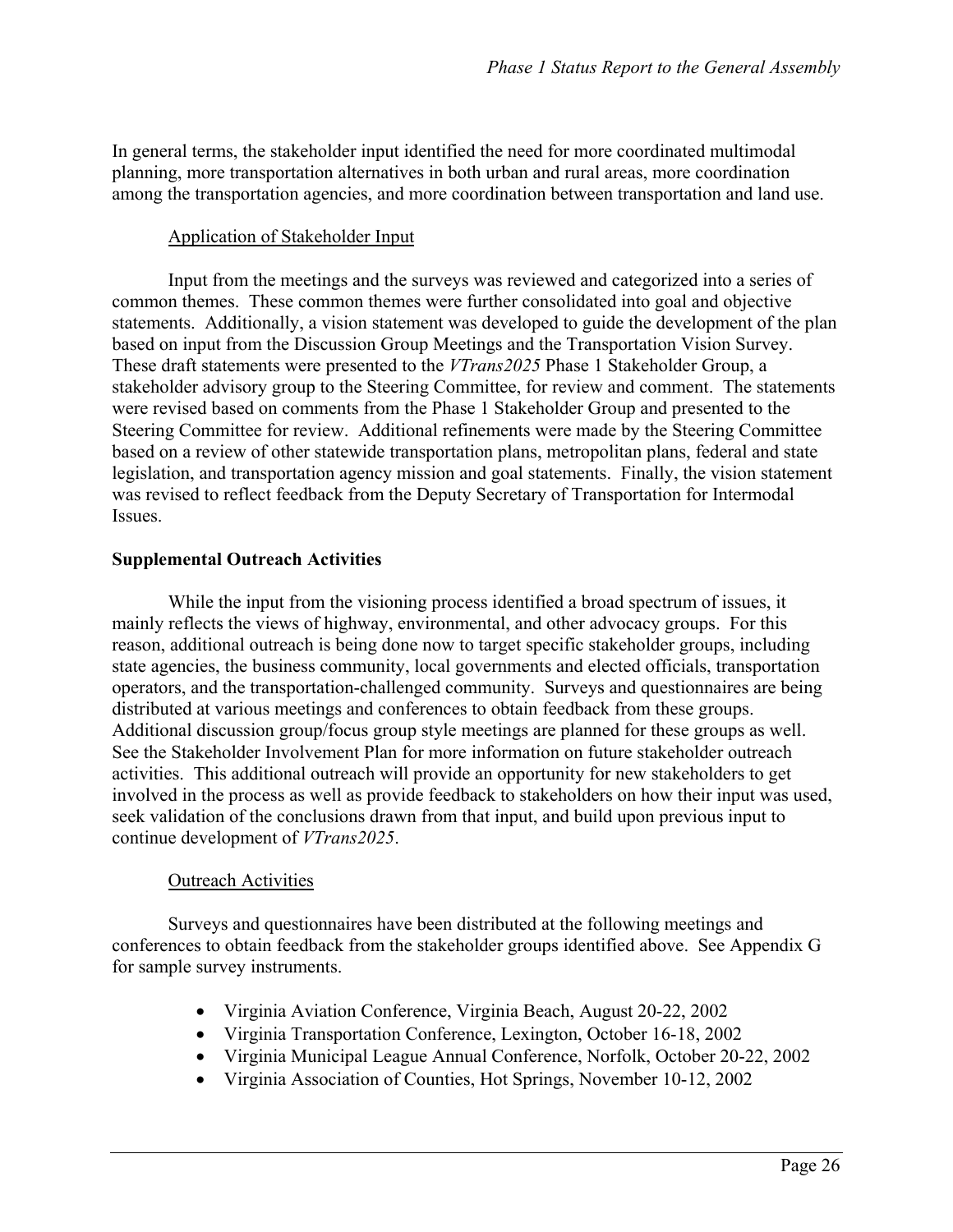In addition, informational brochures have also been distributed to provide general information on plan development. Additional discussion group/focus group style meetings are planned for these "missing stakeholder groups" as well. See the Stakeholder Involvement Plan for more information on future stakeholder outreach activities.

## **Conclusions**

In general, feedback on the nature of the stakeholder involvement process and the opportunities provided thus far has been positive. A significant body of input has been collected through Discussion Group Meetings and various transportation survey instruments. This input has been used to develop vision, goal, and objective statements, identify issues for consideration and evaluation in the plan, and begin developing a series of alternative future transportation scenarios. Continuing outreach efforts will provide feedback to stakeholders on how their input was used, seek validation of the conclusions drawn from it, and build upon previous input to continue development of *VTrans2025*. Stakeholder involvement will continue to be a vital element throughout the development of *VTrans2025*.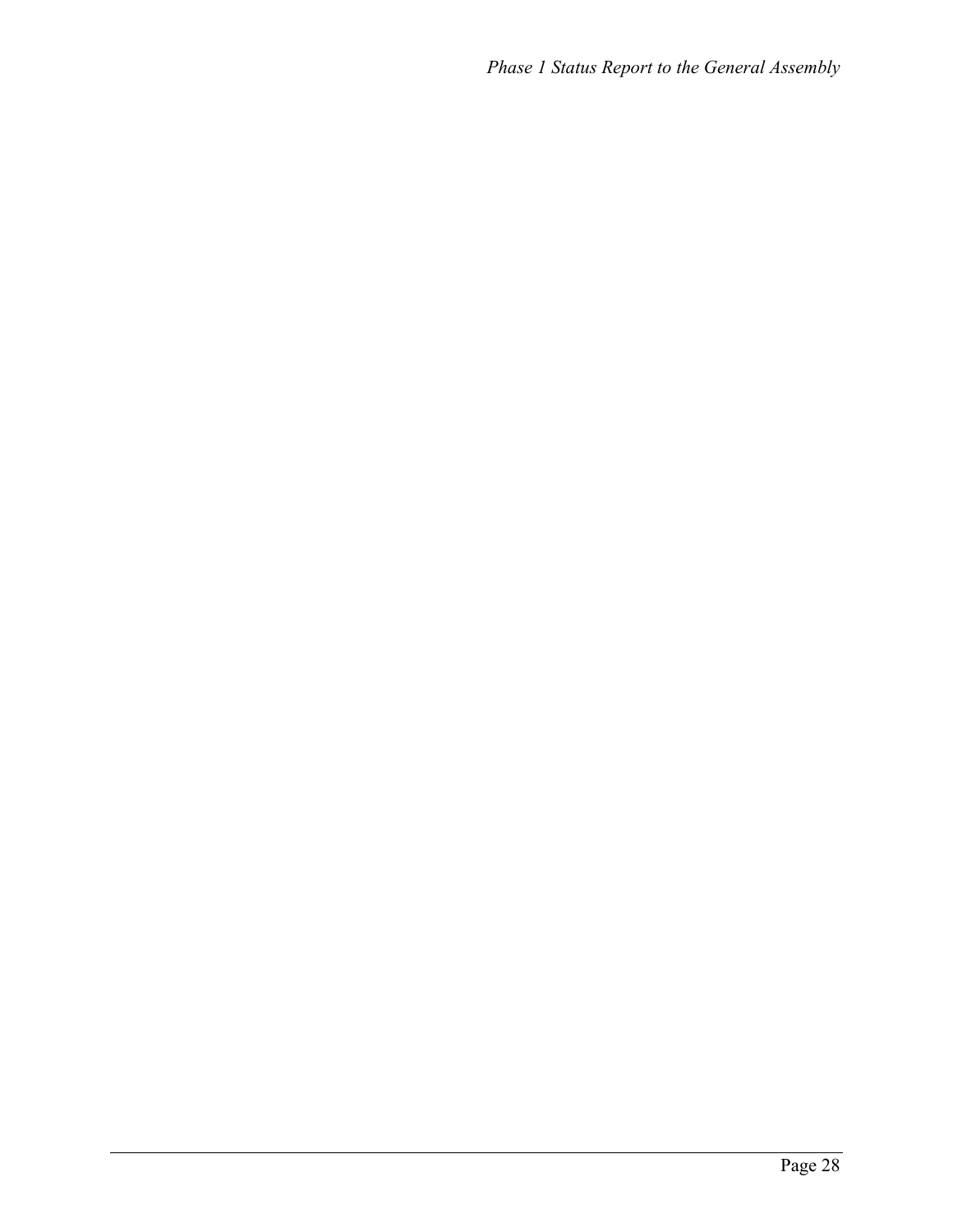#### **CHAPTER 5 VISION, GOALS, AND OBJECTIVES**

#### **Introduction**

Vision, goal, and objective statements establish the framework around which *VTrans2025* will be built. These statements will provide the basis for many policy recommendations as well as the multimodal prioritization system. The vision, goals, and objectives reflect both stakeholder input and the tone and direction of the Administration.

#### **Background**

Twelve Discussion Group Meetings were held across the state during the fall of 2001 to obtain stakeholder input on a long-range vision for transportation in the Commonwealth. In addition to the Discussion Group Meetings, Transportation Vision Surveys were distributed to obtain stakeholder feedback. (See the Summary of Public Involvement to Date for more information on Visioning Process stakeholder outreach activities and input.) Input from the meetings and the surveys was reviewed and categorized into a series of common themes. These common themes were further consolidated into goal and objective statements. Additionally, a vision statement was developed to guide the development of the plan based on input from the Discussion Group Meetings and the Transportation Vision Survey. These draft statements were presented to the *VTrans2025* Phase 1 Stakeholder Group for review and comment. The statements were revised based on comments from the Phase 1 Stakeholder Group and presented to the Steering Committee for review. Additional refinements were made by the Steering Committee based on a review of other statewide transportation plans, metropolitan plans, federal and state legislation, and transportation agency mission and goal statements. Finally, the vision statement was revised to reflect feedback from the Deputy Secretary of Transportation for Intermodal Issues. The final vision statement reflects the vision for transportation articulated by the Governor in his January 2002 "State of the Commonwealth Address" and by the Secretary of Transportation in "The First 100 Days Report," April 2002.

#### **Vision Statement**

Build a world-class multimodal transportation system that sets the standard for the rest of the nation.

#### **Goals and Objectives**

Goal 1: Safe and Secure Transportation

- a. Consider flexibility with design standards where it is appropriate and does not degrade safety.
- b. Improve safety and security at modal intersections and transfer points.
- c. Promote user and operator education and related law enforcement.
- d. Apply efficient and effective transportation security measures.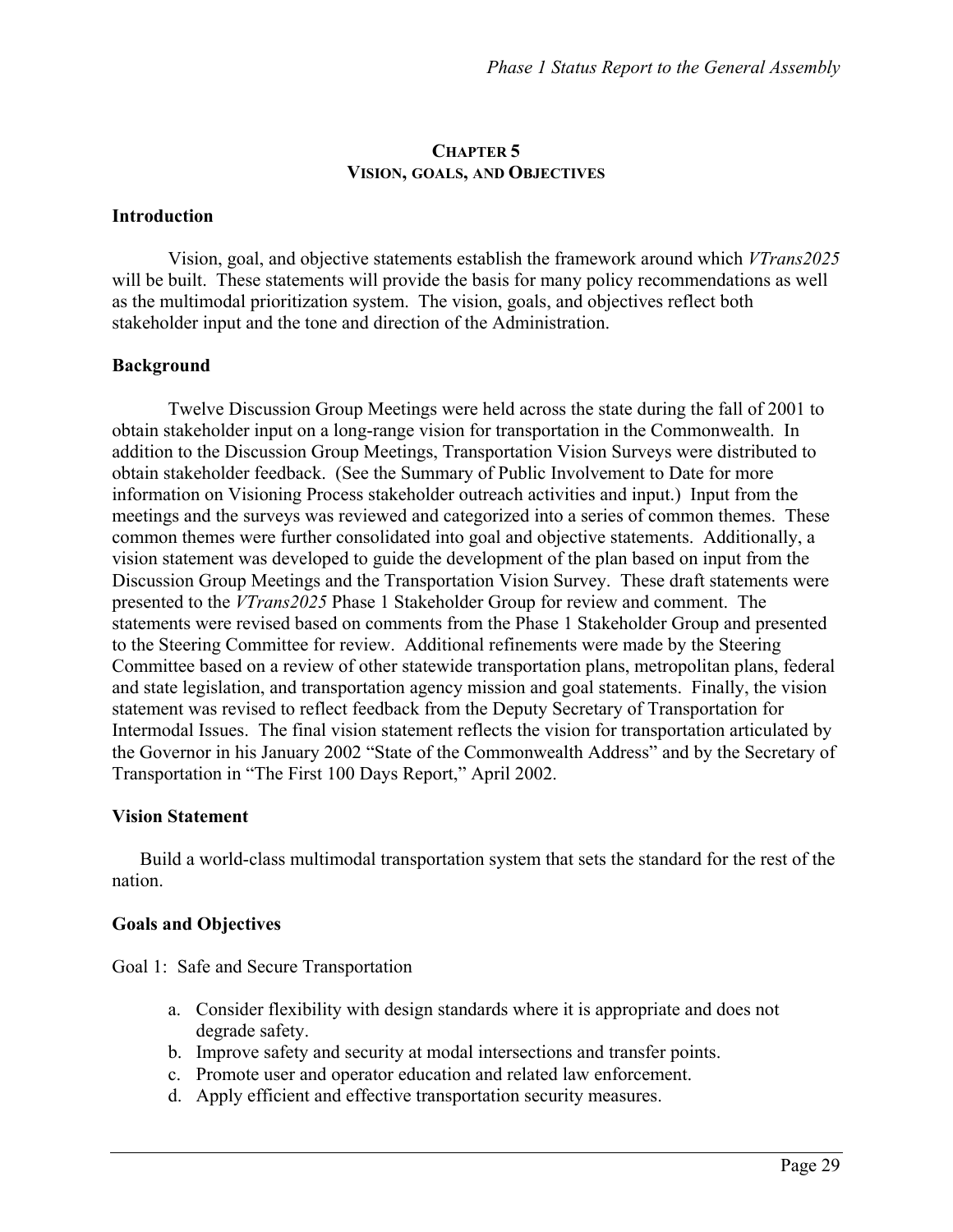Goal 2: System Management

- a. Maintain an efficient and reliable transportation system balancing safety and effective operation.
- b. Promote the use of appropriate technology to maximize system effectiveness.
- c. Encourage development and implementation of planned access.
- d. Provide accessible and reliable traveler information.
- Goal 3: Intermodalism and Mobility
	- a. Encourage intermodalism to maximize the accessibility, use, operation, and efficient connectivity of the overall transportation system.
	- b. Provide effective and economical transportation choices and alternatives for people and goods across the state.
	- c. Improve communication and coordination among state transportation agencies.
	- d. Develop an integrated multimodal freight mobility system.

Goal 4: Economic Competitiveness

- a. Provide for smooth and efficient transfers for passengers and freight between ports, airports, railroads, and highways.
- b. Develop a transportation system that supports statewide economic development, commerce, and tourism.
- c. Coordinate transportation planning with local land use planning and economic development goals.

Goal 5: Fiscal Responsibility

- a. Ensure balanced and effective transportation investments.
- b. Develop realistic transportation programs based on accurate cost estimates.
- c. Explore the use of alternate funding mechanisms.
- d. Increase the flexibility in the use of federal and state transportation funds.

Goal 6: Quality of Life

- a. Improve coordination and communication among stakeholders throughout the transportation planning and implementation process and ensure that the process is accessible for all communities and citizens.
- b. Enhance and protect the natural environmental quality and cultural and historic resources.
- c. Ensure that transportation services are compatible with the communities they serve.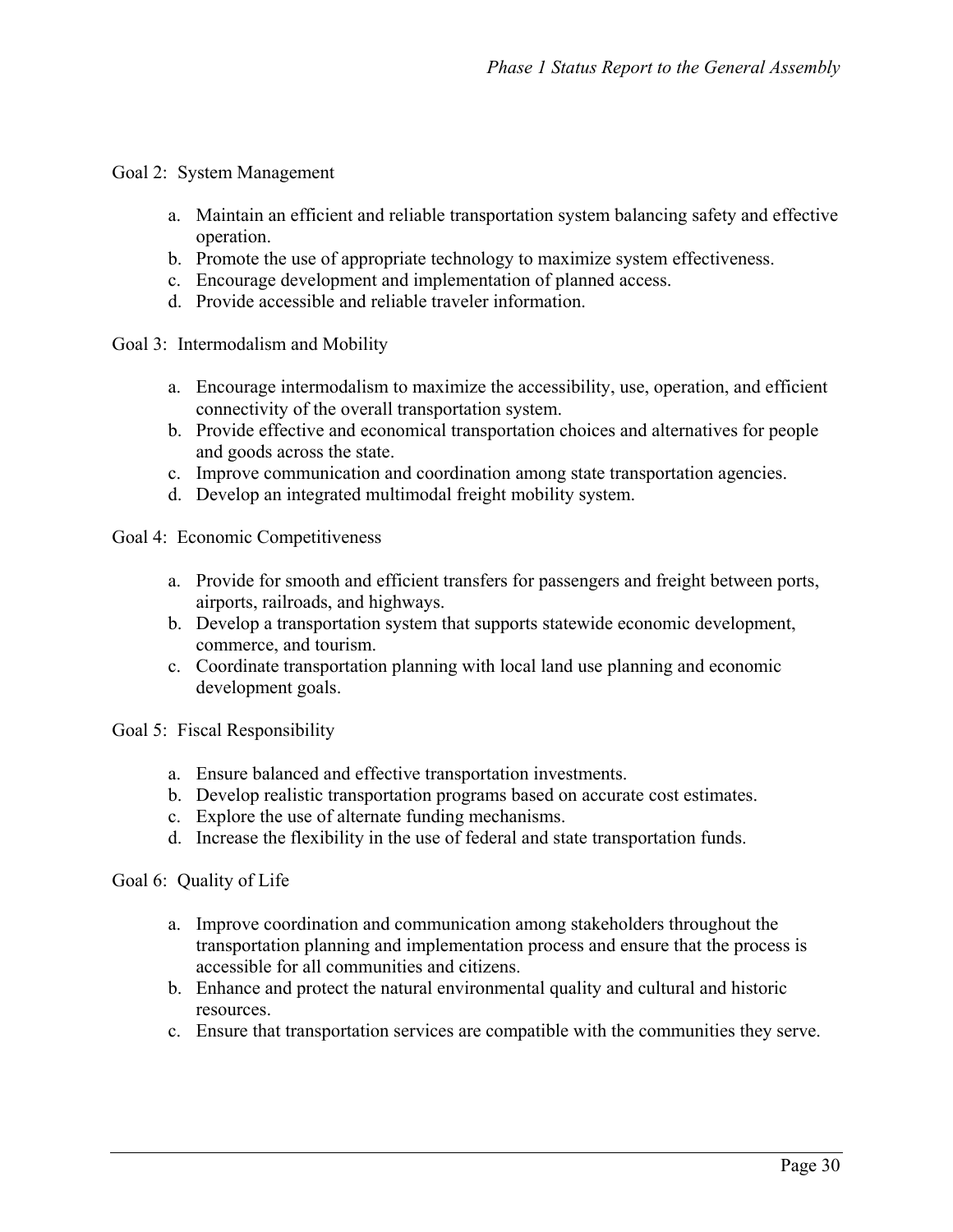## **Conclusions**

The vision, goal, and objective statements were drafted to guide the development of the plan based on input from Discussion Group Meetings and Transportation Vision Surveys. These statements also reflect input from the *VTrans2025* Phase 1 Stakeholder Group, the *VTrans2025* Steering Committee, and the Deputy Secretary of Transportation for Intermodal Issues. Additionally, the statements reflect a review of other state and regional transportation plans and the mission and goal statements developed by the four transportation modal agencies. Finally, the vision, goal, and objective statements are consistent with the planning factors identified in the Transportation Equity Act for the 21<sup>st</sup> Century (TEA-21) and §33.1-23.03 of the Code of Virginia.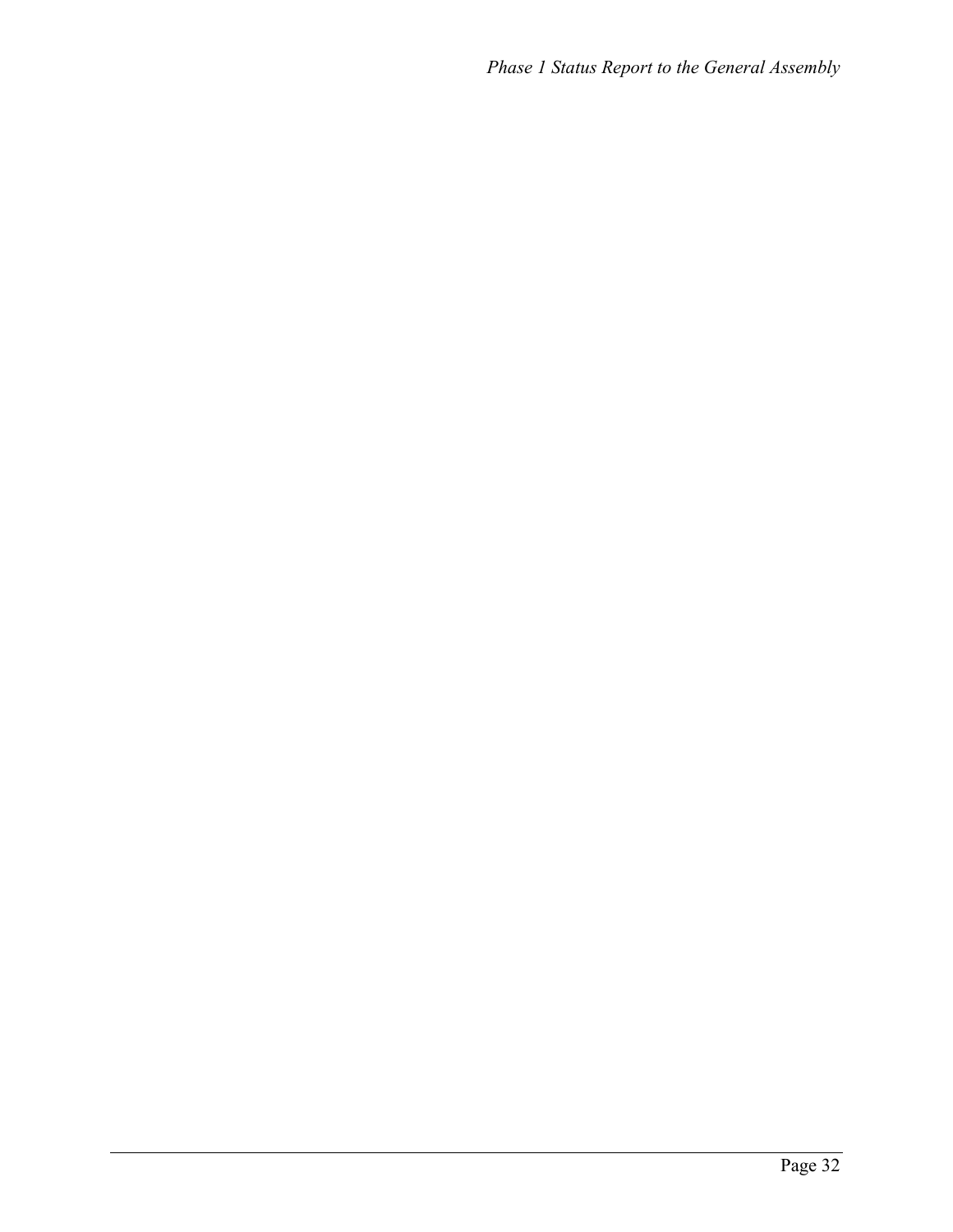## **CHAPTER 6 CRITERIA FOR ESTABLISHING PRIORITIES**

## **Introduction**

This report identifies the criteria for establishing multimodal transportation priorities. These criteria will be further developed and used to prioritize multimodal networks across transportation modes. Currently, each transportation agency has a system in place to identify and program transportation priorities. There is no current mechanism that is routinely used, however, for identifying interrelated multimodal networks and reviewing projects across the modes to identify transportation priorities for the Commonwealth.

## **Development of the Criteria for Establishing Multimodal Priorities**

The criteria for establishing multimodal priorities were developed by the Steering Committee with assistance from the VTRC. The group began by reviewing the prioritization systems currently used or being developed by each of the transportation modal agencies. Additional research was done to review case studies, current business practices, and other relevant information. Existing systems were evaluated for their potential application across the modes. In general, the criteria are based on the *VTrans2025* goal statements and the associated performance measures are based on the *VTrans2025* objectives (see the chapter on Vision, Goals, and Objectives for more detail on these statements). Functionally, the prioritization system is based largely on the prioritization system currently used by DOAV.

These criteria will be further developed to include metrics for each performance measure and assign point values to the criteria and metrics. It is anticipated that stakeholder input will be used to accomplish this. As this work continues, the criteria and performance measures may be refined and/or expanded.

## **Application of the Criteria for Establishing Multimodal Priorities**

The criteria for establishing multimodal priorities are not intended for application to all the individual transportation projects for which the transportation agencies are responsible. Because of the variability in size, cost, scope, and impact of transportation projects from various modes, application of a single set of prioritization criteria to all projects, across modes, is not feasible. Instead, the criteria for establishing multimodal priorities are intended for application to "multimodal networks." Multimodal networks are defined as interdependent multimodal projects that collectively serve a common purpose for transportation in the Commonwealth. For example, a multimodal network may be comprised of the construction of a new airport, interstate improvements to provide access for passengers and cargo, expanded transit service to the new airport, and rail improvements to facilitate freight movement to and from the new airport. It is anticipated that there are approximately a dozen such multimodal networks in the Commonwealth; these multimodal networks comprise many more individual projects. The entire multimodal network will be scored based on the final prioritization system and ranked accordingly. Individual projects identified as part of a multimodal network will be given bonus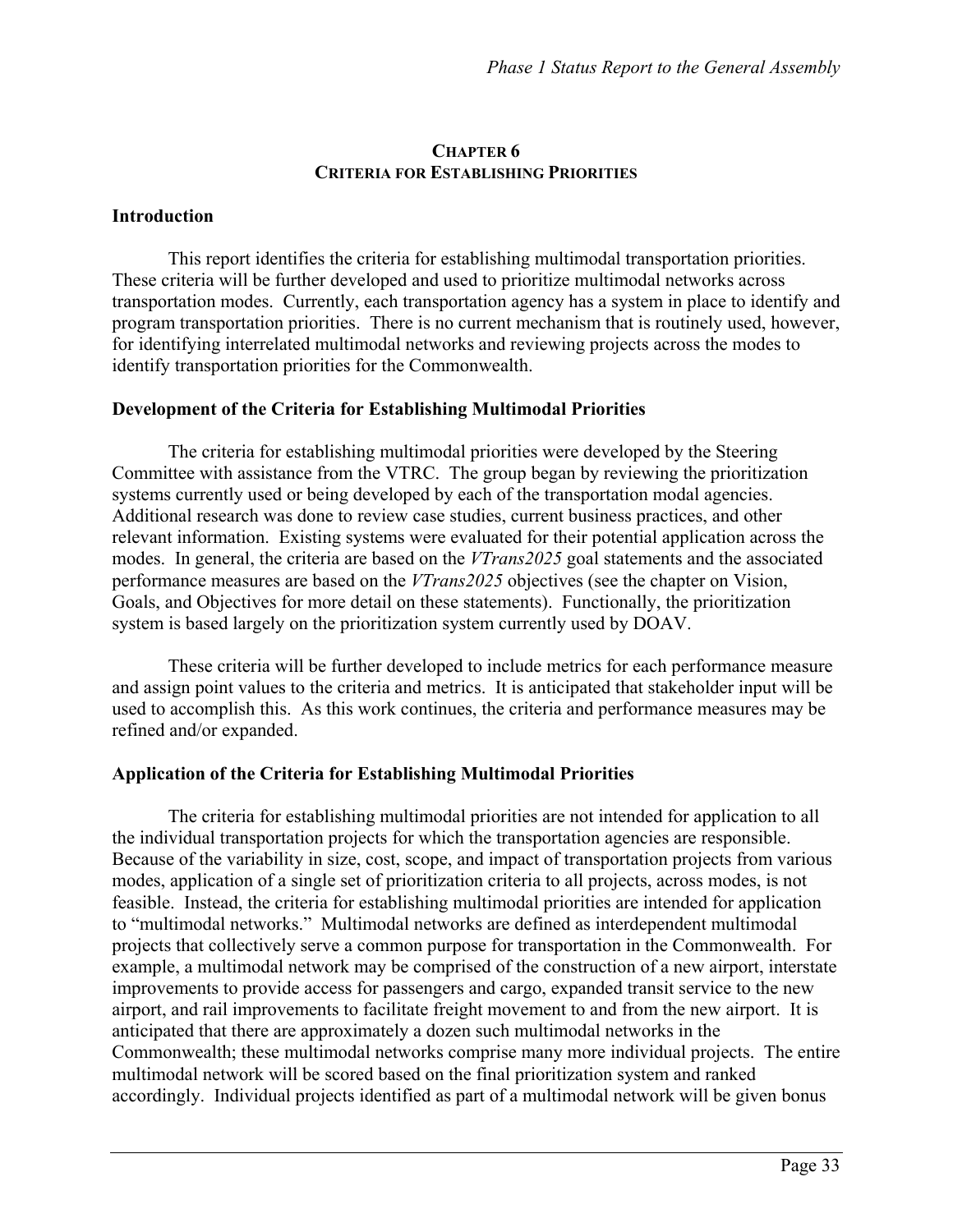points in the mode-specific prioritization systems to ensure their successful implementation and to ensure they are executed in time to support their contribution to the overall multimodal network. Multimodal networks will be identified by the Steering Committee based on projects submitted by each transportation modal agency. The Steering Committee will score the multimodal networks and they will be ranked accordingly. The system will be designed such that alternative solutions to a single transportation problem can be evaluated and compared (e.g., expanding interstate capacity or improving rail service along a corridor). Figure 6-1 illustrates how the prioritization system will be applied to multimodal networks.



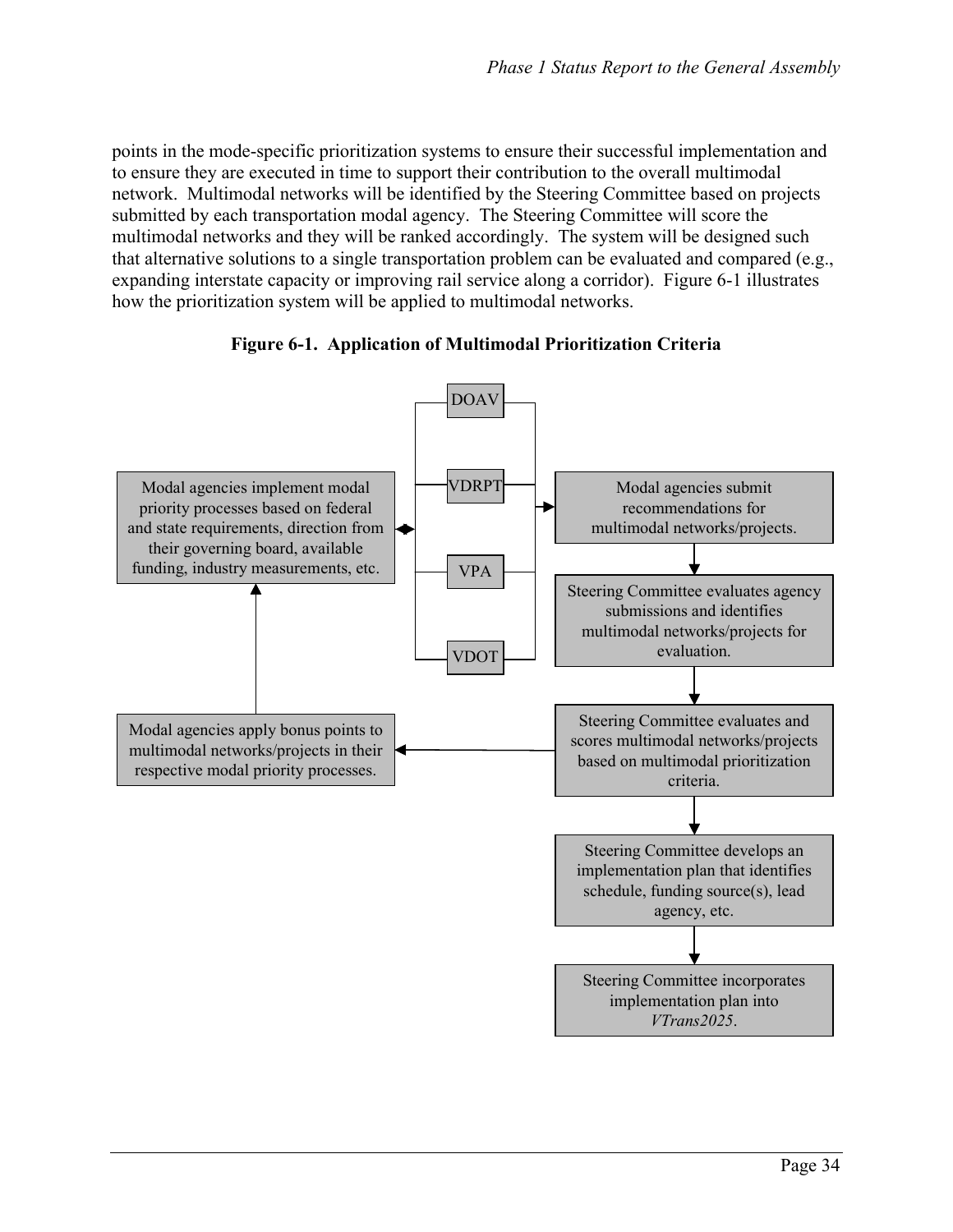## **Criteria for Establishing Multimodal Priorities**

The criteria and associated performance measures developed by the Steering Committee for application to multimodal networks are shown in the table below. The criteria are based on the *VTrans2025* goals, and the performance measures are based on the *VTrans2025* objectives. In the future, metrics will be identified for each performance measure and point values assigned. For example, a metric for the performance measure "Project improves safety." might be the expected change in accident rate resulting from the project.

| Criteria                        | <b>Performance Measures</b>                                         |
|---------------------------------|---------------------------------------------------------------------|
| Safety and Security             | Project improves safety.<br>$\bullet$                               |
|                                 | Project improves security.                                          |
|                                 | Project includes innovative design features to improve<br>$\bullet$ |
|                                 | safety and/or security.                                             |
| <b>System Management</b>        | Project improves the operation of the existing system.<br>٠         |
|                                 | Project promotes the use of appropriate technology.                 |
|                                 | Project includes implementation of planned access                   |
|                                 | features.                                                           |
|                                 | Project promotes system preservation.                               |
|                                 | Project creates needed redundancy in the system.                    |
| Intermodalism and Mobility      | Project improves intermodalism, connectivity, and use.<br>$\bullet$ |
|                                 | Project facilitates passenger movement.                             |
|                                 | Project facilitates freight movement.                               |
|                                 | Project creates transportation alternatives.                        |
|                                 | Project promotes energy efficiency.<br>$\bullet$                    |
| <b>Economic Competitiveness</b> | Project supports statewide economic development<br>$\bullet$        |
|                                 | goals.                                                              |
|                                 | Project is consistent with regional economic                        |
|                                 | development goals.                                                  |
|                                 | Project provides smooth transfers for passenger and                 |
|                                 | freight between modes.                                              |
|                                 | Project supports statewide commerce and tourism                     |
|                                 | goals.                                                              |
| <b>Fiscal Responsibility</b>    | Project promotes fiscal responsibility.<br>$\bullet$                |
|                                 | Project involves innovative financing.<br>٠                         |
|                                 | Project is cost-effective.<br>$\bullet$                             |
| Quality of Life                 | Project creates transportation alternatives.<br>$\bullet$           |
|                                 | Project protects/enhances environmental quality,                    |
|                                 | including cultural and historical resources.                        |
|                                 | Project is consistent with community character and                  |
|                                 | land use planning.                                                  |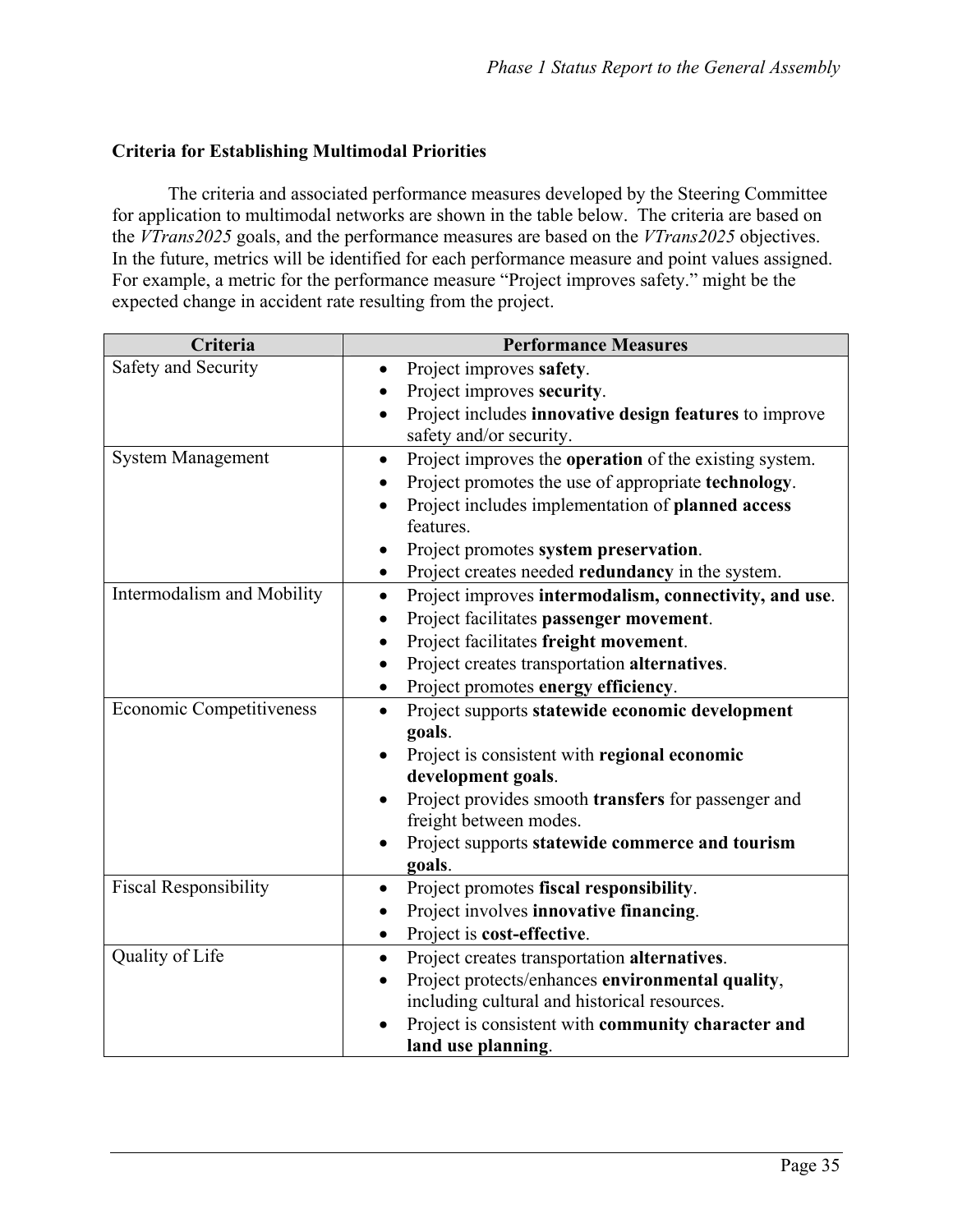## **Conclusions**

 These criteria for establishing multimodal priorities are based on the *VTrans2025* goals and objectives. Further development of the prioritization system will involve identification of specific metrics and point values. These criteria are intended for application to multimodal networks only – not individual projects.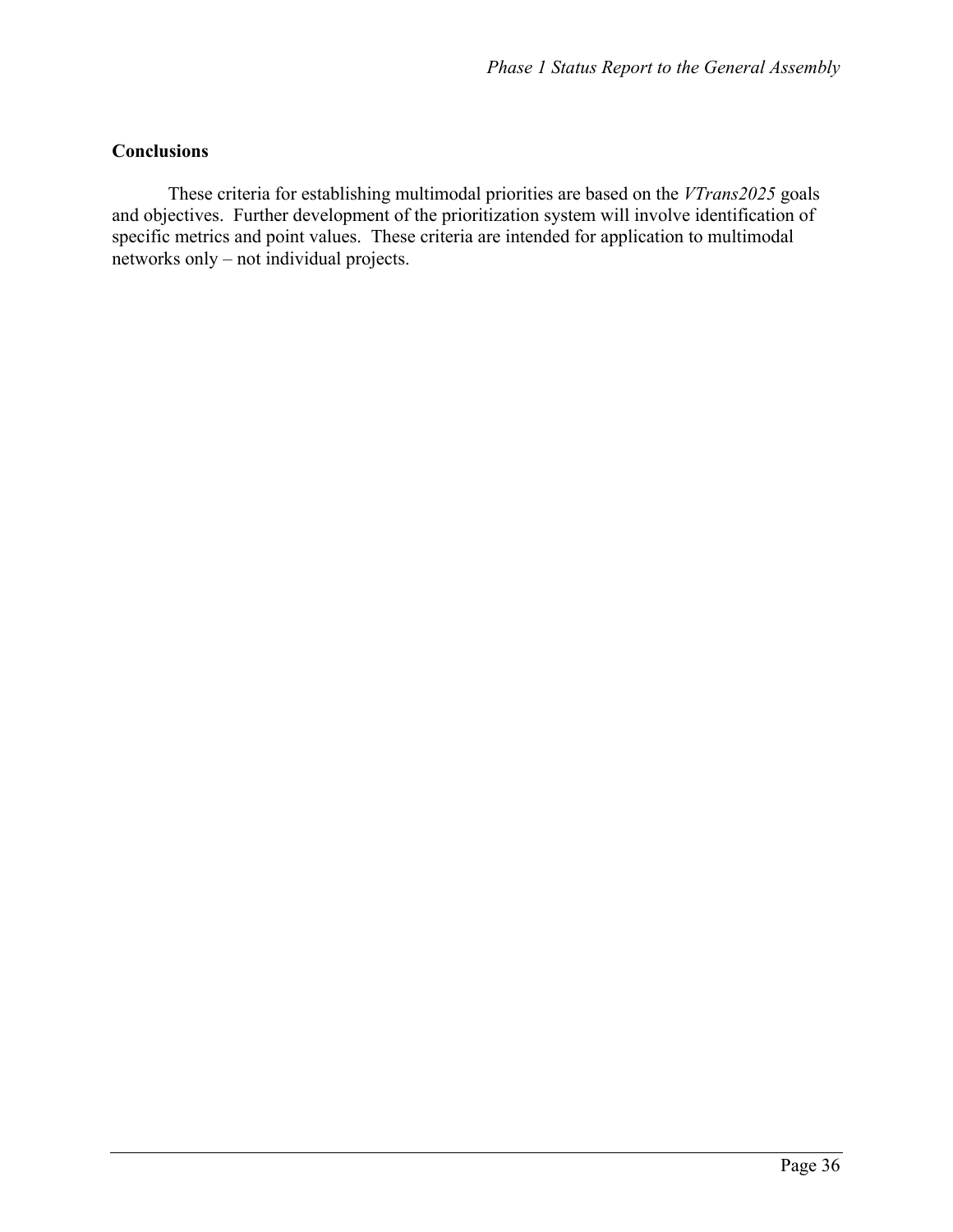## **CHAPTER 7 IDENTIFICATION OF MAJOR NEEDS**

## **Introduction**

 Several methods were pursued to identify major needs, including the identification of project-specific needs by mode, identification of project-specific needs across modes, conceptual multimodal needs, and generic modal needs. Identification of project-specific needs by mode was determined to be inappropriate because it would circumvent the planning process and jeopardize the objective integrity of the individual modal needs assessments. Similarly, projectspecific needs were not identified across all the modes because the variability in the cost, size, scope, and impact of transportation projects would tend to be biased towards highway projects and impede true multimodal planning. The identification of conceptual multimodal needs was abandoned to provide more mode-specific detail. Based on guidance from the Deputy Secretary of Transportation for Intermodal Issues, each transportation modal agency prepared a list of major generic needs for their respective modes.

## **Identification of Major Needs**

Major needs were identified by each transportation modal agency for their respective modes. DOAV identified major aviation needs; VPA identified major port needs; VDRPT identified major rail and public transportation needs; and VDOT identified major highway, bicycle, and pedestrian needs. The major needs are identified below by mode and are not presented in any specific order. The list is not comprehensive and is subject to revision as circumstances change, more information becomes available, and key decision points are reached.

#### Aviation

The basis for these twenty-year needs is the 2000 Virginia Air Transportation System Plan Update (VATSP) and the Code of Virginia. The following list has not been prioritized and has not been reviewed by the VAB.

- A system performance measurement used by the Federal Aviation Administration (FAA) is percentage of population within 30-minute travel time to a general aviation airport and 45-minute travel time to a commercial service airport. Currently, 97 percent of the Commonwealth's (2000) population is within the FAA's performance criteria. To ensure that every Virginian has access to the nation's air transportation system, the Commonwealth needs to develop new or replacement general aviation airports over the next twenty years. The development of the airports would bring the coverage level to 99 percent. Topography and population density preclude the Commonwealth from obtaining 100 percent geographic coverage.
- Runway extensions are vital to the growth and capacity of an airport. The Commonwealth needs to extend runways at its commercial service, reliever, regional, and community service airports.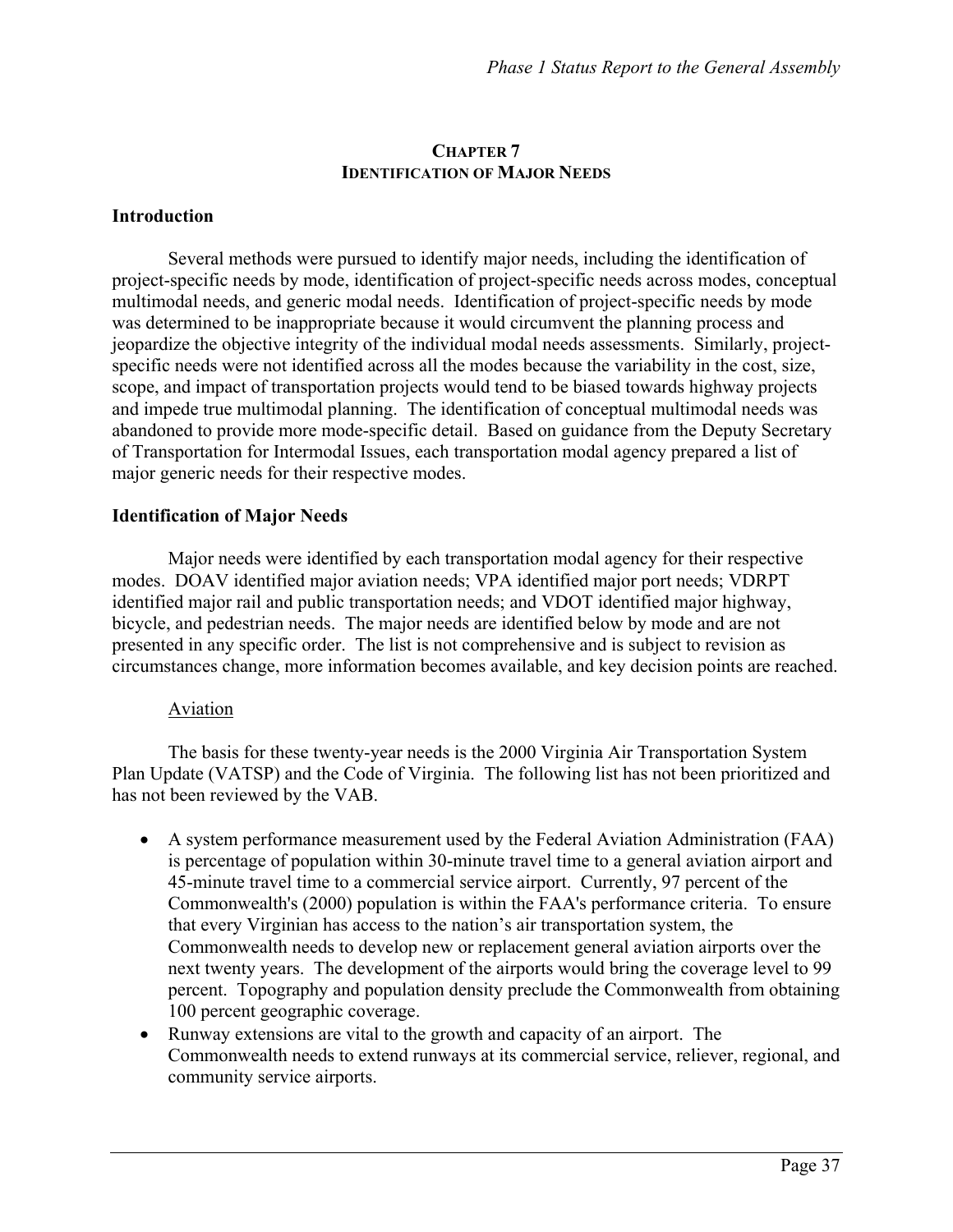- As demand and operational requirements increase during the next twenty years, the Commonwealth will need to develop new runways at existing airports.
- In order to increase capacity and improve safety, the Commonwealth needs to develop full-length taxiways at existing airports during the next twenty years.
- In order for an airport to operate safely and economically it must have sufficient apron area to accommodate aircraft movement, transient parking, and long-term tie-down space. Over the next twenty years, the Commonwealth will need to expand apron areas to accommodate increased demand.
- Airport terminal buildings serve as "gateways" to Virginia's communities. In many instances the airport terminal building is the first and last impression a visitor or business executive has of a community; therefore, it is important that the Commonwealth's airport terminals are modern, well maintained, and meet the flying public's requirements. There will be significant needs during the next twenty years to expand, modernize, and develop new airport terminal buildings.
- Safety is paramount in the aviation industry. Today the Commonwealth has one of the most extensive and modern Facilities & Equipment (F&E) networks in the country. F&E includes many different types of equipment, all designed to aid the pilot. Examples include: runway and taxiway lights, rotating beacons, weather reporting information systems, instrument landing systems, and voice communication equipment. To insure over the next twenty years that the Commonwealth's airports remain safe and accessible in all weather conditions, existing systems and equipment will need to be modernized or replaced with the newest technology, specifically transitioning from ground-based navigational aids to satellite technology (e.g., global positioning systems - GPS).
- The Commonwealth's world-class network of airports can be directly attributed to the level and quality of the airport, environmental, and system-planning efforts the Department has performed over the past three decades. In order for the Commonwealth to retain its status, the Department will need to continue its comprehensive planning program.
- In order to expand existing facilities, develop new airports and provide for clear runway approaches, additional property will have to be purchased either by fee simple or easement. Land acquisition is crucial to meeting critical state and/or FAA safety standards and protecting airports from incompatible land-use encroachment.
- The rehabilitation of existing pavements, preservation of facilities, and the purchase of maintenance equipment are essential to the Commonwealth retaining a world-class air transportation system. Because Virginia has a mature and extensive airport system, it is imperative that the proper levels of resources are available to maintain the existing system. The next twenty years will require significant maintenance costs to maintain the acceptable material conditions of its pavements and facilities.
- Growth in based aircraft and corporate aircraft puts significant demands on airport sponsors to provide hangar facilities in a timely manner in order to remain competitive or risk losing business opportunities. Hangar facilities are the cornerstone to the economy of an airport and a key ingredient to the economical success of airport-related businesses. The Commonwealth does not develop hangars, however, it does provide funding for site preparation and taxiway development. As the system grows over the next twenty years it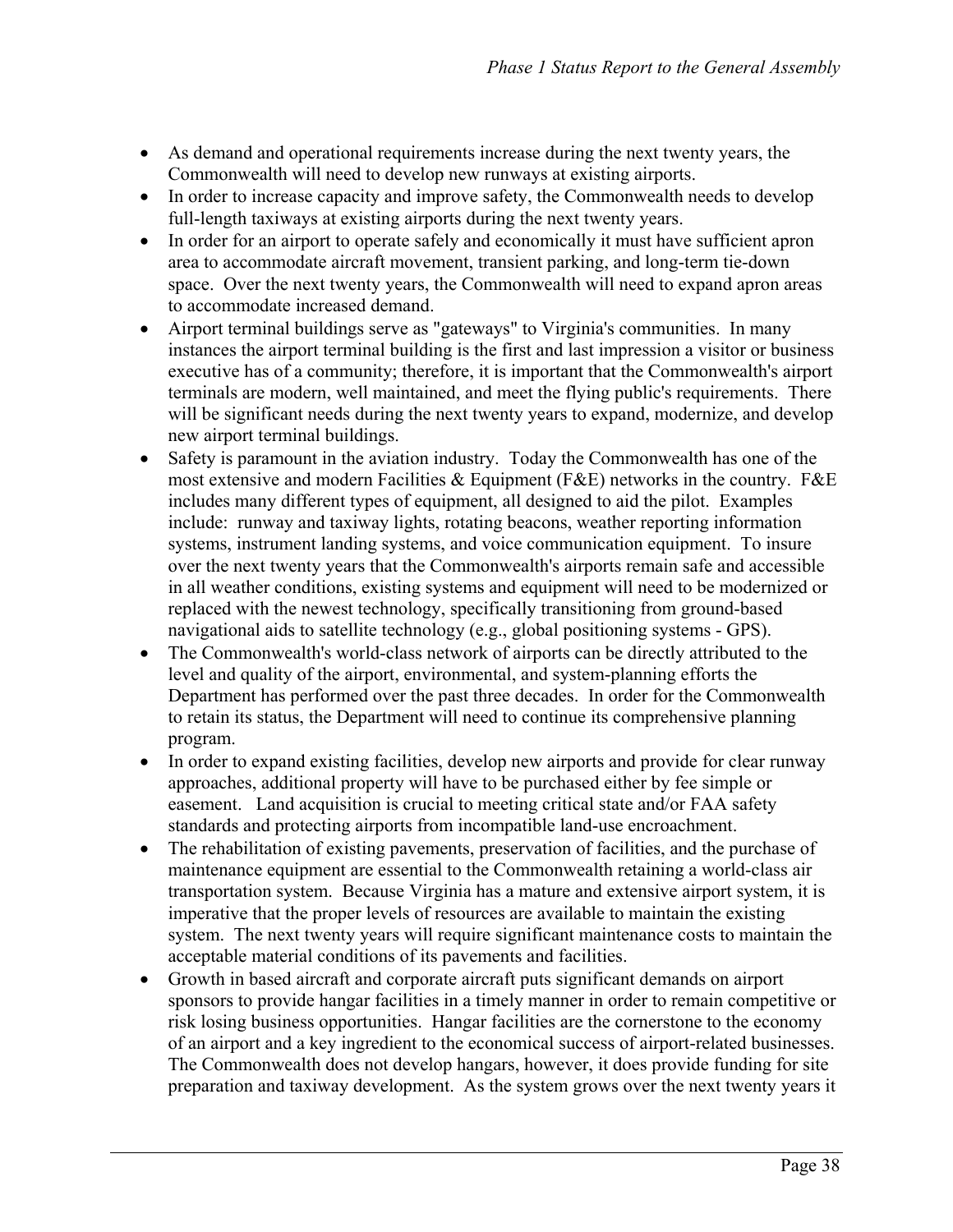is essential that the Commonwealth be prepared to meet the substantial demand for additional hangars.

- Often the most overlooked airport facility requirement is airport ground access. To fully serve the flying public all airports must have convenient access and adequate road signage. Over the next twenty years access to existing airports will have to be improved and access to new airports will have to be provided. In addition, airport signage will have to be replaced, updated, or installed in the case of new airports.
- As a direct result of September 11, 2001 terrorist attacks in Northern Virginia and elsewhere in the United States, Governor Mark Warner issued Executive Order 7, The Secure Virginia Initiative. The Executive Order states that the most important responsibility and profound duty of government, at all levels, is to provide for the safety and security of its citizens. To this end, the Governor created the Secure Virginia Initiative. The purpose of this Initiative is to improve the safety and security of the citizens of the Commonwealth. The Initiative includes, but is not limited to, improving the Commonwealth's preparedness, response, and recovery capability for natural disasters and emergencies of all kinds, including terrorist attacks. In response to Executive Order 7 the VAB created the Virginia General Aviation Airport Volunteer Certification Program (AVCP). The intent of AVCP is to provide funding for capital projects that will raise the level of security at the Commonwealth's general aviation airports in order to prevent private aircraft from being used as weapons of mass destruction. It is anticipated with the establishment of AVCP and the issuance of anticipated unfunded federal mandates, security needs will significantly increase in the near-term and over the next twenty years.

## Ports

The basis for these twenty-year needs is VPA's Master Plan, which was completed in July 2001. These needs have not been prioritized by the Port or approved by the VPA Board of Commissioners.

- In order to accommodate projected cargo demand and remain competitive with other ports, repair, modernization, and expansion of the Port's four existing facilities - Norfolk International Terminals (NIT), Portsmouth Marine Terminal (PMT), Newport News Marine Terminal (NNMT), and Virginia Inland Port (VIP) - is needed.
- In order to accommodate projected cargo demand and remain competitive expansion and modernization of VPA's existing terminals is needed. While the existing terminals are nearing capacity, the Port of Virginia has sufficient water and land area to meet shortterm growth needs through expansion and upgrading of existing facilities and equipment. Container throughput will exceed existing VPA terminal capacity by 2016 so that additional terminal capacity will be needed. Craney Island Marine Terminal (estimated total cost approximately \$2 billion) will be built in phases to provide needed capacity to handle projected container volume.
- Container vessels are growing in size to meet market demand. These vessels require larger cranes and deeper water, resulting in the need for dredging and for rehabilitating or renovation of existing wharf structures. Future container ships will need a 55-foot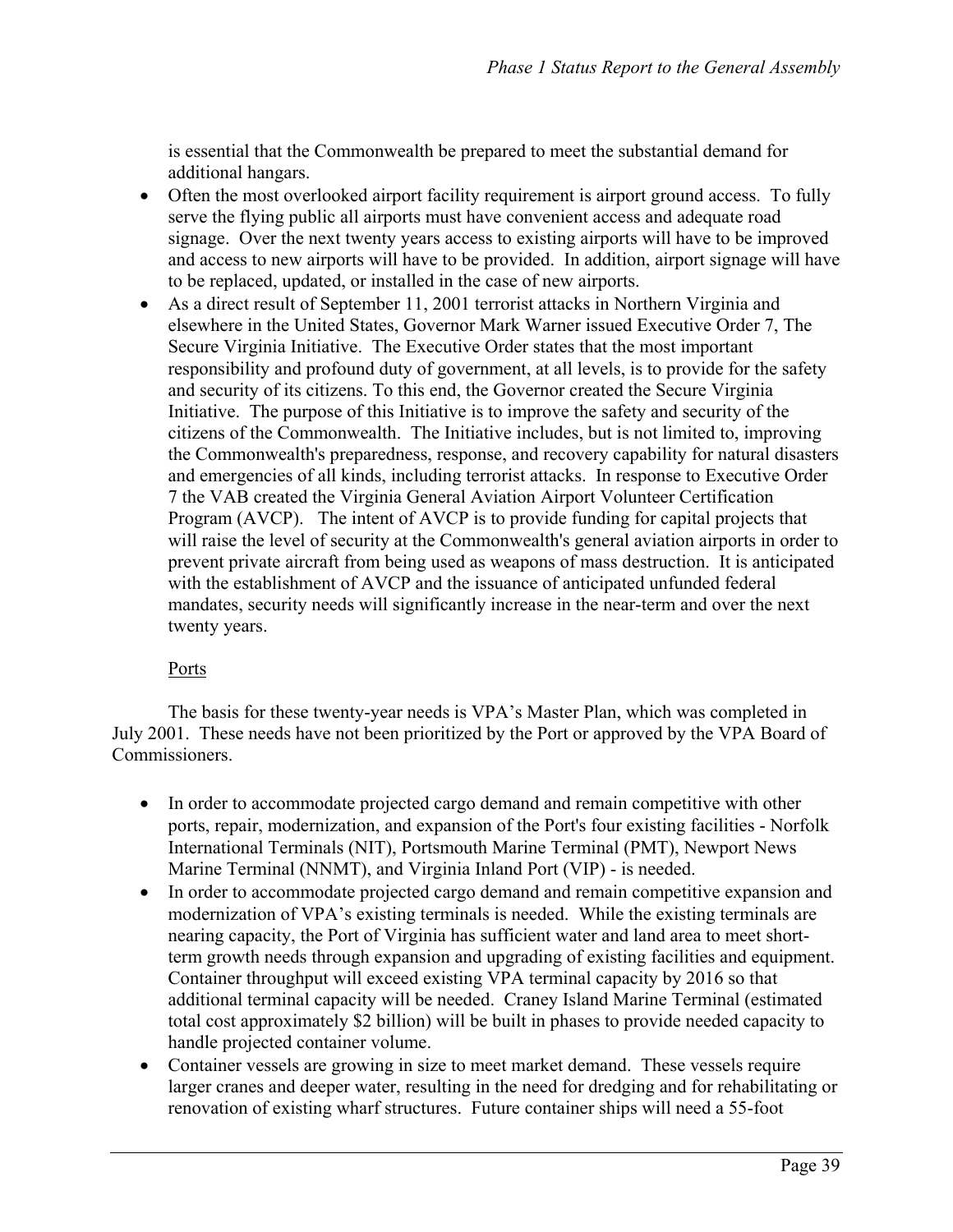channel, estimated to cost \$200 million. This will enable the largest container ships to be serviced by the Port of Virginia to be competitive with other east coast ports. The deeper channel also allows larger coal ships to be fully loaded making coal prices more competitive with world markets. These larger vessels will also require loading and discharging a higher number of containers per vessel call without an increase in port time. Thus, state-of -the-art landside facilities and handling equipment are required.

- Portions of VPA's current facilities were constructed prior to 1920. Due to age, these facilities are both functionally obsolete and deteriorated to a point where repair and maintenance yields diminished returns. Similarly, much of the port's container handling equipment is at the end of its useful life and will soon require replacement.
- In order to maintain existing market share and capitalize on its opportunity for growth, significant capital investment will be required to modernize terminal facilities, increase terminal capacity, and improve the state's transportation infrastructure (i.e. dredging deeper channels, road and rail infrastructure improvements to move cargo to and from the port).
- Approval and funding for the 55-foot channel into the Port of Virginia to enable the largest container ships to be serviced by the Port of Virginia is needed in order to be competitive with other east coast ports. The deeper channel also allows larger coal ships to be fully loaded making coal prices more competitive with world markets.
- Craney Island Eastward Expansion is needed. A fourth marine terminal will be built in phases to provide capacity for container growth as container growth will exceed existing VPA terminal capacity by 2016.
	- o Extend the useful life of the Craney Island Dredge Material Management Area (CIDMMA)
	- o Provide land for the construction of a fourth marine terminal
	- o Provide a load-out point for military forces in a time of war
	- o Landfill (600 acres) to be constructed from 2006-2012
	- o Phase I (220 acres) of marine terminal to be constructed from 2012-2017
	- o Levee construction
	- o Dredge material to fill levee
	- o On terminal Intermodal Rail Loading Facility (ICTF)
	- o Rail and road access

## Rail

- Intercity passenger rail service improvements are needed in major corridors to increase capacity and eliminate delays. These involve new and improved high speed and regular intercity rail service. Improvements include signals, new track, and grade crossing projects. Intercity passenger rail service will then provide an alternate choice of travel, relieve congestion on other modes, and enhance safety.
- Commuter rail service infrastructure improvements are needed to improve and expand this service. Commuter rail service provides an alternate choice of travel and congestion relief to highways in heavily traveled areas.
- Freight rail improvements are needed in the major freight corridors to eliminate rail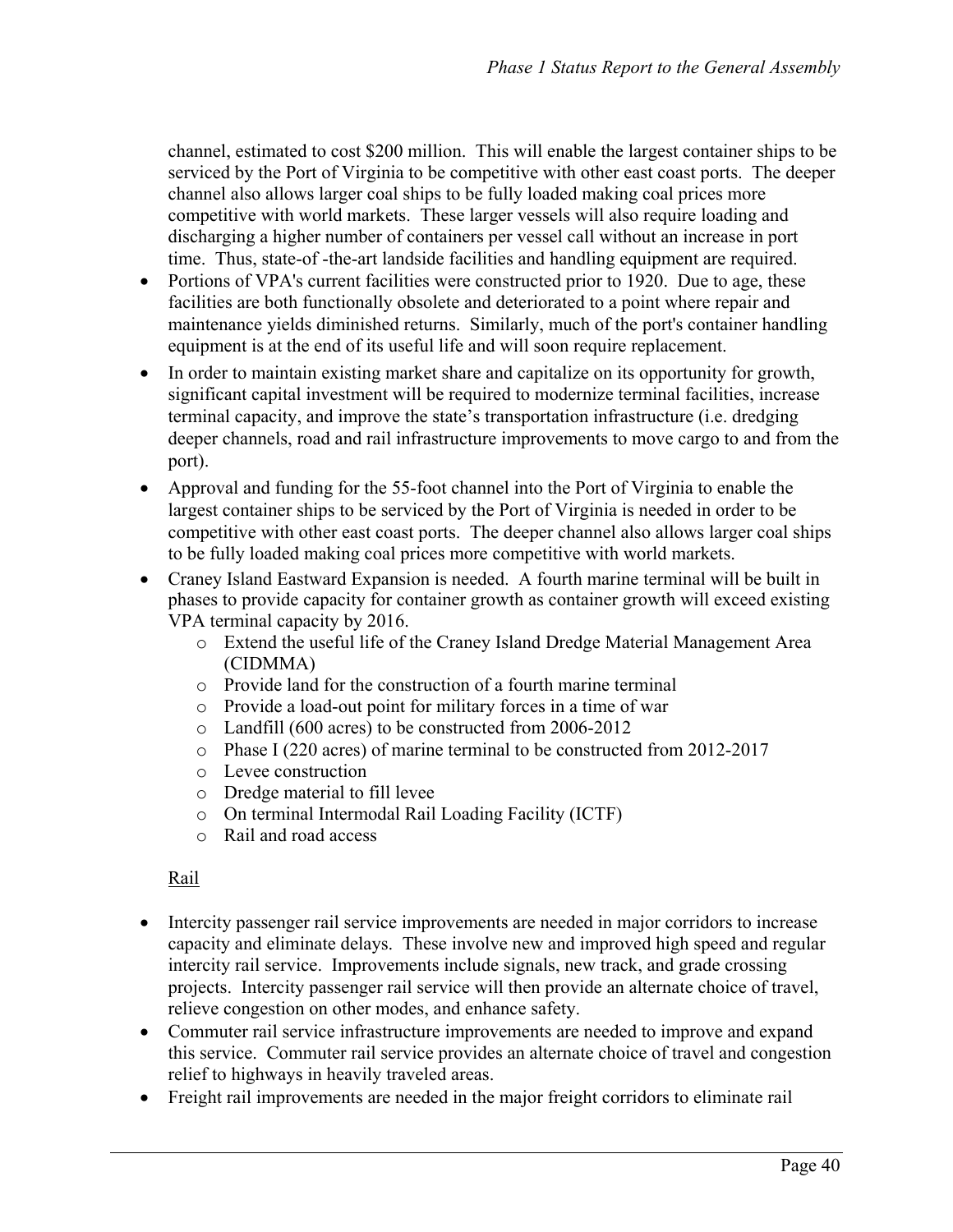choke points. This will allow the railroads to increase freight movement, divert truck traffic, and reduce some of the effects of freight movement on other systems. Access to port facilities also needs to be improved.

- Rail access to new and expanding businesses is an economic development tool, which enhances the Commonwealth's economic development programs. Since the inception of the program, businesses associated by grants have invested \$4 billion in the Commonwealth.
- Shortline railroads help continue rail service to localities that would be left without a means of service to move commodities. The loss of this service would mean the loss of businesses or large increases in truck traffic on local roads. The assistance is for capital improvements to ensure preservation of shortline railroads, which are a vital element of state's freight transportation network.

## Public Transportation

- Public transportation systems require security improvements and critical equipment replacement projects to provide for the continued safe operation of public transportation services.
- Public transportation systems require the routine replacement and/or rehabilitation of buses, rail vehicles, equipment, yards, and facilities to maintain comfortable and reliable public transportation services.
- Many public transportation systems need additional rail and bus vehicles, equipment, and facilities to provide higher levels of public transportation service to accommodate increased ridership demands in their service areas.
- New public transportation initiatives are needed in highly congested urban corridors and in unserved areas of the Commonwealth.
- Expanded public transportation services are needed in under-served areas of the Commonwealth.
- Additional support is needed for transportation demand management and ridesharing efforts, especially in areas that are having problems meeting air quality requirements.
- Alternative transportation and transportation demand management programs such as the telework program are needed to serve all areas of the Commonwealth.
- Sufficient resources are needed to support the programs in the Commonwealth Mass Transit fund at the full levels authorized in Section 58.1 – 638 of the Code of Virginia.
- Dedicated local or regional funding resources are needed to support public transportation services. In most areas of the Commonwealth, local support for public transportation currently comes from the local governments' general funds (i.e. property taxes, personal property taxes, etc.). This severely restricts the ability of public transportation operators to expand services.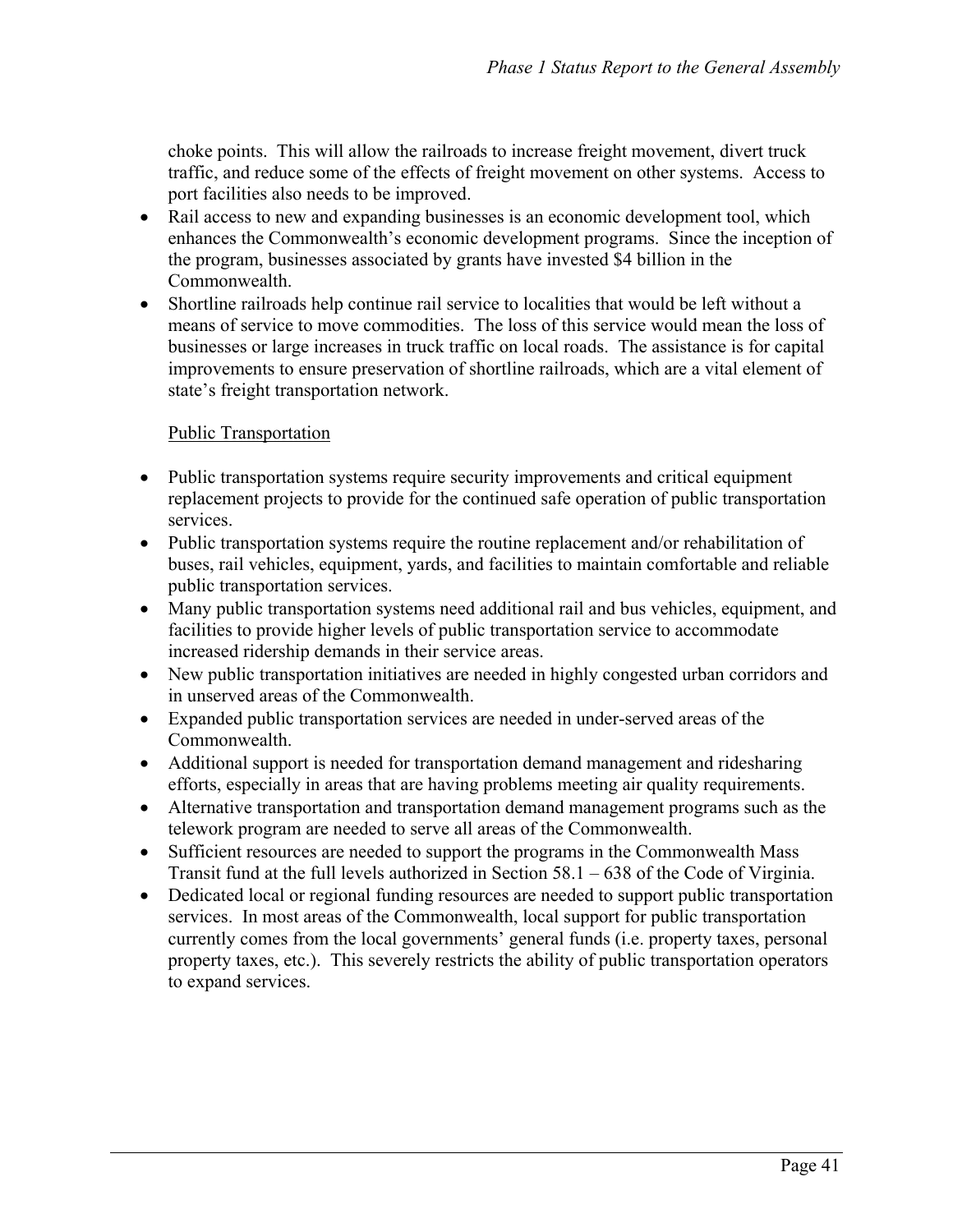# **Highways**

- Maintain and rehabilitate existing infrastructure. In particular, improve and rebuild deficient, functionally obsolete bridges that cannot carry heavy loads or accommodate wide vehicles.
- Upgrade the capacity and safety of Virginia's aging congested interstate system to improve intra-state and inter-state mobility of people and freight.
- Develop projects that incorporate highways and other modes within the same corridor to address the Commonwealth's transportation mobility needs.
- Construct new highways to assist in attracting economic enhancements to areas of the Commonwealth that need greater economic stimulation.
- Develop projects that improve highway access to ports, airports, and other intermodal facilities.
- Develop projects that increase capacity and include restricted lanes for high occupancy vehicles (HOVs) along existing freeway corridors in large urban areas. This action promotes energy conservation, increases vehicle occupancy, and reduces the need for more additional lanes.
- Provide additional highway capacity to relieve congestion at crossings of natural barriers.
- Improve existing urban arterials to relieve congestion in urbanized, urban, and suburban areas of the Commonwealth.
- Expand transportation management systems (e.g., ITS) to all high volume facilities and integrate those systems with local traffic and transit management, state and local police, and public safety agencies. This action will reduce the duration and impact of incidents, adverse weather conditions, and special events by improving traffic flow.
- Improve the traffic carrying capacity and safety of major primary routes that are part of the national highway system.
- Construct new principal urban arterials (freeway-expressway) that will accommodate existing and projected induced travel demand from development. These facilities will also reduce congestion on existing facilities.
- Improve roadways that are geometrically and capacity deficient in areas that are experiencing development-related traffic growth.
- Improve rural collectors and local roads that are geometrically inadequate and pave unpaved highways carrying over 50 vehicles per day.
- Build new highways that incorporate a high level of technology.

## Bicycles and Pedestrians

- Incorporate bicycle and pedestrian accommodations in the design, construction, and maintenance of transportation facilities and networks.
- Incorporate Americans with Disabilities Act (ADA) accessibility in design, construction, and maintenance activities.
- Provide multimodal connections for bicyclists and pedestrians.
- Maximize the use of eligible funding sources for bicycle and pedestrian transportation accommodations.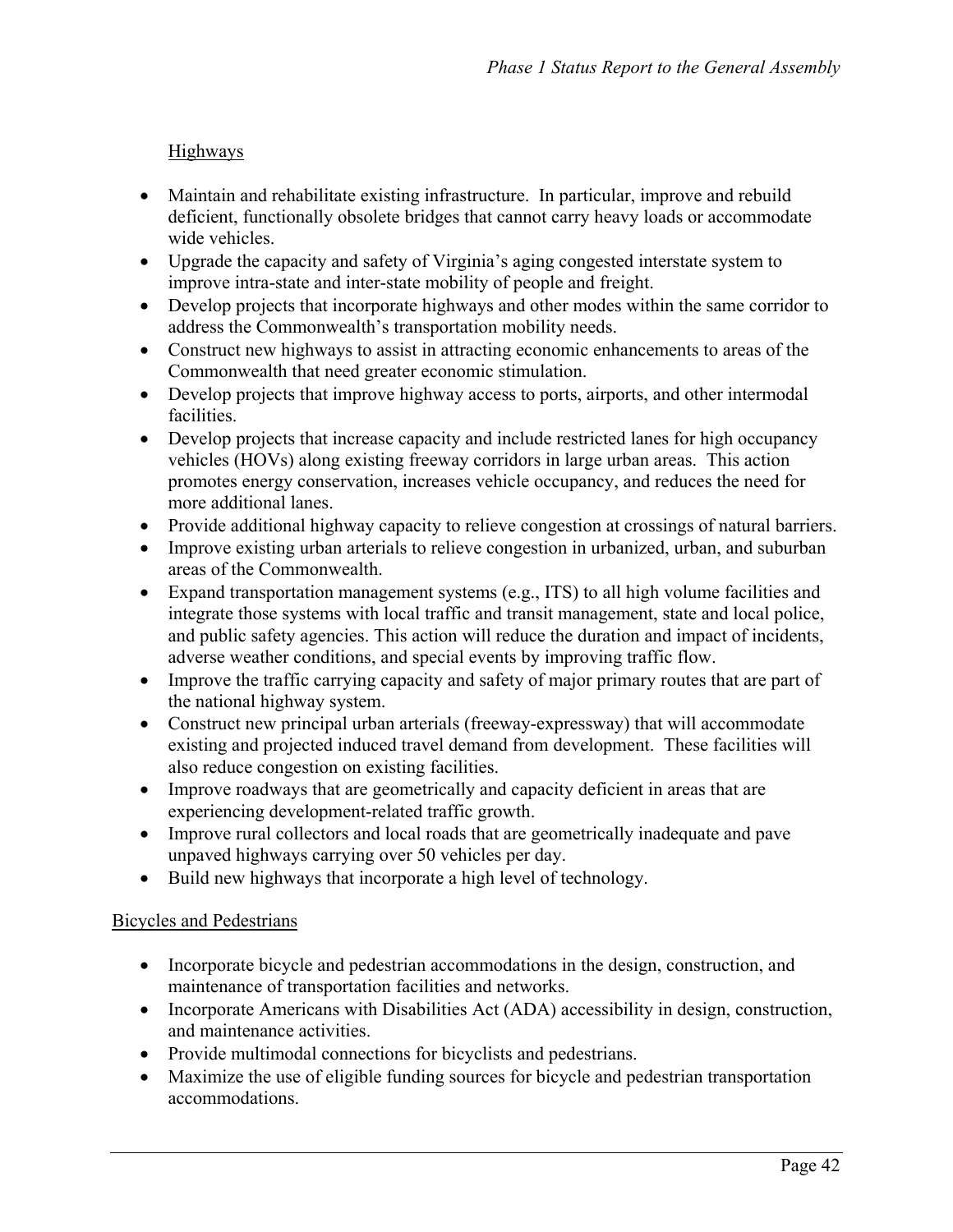## **Conclusions**

As noted above, these major needs are not presented in any specific order and are subject to change. As the individual modal needs assessments are completed and the planning process develops, specific major needs may be more clearly identified.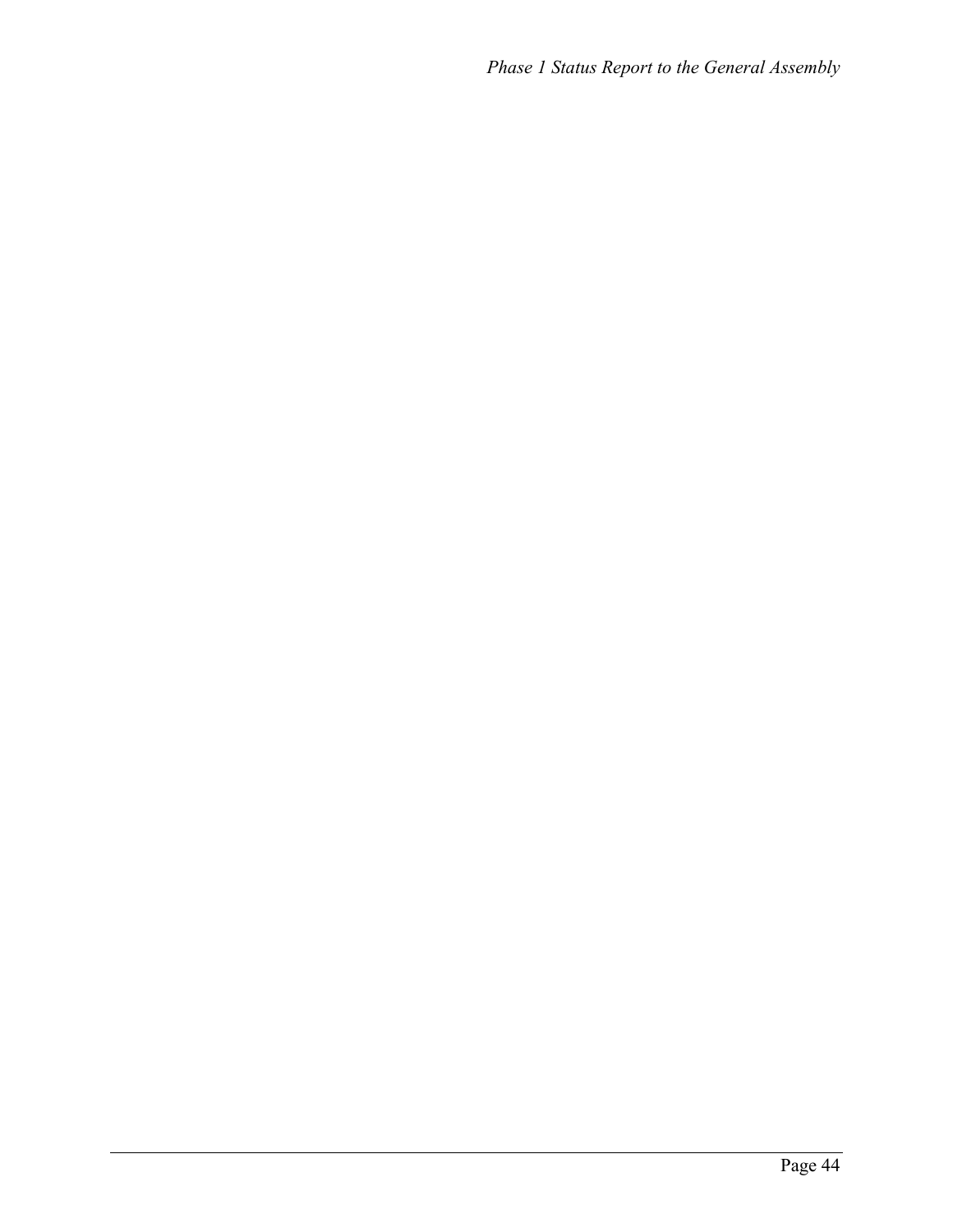## **CHAPTER 8 STATUS REPORT ON MODAL NEEDS ASSESSMENTS**

#### **Introduction**

Needs analyses are used in the transportation planning process to identify deficiencies and potential solutions. Each transportation agency has or will conduct a twenty-year needs assessment as part of the statewide transportation plan's development. Each agency is responsible for using an objective tool and methodology to prepare a needs assessment that identifies specific transportation needs. The modal needs assessments will be used in conjunction with multimodal prioritization criteria to develop a multimodal transportation plan that reflects the needs of each mode and the Commonwealth as a whole.

## **Status Reports**

Status reports were provided by each agency and are presented below.

## Virginia Department of Aviation

DOAV has a current twenty-year needs analysis, which is an element of the Virginia Air Transportation System Plan (VATSP) update. The VATSP was completed in 2002 and identifies a twenty-year list of needs. Aviation needs are prioritized annually based on submittal of Six-Year Plans by airport sponsors. The needs were identified based on application of FAA design and planning criteria to projected demand and capacity requirements, findings of airport master plans, and airport Six-Year Plans.

#### Virginia Department of Transportation

VDOT reviewed several tools available for use in conducting highway needs assessments. The Department recommends using a combination of tools to ensure an objective and accurate highway needs assessment. Data collection and refinement in preparation of the needs assessment will be conducted during Phase 2 of the plan's development. A final highway needs assessment is expected to be completed by July 2005. See Chapter 9, Recommendation for a Highway Needs Assessment Tool, for more information on the process used to review available highway needs assessment tools and methodologies.

#### Virginia Department of Rail and Public Transportation

VDRPT completed a comprehensive needs assessment for public transportation in 1997 and 1998. The Department plans to conduct a new needs assessment and is currently negotiating with a consultant to assist with this work.

 Virginia's rail network is under study by VDRPT, including six identified passenger and two freight transportation corridors. Studies are underway to analyze the current rail infrastructure, identify areas where improvements are needed, and to implement the identified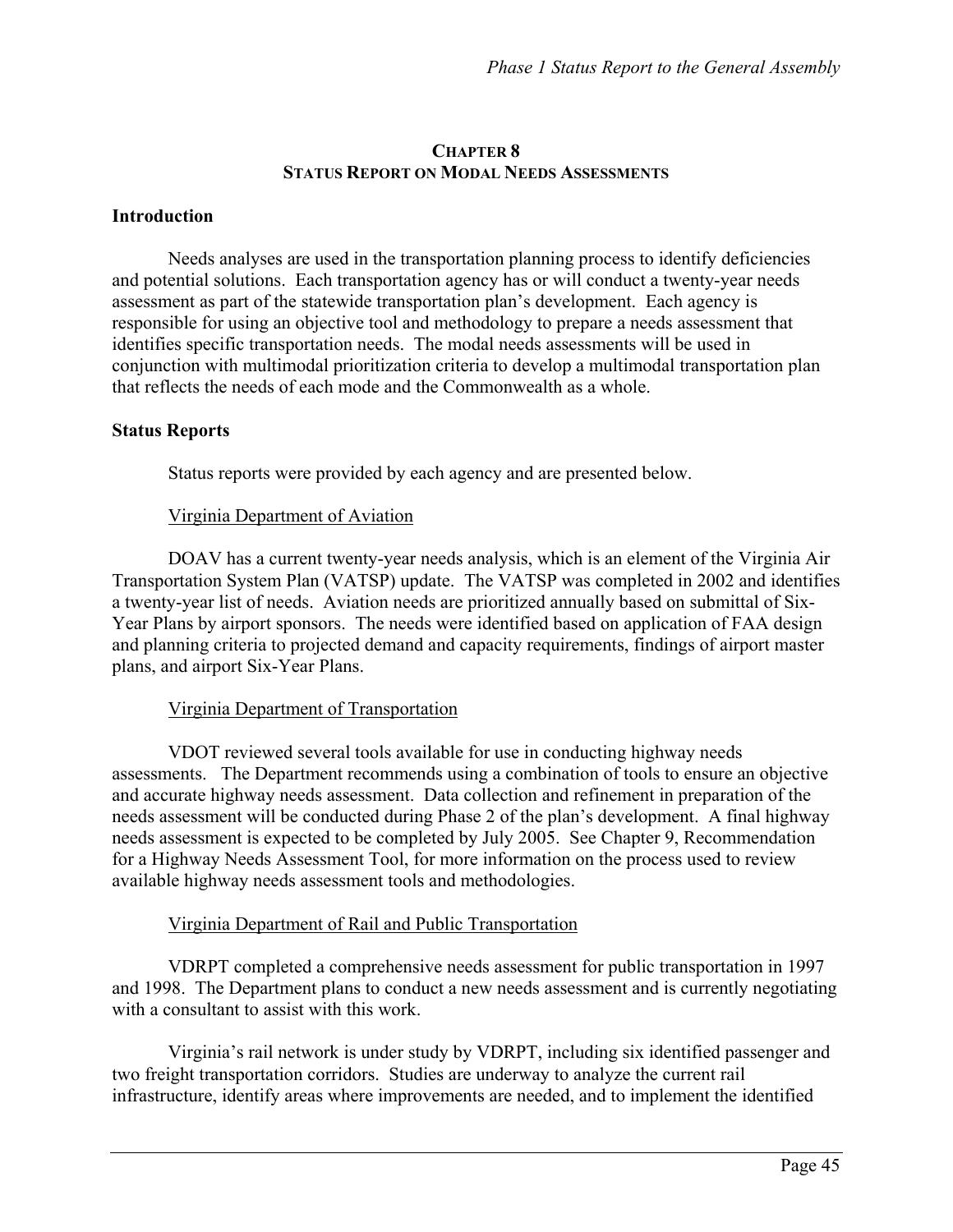freight and passenger needs. These studies will be completed in 2003. The Department has identified the Richmond to Washington D.C. corridor as the first priority for physical improvements in preparation for higher speed passenger rail service. Comprehensive study has resulted in the identification and prioritization of improvement locations within the corridor that are being implemented. Improvements underway include construction or reconstruction of rail infrastructure between Washington, D.C. and Fredericksburg for the benefit of both intercity passenger rail and the Virginia Railway Express (VRE) commuter rail service. Studies are underway to identify freight needs in the I-81 and I-95 corridors. These processes include a safety evaluation of all grade crossings in the study areas.

 A major rail needs assessment for VDRPT was conducted in 1997-98. Since that time, rail service has undergone a transformation nationally due to major changes in transportation logistics. This transformation was in response to changes in the global marketplace, product origin and destination, and innovation in passenger rail technology that makes high speed rail travel competitive with air travel. Following the studies underway, identified freight and passenger needs will result in an update of the rail needs for Virginia. Data collection and an update of VDRPT's efforts of 1998 will result in a prioritized needs list to reflect real time rail needs for Virginia's passenger and freight rail network.

## Virginia Port Authority

VPA has a current twenty-year needs analysis, which is an element of the Master Plan. The Master Plan was completed in July 2001 and identifies a twenty-year list of needs. These needs have not been prioritized by the Port or approved by the VPA Board of Commissioners. The needs were identified based on a comparison of projected growth in containerized and break-bulk cargo and the capacity of existing port facilities.

## **Conclusions**

The status of the modal needs assessments varies considerably, however, needs assessments for all the modes will be completed by July 2005. All of the needs assessments will be conducted using a sound, objective tool and methodology. The results of the individual modal needs assessments will be reviewed and used to develop a multimodal transportation plan that reflects the needs of each mode, as well as the needs of the Commonwealth as a whole.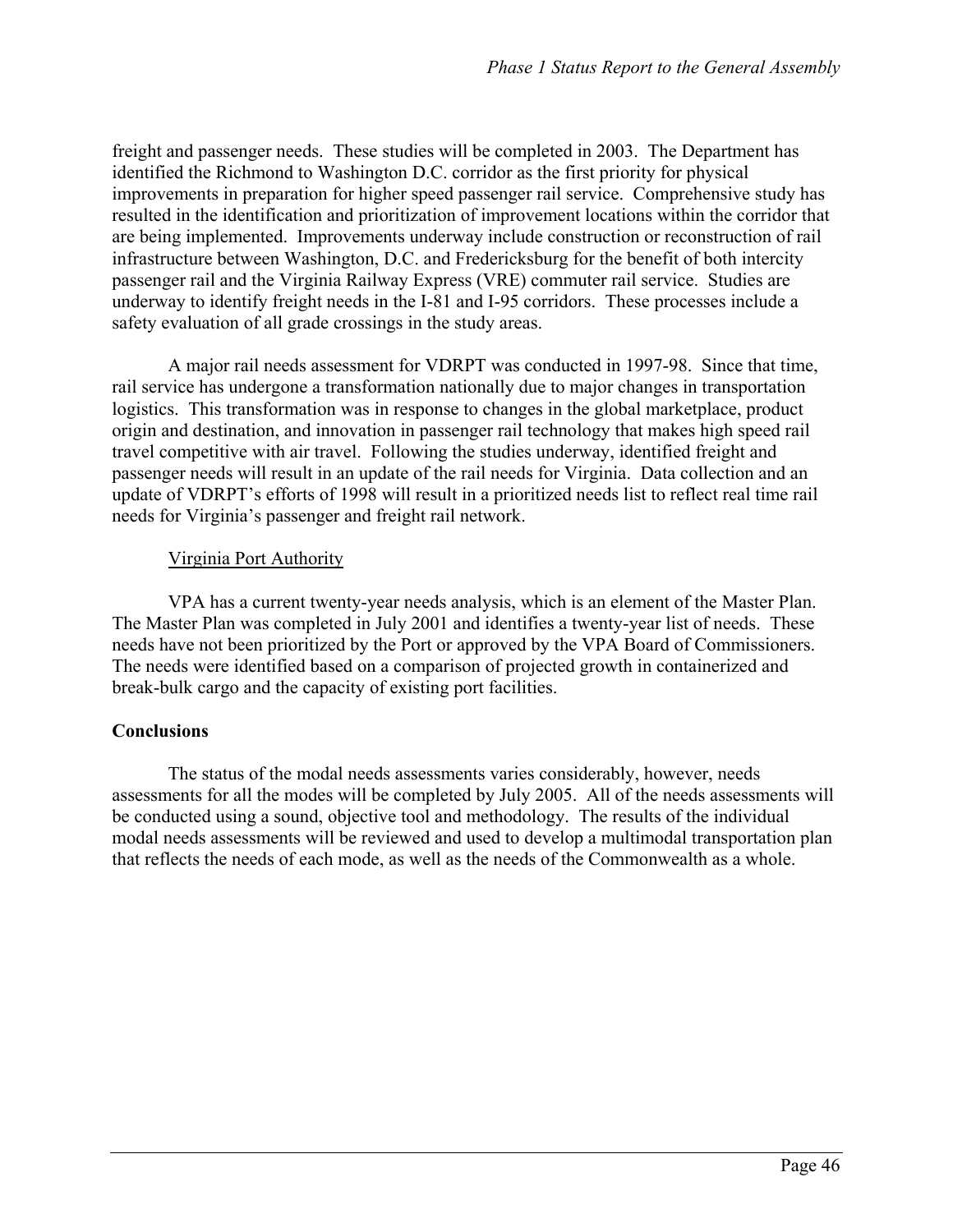## **CHAPTER 9 RECOMMENDATION FOR A HIGHWAY NEEDS ASSESSMENT TOOL**

#### **Introduction**

A Highway Needs Assessment Team (hereafter referred to as the "team") was created to identify and evaluate potential highway needs assessment tools. The team consisted of representatives from VDOT, VTRC, and the Joint Legislative Audit and Review Commission of the Virginia General Assembly (JLARC). The team met monthly to discuss the highway needs assessment, and more specifically, review potential highway needs assessment tools. (See Appendix I for a list of team members.)

## **Purpose of the Highway Needs Assessment**

As the issues related to a highway needs assessment were considered and discussed by the team, it became obvious that there were two differing viewpoints regarding the purpose and intent of the highway needs assessment. One definition of a highway needs assessment is to identify efficiencies and inequities in the highway funding formulae. This is the approach described in the JLARC report, "Equity and Efficiency of Highway Construction and Transit Funding." Under this definition, highway construction needs would be reported at an aggregate level, with the ability to provide aggregate level needs by highway system at the local, regional, and statewide level.

The original highway needs assessment legislation was consistent with this approach, as it defined the needs assessment as a tool to be used for setting and evaluating funding formulae. The most recent legislation from the 2002 General Assembly, however, associates the highway needs assessment with the needs assessments of other modal agencies (through the statewide multimodal long-range transportation plan legislation). The needs assessments of other modal agencies are not intended to address funding issues, but rather are used to identify projects for inclusion in modal long-range plans and programs as well as the statewide multimodal transportation plan.

During the summer of 2002, the Auditor of Public Accounts (APA) released a report entitled "Special Review of Cash Management and Budgeting Practices" that addressed the issue of a highway needs assessment. Through this report, the APA identified its definition of a highway needs assessment as a tool to identify a list of projects needed to address transportation demand. The report further clarified that the project list identified in the highway needs assessment should feed the Statewide Highway Plan. The projects listed in the Statewide Highway Plan should, in turn, feed the Six Year Program. To accomplish this, information must be provided at the specific project level.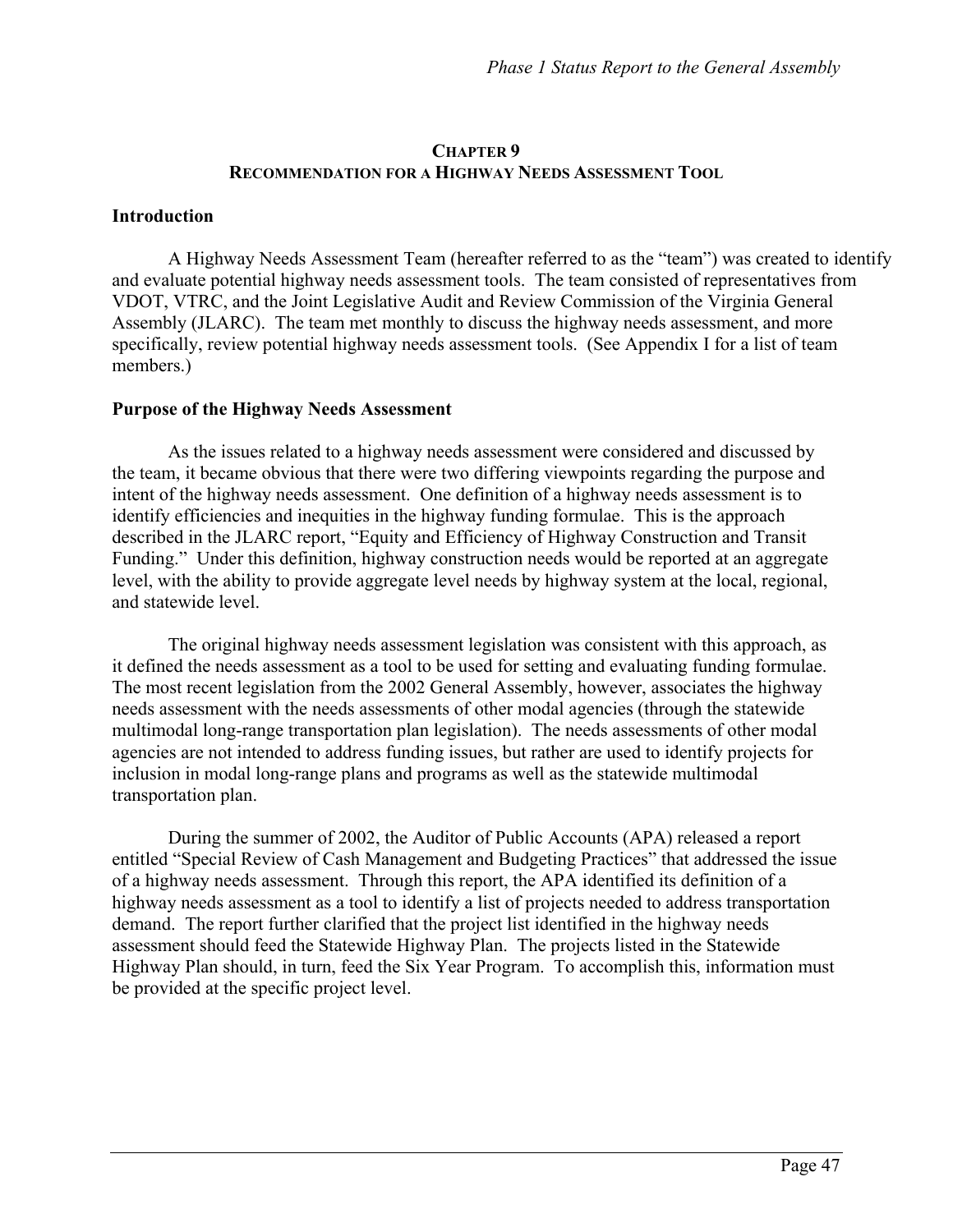## **Analysis and Investigation**

After considering the two differing definitions from JLARC and the APA, the team identified two distinct methodologies for conducting a highway needs assessment. The term "Funding Allocation Analysis" refers to a methodology that will provide a system-wide report of needs aggregated by jurisdiction or system – the approach advocated by JLARC. The term "Highway Project Needs Assessment" refers to a methodology that will provide more specific, detailed information at the project level – the approach advocated in the APA report. The two methodologies are compared in the table below. The specific tools identified for each are discussed in more detail in the appendices.

| Methodology               | <b>Highway Project Needs</b>    | <b>Funding Allocation Analysis</b> |
|---------------------------|---------------------------------|------------------------------------|
|                           | <b>Assessment</b>               |                                    |
| <b>Primary Model</b>      | SPS (Statewide Planning System) | HERS-ST (Highway Economic          |
|                           | (see Appendix J)                | Requirement System - State         |
|                           |                                 | Version) (see Appendix K)          |
| <b>Model Source</b>       | <b>VDOT</b>                     | <b>FHWA</b>                        |
| <b>Bridge Sufficiency</b> | Integrated (see Appendix L)     | Offline (see Appendix L)           |
| <b>Ratings</b>            |                                 |                                    |
| <b>Safety Indices</b>     | Integrated (see Appendix N)     | Offline (see Appendix N)           |
| <b>Year of Highway</b>    | 2000                            | 1997                               |
| <b>Capacity Analysis</b>  |                                 |                                    |
| <b>Equations</b>          |                                 |                                    |
| Data Used                 | All Functionally Classified     | Sample                             |
|                           | Roadways                        |                                    |
| <b>Results</b>            | Project-Specific                | <b>Aggregate Results</b>           |
|                           | Recommendations                 |                                    |

Representatives from FHWA's Office of Asset Management and Office of Legislation and Strategic Planning attended a team meeting to demonstrate the HERS-ST model, and provide an opportunity for the team to ask questions directly to the model designers. An advance copy of the HERS-ST model was obtained from FHWA, which team members used to perform trial runs. The entire team discussed the results and observations. This provided an opportunity to review the output from HERS-ST as well as learn more about the importance of the quality of the input data. Additionally, a team representative attended the HERS-ST Conference and Workshop in Charlotte, NC in September 2002, to learn more about the model and its capabilities.

## **Capability of Satisfying the Purpose and Intent**

The Highway Project Needs Assessment methodology provides project-specific needs, using the SPS. This methodology uses the Commonwealth's primary transportation planning system and incorporates existing FHWA criteria for bridge needs, state transportation safety indices, and the most recent highway capacity procedures. The results of this micro analysis are project recommendations based on analysis of all functionally classified roadways. Since this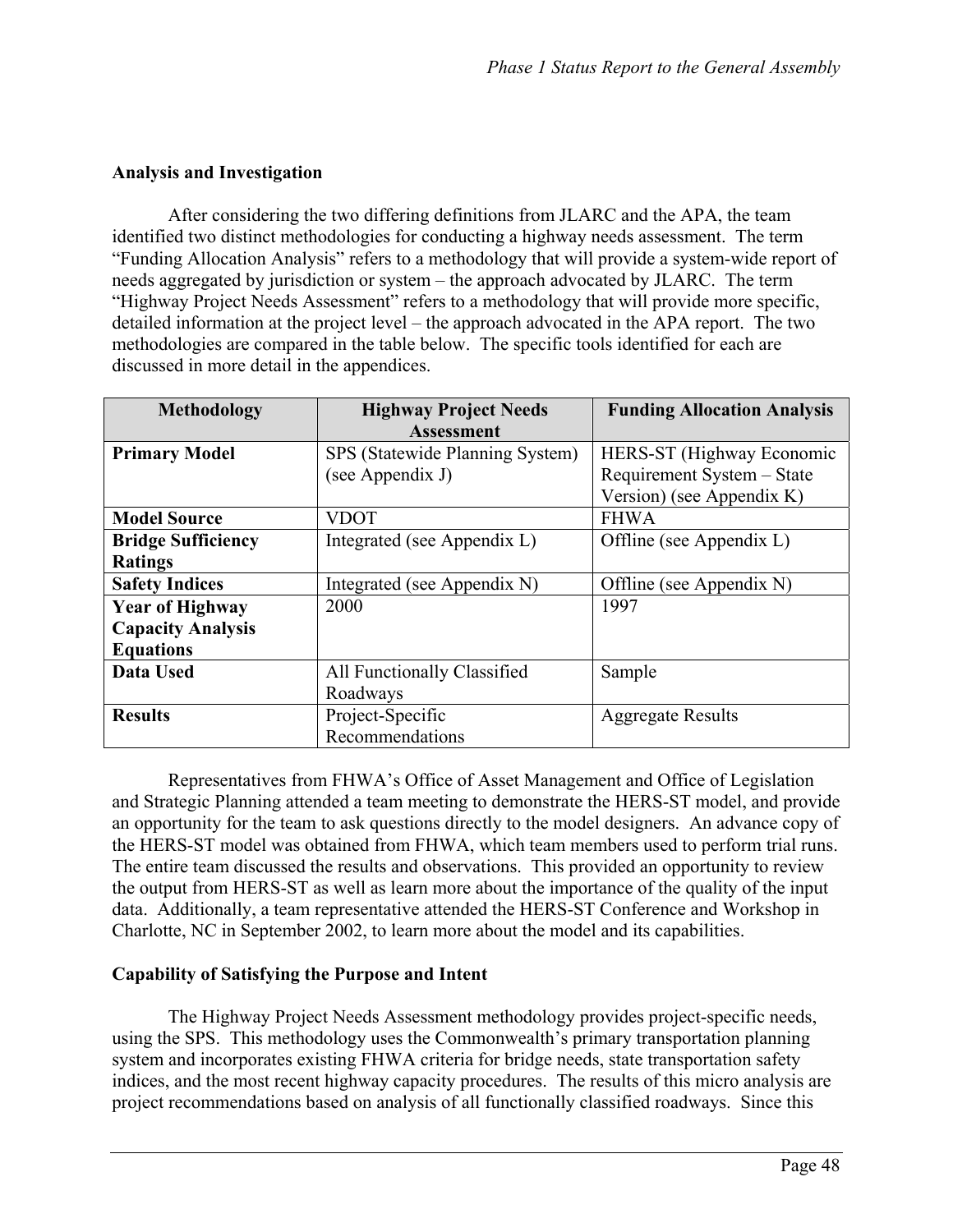information is in a detailed format, it can also be aggregated into system-wide reports by other categories such as jurisdiction and highway system.

The Funding Allocation Analysis methodology provides information at the aggregate level using the HERS-ST model plus off-line analyses for bridge, safety, and rural secondary road (see Appendix M) needs. The HERS-ST model was designed for this type of macro analysis. The HERS-ST model uses a sample selection of input, and provides the capability to aggregate estimated needs for different jurisdictions and funding systems. The results are estimates based on samples. Individual projects cannot be identified from this analysis without a complete dataset.

The possibility of performing two separate highway needs assessments concurrently was also discussed. While doing so would indeed satisfy both the desire to have an aggregate assessment and a project-specific assessment, it would also result in confusion to the General Assembly, the CTB, and the citizens of Virginia, due to the potential for generation of two different total dollar amounts representing the official highway needs of the Commonwealth. Additionally, VDOT management emphasized the desire of the Governor to adhere to a process that is prudent with respect to the use of state resources. Performing two separate assessments would result in significant additional time, effort, and expense during a time of budget shortfalls and financial constraint.

## **Conclusions**

The Highway Project Needs Assessment methodology has the capability of performing a needs assessment on the project-specific level (a requirement of the APA Recommendations) and the option of aggregating the identified needs by system or jurisdiction (a requirement of the JLARC for addressing funding issues). Although there has been uncertainty regarding which of the two purposes is currently the General Assembly's intent for the Highway Needs Assessment, the Highway Project Needs Assessment is capable of fulfilling both purposes. For this reason, the Highway Project Needs Assessment methodology, using SPS, is recommended for use in developing the Highway Needs Assessment component of the Statewide Multimodal Long-Range Transportation Plan. HERS-ST does, however, hold potential for use as a highway project prioritization tool as part of development of the Constrained Statewide Highway Plan recommended by the APA. More analysis of this specific application of the HERS-ST model is recommended as part of that process.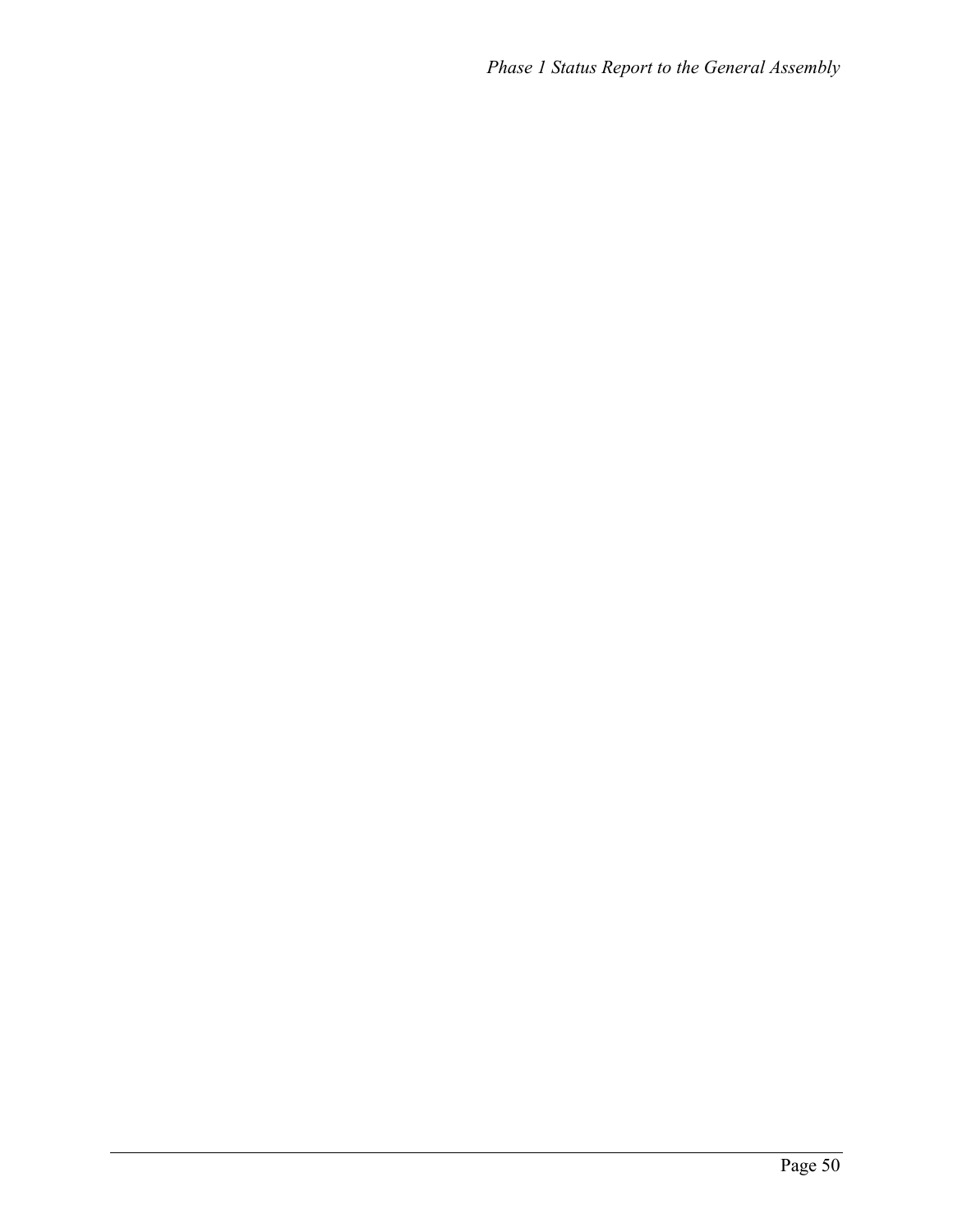## **CHAPTER 10 LOOKING AHEAD**

As described in this Phase 1 Report to the General Assembly, work on the statewide multimodal long-range transportation plan is well underway. Phase 1 involved setting vision, goals, and objectives, conducting background research and analysis, and establishing the framework upon which the plan will be built. Subsequent work during Phase 2 will involve the development of a Vision Plan that builds upon the broad goals and objectives established in Phase 1 to include performance measures, an inventory and evaluation of the existing system, a trend analysis, and an evaluation of policies, practices, and procedures that impact transportation. Finally, Phase 3 will involve completion of the modal needs assessments and application of multimodal prioritization criteria to develop the final multimodal plan.

The most notable change during Phase 2 will be the establishment of the *VTrans2025*  Policy Committee to ensure appropriate policy direction and oversight throughout development of the statewide transportation plan. Specific responsibilities include providing policy-level guidance to the Steering Committee, providing input on the interpretation of legislative requirements, facilitating interagency coordination, approving reports produced by the Steering Committee for presentation to the CTB, and conducting stakeholder outreach. The Policy Committee will be made up of representatives from the Commonwealth Transportation Board, Virginia Aviation Board, Virginia Port Authority Board of Commissioners, the Deputy Secretary of Transportation for Intermodal Issues, and the directors of the four modal agencies.

Development of VTrans2025 will continue to be a truly multimodal effort, employing the expertise and experience of key representatives from each mode. Additionally, stakeholder involvement will continue to be a key element of the plan. This is a major undertaking at a statewide level, and an excellent opportunity for all Virginians to participate in the development of the Commonwealth's future multimodal transportation system….

# *VTrans2025***…One Virginia, One Future**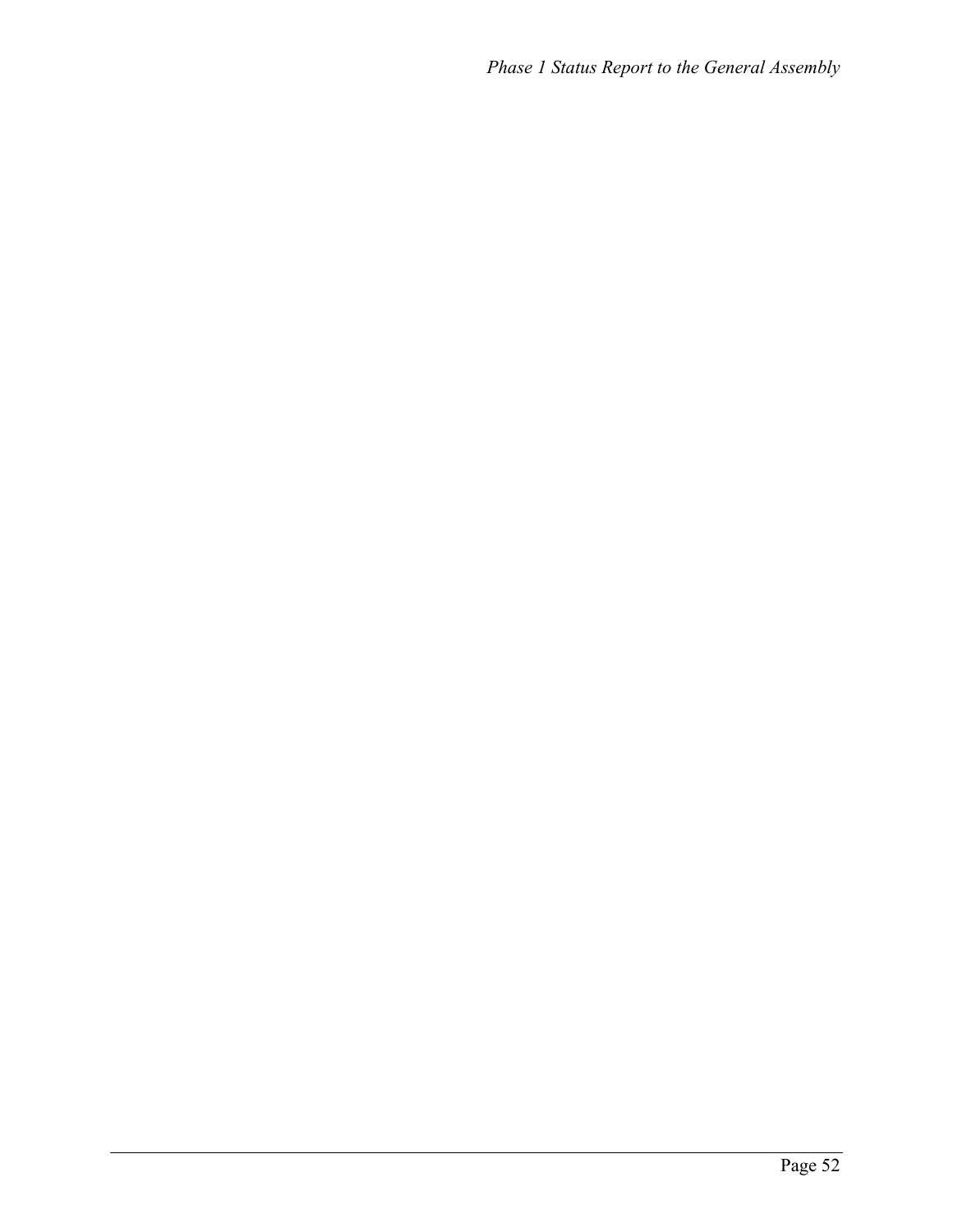# **List of Acronyms**

| <b>ADA</b>     | Americans with Disabilities Act                            |
|----------------|------------------------------------------------------------|
| APA            | <b>Auditor of Public Accounts</b>                          |
| <b>AVCP</b>    | <b>Airport Volunteer Certification Program</b>             |
| <b>CIDMMA</b>  | Craney Island Dredge Material Management Area              |
| <b>CTB</b>     | <b>Commonwealth Transportation Board</b>                   |
| <b>DOAV</b>    | Virginia Department of Aviation                            |
| F&E            | Facilities and Equipment                                   |
| <b>FAA</b>     | <b>Federal Aviation Administration</b>                     |
| <b>FHWA</b>    | Federal Highway Administration                             |
| <b>FTA</b>     | <b>Federal Transit Administration</b>                      |
| <b>GPS</b>     | Global Positioning System                                  |
| <b>HCM</b>     | <b>Highway Capacity Manual</b>                             |
| <b>HERS-ST</b> | Highway Economic Requirement System - State Version        |
| <b>HOV</b>     | <b>High Occupancy Vehicle</b>                              |
| <b>HTRIS</b>   | Highway Traffic Record Inventory System                    |
| <b>ICP</b>     | <b>Interagency Coordination Plan</b>                       |
| <b>ICTF</b>    | Intermodal Rail Loading Facility                           |
| <b>ITS</b>     | <b>Intelligent Transportation System</b>                   |
| <b>JLARC</b>   | Joint Legislative Audit and Review Commission              |
| <b>NIT</b>     | Norfolk International Terminal                             |
| <b>NNMT</b>    | <b>Newport News Marine Terminal</b>                        |
| <b>PDC</b>     | <b>Planning District Commission</b>                        |
| <b>PMT</b>     | <b>Portsmouth Marine Terminal</b>                          |
| <b>PPTA</b>    | Public/Private Transportation Act                          |
| SHiPS          | Statewide Highway Planning System                          |
| <b>SPR</b>     | <b>State Planning and Research Funds</b>                   |
| <b>SPS</b>     | <b>Statewide Planning System</b>                           |
| <b>TEA-21</b>  | Transportation Equity Act for the 21 <sup>st</sup> Century |
| <b>VAB</b>     | Virginia Aviation Board                                    |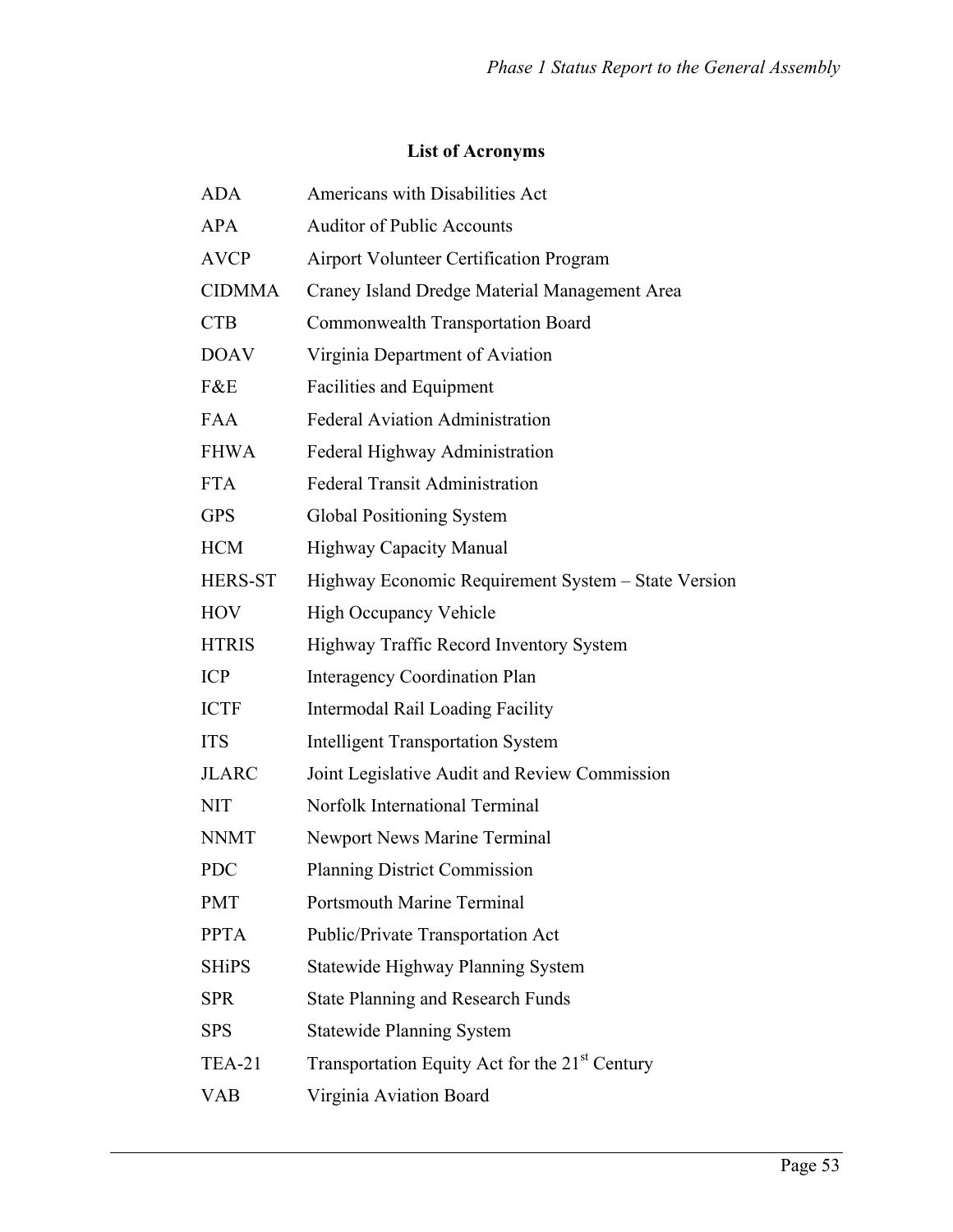- VAPDC Virginia Association of Planning District Commissions
- VATSP Virginia Air Transportation System Plan
- VCU Virginia Commonwealth University
- VDOT Virginia Department of Transportation
- VDRPT Virginia Department of Rail and Public Transportation
- VIP Virginia Inland Port
- VML Virginia Municipal League
- VMS Variable Message Sign
- VPA Virginia Port Authority
- VRE Virginia Railway Express
- VTRC Virginia Transportation Research Council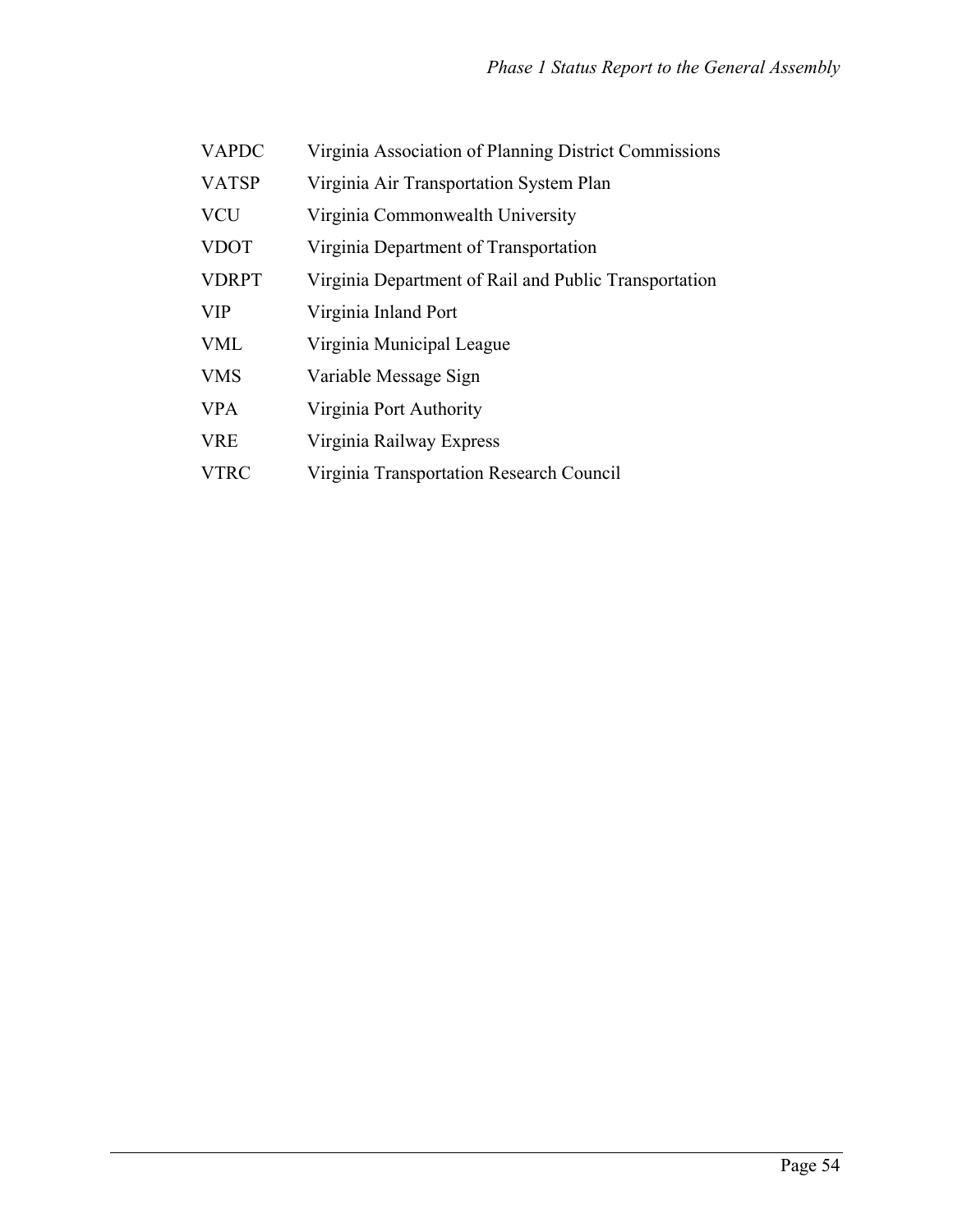# **Glossary**

| <b>Accessibility</b>      | Ability of transportation facilities and/or services to be reached and<br>used.                                                                                                                                                                                                                                                                                                                                                 |
|---------------------------|---------------------------------------------------------------------------------------------------------------------------------------------------------------------------------------------------------------------------------------------------------------------------------------------------------------------------------------------------------------------------------------------------------------------------------|
| Connectivity              | Services and/or facilities that establish intermodal transfer points<br>(e.g., park and ride lots).                                                                                                                                                                                                                                                                                                                             |
| <b>Intermodal</b>         | Provision of transfer points and/or connections between different<br>transportation modes.                                                                                                                                                                                                                                                                                                                                      |
| <b>Major Need</b>         | Transportation facilities and/or services essential to the<br>development of a world-class transportation system: (1) a<br>transportation project that is currently in a transportation plan<br>and/or program and above a given dollar amount, (2) non project-<br>specific transportation requirements that apply across modes, or<br>(3) non project-specific transportation requirements that apply to<br>individual modes. |
| <b>Mobility</b>           | Movement of people and goods via various transportation modes<br>and/or routes.                                                                                                                                                                                                                                                                                                                                                 |
| Multimodal                | The presence of or pertaining to more than one mode (e.g.,<br>highway, bicycle, pedestrian, port, rail, public transportation,<br>aviation).                                                                                                                                                                                                                                                                                    |
| <b>Multimodal Network</b> | Interdependent multimodal projects that collectively serve a<br>common purpose for transportation. A multimodal network may<br>be comprised of the construction of a new airport, interstate<br>improvements to provide access for passengers and cargo,<br>expanded transit service to the new airport, and rail improvements<br>to facilitate freight movement to and from the new airport.                                   |
| <b>Needs Assessment</b>   | An objective evaluation used to identify transportation<br>deficiencies.                                                                                                                                                                                                                                                                                                                                                        |
| <b>Stakeholder</b>        | Any individuals or groups with an interest in transportation in the<br>Commonwealth, including the general public, the business<br>community, elected officials, transportation operators, advocacy<br>groups, etc.                                                                                                                                                                                                             |
| <b>System Management</b>  | Maintenance, care, and operation of transportation facilities and/or<br>services.                                                                                                                                                                                                                                                                                                                                               |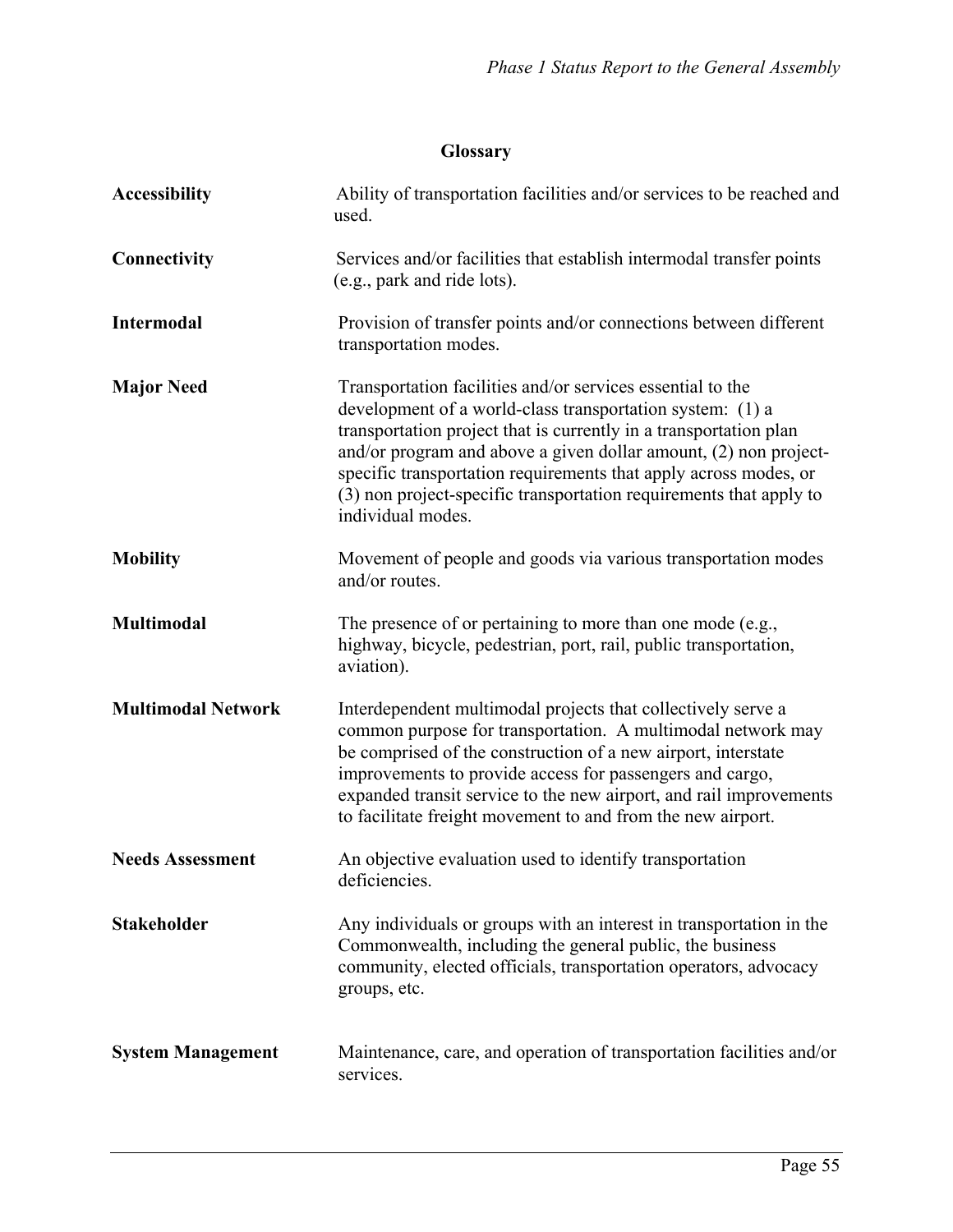| <b>System Performance</b>     | A measure of how well a transportation system meets demand,<br>typically measured in terms of levels of service, etc.                                                                                                                                                                                                                                                                                                                                                                                |
|-------------------------------|------------------------------------------------------------------------------------------------------------------------------------------------------------------------------------------------------------------------------------------------------------------------------------------------------------------------------------------------------------------------------------------------------------------------------------------------------------------------------------------------------|
| <b>Transportation Plan</b>    | A long-range (typically 20 years or more) document that considers<br>various transportation options designed to meet the transportation<br>needs of a particular area: (1) a list of long-range transportation<br>project recommendations and/or studies for a particular area,<br>$and/or (2)$ a document establishing a long-range vision, which<br>evaluates and makes recommendations regarding transportation<br>policies, practices, and procedures for a particular area (e.g.,<br>VTrans2025 |
| <b>Transportation Program</b> | Short-range (typically three to six years) document that identifies<br>transportation projects and funding sources (e.g., VDOT's Six-<br>Year Program).                                                                                                                                                                                                                                                                                                                                              |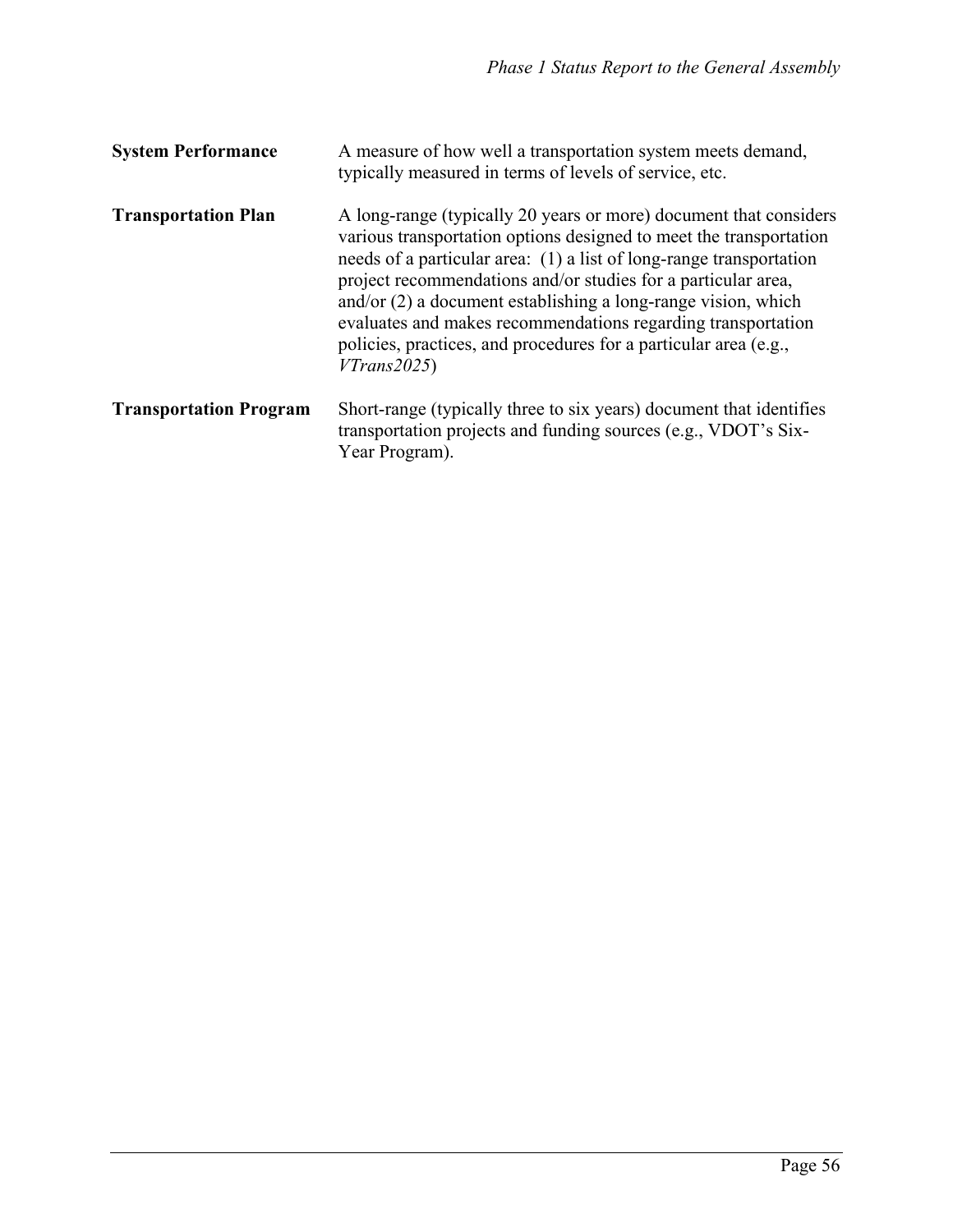#### **APPENDIX A HOUSE BILL 771**

#### **VIRGINIA ACTS OF ASSEMBLY -- 2002 SESSION**

## **CHAPTER 639**

*An Act to amend and reenact § 33.1-23.03 of the Code of Virginia, relating to the Statewide Transportation Plan; preparation to stress statewide perspective.* 

**[**H 771**]** 

#### Approved April 6, 2002

#### **Be it enacted by the General Assembly of Virginia:**

#### **1. That § 33.1-23.03 of the Code of Virginia is amended and reenacted as follows:**

§ 33.1-23.03. Board to develop and update Statewide Transportation Plan.

 The Commonwealth Transportation Board shall conduct a comprehensive review of statewide transportation needs in a Statewide Transportation Plan setting forth an inventory of all construction needs for all systems, and based upon this inventory, establishing goals, objectives, and priorities covering a twenty-year planning horizon, in accordance with federal transportation planning requirements. This plan shall embrace all modes of transportation and include technological initiatives. This Statewide Transportation Plan shall be updated as needed, but no less than once every five years. The plan will provide consideration of projects and policies affecting all transportation modes and promote economic development, intermodal connectivity, environmental quality, accessibility for people and freight, and transportation safety. Each such plan shall be summarized in a public document and made available to the general public upon presentation to the Governor and General Assembly.

*It is the intent of the General Assembly that this plan assess transportation needs and assign priorities to projects on a statewide basis, avoiding the production of a plan which is an aggregation of local, district, regional, or modal plans.*

**2. That the first phase of the plan prepared in accordance with the provisions of this act shall be presented on December 1, 2002, and shall include: the vision, goals, and objectives of the plan; criteria for establishing priorities; identification of major needs; a public involvement plan; a summary of public involvement to date; an interagency coordination plan; an evaluation and recommendation for selection of a highway needs-assessment tool; and a status report on the modal needs assessments. The second phase of the plan shall be presented on December 1, 2003, and include: a status report on the existing transportation system; a status report on the modal needs assessments; and consideration of policies affecting all transportation modes, including technology, economic development, intermodal connectivity, environmental quality, accessibility for people and freight, transportation safety, and revenue sources and availability. The third phase of the plan shall be presented on July 1, 2005, and include: an inventory and prioritization of statewide multimodal transportation needs; an assessment of intermodal connectivity and accessibility; a summary of public involvement activities and comments; and a final report.**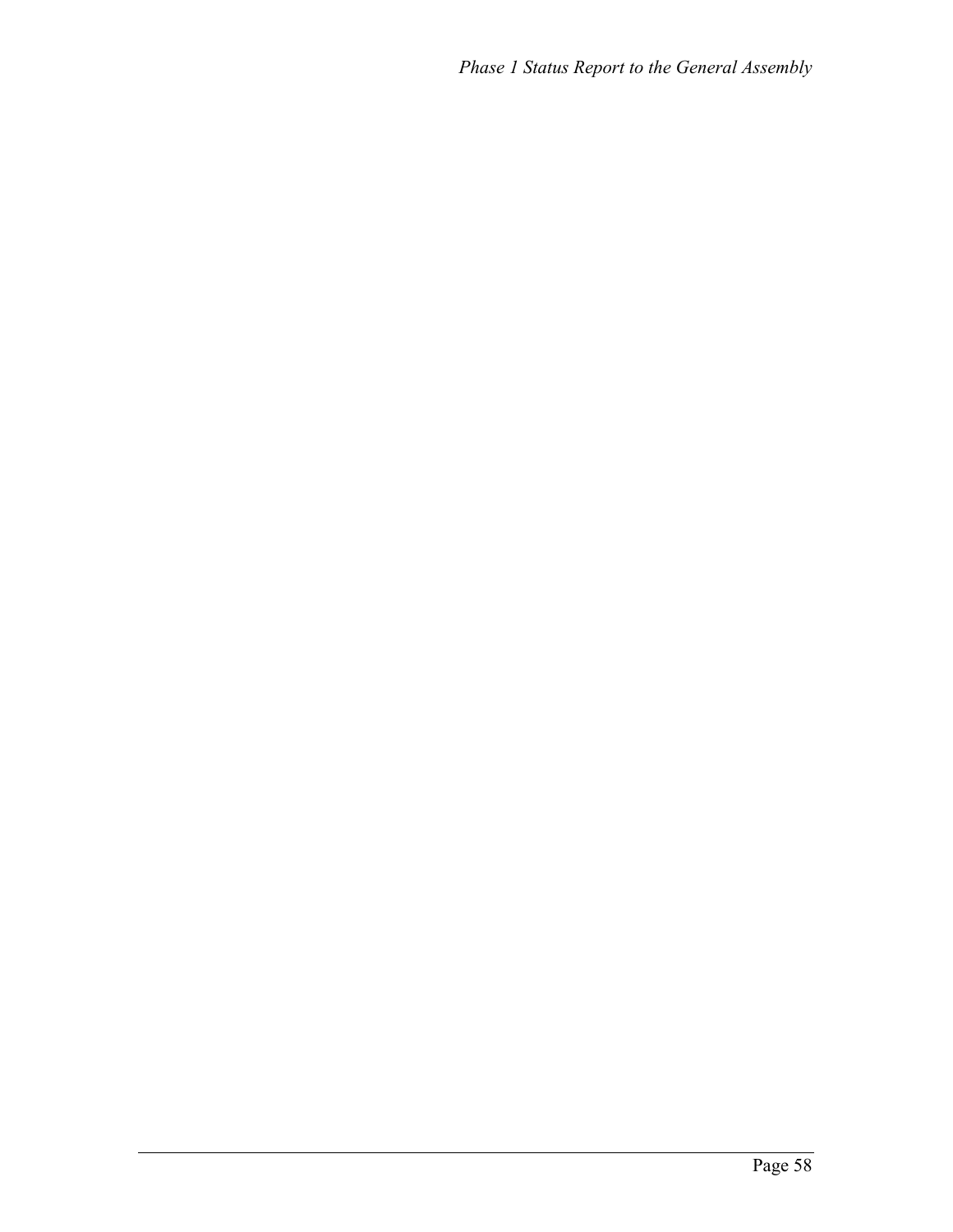#### **APPENDIX B**

#### **STATEWIDE TRANSPORTATION PLANNING FEDERAL AND STATE LEGISLATION**

#### **U.S. Code**

## **Sec. 135. - Statewide planning**

- **(a)** General Requirements.
	- **(1)** Findings. -

It is in the national interest to encourage and promote the safe and efficient management, operation, and development of surface transportation systems that will serve the mobility needs of people and freight and foster economic growth and development within and through urbanized areas, while minimizing transportation-related fuel consumption and air pollution.

**(2)** Development of plans and programs. -

Subject to section 134 of this title and sections 5303 through 5305 of title 49, each State shall develop transportation plans and programs for all areas of the State.

**(3)** Contents. -

The plans and programs for each State shall provide for the development and integrated management and operation of transportation systems and facilities (including pedestrian walkways and bicycle transportation facilities) that will function as an intermodal transportation system for the State and an integral part of an intermodal transportation system for the United States.

**(4)** Process of development. -

The process for developing the plans and programs shall provide for consideration of all modes of transportation and shall be continuing, cooperative, and comprehensive to the degree appropriate, based on the complexity of the transportation problems to be addressed.

**(b)** Coordination With Metropolitan Planning; State Implementation Plan. -

In carrying out planning under this section, a State shall coordinate such planning with the transportation planning activities carried out under section 134 of this title and sections 5303 through 5305 of title 49 for metropolitan areas of the State and shall carry out its responsibilities for the development of the transportation portion of the State implementation plan to the extent required by the Clean Air Act.

**(c)** Scope of Planning Process. -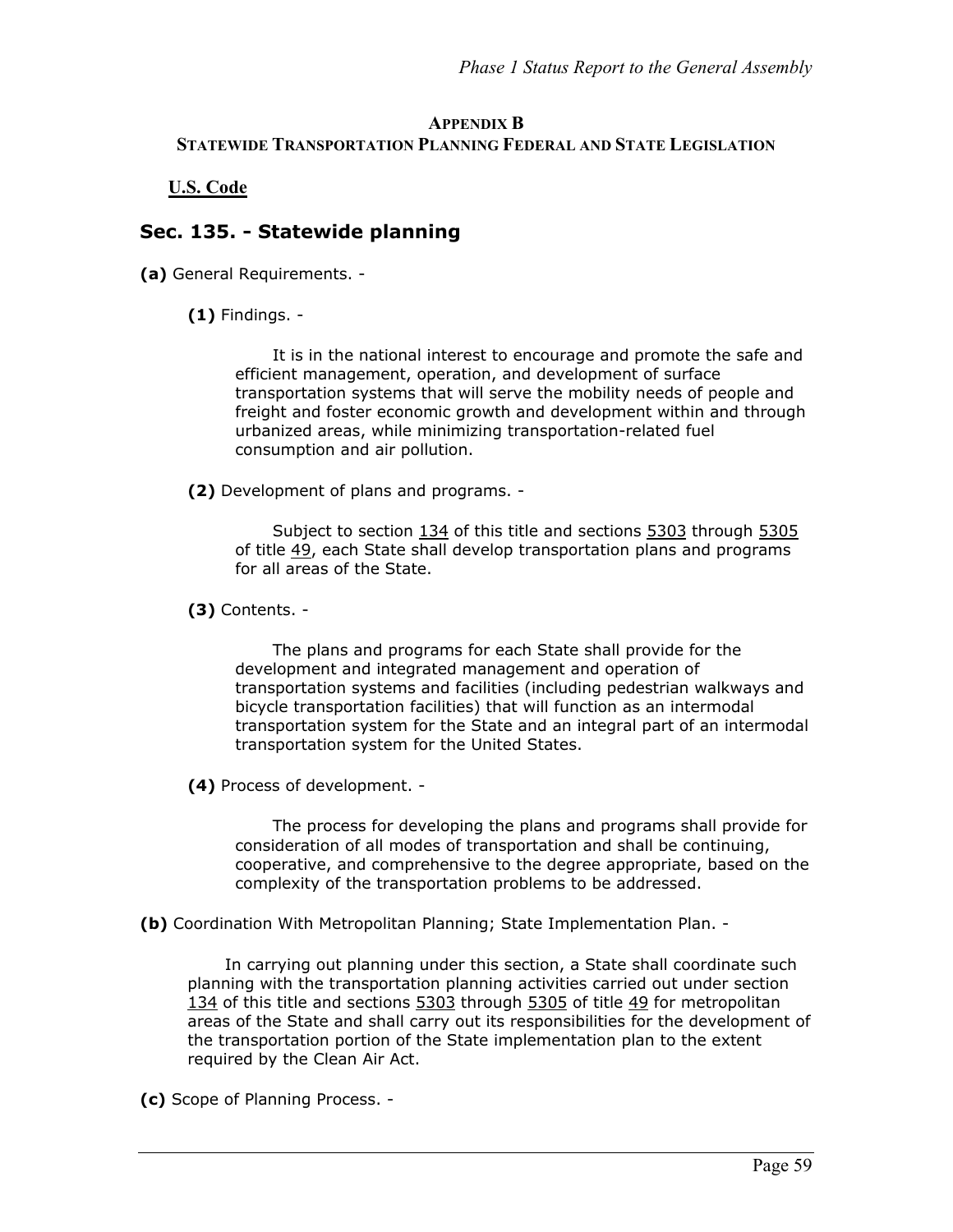## **(1)** In general. -

Each State shall carry out a transportation planning process that provides for consideration of projects and strategies that will -

## **(A)**

support the economic vitality of the United States, the States, and metropolitan areas, especially by enabling global competitiveness, productivity, and efficiency;

#### **(B)**

increase the safety and security of the transportation system for motorized and nonmotorized users;

## **(C)**

increase the accessibility and mobility options available to people and for freight;

## **(D)**

protect and enhance the environment, promote energy conservation, and improve quality of life;

## **(E)**

enhance the integration and connectivity of the transportation system, across and between modes throughout the State, for people and freight;

## **(F)**

promote efficient system management and operation; and

#### **(G)**

emphasize the preservation of the existing transportation system.

**(2)** Failure to consider factors. -

The failure to consider any factor specified in paragraph (1) shall not be reviewable by any court under this title, subchapter II of chapter 5 of title 5, or chapter 7 of title 5 in any matter affecting a transportation plan, a transportation improvement plan, a project or strategy, or the certification of a planning process.

**(d)** Additional Requirements. -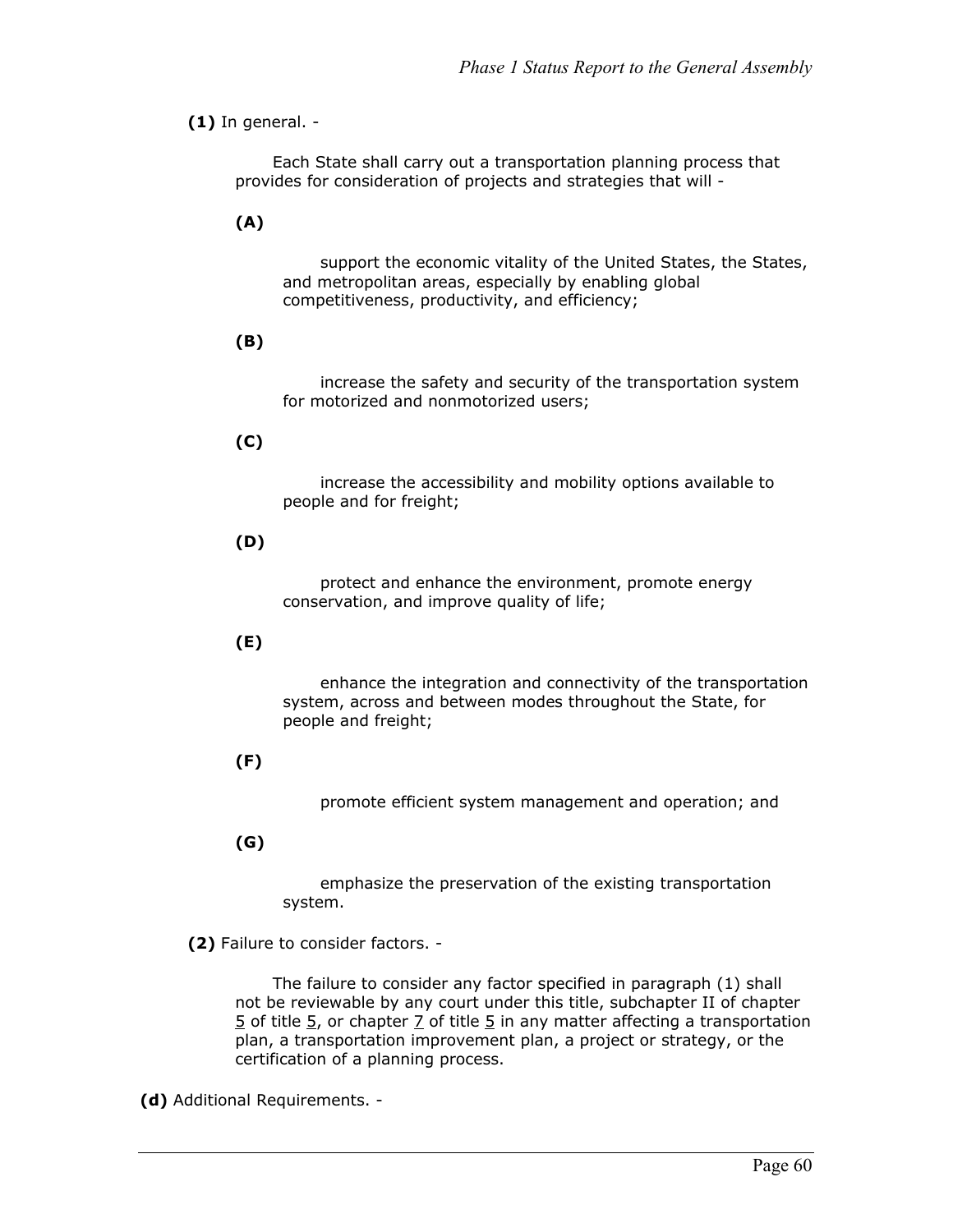In carrying out planning under this section, each State shall, at a minimum, consider -

**(1)** 

with respect to nonmetropolitan areas, the concerns of local elected officials representing units of general purpose local government;

**(2)** 

the concerns of Indian tribal governments and Federal land management agencies that have jurisdiction over land within the boundaries of the State; and

**(3)** 

coordination of transportation plans, programs, and planning activities with related planning activities being carried out outside of metropolitan planning areas.

**(e)** Long-Range Transportation Plan. -

**(1)** Development. -

Each State shall develop a long-range transportation plan, with a minimum 20-year forecast period, for all areas of the State, that provides for the development and implementation of the intermodal transportation system of the State.

**(2)** Consultation with governments. -

**(A)** Metropolitan areas. -

With respect to each metropolitan area in the State, the longrange transportation plan shall be developed in cooperation with the metropolitan planning organization designated for the metropolitan area under section 134 of this title and section 5303 of title 49.

**(B)** Nonmetropolitan areas. -

With respect to each nonmetropolitan area, the long-range transportation plan shall be developed in consultation with affected local officials with responsibility for transportation.

**(C)** Indian tribal areas. -

With respect to each area of the State under the jurisdiction of an Indian tribal government, the long-range transportation plan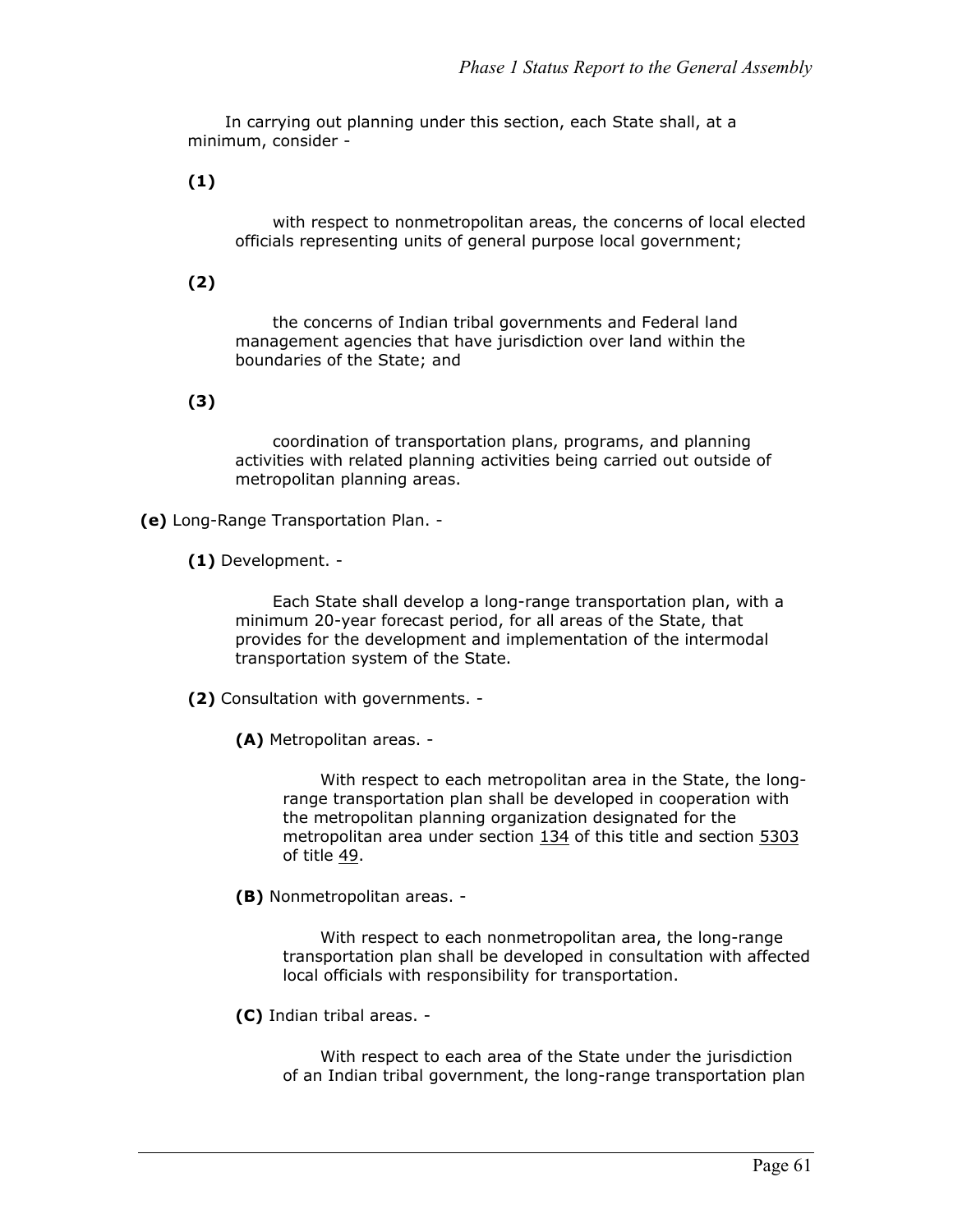shall be developed in consultation with the tribal government and the Secretary of the Interior.

**(3)** Participation by interested parties. -

In developing the long-range transportation plan, the State shall -

**(A)** 

provide citizens, affected public agencies, representatives of transportation agency employees, freight shippers, private providers of transportation, representatives of users of public transit, providers of freight transportation services, and other interested parties with a reasonable opportunity to comment on the proposed plan; and

**(B)** 

identify transportation strategies necessary to efficiently serve the mobility needs of people.

**(4)** Financial plan. -

The long-range transportation plan may include a financial plan that demonstrates how the adopted long-range transportation plan can be implemented, indicates resources from public and private sources that are reasonably expected to be made available to carry out the plan, and recommends any additional financing strategies for needed projects and programs. The financial plan may include, for illustrative purposes, additional projects that would be included in the adopted transportation plan if reasonable additional resources beyond those identified in the financial plan were available.

**(5)** Selection of projects from illustrative list. -

Notwithstanding paragraph (4), a State shall not be required to select any project from the illustrative list of additional projects included in the financial plan under paragraph (4).

**(f)** State Transportation Improvement Program. -

**(1)** Development. -

**(A)** In general. -

Each State shall develop a transportation improvement program for all areas of the State.

**(B)** Consultation with governments. -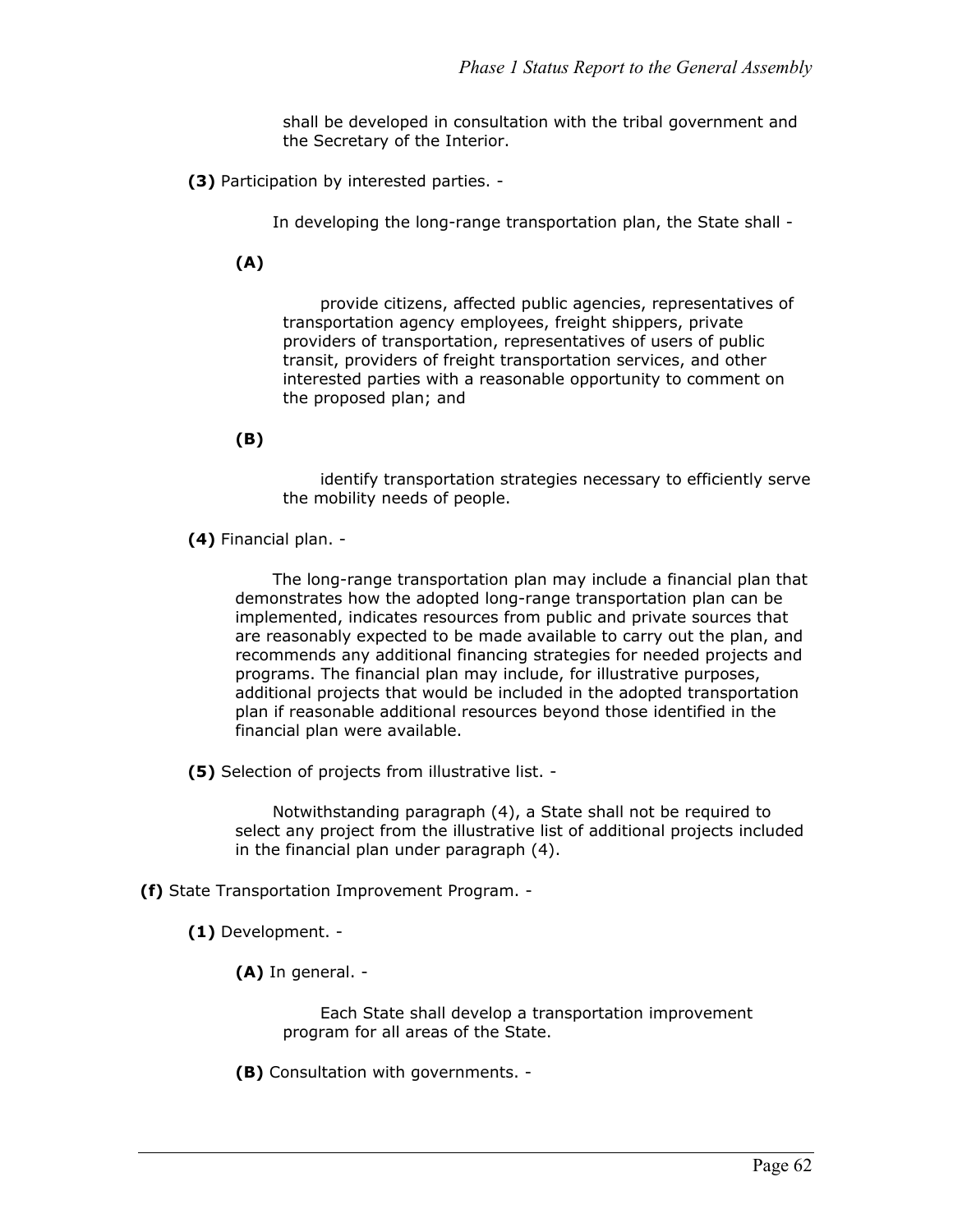**(i)** Metropolitan areas. -

With respect to each metropolitan area in the State, the program shall be developed in cooperation with the metropolitan planning organization designated for the metropolitan area under section 134 of this title and section 5303 of title 49.

- **(ii)** Nonmetropolitan areas.
	- **(I)** In general. -

With respect to each nonmetropolitan area in the State, the program shall be developed in consultation with affected local officials with responsibility for transportation.

**(II)** Review. -

Not later than 1 year after the date of enactment of this subclause, the State shall submit to the Secretary the details of the consultative planning process developed by the State for nonmetropolitan areas under subclause (I). The Secretary shall not review or approve such process.

**(iii)** Indian tribal areas. -

With respect to each area of the State under the jurisdiction of an Indian tribal government, the program shall be developed in consultation with the tribal government and the Secretary of the Interior.

**(C)** Participation by interested parties. -

In developing the program, the Governor shall provide citizens, affected public agencies, representatives of transportation agency employees, freight shippers, private providers of transportation, providers of freight transportation services, representatives of users of public transit, and other interested parties with a reasonable opportunity to comment on the proposed program.

**(2)** Included projects. -

**(A)** In general. -

A transportation improvement program developed under this subsection for a State shall include federally supported surface transportation expenditures within the boundaries of the State.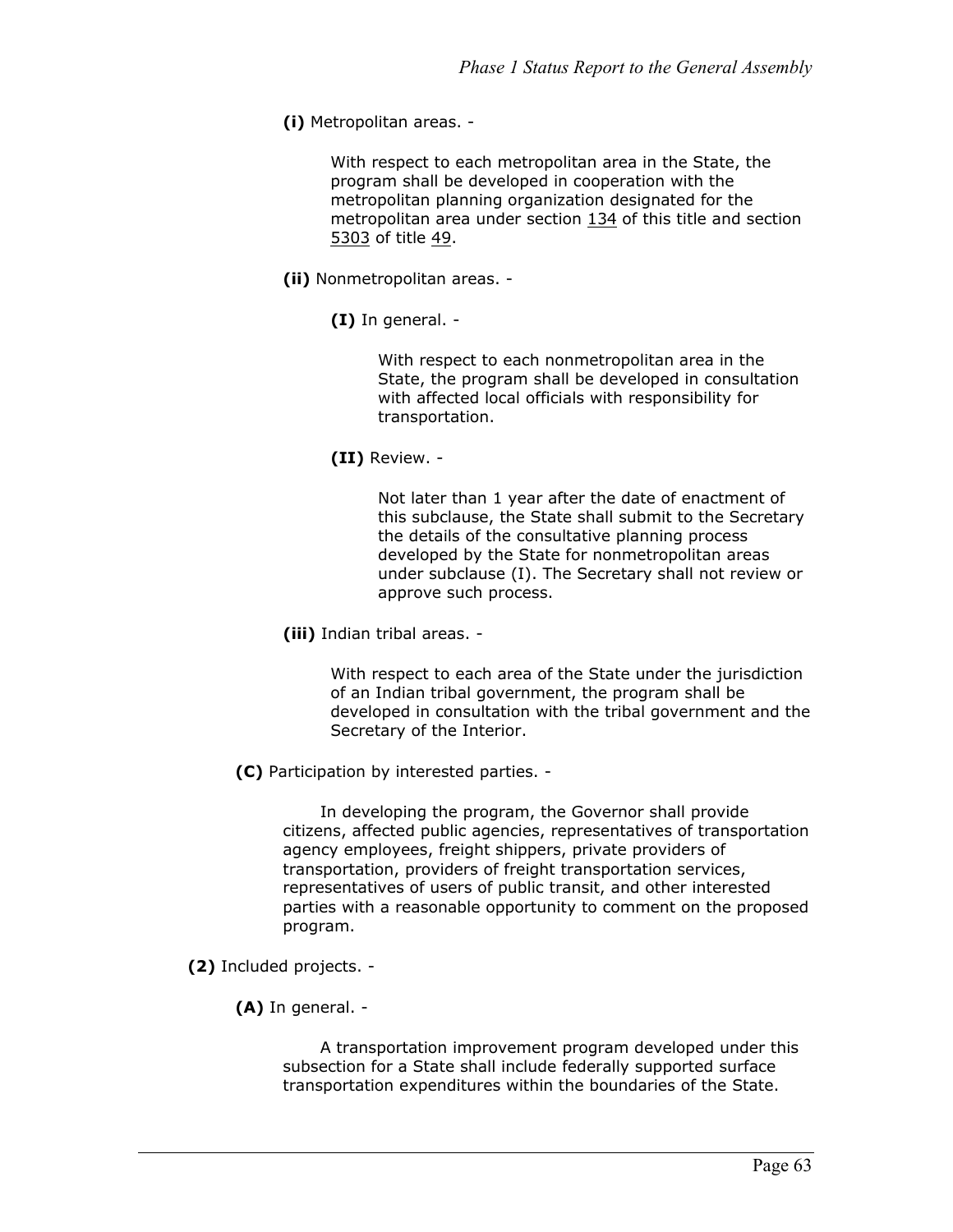**(B)** Chapter 2 projects. -

**(i)** Regionally significant projects. -

Regionally significant projects proposed for funding under chapter 2 shall be identified individually in the transportation improvement program.

**(ii)** Other projects. -

Projects proposed for funding under chapter 2 that are not determined to be regionally significant shall be grouped in 1 line item or identified individually in the transportation improvement program.

**(C)** Consistency with long-range transportation plan. -

Each project shall be -

#### **(i)**

consistent with the long-range transportation plan developed under this section for the State;

**(ii)** 

identical to the project as described in an approved metropolitan transportation improvement program; and

#### **(iii)**

in conformance with the applicable State air quality implementation plan developed under the Clean Air Act  $(42)$ U.S.C. **7401** et seq.), if the project is carried out in an area designated as nonattainment for ozone or carbon monoxide under such Act.

**(D)** Requirement of anticipated full funding. -

The program shall include a project, or an identified phase of a project, only if full funding can reasonably be anticipated to be available for the project within the time period contemplated for completion of the project.

**(E)** Financial plan. -

The transportation improvement program may include a financial plan that demonstrates how the approved transportation improvement program can be implemented, indicates resources from public and private sources that are reasonably expected to be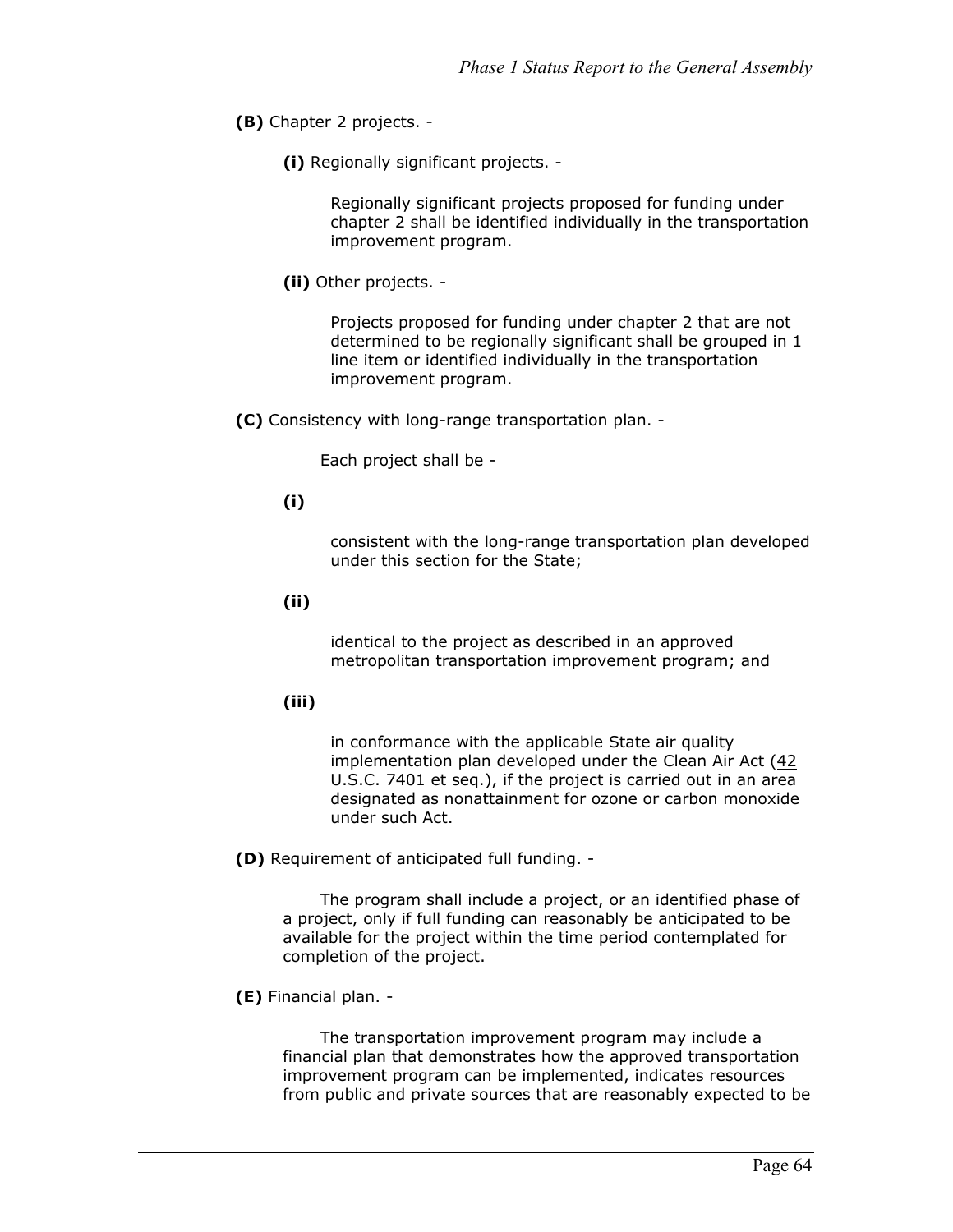made available to carry out the plan, and recommends any additional financing strategies for needed projects and programs. The financial plan may include, for illustrative purposes, additional projects that would be included in the adopted transportation plan if reasonable additional resources beyond those identified in the financial plan were available.

- **(F)** Selection of projects from illustrative list.
	- **(i)** No required selection. -

Notwithstanding subparagraph (E), a State shall not be required to select any project from the illustrative list of additional projects included in the financial plan under subparagraph (E).

**(ii)** Required action by the secretary. -

Action by the Secretary shall be required for a State to select any project from the illustrative list of additional projects included in the financial plan under subparagraph (E) for inclusion in an approved transportation improvement program.

**(G)** Priorities. -

The program shall reflect the priorities for programming and expenditures of funds, including transportation enhancement activities, required by this title.

**(3)** 

Project selection for areas of less than 50,000 population. -

**(A)** In general. -

Projects carried out in areas with populations of less than 50,000 individuals (excluding projects carried out on the National Highway System and projects carried out under the bridge program or the Interstate maintenance program) shall be selected, from the approved statewide transportation improvement program, by the State in cooperation with the affected local officials.

**(B)** National highway system projects. -

Projects carried out in areas described in subparagraph (A) on the National Highway System and projects carried out in such areas under the bridge program or the Interstate maintenance program shall be selected, from the approved statewide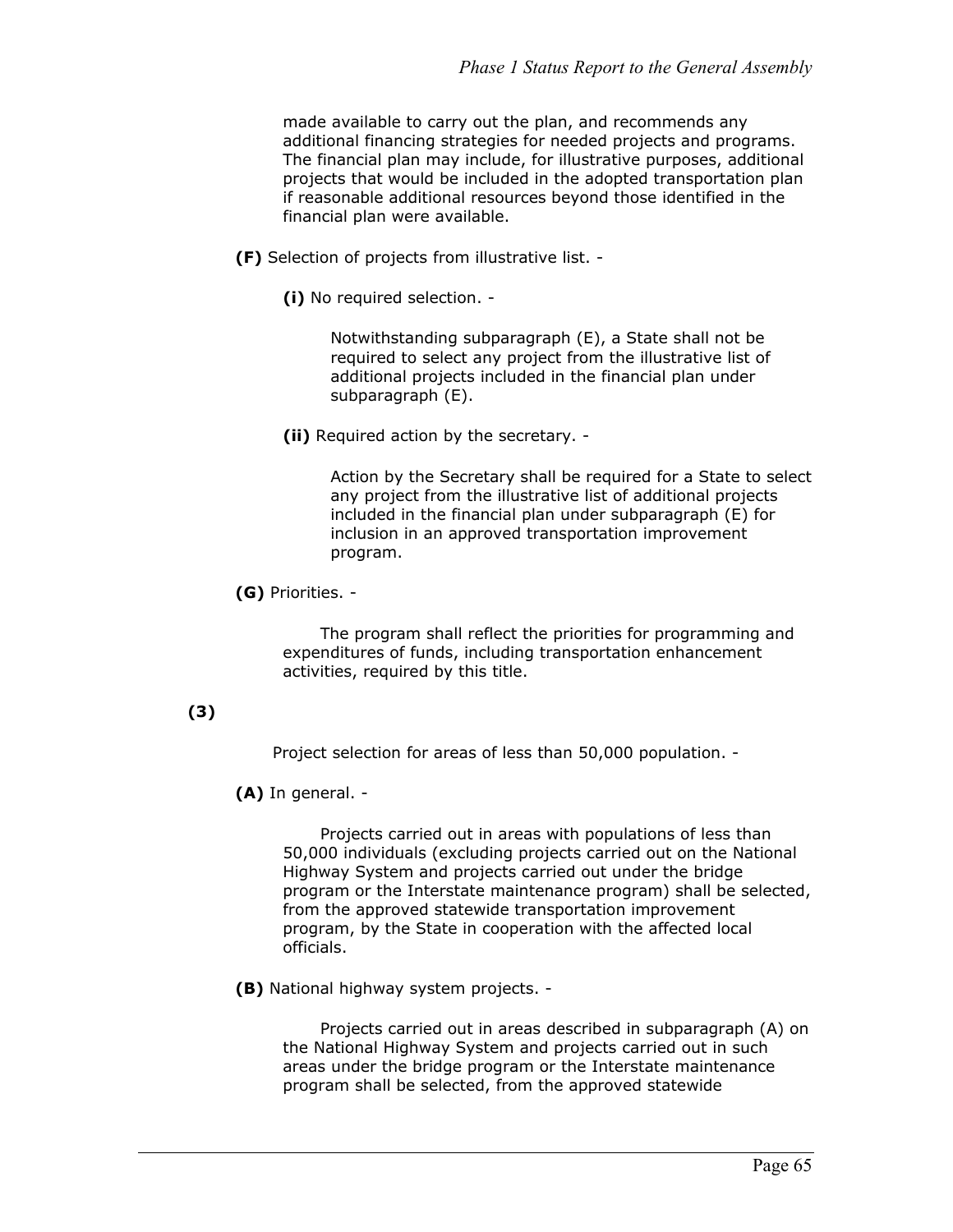transportation improvement program, by the State in consultation with the affected local officials.

**(4)** Biennial review and approval. -

A transportation improvement program developed under this subsection shall be reviewed and, on a finding that the planning process through which the program was developed is consistent with this section, section 134, and sections 5303 through 5305 of title 49, approved not less frequently than biennially by the Secretary.

**(5)** Modifications to project priority. -

Notwithstanding any other provision of law, action by the Secretary shall not be required to advance a project included in the approved statewide transportation improvement program in place of another project in the program.

**(g)** Funding. -

Funds set aside pursuant to section 505(a) of title 23, United States Code, shall be available to carry out the requirements of this section.

**(h)** Treatment of Certain State Laws as Congestion Management Systems. -

For purposes of this section, section 134, and sections 5303-5306 and 5323(k)  $[1]$  of title 49, State laws, rules or regulations pertaining to congestion management systems or programs may constitute the congestion management system under this Act  $[1]$  if the Secretary finds that the State laws, rules or regulations are consistent with, and fulfill the intent of, the purposes of this section, section 134 or sections 5303-5306 and 5323(k), (FOOTNOTE 1) as appropriate.

**(i)** Continuation of Current Review Practice. -

Since plans and programs described in this section are subject to a reasonable opportunity for public comment, since individual projects included in the plans and programs are subject to review under the National Environmental Policy Act of 1969 (42 U.S.C. 4321 et seq.), and since decisions by the Secretary concerning plans and programs described in this section have not been reviewed under such Act as of January 1, 1997, any decision by the Secretary concerning a plan or program described in this section shall not be considered to be a Federal action subject to review under the National Environmental Policy Act of 1969 (42 U.S.C. 4321 et seq.).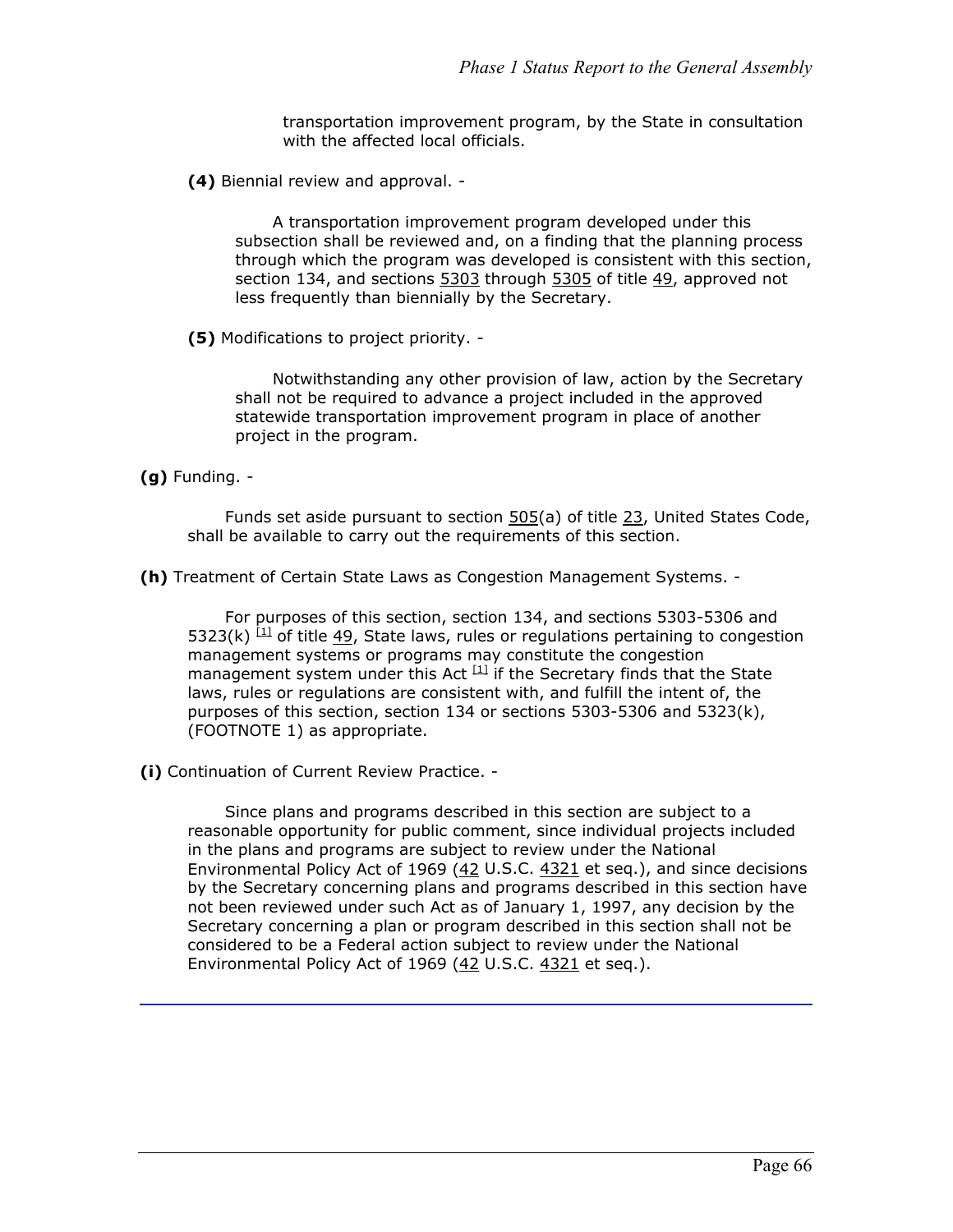# **CHAPTER 453**

*An Act to amend the Code of Virginia by adding a section numbered 33.1-23.03:001, relating to providing for the development of a Statewide Pedestrian Policy by the Commonwealth Transportation Board.* 

## [S 393]

# Approved April 2, 2002

Be it enacted by the General Assembly of Virginia:

1. That the Code of Virginia is amended by adding a section numbered 33.1-23.03:001 as follows:

*§ 33.1-23.03:001. Statewide Pedestrian Policy.*

*The Commonwealth Transportation Board shall prepare and update as needed a Statewide Pedestrian Policy. The Board shall:*

*1. Provide opportunities for receipt of comments, suggestions, and information from local governments, business and civic organizations, and other concerned parties;*

*2. Identify and evaluate needs at statewide, regional and local levels for additional facilities required to promote pedestrian access to schools, places of employment and recreation, and major activity centers;* 

*3. Consider and evaluate potential ways of meeting these needs; and*

*4. Set forth conclusions as to goals, objectives, and strategies to meet these needs in a safety-conscious manner.*

*The Board shall coordinate the development of the Statewide Pedestrian Policy with that of the Statewide Transportation Plan provided for in § 33.1-23.03 and cover the same twenty-year planning horizon. The Statewide Pedestrian Policy shall be summarized in a public document and made available to the general public upon presentation to the Governor and General Assembly, either in combination with the Statewide Transportation Plan or as a separate document.*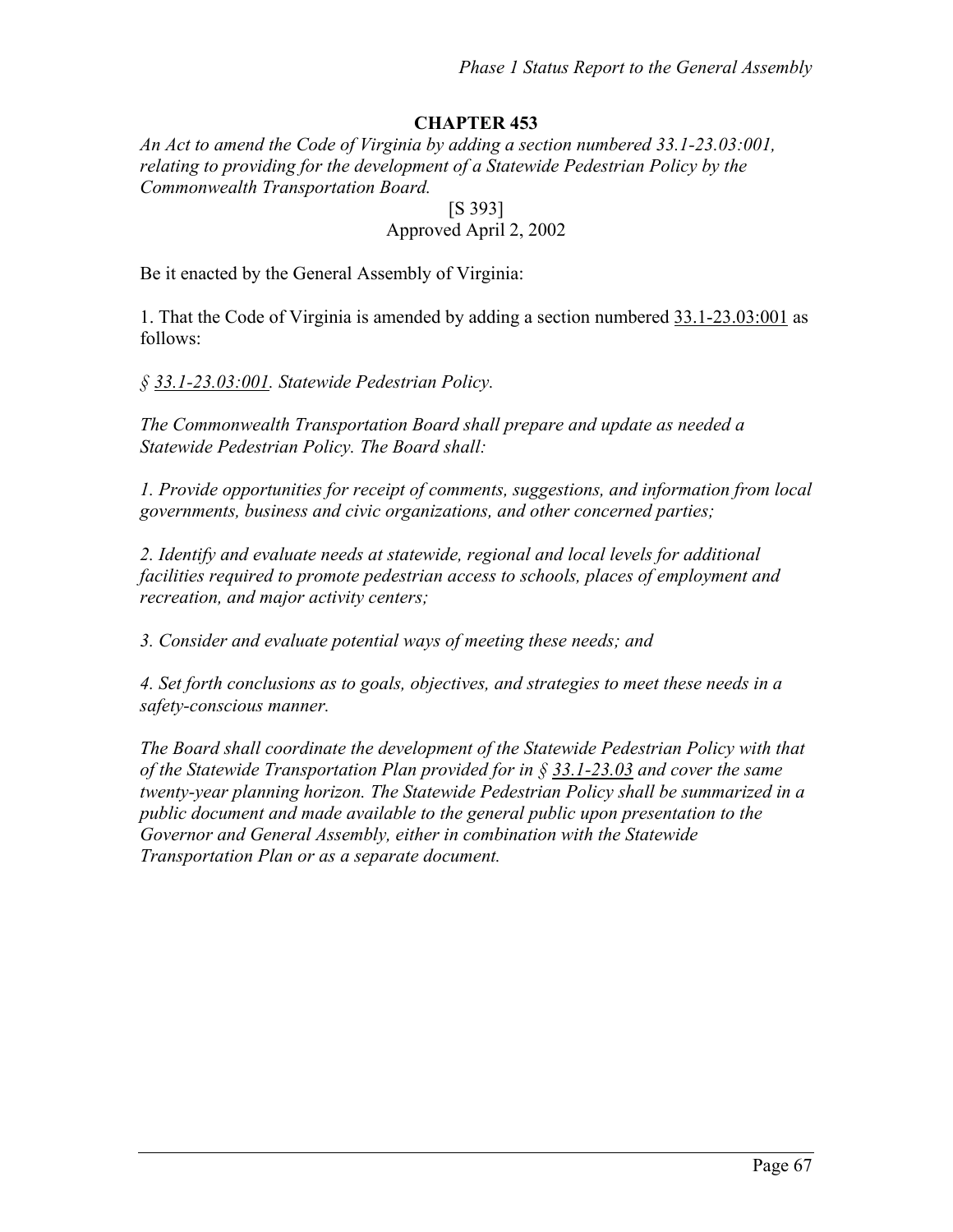# **CHAPTER 361**

*An Act to amend the Code of Virginia by adding in Article 10 of Chapter 2 of Title 2.2 a section numbered 2.2-229, relating to the Intermodal Office of the Secretary of Transportation.* 

# [H 290]

# Approved April 1, 2002

Be it enacted by the General Assembly of Virginia:

1. That the Code of Virginia is amended by adding in Article 10 of Chapter 2 of Title 2.2 a section numbered 2.2-229 as follows:

*§ 2.2-229. Intermodal Office of the Secretary of Transportation.*

*There is hereby established the Intermodal Office of the Secretary of Transportation, consisting of a director, appointed by the Secretary of Transportation, and such additional transportation professionals as the Secretary of Transportation shall determine. It shall be the duty of the director of the office to advise the Secretary and the Commonwealth Transportation Board on intermodal issues.*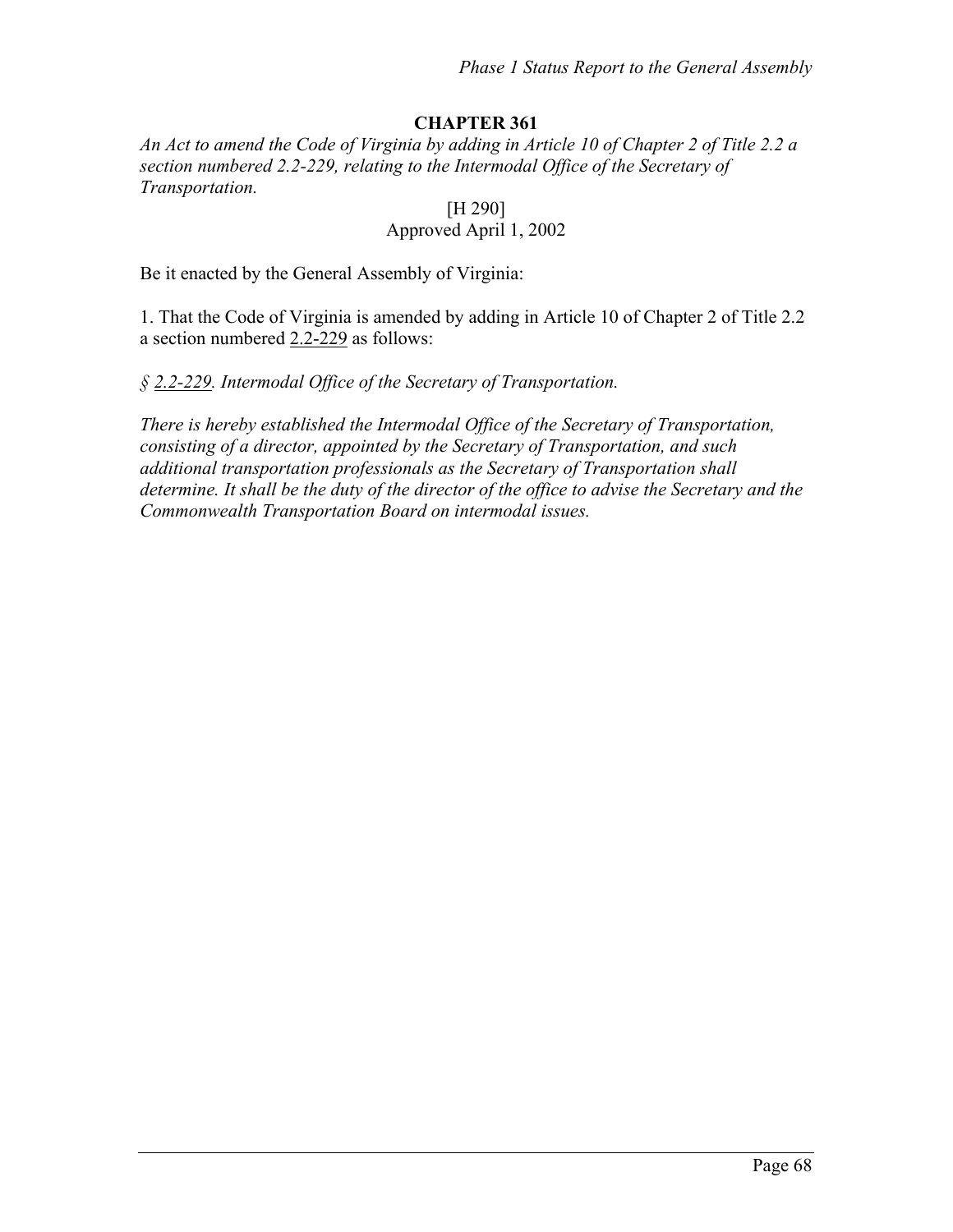## **APPENDIX C**  *VTRANS2025* **STEERING COMMITTEE MEMBERS**

Committee Members:

- Jim Bland, Manager of Airport Services, DOAV
- Cliff Burnette, Chief Airport Planner DOAV
- Jeff Florin, Chief Engineer, VPA
- George Connor, Assistant Director for Rail, VDRPT
- Bill LaBaugh, Richmond and Hampton Roads Regional Manager, VDRPT
- Alan Tobias, Rail Passenger Projects Manager, VDRPT
- Ranjeet Rathore Rail Special Projects, VDRPT
- Ken Lantz, Transportation Planning Division Administrator, VDOT
- Diane Mitchell, Transportation Planning Assistant Division Administrator, VDOT
- Marsha Fiol, Statewide and Special Programs Section Manger, VDOT
- Katherine Graham, Transportation Planning Engineer, VDOT
- Kimberly Spence, Statewide Multimodal Transportation Plan Project Manager, VDOT
- Frank Dunn, Transportation Planning Engineer, VDOT

Stakeholder Involvement Plan Workgroup Members:

- Lynda South, Director of Communications, VDOT
- Gus Robey, TDM and Marketing Section Manager, VDRPT
- Cherry Evans, Public Relations Manager, DOAV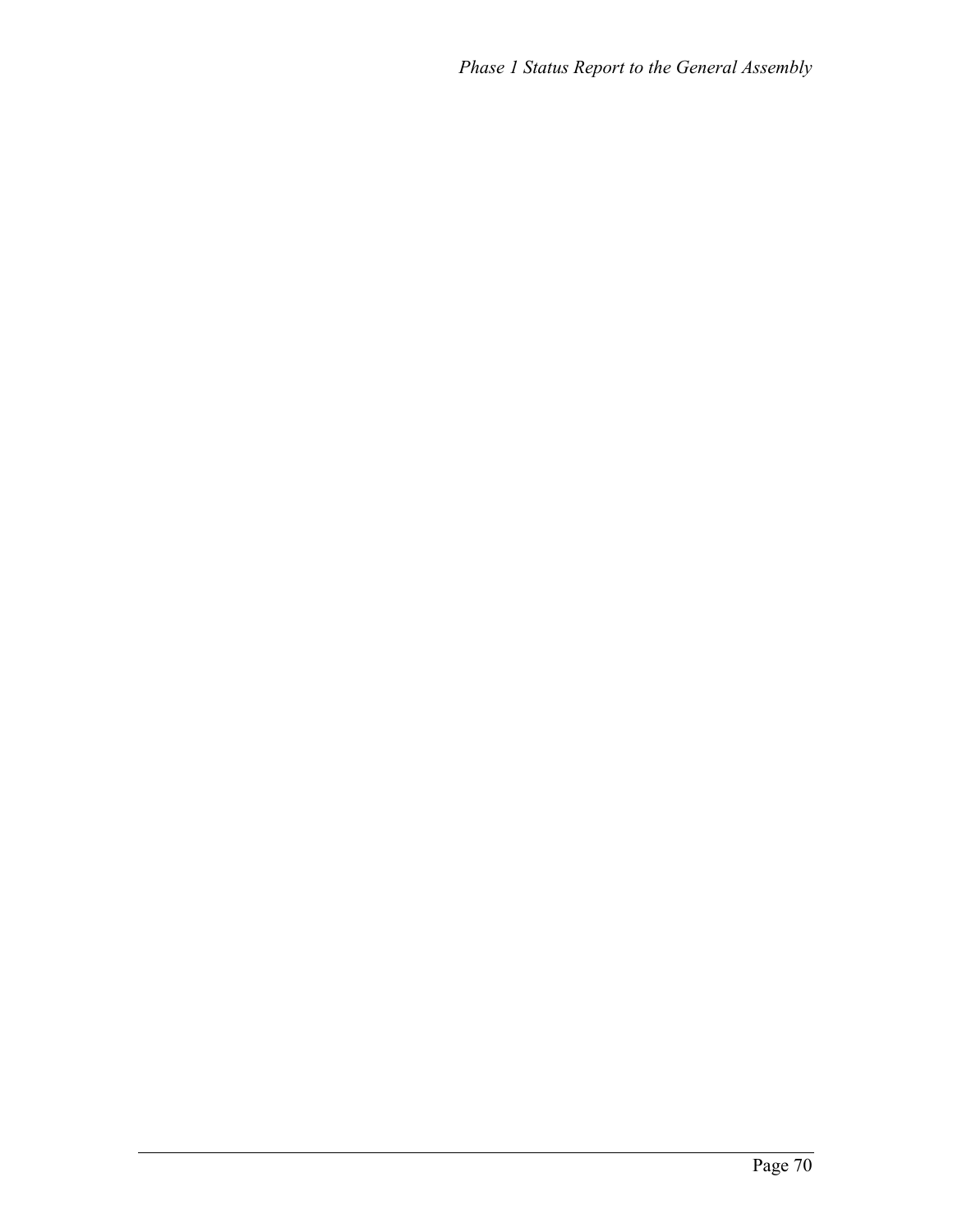### **APPENDIX D**  *VTRANS2025* **PHASE 1 STAKEHOLDER GROUP**

- AMTRAK
- Citizen-at-large
- CSX
- Economic Development Partnership
- Federal Highway Administration
- Federal Transit Administration
- Metropolitan Planning Organizations Hampton Roads Planning District Commission
- National Park Service
- Norfolk Southern
- Virginia Chamber of Commerce
- Virginia Commonwealth University
- Virginia Conservation Network
- Virginia Department of Aviation
- Virginia Department of Rail and Public Transportation
- Virginia Department of Transportation
- Virginia EcoTourism Association
- Virginia High Speed Rail Development Committee
- Virginia Port Authority
- Virginia Trucking Association

\* Membership may be revised in Phase 2 to ensure adequate and equal representation of all stakeholders.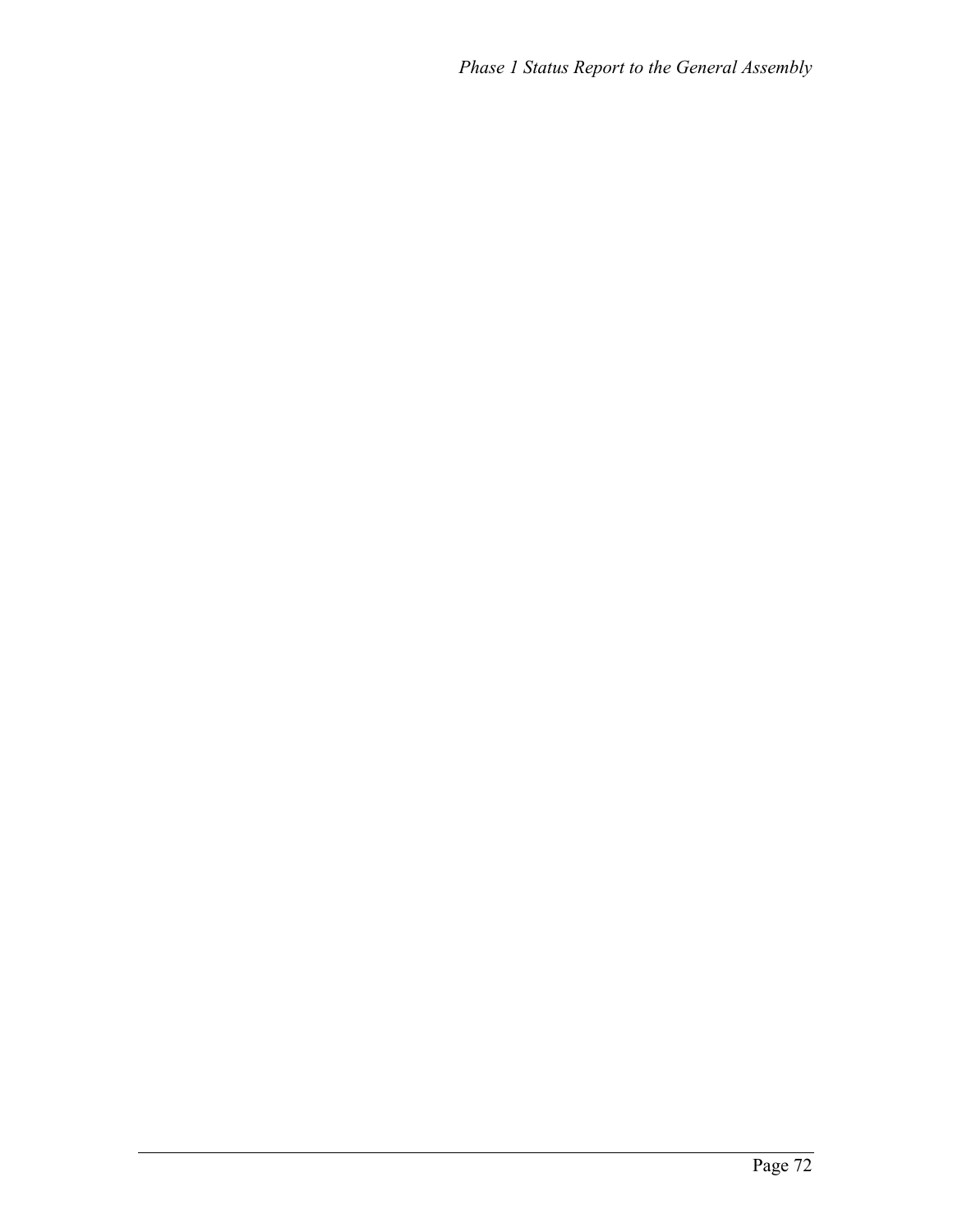## **APPENDIX E**  *VTRANS2025* **POLICY COMMITTEE MEMBERS**

- Julia Connally, CTB Member, Chair
- Gerald McCarthy, CTB Member
- Hunter Watson, CTB Member
- Harry Lester, CTB Member
- James Keen, CTB Member
- Kenneth Klinge, CTB Member
- William Kehoe, VAB Member
- John Milliken, VPA Board of Commissioners Chairman
- Philip Shucet, VDOT Commissioner
- Karen Rae, Director VDRPT
- Charles Macfarlane, DOAV Director
- Robert Bray, VPA Executive Director
- Ralph Davis, Deputy Secretary of Transportation for Intermodal Issues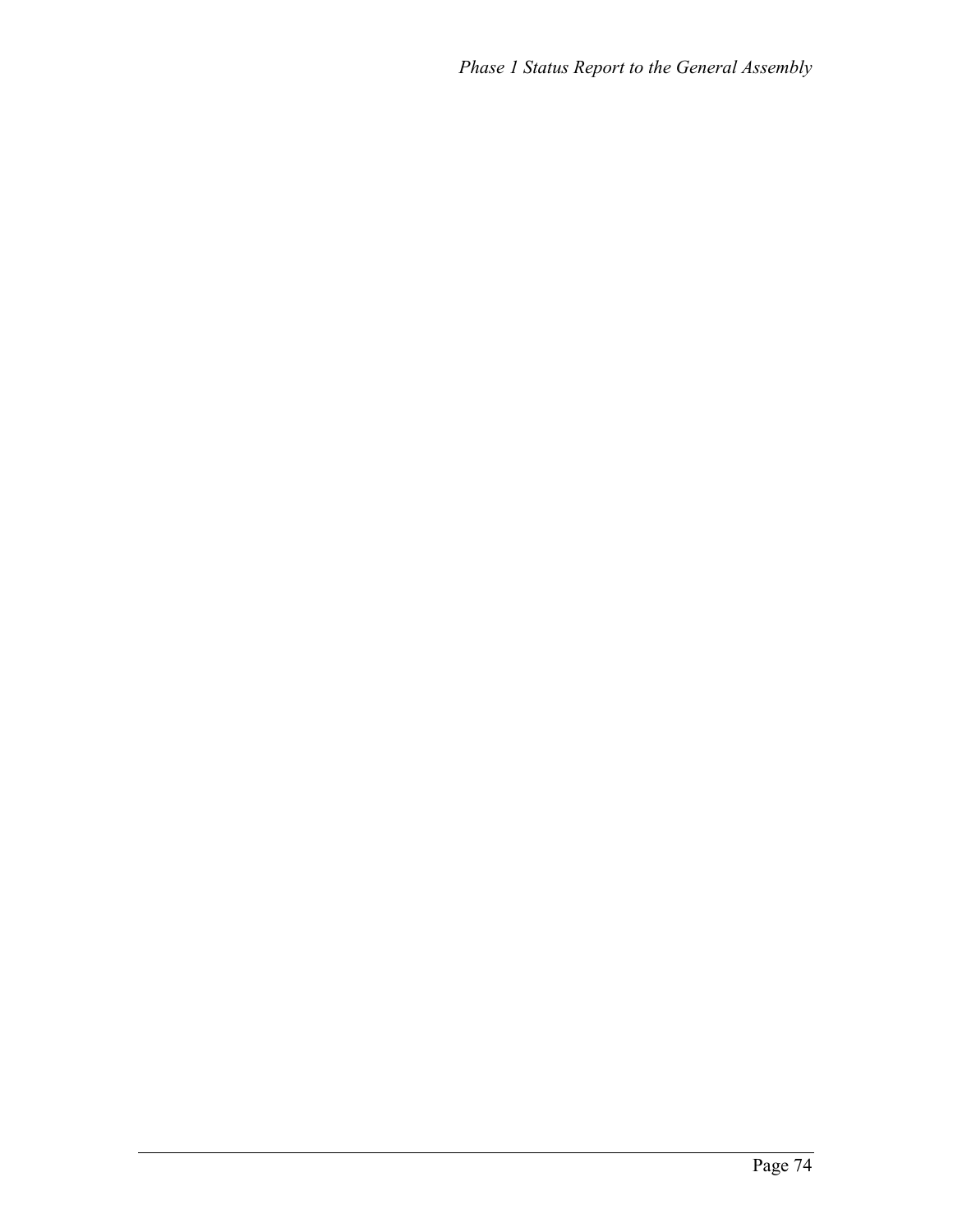## **Appendix F**  *VTRANS2025* **SCOPE OF WORK AND SCHEDULE DATED JUNE 6, 2002**

#### **Phase 1**

Due: December 1, 2002

Deliverables:

- a. Vision, goals, and objectives of the plan
- b. Identification of major needs
- c. Public involvement plan
- d. Summary of public involvement to date
- e. Interagency coordination plan
- f. Evaluation and recommendation for selection of a highway needs assessment tool
- g. Status report on the modal needs assessments
- h. Criteria for establishing priorities

## **Phase 2**

Due: December 1, 2003 Deliverables:

- a. Status report on the existing transportation system
- b. Status report on the modal needs assessments
- c. Consideration of policies affecting all transportation modes, including technology, economic development, intermodal use and connectivity, environmental quality, accessibility for people and freight, transportation safety, and revenue sources and availability

#### **Phase 3**

Due: July 1, 2005

Deliverables:

- a. Inventory and prioritization of statewide multimodal transportation needs
- b. Assessment of intermodal use and connectivity
- c. Summary of public involvement activities and comments
- d. Final report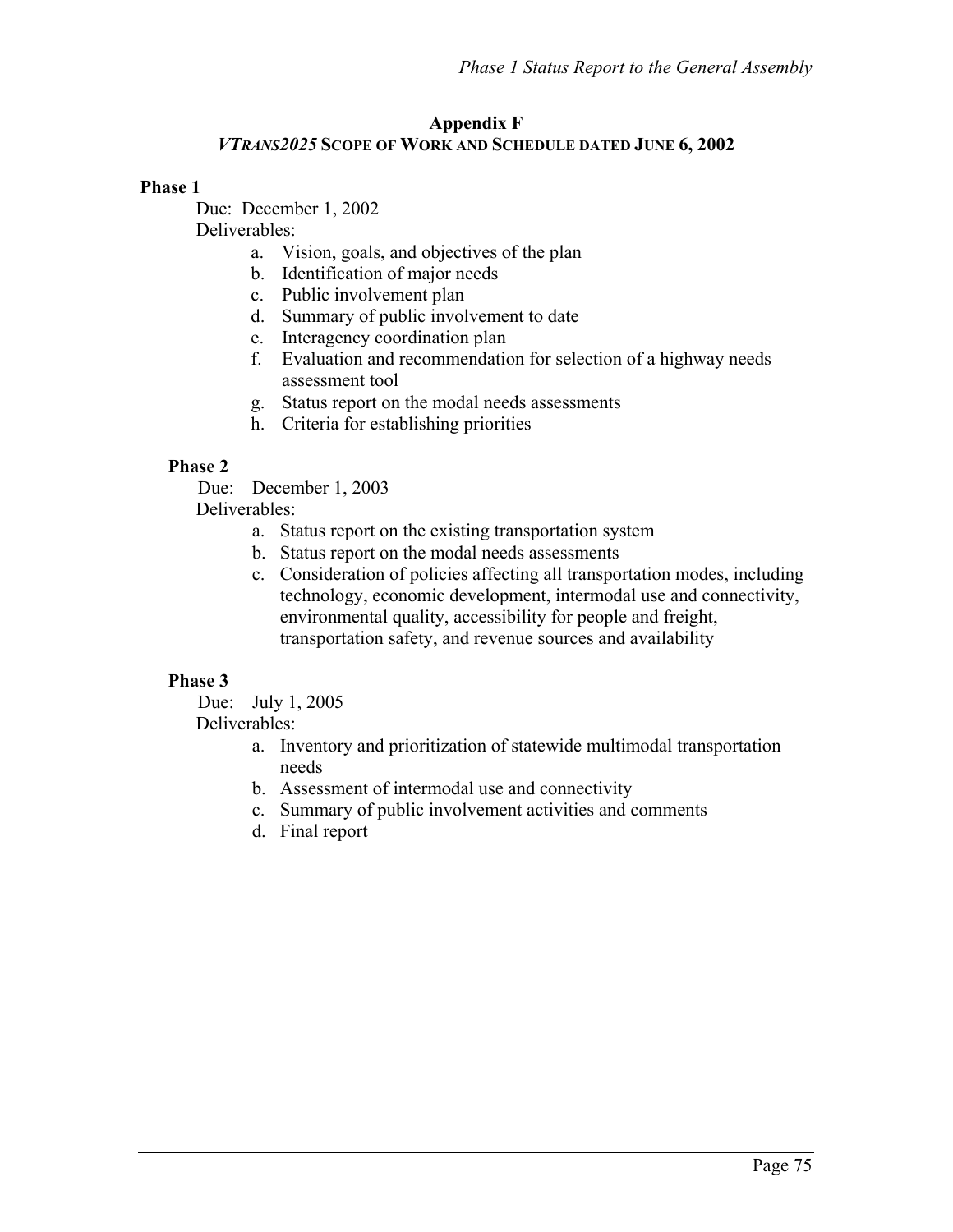# **General Overview of** *VTrans2025*

*VTrans2025* will be developed by the Secretary of Transportation through the four state transportation modal agencies – the Department of Aviation, Department of Rail and Public Transportation, Department of Transportation, and Port Authority. The plan's development will be guided by §33.1-23.03 of the Code of Virginia and Section 1204(e) of the Transportation Equity Act of the  $21<sup>st</sup>$  Century. In general, a summary of transportation issues facing the Commonwealth and an evaluation of transportation policies will be used to develop a series of alternative future transportation scenarios as well as a vision statement and goals and objectives for the plan. These scenarios will illustrate various long-term transportation visions for the Commonwealth. Concurrently, criteria will be developed for establishing statewide multimodal priorities, an inventory and evaluation of the existing system will be conducted, and a trend analysis and forecast completed. Each mode will complete a needs assessment, which identifies specific transportation needs. A single future transportation scenario will be identified and applied with the statewide multimodal prioritization criteria to the modal needs assessments to derive a multimodal transportation plan. This plan will be assessed for intermodal connectivity and a final report prepared.

## **Staffing**

In the absence of staff for the Deputy Secretary of Transportation for Intermodal Issues, VDOT will take the lead on coordinating meetings, preparing documents for review, compiling and reviewing reports, and disseminating information. The primary mechanism for interagency coordination will be the Steering Committee, which is made up of representatives from each modal agency. An Interagency Coordination Plan will be developed with the assistance of the Steering Committee to provide more detail on how the agencies will coordinate with each other. Outside consultants may be used to provide assistance to the Steering Committee on various aspects of the plan. The Statewide Planning Team, as noted in this scope of work, is the Steering Committee and any outside consultants used to develop the plan. The Phase 1 Stakeholder Group, made up of the Steering Committee, advocacy groups, and other transportation interests, will be used to provide input as described in the Stakeholder Involvement Plan and feedback on other issues deemed appropriate by the Steering Committee.

#### **Public Involvement**

Public input will be continuous, comprehensive, and accessible throughout the development of *VTrans2025*. Details of public involvement opportunities will be described in the Stakeholder Involvement Plan. In general, VDOT will take the lead on coordinating public involvement activities on a multimodal level. Each agency will be responsible for any mode-specific meetings or outreach activities as well as providing mailing lists and other information necessary to ensure the success of public meetings or other activities.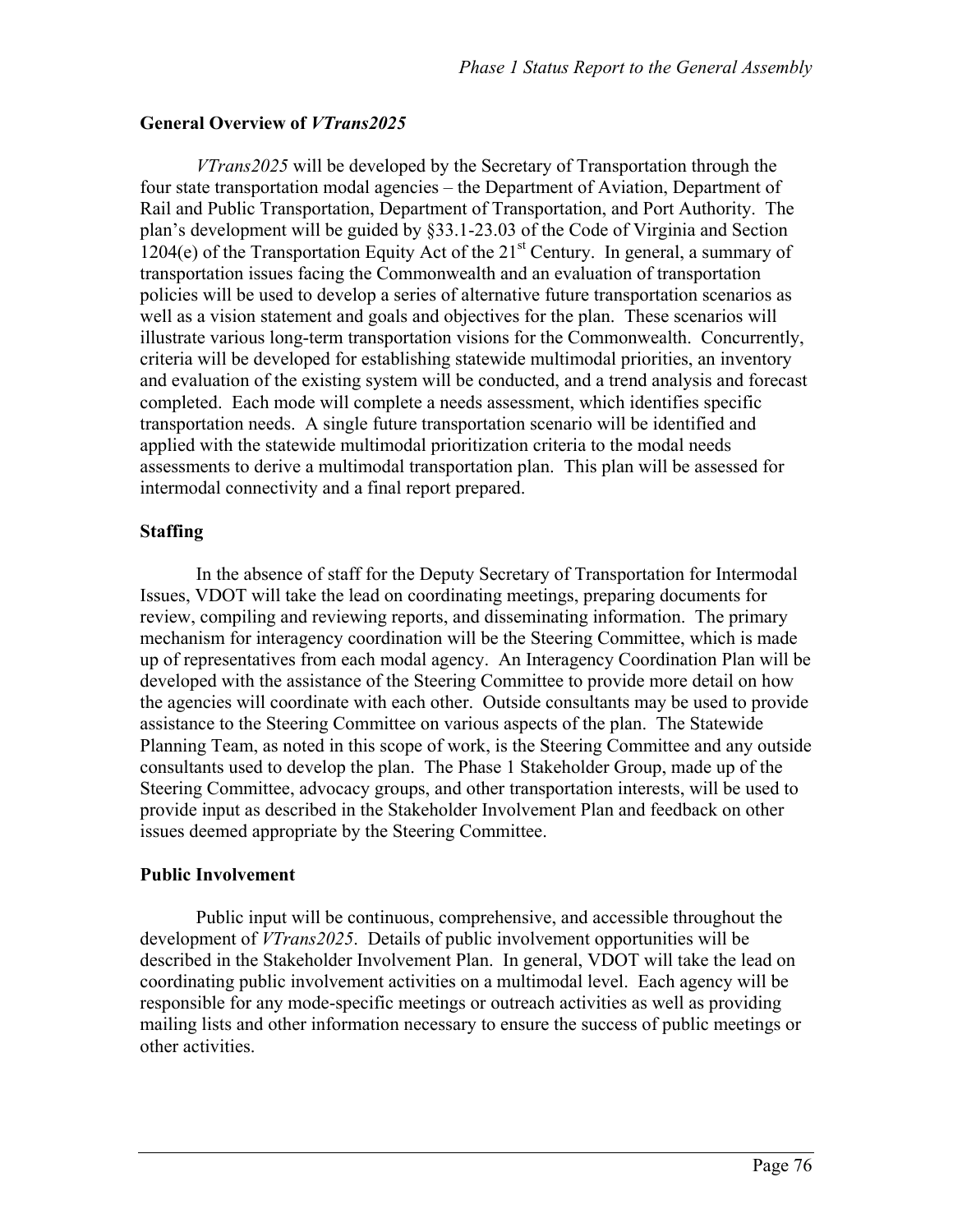# **PHASE 1**

# 1.1 Identify Issues May 2001 – December 2001

Twelve Stakeholder Discussion Group Meetings were held in the Fall of 2001 to gather input on transportation-related issues facing the Commonwealth. While the meetings were successful at identifying a broad spectrum of issues, for the most part, they mainly reflected the views of highway, environmental, and other advocacy groups. For this reason, additional issue framing sessions may be held to ensure that all modal issues are identified (see Task 2.1). Information from these meetings will be used to develop a vision statement and goals and objectives for the plan. In addition, this information will be used to develop a series of alternative future transportation scenarios, which will illustrate various long-term transportation scenarios for the Commonwealth (see Task 2.7), and evaluate existing policies (see Task 2.6).

## 1.2 Develop Vision, Goals, and Objectives December 2001 – June 2002

A vision statement and goals and objectives will be developed for the plan based on the issues identified during the Stakeholder Discussion Group Meetings (see Task 1.1) and the additional issue framing session(s) (see Task 2.1). The vision, goals, and objectives will be succinct, clear statements reflecting public input, modal agency perspectives, and the direction of the plan. This is a Phase 1 deliverable.

## 1.3 Develop Criteria for Establishing Multimodal Priorities May 2002 – July 2002

Criteria for establishing multimodal priorities will be identified by each mode based on a review of case studies, current business practices, professional judgment, and other relevant information. These criteria will form the basis for the multimodal prioritization system required in Task 2.8. This is a Phase 1 deliverable.

## 1.4 Identify Major Needs June 2002 – November 2002

To comply with state legislative requirements, major transportation needs will be identified. Each agency will be responsible for identifying "major needs" for their respective mode. The identification of major needs will serve only to illustrate the nature of the transportation needs in the Commonwealth. It will not be a comprehensive listing nor will it be the basis for multimodal prioritization criteria (see Task 2.8). It is anticipated that the list of major needs will be based largely on conceptual needs, anticipated project cost (either absolute cost or percent of budget), and identification in a transportation program. This is a Phase 1 deliverable.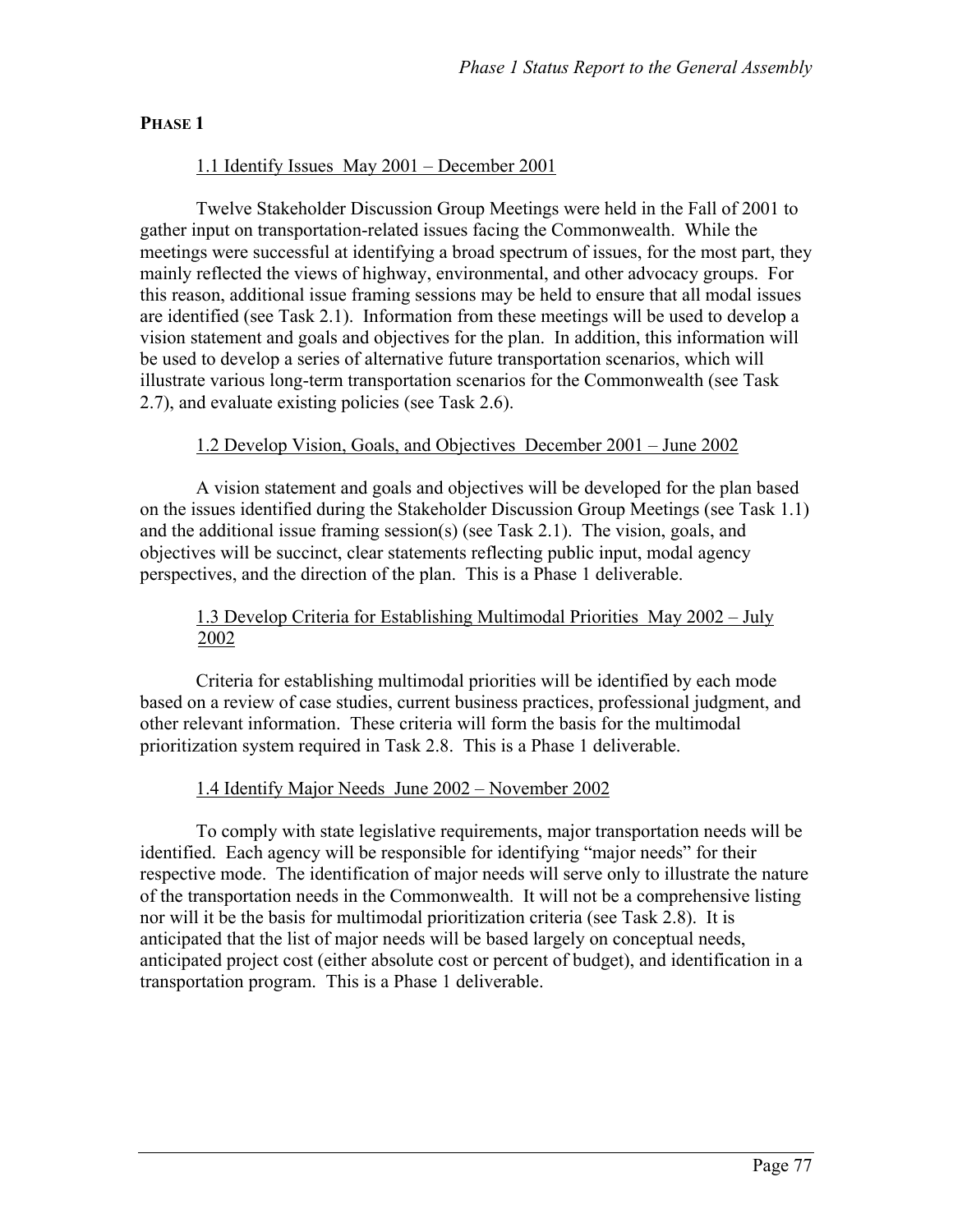## 1.5 Summarize Public Involvement to Date September 2002 – November 2002

To comply with state legislative requirements, a summary of public involvement opportunities and public meetings held to date will be compiled. An evaluation of the effectiveness of the public involvement will also be included. This summary will be used to prepare the summary of public involvement for Task 3.6. This is a Phase 1 deliverable.

## 1.6 Develop Public Involvement Plan May 2002 – August 2002

To comply with state legislative requirements, a public involvement plan will be developed by representatives of each modal agency that ensures continuous, comprehensive, and accessible public involvement throughout the development of *VTrans2025*. The public involvement plan will set goals for public involvement, identify the people or groups to be reached, develop a general approach, flesh out the approach with specific techniques, and assure that the public input aids decision-making. The public involvement plan will identify specific points at which public input will be sought and clarify the role of the Phase 1 Stakeholder Group. This is a Phase 1 deliverable.

## 1.7 Develop Interagency Coordination Plan July 2002 – August 2002

To comply with state legislative requirements, an interagency coordination plan will be developed that outlines the specific responsibilities of each modal agency with regard to completion of *VTrans2025*. In general, VDOT will take the lead on coordinating meetings, preparing documents for review, compiling and reviewing reports, and disseminating information. The interagency coordination plan will discuss the decision-making process as well as the relationship between the modal agencies, the Phase 1 Stakeholder Group, the Steering Committee, and the Office of the Secretary of Transportation. In addition, the interagency coordination plan will address implementation of *VTrans2025* and provide for presentation and/or approval by each agency's Board. This is a Phase 1 deliverable.

## 1.8 Evaluate/Recommend Highway Needs Assessment Tool April 2002 – October 2002

VDOT is responsible for convening a group of experts to identify, evaluate, and recommend a highway needs assessment tool. The selected tool will be used to complete the needs assessment in Task 3.1. This is a Phase 1 deliverable.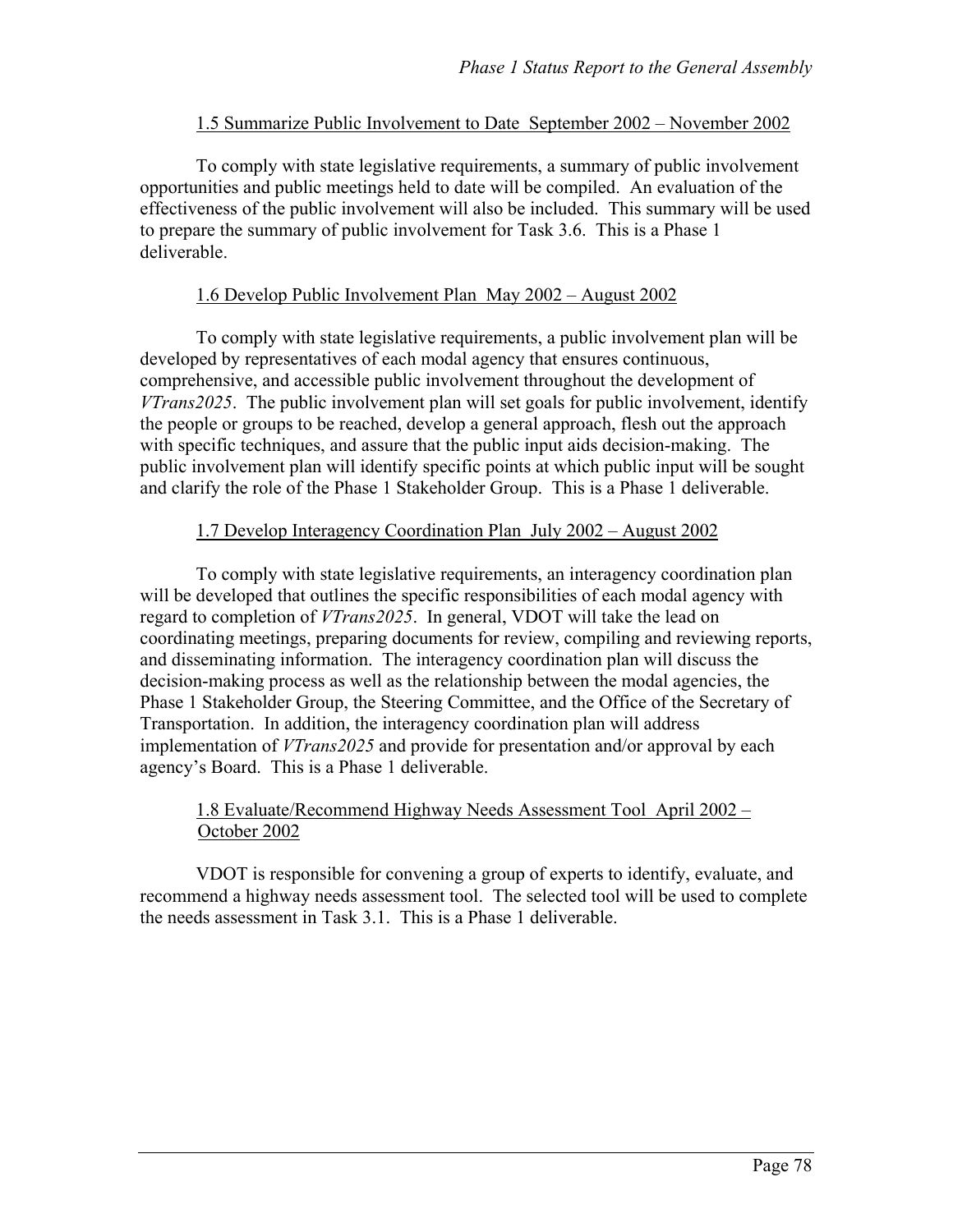## 1.9 Status Report on Modal Needs Assessments August 2002 – November 2002

To comply with state legislative requirements, each agency will be responsible for providing a report on the status of their modal needs assessment. At a minimum, each status report will include percent complete, a description of progress to date, and identification of next steps. The status reports will be compiled into a single report for submittal. This is a Phase 1 deliverable.

## 2.1 Identify Additional Modal Issues May 2002 – September 2002

Additional issue framing sessions may be held to complete the list of issues identified during the Stakeholder Discussion Group Meetings (see Task 1.1). Participants in the issue framing session(s) will include the Steering Committee and individuals or groups necessary to ensure a comprehensive, balanced, well-rounded discussion. Outside consultants may assist the Steering Committee in identifying additional participants, facilitate the session, compile and review the comments, and identify issues to be added to those identified in Task 1.1. The issues identified during the issue framing session(s) will be combined with those from the Stakeholder Discussion Group Meetings (see Task 1.1) and used to develop the alternative future transportation scenarios (see Task 2.7), evaluate existing policies (see Task 2.6), and revise the vision, goals, and objectives (see Task 1.2), if necessary.

## 2.5 Compile Summary of Issues October 2002

Issues identified during the Stakeholder Discussion Group Meetings (see Task 1.1) will be combined with issues identified during the issue framing session(s) for the expanded Steering Committee (see Task 2.1) to compile a single summary of issues. Issues will be listed in no specific order. The Statewide Planning Team will be responsible for compiling the issue summary. This information will be used by the Statewide Planning Team to develop alternative future transportation scenarios (see Task 2.7) and evaluate existing policies (see Task 2.6).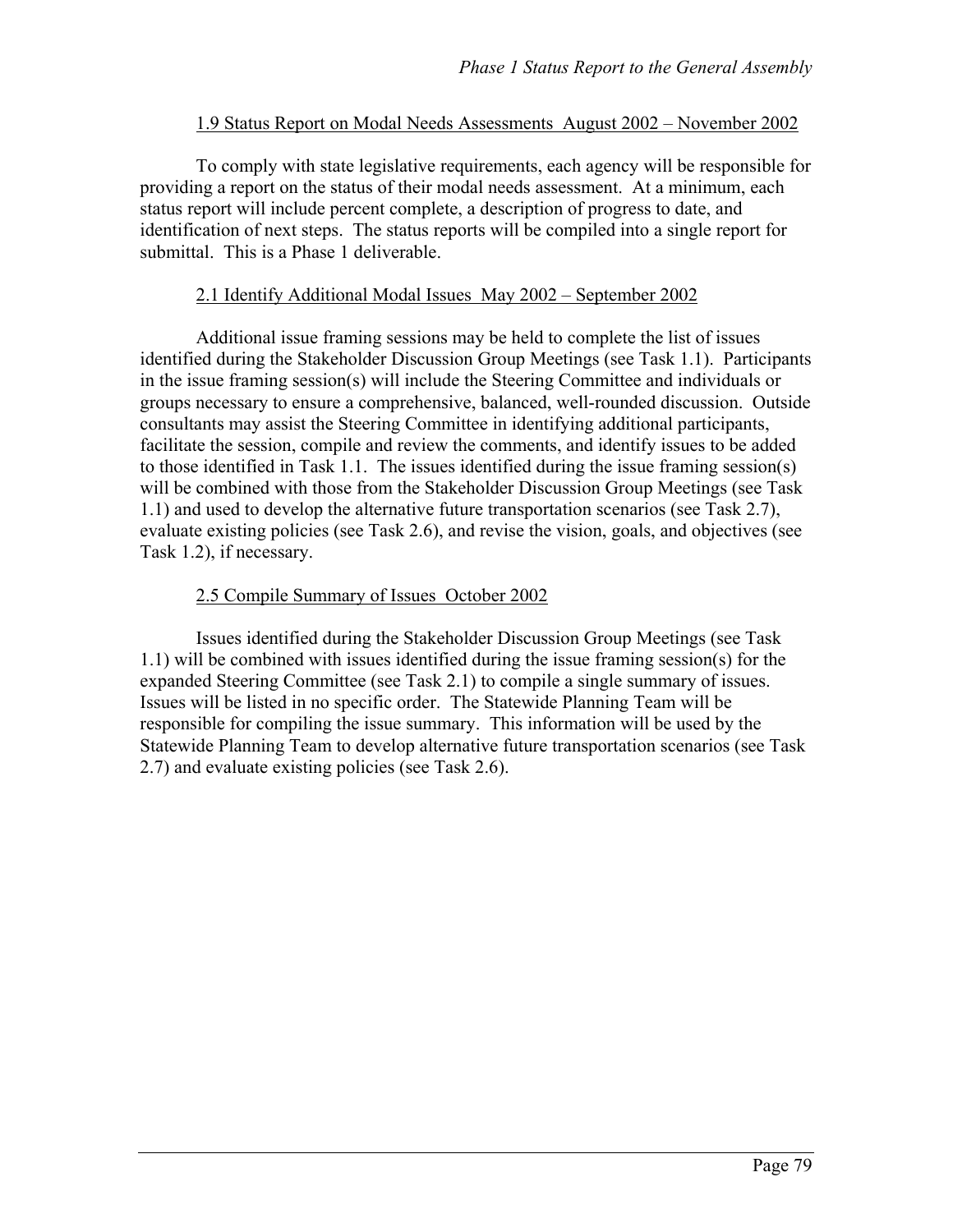# **PHASE 2**

# 2.1 Identify Additional Modal Issues May 2002 – September 2002

 This task was moved to Phase 1 by the Steering Committee. See description in Phase 1.

# 2.2 Identify Existing Policies January 2003 – October 2003

Policies will be identified for evaluation (see Task 2.6) to aid in development of the alternative future transportation scenarios (see Task 2.7). Issues specifically identified in state and federal legislation will be included, as well as any additional issues deemed appropriate by the Steering Committee. These policies will be evaluated in Task 2.6 and used to develop the alternative future transportation scenarios in Task 2.7.

# 2.3 Conduct Evaluation of Existing System, Inventory, and Trend Analysis January 2003 – August 2003

Each agency will be responsible for completing (1) an inventory of their existing system, including facility description, functional designation, capacity, current volumes and other relevant information; (2) an evaluation of the existing system, including intermodal connectivity, operational effectiveness, capacity analysis, facility condition, and other relevant information; and (3) a trend analysis, including changes in current travel patterns and freight movement, regulatory requirements, service requirements, and other relevant information. A single set of socioeconomic, land use, and other demographic data will be compiled for the state as a whole. The information will be compiled into a single report and used in conjunction with the modal forecasts (see Task 2.4) to evaluate existing policies in Task 2.6, develop the alternative future transportation scenarios in Task 2.7, complete the modal needs assessments in Task 3.1, and assess intermodal use and connectivity in Task 3.4. This is a Phase 2 deliverable.

# 2.4 Develop Modal Forecasts January 2003 – August 2003

Each agency will prepare a forecast of system activity, including personal and commercial activity, system demand, and other relevant information. The information will be compiled into a single report and used in conjunction with the evaluation of the existing system, inventory, and trend analysis (see Task 2.3) to evaluate existing policies in Task 2.6, develop the alternative future transportation scenarios in Task 2.7, complete the modal needs assessments in Task 3.1, and assess intermodal connectivity in Task 3.4.

# 2.5 Compile Summary of Issues October 2002

This task was moved to Phase 1 by the Steering Committee. See description in Phase 1.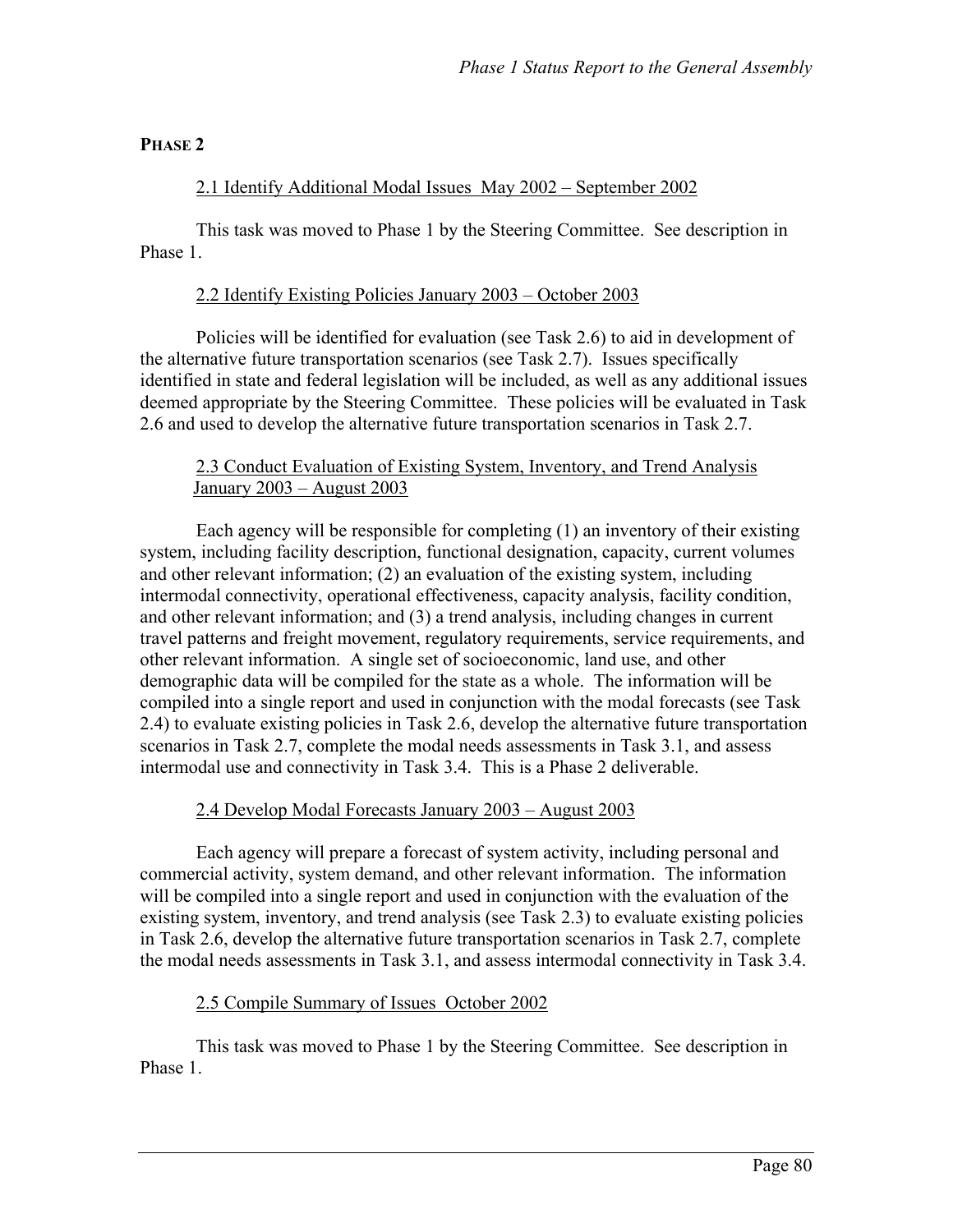## 2.6 Evaluate Existing Policies February 2003 – March 2003

Data will be collected on the policies identified in Task 2.2 and the impacts of those policies on transportation in the Commonwealth will be considered. The policy evaluation will be used to develop alternative future transportation scenarios in Task 2.7.

## 2.7 Develop Alternative Future Transportation Scenarios January 2003 – December 2003

Information from the issue identification process (see Tasks 1.1, 2.1, and 2.5), policy evaluation (see Tasks 2.2 and 2.6), inventory, evaluation of the existing system, trend analysis (see Task 2.3), and modal forecasts (see Task 2.4) will be used to develop alternative future transportation scenarios. These scenarios will illustrate various longterm transportation visions for the Commonwealth. It is anticipated that approximately four alternatives will be developed and focus on differences such as funding levels, modal priorities, capital improvements, quality of life, etc. Intermodal use and connectivity will be assessed for each alternative. Public input will be sought on the alternative future transportation scenarios and a single scenario will be identified. The selected future scenario will be used with the multimodal prioritization criteria to filter each modal needs assessment and derive a unified multimodal transportation plan.

## 2.8 Establish Multimodal Prioritization Criteria January 2003 – April 2003

The criteria for establishing multimodal priorities developed in Task 1.3 will be expanded to include a scoring and ranking scheme based on a review of case studies, current business practices, professional judgment, and other relevant information. The prioritization system criteria will be used in conjunction with the selected future scenario (see Task 3.2) to derive a single multimodal plan (see Task 3.3) based on the four modal needs assessments (see Task 3.1).

## 2.9 Status Report on Modal Needs Assessments August 2003 – November 2003

To comply with state legislative requirements, each agency will be responsible for providing a report on the status of their modal needs assessment. At a minimum, each status report will include percent complete, a description of progress to date, and identification of next steps. The status reports will be compiled into a single report for submittal. This is a Phase 2 deliverable.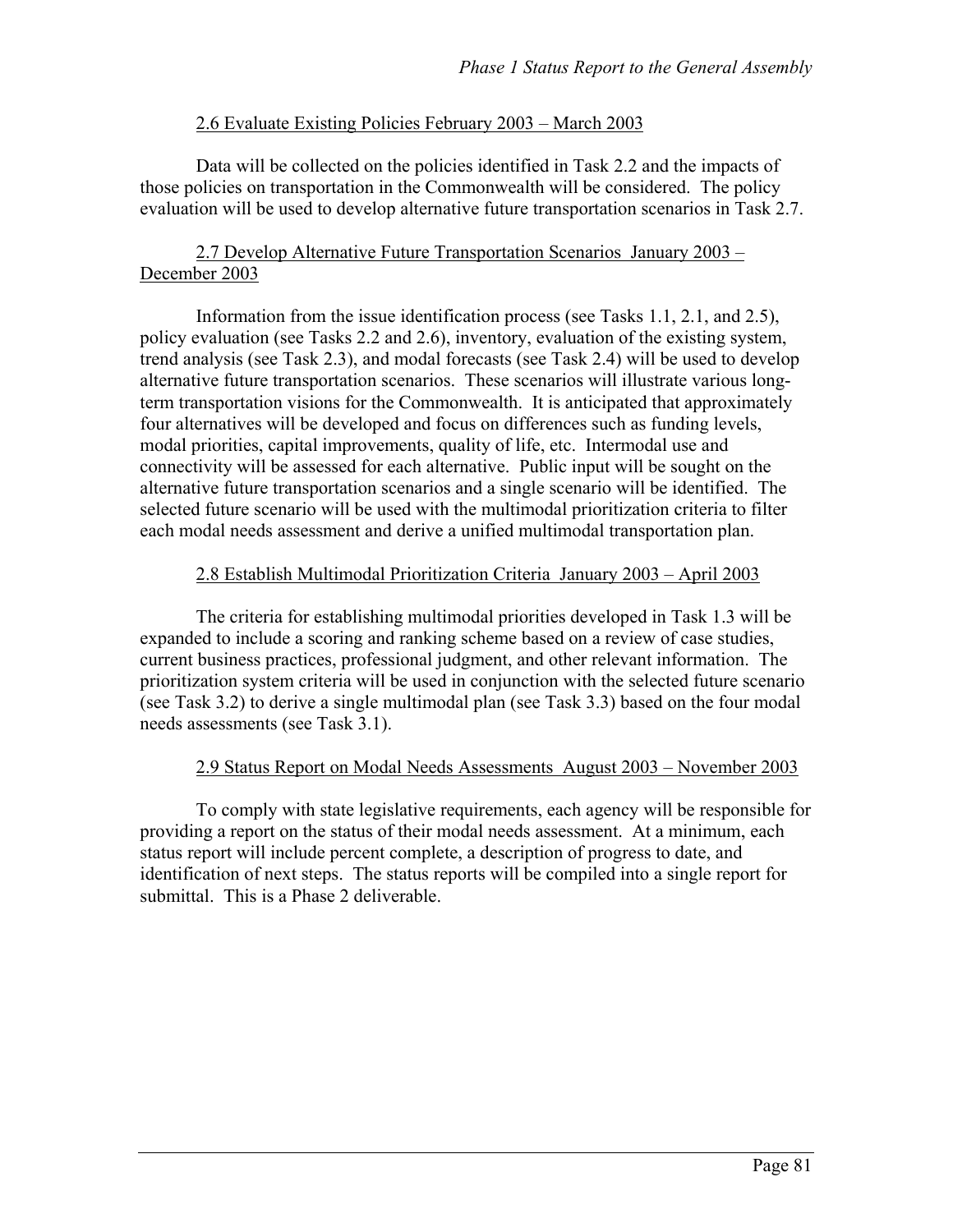# **PHASE 3**

# 3.1 Complete Modal Needs Assessments June 2002 – July 2004

Each agency will be responsible for preparing a needs assessment, using an objective tool, which identifies specific transportation needs. The highway needs assessment will be conducted using the tool identified in Task 1.8. Other modes will complete their needs assessments using federally mandated tools or other state-of-the practice tools. The modal needs assessments will be compiled into a single report. The selected alternative future transportation scenario (see Task 3.2) will be used with the multimodal prioritization criteria (see Task 2.8) to derive a multimodal plan (see Task 3.3) based on the four modal needs assessments. This is a Phase 3 deliverable.

## 3.2 Select Alternative Future Transportation Scenario January 2004 – February 2004

Stakeholder and public input will be sought on the alternative future transportation scenarios (see Task 2.7) and a single scenario identified. The selected scenario will be used with the multimodal prioritization criteria (see Task 2.8) to derive a multimodal plan (see Task 3.3) based on the four modal needs assessments (see Task 3.1).

## 3.3 Prepare Draft Multimodal Plan August 2004 – September 2004

The selected alternative future transportation scenario (see Task 3.2) will be used with the multimodal prioritization criteria (see Task 2.8) to derive a multimodal plan based on the four modal needs assessments (see Task 3.1). The multimodal plan will identify and prioritize transportation needs for the Commonwealth.

## 3.4 Assess Intermodal Connectivity August 2004 – October 2004

The intermodal use and connectivity of the final multimodal plan will be evaluated based on the assessment conducted in Task 2.7. This is a Phase 3 deliverable.

# 3.5 Prepare Final Report May 2005 – July 2005

A final report will be prepared, including a description of the study approach, vision, goals, and objectives (see Task 1.2), the findings of the system evaluation, inventory, and trend analysis (see Task 2.3), modal forecasts (see Task 2.4), evaluation of future transportation scenarios (see Task 2.7), description of prioritization criteria (see Task 2.8), the selected future scenario (see Task 3.2), modal needs assessments (see Task 3.1), assessment of intermodal connectivity (see Task 3.4), and a summary of public involvement (see Task 3.6). This is a Phase 3 deliverable.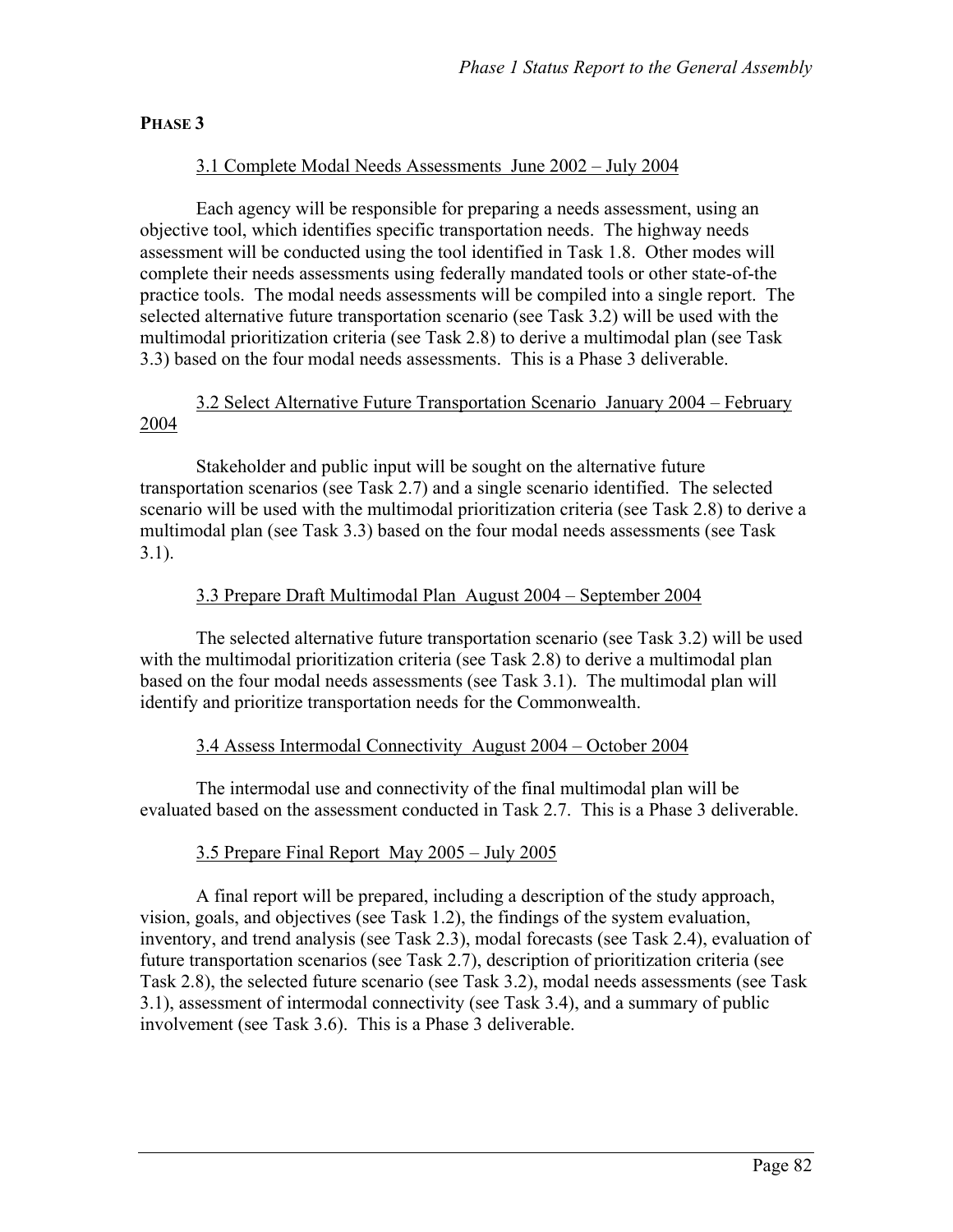# 3.6 Summarize Public Involvement May 2005 – June 2005

To comply with state legislative requirements, a summary of public involvement opportunities and public meetings will be compiled. A summary of the input received and an evaluation of the effectiveness of public involvement will be included. Information from Task 1.5 will be used to prepare the final report. This is a Phase 3 deliverable.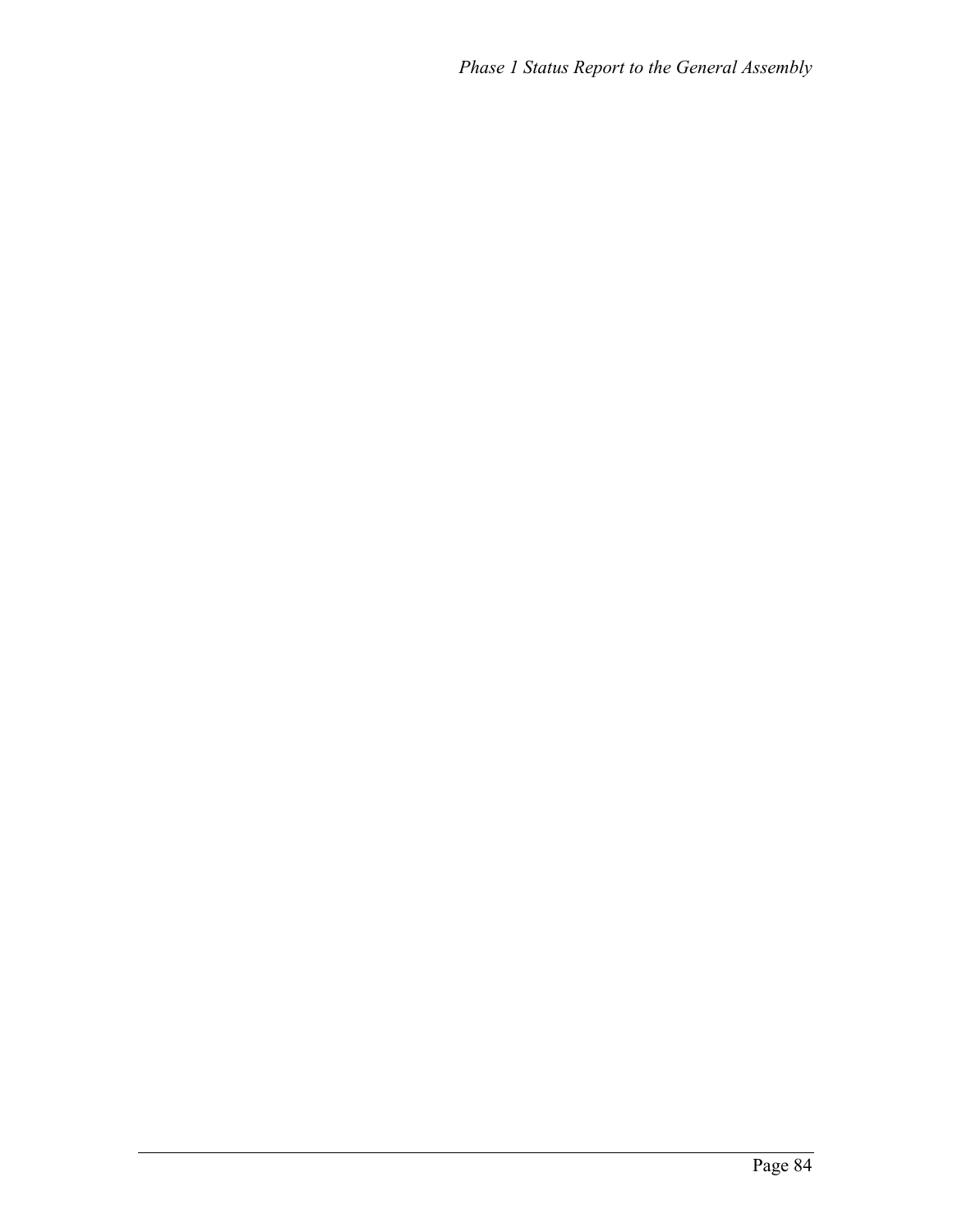### **APPENDIX G SAMPLE SURVEY INSTRUMENTS**

# **VIRGINIA STATEWIDE MULTIMODAL LONG-RANGE TRANSPORTATION PLAN UPDATE**

|         | Date               |  |
|---------|--------------------|--|
| Name    | Title/Organization |  |
| Address | City               |  |
| State   | Zip                |  |
| E-mail  | Phone/Fax          |  |
|         |                    |  |

The Virginia Department of Transportation is seeking input on YOUR VISION for multimodal transportation for 20 years and beyond. When you consider each of the following transportation modes and issues, please keep in mind the following questions:

- *What is your vision for transportation 20 years from now and beyond?*
- *What services or infrastructure do you believe need to be improved in order to meet statewide and regional needs over the next 20 years?*
- *Do you have suggestions for funding these improvements?*
- *What are your priorities for transportation services or infrastructure improvements?*
- *Are there any additional items you would like to be considered?*

Thank you for your time. Please return completed surveys to: Kimberly Spence VDOT - Transportation Planning Division 1401 East Broad Street Richmond, VA 23219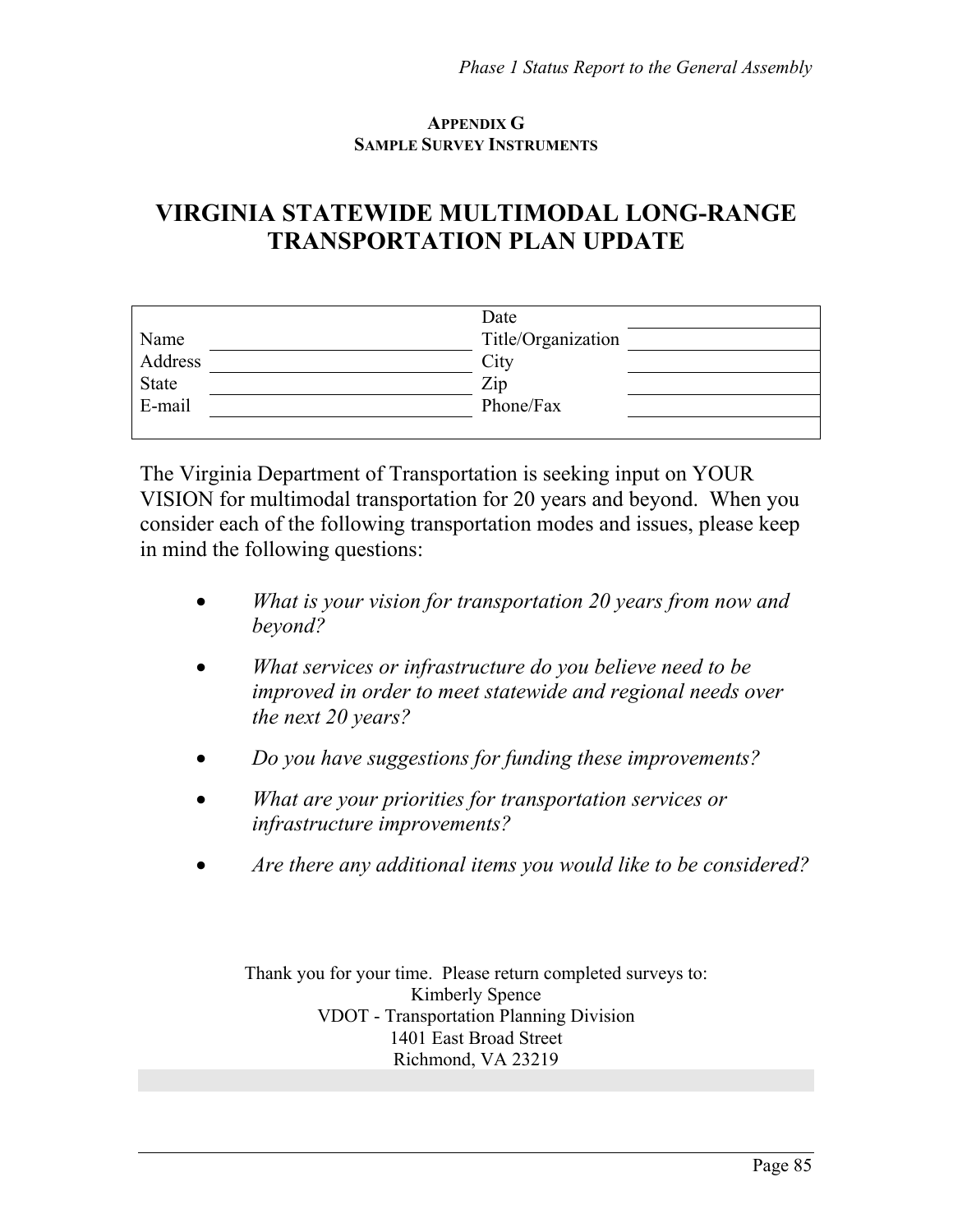**TRANSPORTATION MODES Roads**  $\bullet$  $\bullet$ **Passenger Rail** Freight  $\bullet$ **Aviation**  $\bullet$  $\bullet$ Transit **Bicycles**  $\bullet$ Pedestrian  $\bullet$ <u> 1989 - Johann John Stoff, deutscher Stoffen und der Stoffen und der Stoffen und der Stoffen und der Stoffen</u>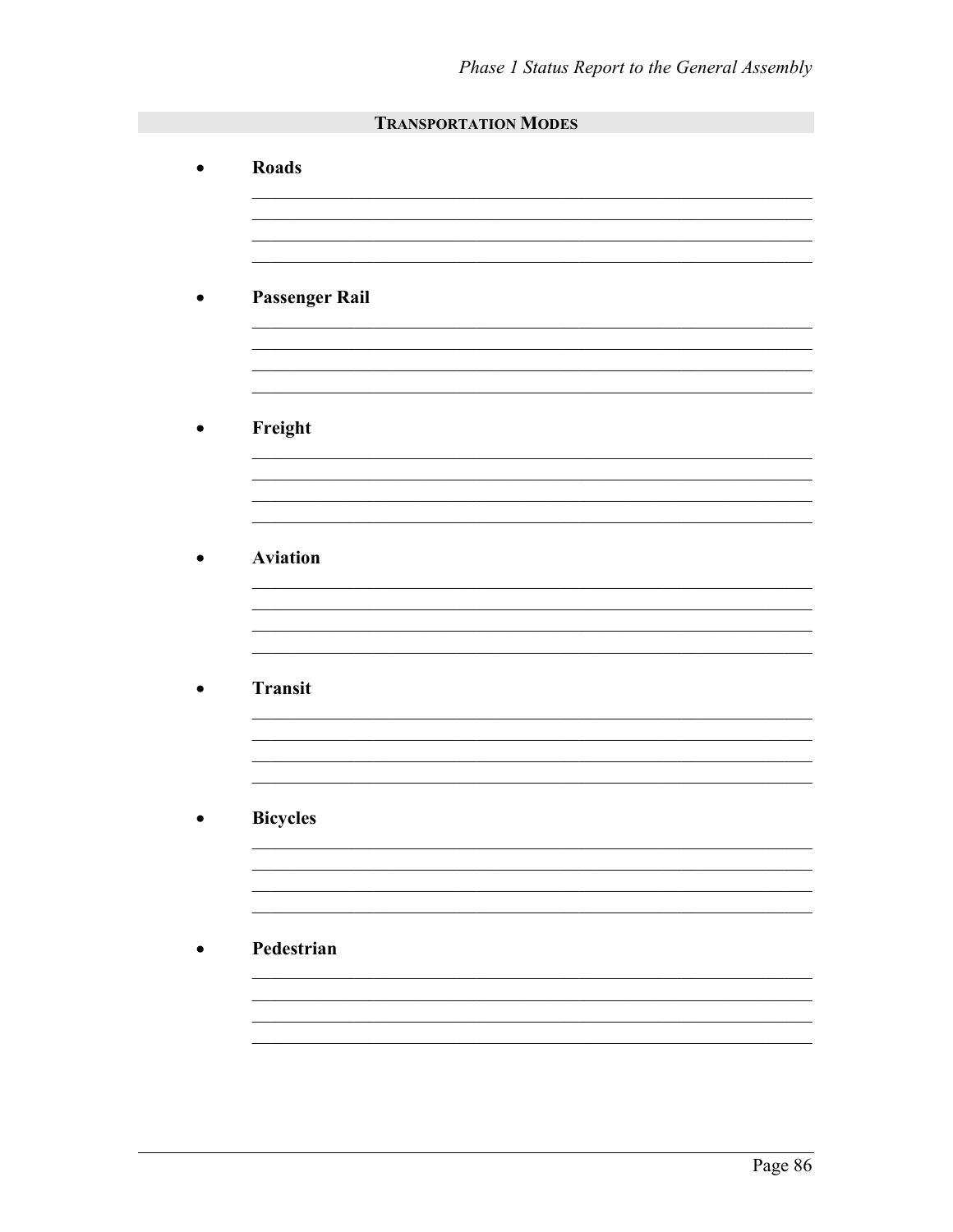| $\bullet$ | Ferry                                     |
|-----------|-------------------------------------------|
|           |                                           |
| $\bullet$ | <b>Ports</b>                              |
|           |                                           |
|           | <b>Transportation Issues</b>              |
|           | <b>Safety</b>                             |
|           |                                           |
|           |                                           |
|           | <b>Intelligent Transportation Systems</b> |
|           |                                           |
|           | <b>Economic Development</b>               |
|           |                                           |
| $\bullet$ | <b>Environmental Justice</b>              |
|           |                                           |
|           |                                           |
| ٠         | <b>Mobility</b>                           |
|           |                                           |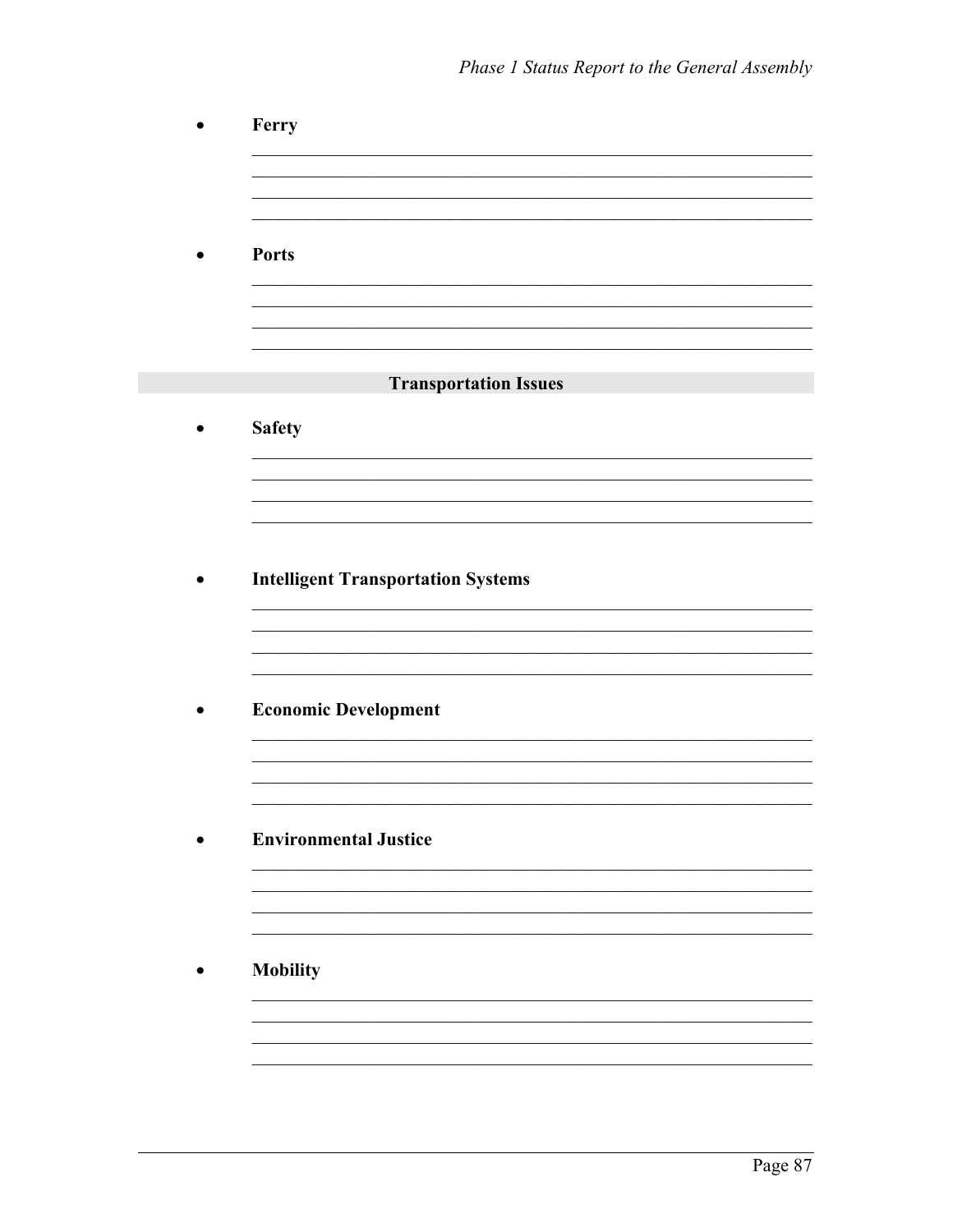**Smart Growth and Sprawl**  $\bullet$ <u> 1989 - Johann Stoff, deutscher Stoffen und der Stoffen und der Stoffen und der Stoffen und der Stoffen und der</u>  $\bullet$ Environmental <u> 1999 - Jan James James James James James James James James James James James James James James James James J</u> <u> 1988 - Johann Barbert, margaret eta idazlear (h. 1988).</u> **Other**  $\bullet$ <u> 1989 - Jan James James Barnett, martin amerikan basar dan berasal dalam basa dalam basa dalam basa dalam basa</u>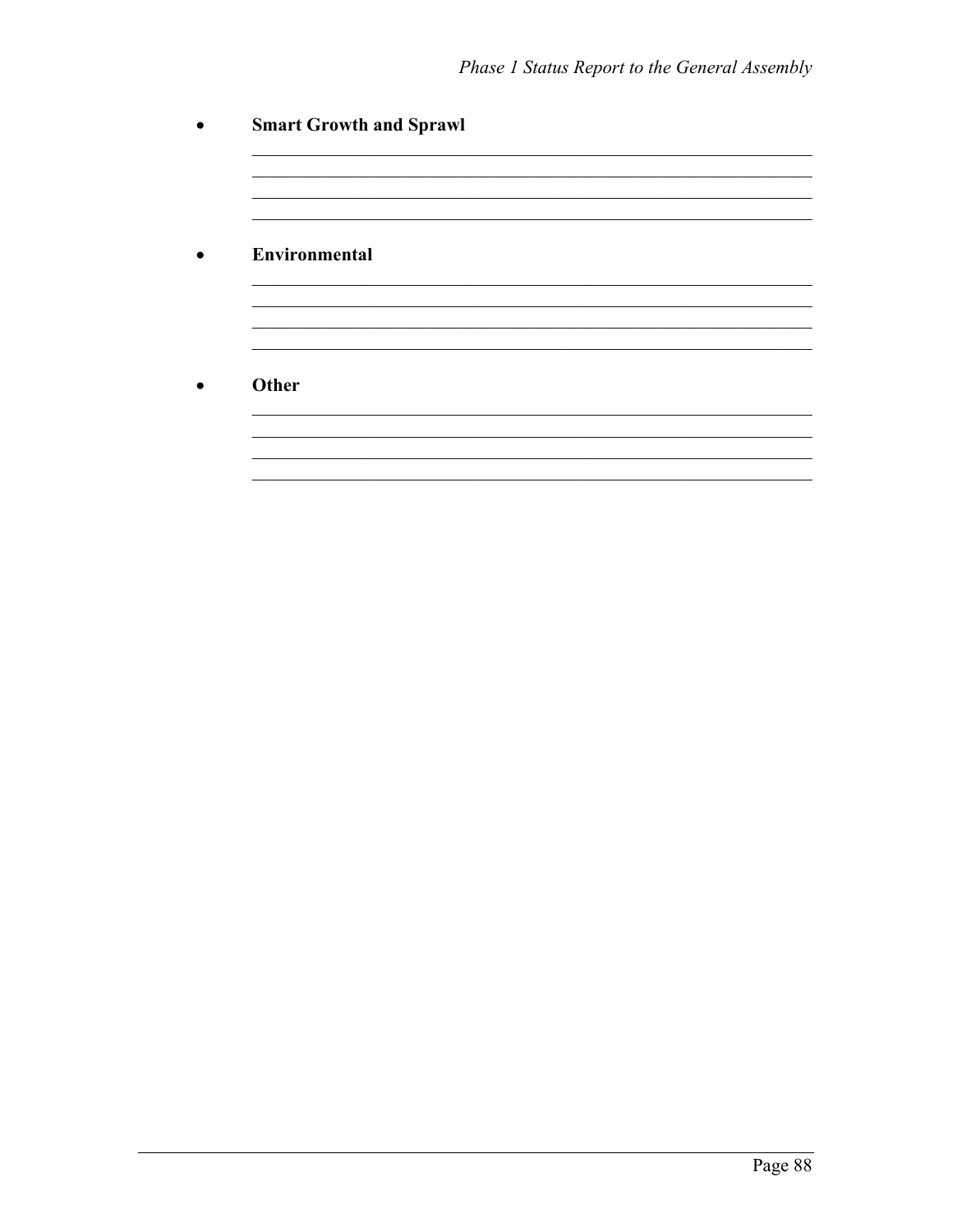# **VIRGINIA STATEWIDE MULTIMODAL LONG-RANGE TRANSPORTATION PLAN RESEARCH**

The Secretary of Transportation is currently developing a long-range plan for multimodal transportation for the next 20 years. We are seeking YOUR input to help guide this effort. Please return your completed survey to the TransVirginia booth **before the end of the conference**. If you cannot return the survey prior to the end of the conference, please mail it back in the attached postage-paid envelope**.** Everyone who returns a completed survey by **August 30, 2002** will be entered in a drawing for a great prize.

#### **Survey Questions**

- 1. Who should be **primarily** responsible for making **transportation decisions** that **impact people's quality of life**? *[Circle one.]* 
	- Individual Localities 1
	- Regions of the State 2
		- The State 3
	- Federal Government 4

2. To what extent should local, regional, and statewide needs impact **transportation investment decisions**? Please **rank in order** each factor (from 1 to 3) by placing a **"1"** by the factor you feel is **most important.**

> **Rank in Order** *1 = Most important. 3 = Least important.*

Local Needs \_\_\_\_\_\_ Regional Needs \_\_\_\_\_\_ Statewide Needs

3. On a scale of 1 to 10, where **"1" is not at all important**, and **"10" is very important**, how important is it to move goods and move people when planning transportation facilities? *[Rate each factor with a response from 1 to 10.] Enter #* 

|                    | _______<br>between<br>1 and 10 |
|--------------------|--------------------------------|
| Movement of Goods  |                                |
| Movement of People |                                |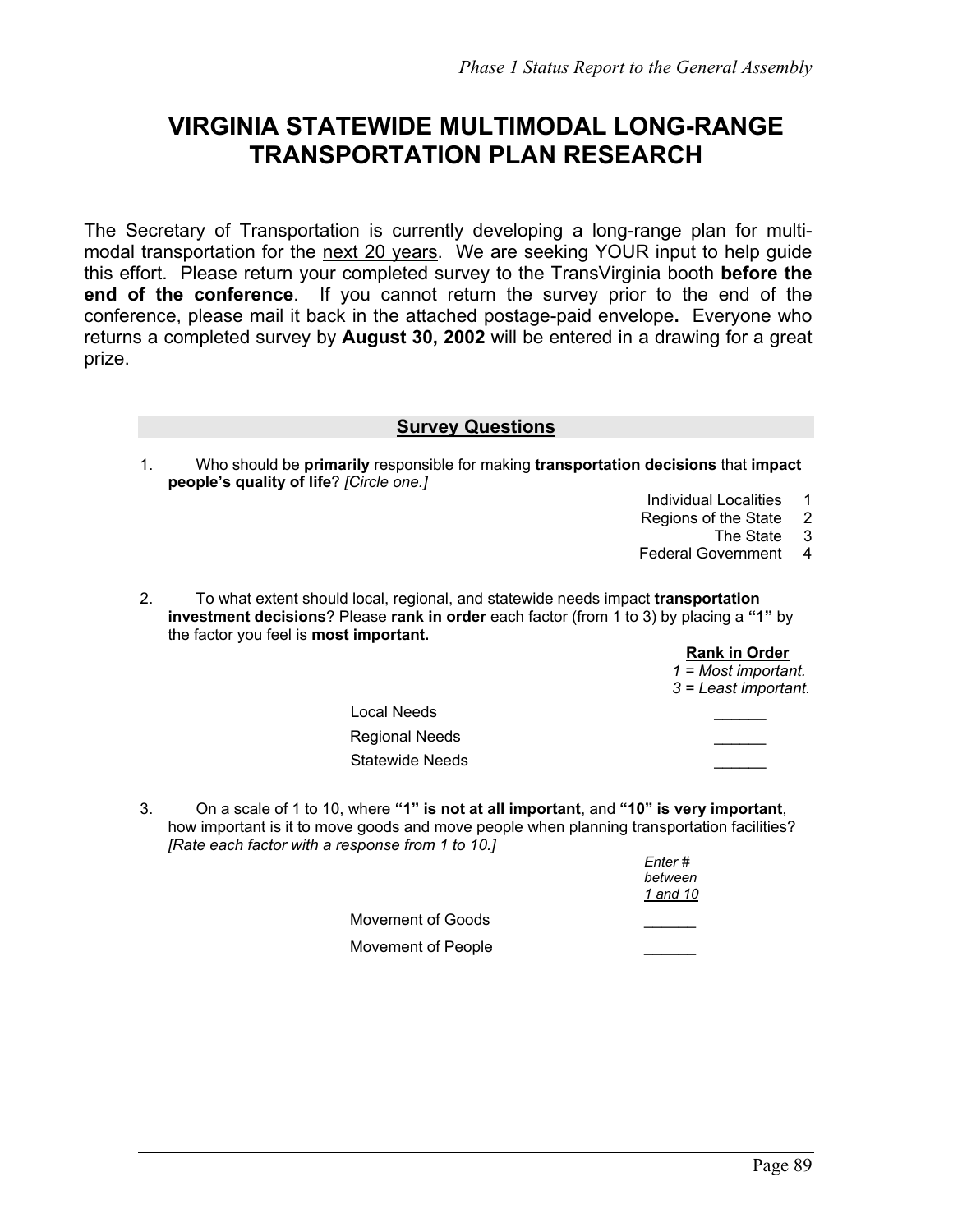4. The pie chart below shows the relative proportion of financial resources from the Transportation Trust Fund that are allocated to each transportation mode. How do you think the resources should be allocated over the next 20 years? Please indicate your response for each mode in the box below.

| Freight<br>Airports                                                | In your opinion, how should the available funds<br>be allocated in the future? |                                                                |      |  |
|--------------------------------------------------------------------|--------------------------------------------------------------------------------|----------------------------------------------------------------|------|--|
| Rail<br>Ports 2.4%<br>0.0%<br>$4.2\%$<br>Mass<br>Transit-<br>14.7% | Mode<br>Less                                                                   | [Check 1 box for each mode.]<br>Same as Current                | More |  |
|                                                                    | Highways $\Box$                                                                |                                                                |      |  |
|                                                                    | Mass Transit*                                                                  |                                                                |      |  |
| Highway                                                            | Airports                                                                       |                                                                |      |  |
| 78.7%                                                              | Ports                                                                          |                                                                |      |  |
|                                                                    | Freight Rail                                                                   |                                                                |      |  |
|                                                                    | Metrorail, carpool and vanpool programs.                                       | *Mass Transit includes public buses, Virginia Railway Express, |      |  |

5. What should be the **primary** source of funds for transportation facilities/services? *[Circle one response.]* 

|                 | Local Tax                          |                |
|-----------------|------------------------------------|----------------|
|                 | Fuel Tax                           | $\overline{2}$ |
|                 | Sales Tax                          | - 3            |
|                 | User Fees (tolls, etc.)            | 4              |
|                 | <b>Bonds</b>                       | - 5            |
|                 | <b>Public/Private Partnerships</b> | 6              |
|                 | Private Investment                 |                |
| Other [Specify: |                                    | 8              |
|                 |                                    |                |

6. To what extent do you agree or disagree with the following statements? For each statement, please indicate if you agree strongly, agree somewhat, disagree somewhat, or disagree strongly.

|                                                                                                                                                                | Agree<br><b>Strongly</b> | Agree | <b>Disagree</b><br><b>Somewhat Somewhat Strongly</b> | <b>Disagree</b> |
|----------------------------------------------------------------------------------------------------------------------------------------------------------------|--------------------------|-------|------------------------------------------------------|-----------------|
| <i><b>Incentives/Disincentives</b></i>                                                                                                                         |                          |       |                                                      |                 |
| It is appropriate to use <i>incentives</i><br>(ex. HOV lanes, fare discounts) to provide effective<br>and efficient transportation facilities/systems.         |                          |       |                                                      |                 |
| It is appropriate to use <i>disincentives</i><br>(ex. toll roads, parking fees, etc.) to provide effective<br>and efficient transportation facilities/systems. |                          |       |                                                      |                 |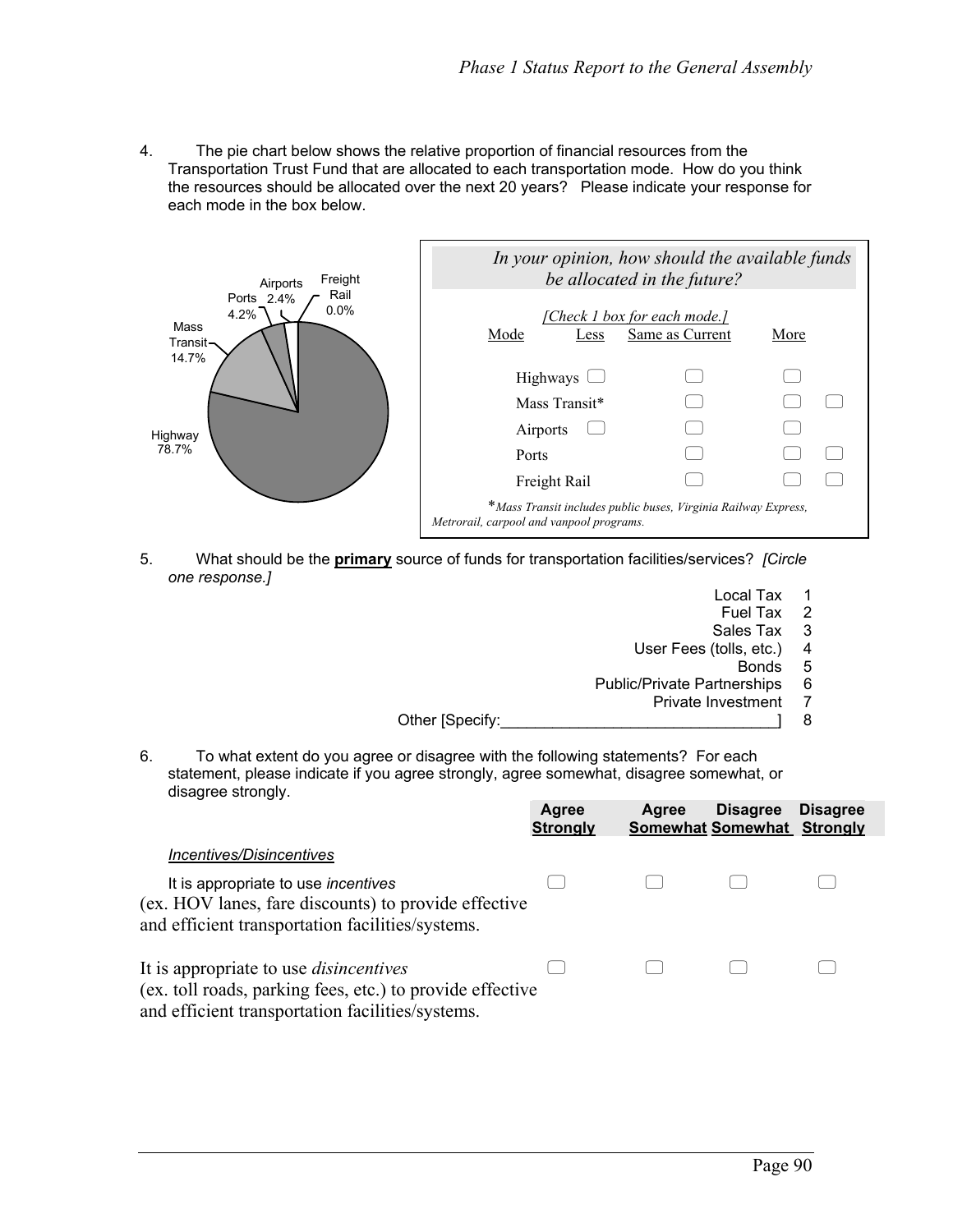| Safety is an important factor, no matter how<br>much it costs.                            |  |  |
|-------------------------------------------------------------------------------------------|--|--|
| Safety is an important factor, but it should be<br>balanced against costs.                |  |  |
| Safety is an important factor, but it should be<br>balanced against time and convenience. |  |  |

7. Given the following list of transportation facilities/services, to what extent should the State use its limited resources to subsidize these facilities/services? For each facility/service, check one box.

| <b>Facilities/Services</b>             | <b>No Subsidies</b> | <b>Minimal Subsidies</b> | <b>Maximum Subsidies</b> |
|----------------------------------------|---------------------|--------------------------|--------------------------|
|                                        |                     |                          |                          |
| Airports                               |                     |                          |                          |
| <b>Airlines</b>                        |                     |                          |                          |
| Interstate Passenger Rail (ex. Amtrak) |                     |                          |                          |
| Interstate Bus Service (ex. Greyhound) |                     |                          |                          |
| Highways                               |                     |                          |                          |
| <b>Commuter Bus</b>                    |                     |                          |                          |
| Commuter Rail (ex. VRE)                |                     |                          |                          |
| Subways (ex. METRO)                    |                     |                          |                          |
| Vanpools/Carpools                      |                     |                          |                          |
| Park and Ride Lots                     |                     |                          |                          |
| Passenger Ferry                        |                     |                          |                          |
| <b>Vehicle Ferry</b>                   |                     |                          |                          |
| <b>Bike Lanes/Facilities</b>           |                     |                          |                          |
| <b>Sidewalks</b>                       |                     |                          |                          |
| <b>Traveler Information Services</b>   |                     |                          |                          |
| <b>Commercial Ports</b>                |                     |                          |                          |
| <b>Shipping Channels</b>               |                     |                          |                          |
| <b>Freight Rail</b>                    |                     |                          |                          |
| Other:                                 |                     |                          |                          |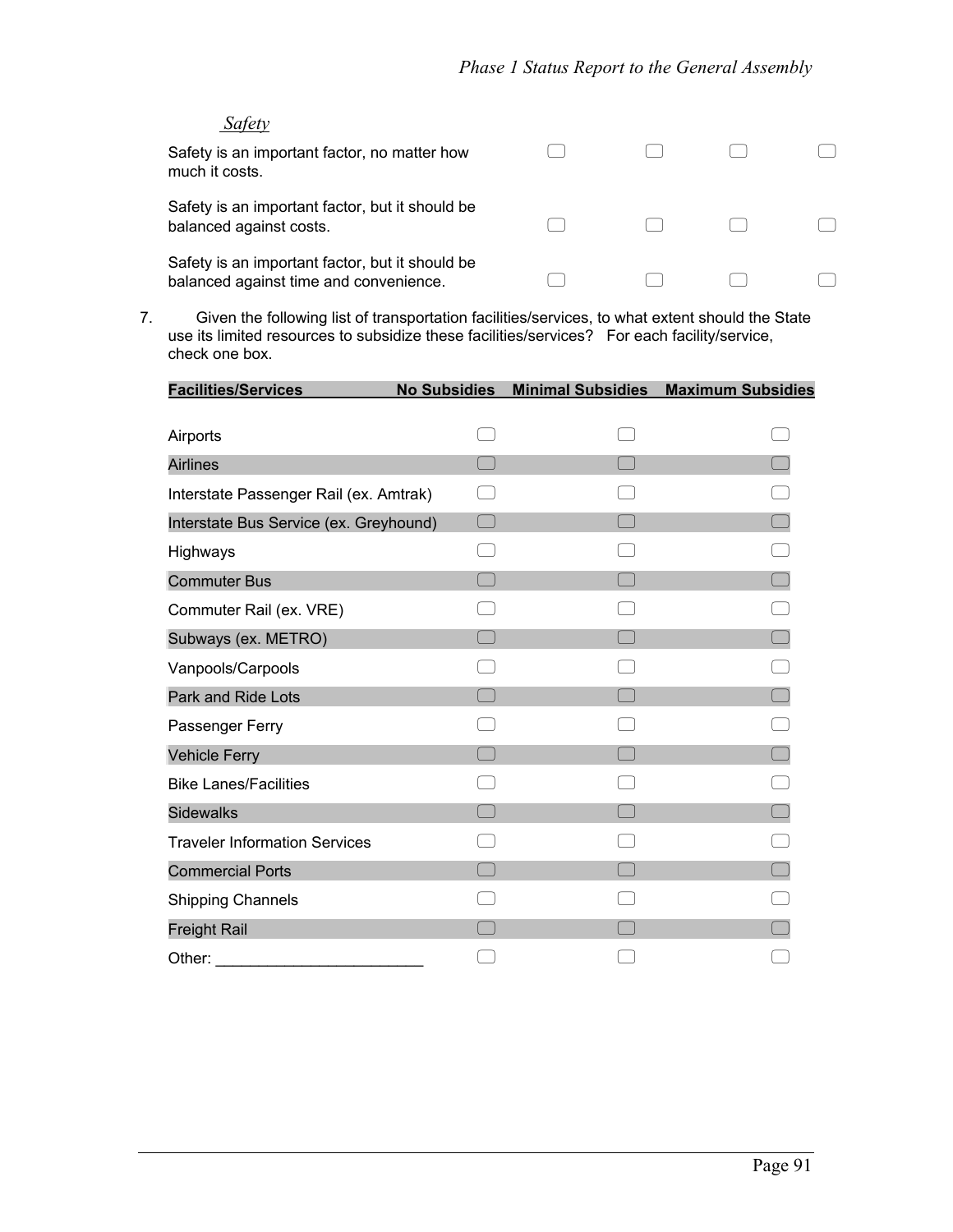8. To what extent should the state consider **each** of the following when it establishes **funding priorities**? Please **rank in order** each factor (from 1 to 6) by placing a **"1"** by the factor you feel is **most important**.  **Rank in Order**

|                                                                        | RAIIR III VIUTI<br>$1 = Most important$<br>$6$ = Least important |
|------------------------------------------------------------------------|------------------------------------------------------------------|
| Safety and Security                                                    |                                                                  |
| <b>Transportation System Performance</b>                               |                                                                  |
| Intermodal Connectivity (connections among transportation modes)       |                                                                  |
| <b>Economic Competitiveness</b>                                        |                                                                  |
| <b>Cost Effectiveness</b>                                              |                                                                  |
| Quality of Life (impact on people, communities, and natural resources) |                                                                  |
|                                                                        |                                                                  |

9. To what extent should the following influence decisions about **how transportation dollars are spent**? Please **rank in order** each factor (from 1 to 5) by placing a **"1"** by the factor you feel is **most important**. **Rank in Order**

|                                                                                | <b>Rank in Order</b> | $1 = Most important$<br>$5 =$ Least important |
|--------------------------------------------------------------------------------|----------------------|-----------------------------------------------|
| Protection of natural resources (ex. noise, water, air)                        |                      |                                               |
| Special needs of transportation-challenged populations (ex. disabled, elderly) |                      |                                               |
| Number of people who can benefit from the service/facility                     |                      |                                               |
| Effectiveness of the service/facility                                          |                      |                                               |
| Cost of the service/facility                                                   |                      |                                               |

10. How important do you think each of the following are in **making transportation decisions**? Please **rank in order** each factor (from 1 to 3) by placing a **"1"** by the factor you feel is **most important.**

|                                                           | <b>Rank in Order</b><br>$1 = Most important$<br>3 = Least important |
|-----------------------------------------------------------|---------------------------------------------------------------------|
| Improve or provide connections among transportation modes |                                                                     |
| Build NEW facilities/provide ADDITIONAL service           |                                                                     |
| Preserve and upgrade EXISTING facilities/services         |                                                                     |

11. What current policies/procedures impede effective multimodal planning in the Commonwealth?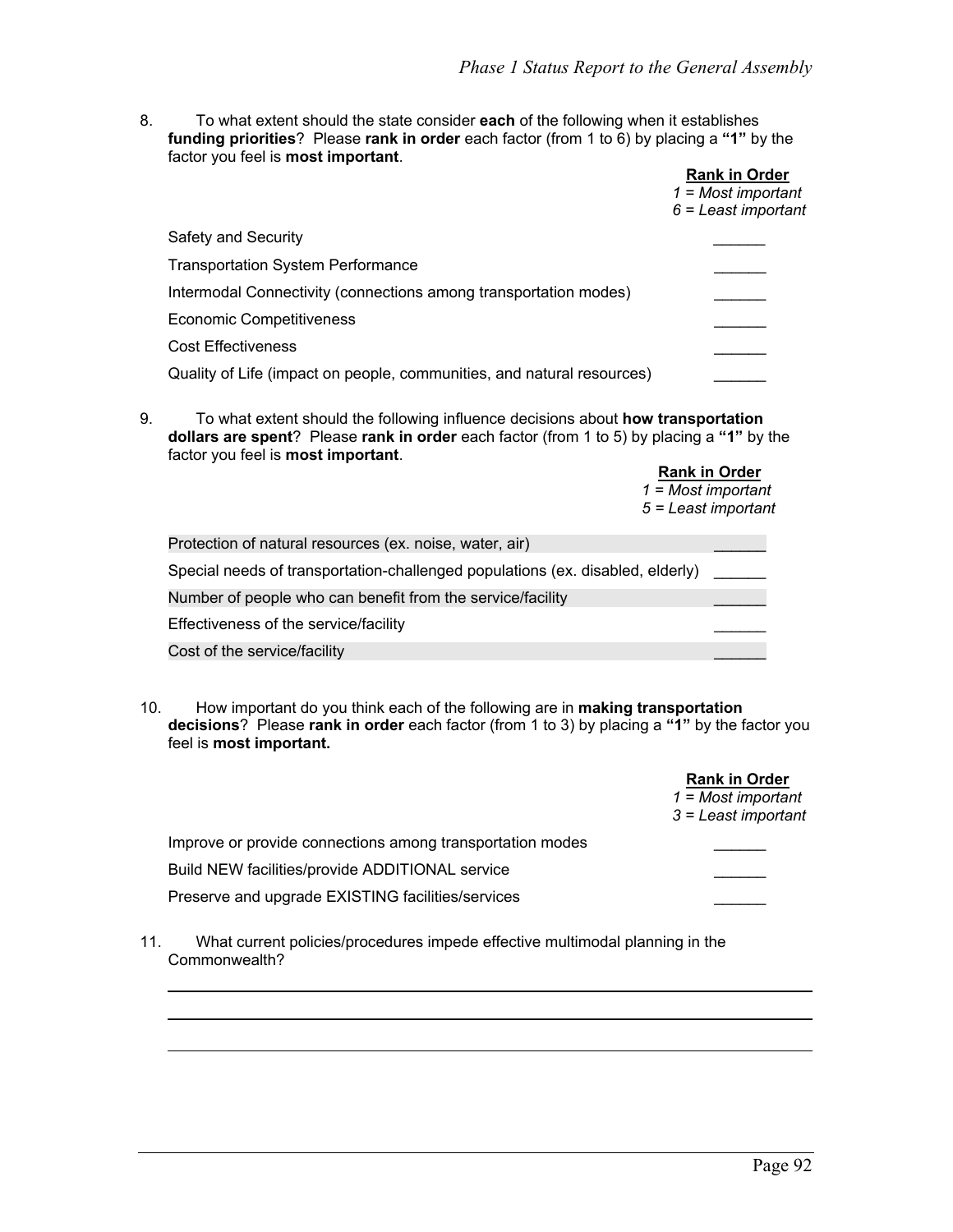Please complete the following information. Your entry will enter you in a contest to win A GREAT PRIZE!!

| Name<br><b>Address</b><br><b>State</b><br>E-mail                              | Date<br>Title/Organization<br>City<br>Zip<br>Phone/Fax |                      |      |
|-------------------------------------------------------------------------------|--------------------------------------------------------|----------------------|------|
| Lastly<br>a. How easy was this survey to complete? [Circle one.]<br>difficult | Easy                                                   | Moderately difficult | Very |
| If very difficult, why? _________                                             |                                                        |                      |      |
| b. Did you understand each of the questions? Yes                              | No.                                                    |                      |      |
| If not, which question numbers were unclear?                                  |                                                        |                      |      |

# **On behalf of the Commonwealth of Virginia, thank you for your time and input.**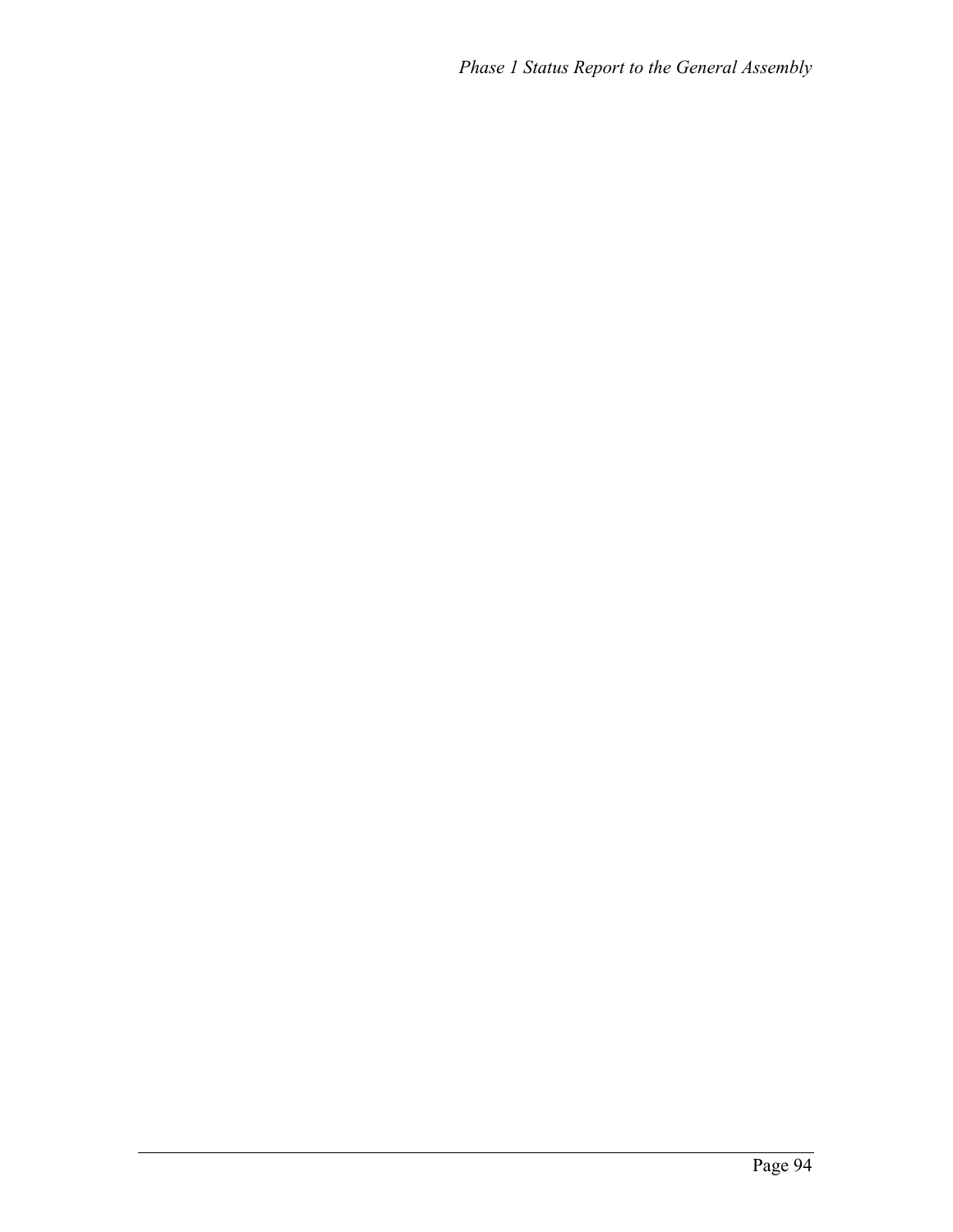

*VTrans2025* is Virginia's new statewide multimodal long-range transportation plan. Over the next three years, several federal, state, and regional agencies will be working to develop the final long-range transportation plan. This is a major undertaking at a statewide level, and an excellent opportunity for all Virginians to participate in the development of the Commonwealth's future multimodal transportation system.

Please take this opportunity to participate in the plan's development by answering the questions on the back of this postcard and returning it to the *VTrans2025* booth before the end of the conference. Your input will be used to validate draft vision, goal, and objective statements and formulate future transportation policy alternatives. Everyone who returns a completed questionnaire will be entered in a drawing for a great prize!

# *VTrans2025*  Help us create...*One Virginia, One Future!*

- 1. What current policies, procedures, and practices do you see as impediments to true multimodal transportation planning in Virginia?
- 2. How would you improve multimodal transportation planning in Virginia?
- 3. On a scale of 1 to 10, where 1 is not at all important and 10 is most important, how important are each of the following multimodal transportation planning goals?

| Not Very Important                       |  |  |   |   |   |   | Very Important |   |    |
|------------------------------------------|--|--|---|---|---|---|----------------|---|----|
| <b>Safety and Security</b>               |  |  |   | 4 | 5 | 6 |                | ч | 10 |
| <b>Transportation System Performance</b> |  |  | 3 | 4 | b | 6 | 8              | 9 | 10 |
| <b>Intermodal Connectivity</b>           |  |  |   |   | 5 |   |                |   | 10 |
| <b>Economic Competitiveness</b>          |  |  |   | 4 | 5 | 6 |                | 9 | 10 |
| <b>Cost Effectiveness</b>                |  |  |   | 4 | b | 6 | 8              | ч | 10 |
| Quality of Life                          |  |  |   | 4 | 5 | 6 |                | 9 | 10 |

4. To what extent should local, regional, and statewide needs impact transportation investment decisions? Please rank in order of importance, where 1 is most important and 3 is least important.

| Local Needs | <b>Regional Needs</b> | <b>Statewide Needs</b> |
|-------------|-----------------------|------------------------|
|-------------|-----------------------|------------------------|

| Name       |  |
|------------|--|
| Occupation |  |
| Address    |  |
| Phone      |  |
| E-mail     |  |

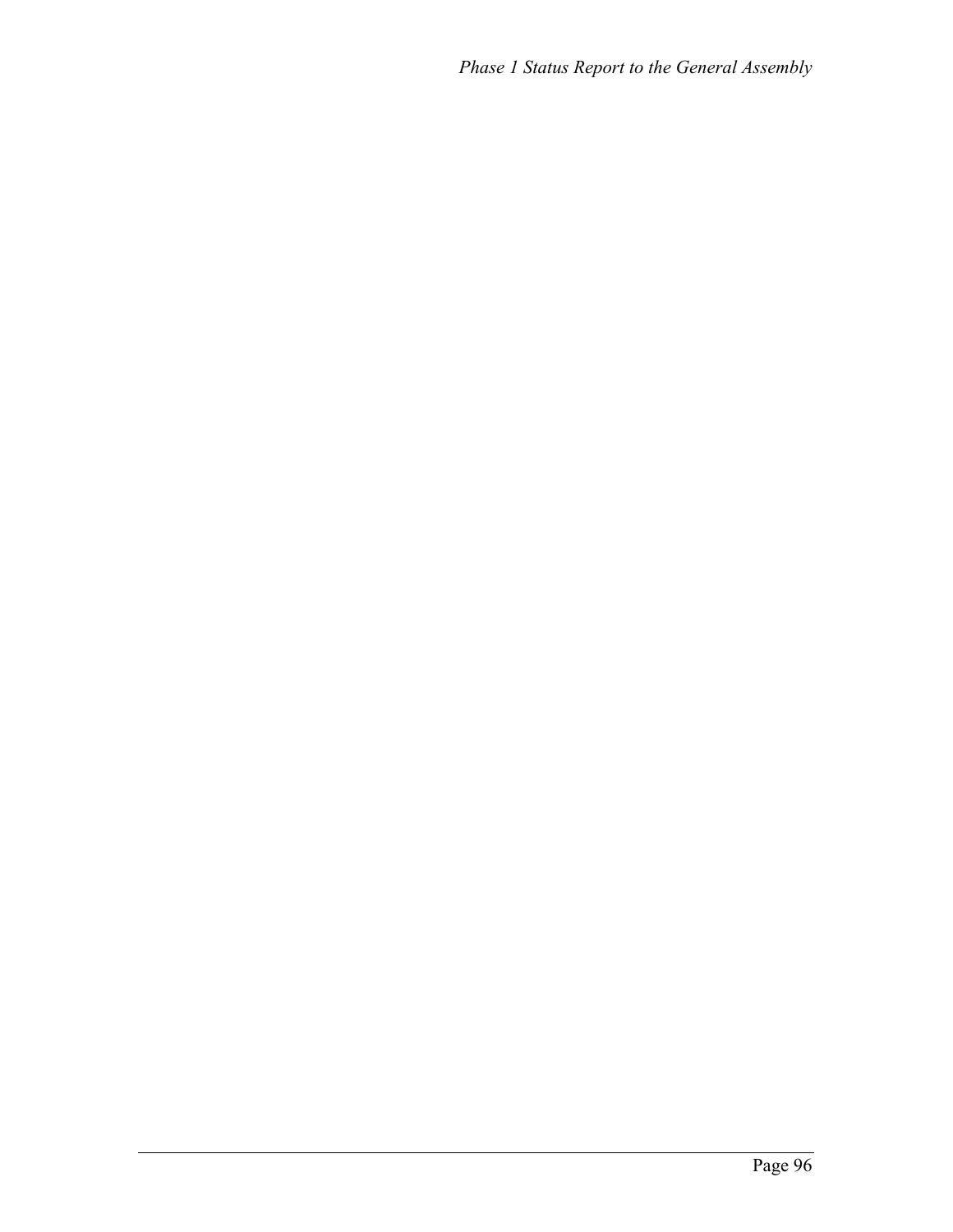## **APPENDIX H DISCUSSION GROUP MEETING SCHEDULE AND SUMMARIES**

A schedule of the Discussion Group Meetings is shown in the table below. Summaries of the meetings follow.

| <b>VDOT Construction</b><br><b>District</b> | Location                                                                      | <b>Date</b>        | <b>Time</b>    |
|---------------------------------------------|-------------------------------------------------------------------------------|--------------------|----------------|
| Richmond                                    | Richmond: Science<br>Museum                                                   | October 22, 2001   | $4-7$ pm       |
| <b>CANCELLED</b>                            | South Hill: Southside<br>PDC                                                  | October 24, 2001   | $4-7$ pm       |
| Northern Virginia                           | Alexandria: Martha<br><b>Washington Library</b>                               | November 15, 2001  | 4-7 pm         |
|                                             | Prince William: Prince<br>William County<br>Library                           | November 19, 2001  | $3:30-6:30$ pm |
| Salem                                       | Salem: Salem City<br>Library                                                  | October 4, 2001    | 4-7 pm         |
| <b>Bristol</b>                              | Abingdon: Southwest<br>VA Higher Education<br>Center                          | September 20, 2001 | 4-7 pm         |
| <b>Hampton Roads</b>                        | Hampton: Sandy<br><b>Bottom Nature Park</b>                                   | November 7, 2001   | 4-7 pm         |
|                                             | Chesapeake: HRPDC                                                             | November 5, 2001   | 4-7 pm         |
| Lynchburg                                   | Lynchburg: Lynchburg<br>Ramada Inn and<br>Conference Center,<br>Virginia Room | September 24, 2001 | 4-7 pm         |
| Staunton                                    | Augusta: Augusta<br><b>County Government</b><br>Complex, South Board<br>Room  | October 25, 2001   | $4-7$ pm       |
| Fredericksburg                              | Fredericksburg:<br>Rappahannock<br>Regional Library                           | November 1, 2001   | 4-7 pm         |
| Culpeper                                    | Culpeper: Culpeper<br>County Library                                          | October 1, 2001    | $4-7$ pm       |
|                                             | Charlottesville:<br>Doubletree Hotel                                          | May 31, 2001       | $6:30-8:30$ pm |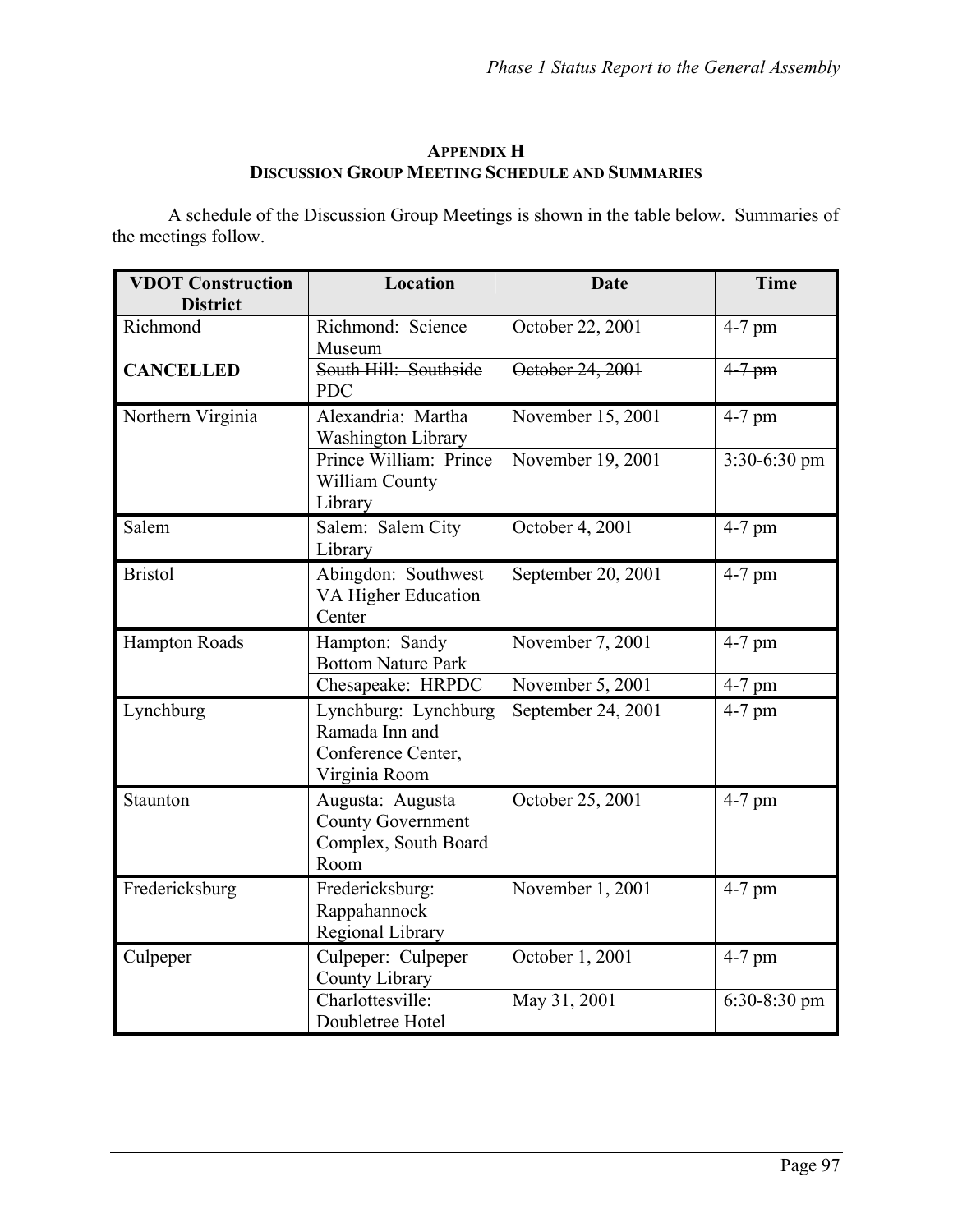## **Virginia Statewide Multimodal Long-Range Transportation Plan Discussion Group Meeting Charlottesville, Virginia May 31, 2001**

#### **TRANSPORTATION MODES**

#### **1. Roads**

- Two-lane widening projects should have the provision to study alternative high capacity passenger transit.
- New roads should have all modes of travel balanced between local and regional modes of travel.
- Use traffic measures and urban design measures.
- Use traffic calming measures.
- Provide planning and construction for all pedestrian and bicycle facilities and traffic calming measures on new and existing roads.
- Route 29 Study National Significance- should go beyond one-mile limit corridor. There should be more flexibility to take into account local and urban conditions.
- Support locally driven location and design studies (i.e., Meadowcreek Parkway). Localities should be able to hire their own consultants, not necessarily at local expense. Cooperative process is important.
- Connect instead of divide communities.
- Get the most out of the pavement- multiuse.
- Be context sensitive in road design.
- Provide for better maintenance of VA's infrastructure.
- Use up-to-date technology.
- Be flexible in adapting to local land use plans more integration, good land use planning.
- Respect wishes and emerging visions of local governments.

#### **2. Passenger Rail**

- Need more intercity passenger rail service throughout VA.
- Include regional commuter rail service.
- Local transit service provisions for high speed rail and commuter service and provide ways to travel to intermodal stations to local communities.
- Need intermodal stations.
- Rail between Charlottesville and Richmond
- Rail service should be reinstated between localities that used to have them and now do not.
- Connections are needed between trains and airports.
- Local commuter rail service on Route 29 and Route 250.
- Combination of commuter and intercity rail.
- Implement the TransDominion Express proposal of VDRPT.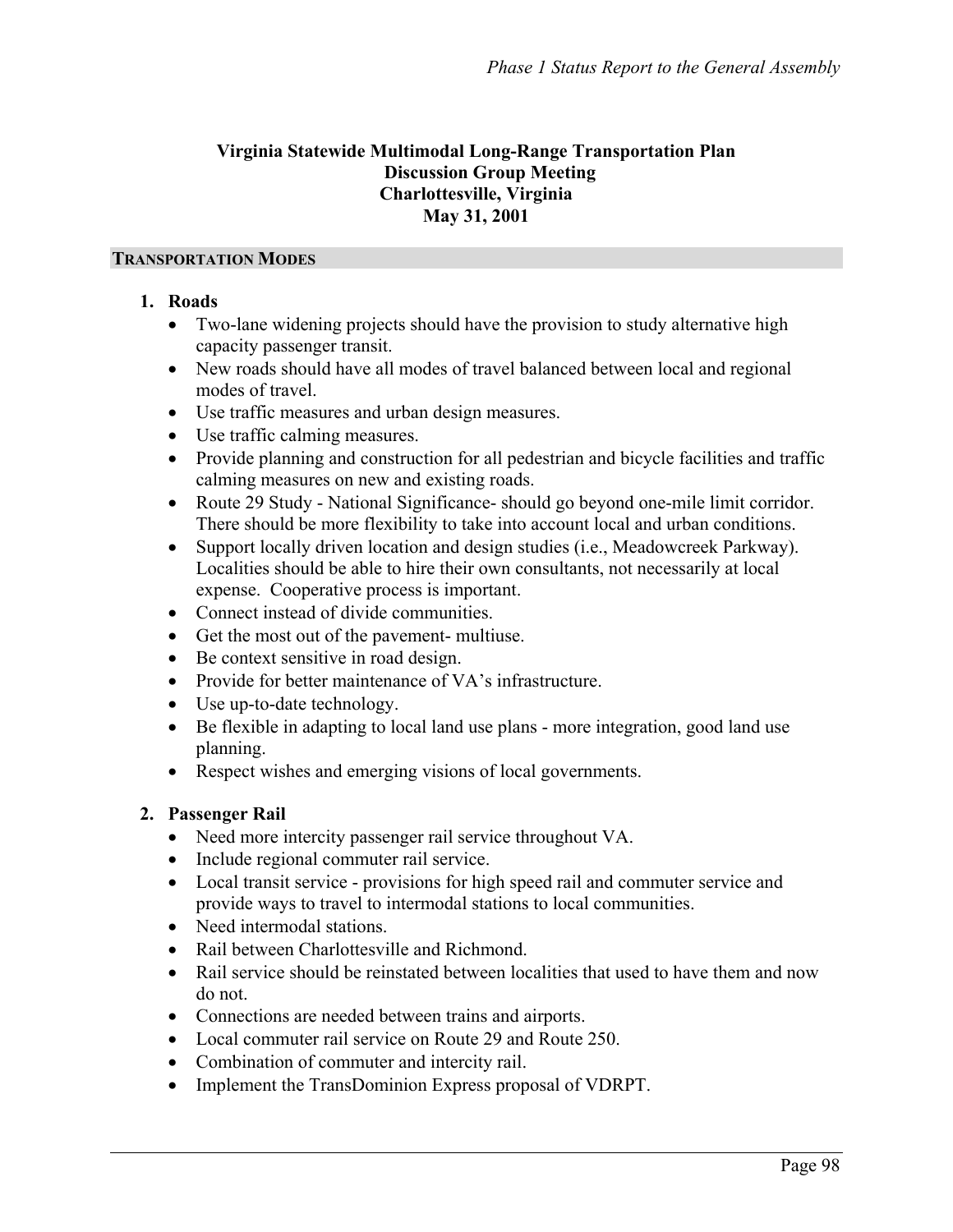# **3. Local Transit**

- Increase funding by using flexible state and federal dollars.
- Allow for the flexible spending of primary and secondary road funds for transit service operations.
- Allow localities to generate revenue through gas tax and other measures (e.g., assessments).
- Make it easier to establish regional transportation commissions with taxing authority.
- Establish a dedicated and reliable funding source for transit in VA. The formula should be equitable as compared to road funding (i.e., the local match for transit should be no greater than that for roads.
- More connectivity between transit companies (e.g., UTS/Charlottesville Transit)
- Consider ridesharing within the public transit realm (now funded differently).
- Consider transit ways (i.e., dedicated transit lanes) with road widening projects.
- Signal preemptions for buses.
- Actively engage in transit oriented design and land use strategies and planning.

# **4. Freight**

- Implement double track proposal in Shenandoah Valley (Senate Doc. 30).
- Get trucks off of I-81.
- Use waterways and rail lines to get freight off the road.
- Promote local commerce (trade local).
- Keep trucks off of country roads.

# **5. Aviation**

- Support local airport authorities.
- Provide transit service to airports.
- Integrate funding with transit.
- Provide high capacity transit from terminal to urban destination.

### **6. Bicycles**

- Easier access to bike lanes and system- safety considerations.
- Bicycles should be considered a mode of transportation.
- More equity for local match funding as compared to roads.
- Establish an off road system for bike/pedestrian greenways.
- More flexibility for lane location.
- Barrier or separation between bike lanes and roads.
- Increase state and federal funding for bicycle projects.
- Maintain bike lanes.
- Use federal safety dollars for bike lanes.
- Have a very comprehensive bike plan high and low speed bikes.
- Work with local and state police to enforce legal rights to use the roads.
- Educate stakeholders.
- Pay attention to safety concerns paint and signage.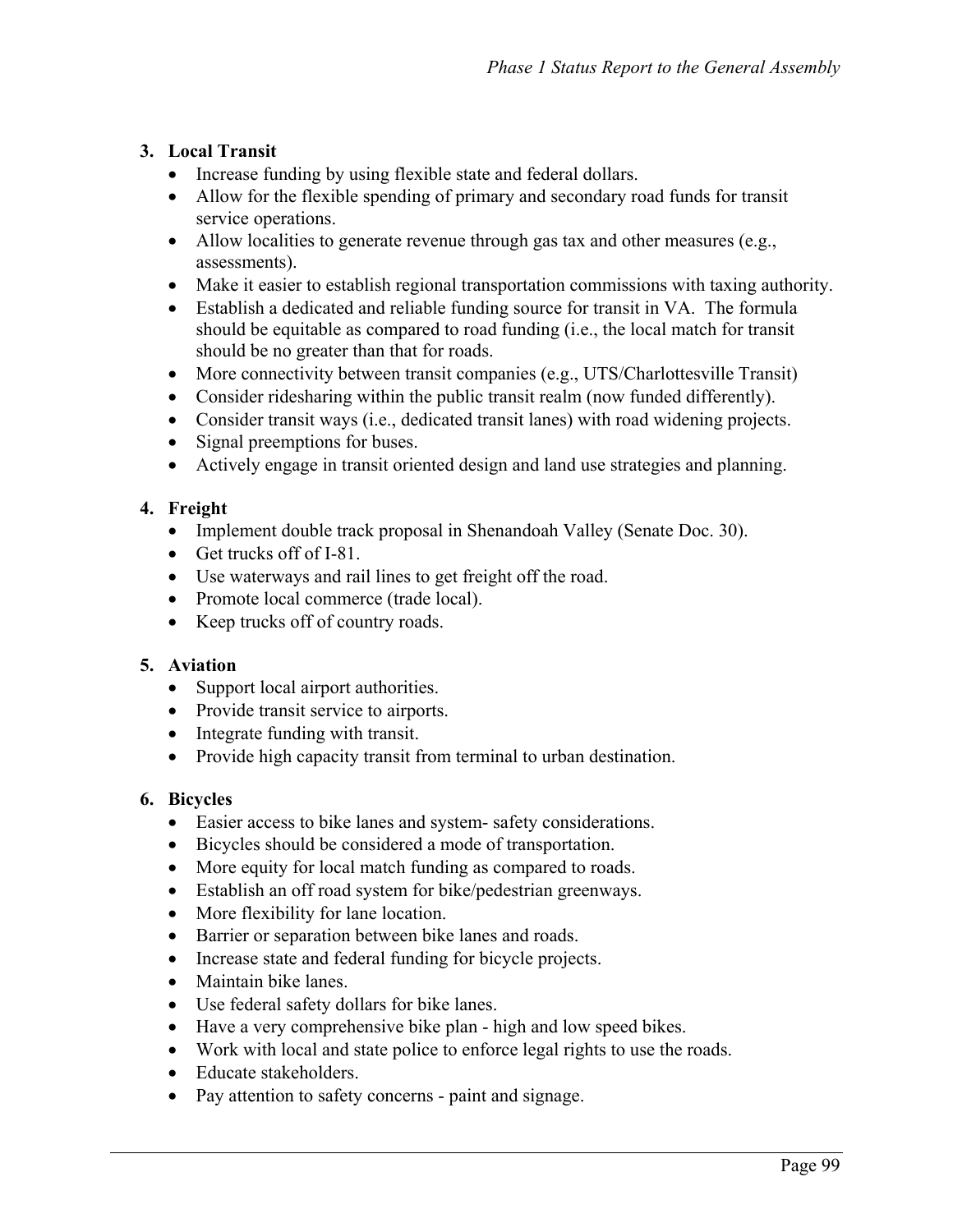- Use of bike lockers, parking, and racks to be funded as part of bike projects.
- Use state and federal funds for bike safety research.

### **7. Pedestrian**

- Increase spending of safety dollars on pedestrian facilities (as outlined by federal highways).
- Wheelchair markations, thin strip of metal to warn leaving sidewalks and entering roads.
- Provide audible warnings at intersections.
- Sidewalks are not adequately maintained. Snow removal from streets. Safety measures and maintenance.
- Make every urban, suburban and town street safe for pedestrians.
- Connect destination points for pedestrians.
- Lower the local match required for the construction of pedestrian projects (currently 50%) to be equal to that of road projects (2% or less).

### **8. Ferry Service**

- Continue maintenance for tourists and transportation.
- More efficient methods (hydrofoil vs. paddlewheel).

#### **TRANSPORTATION ISSUES**

### **1. Safety**

- All railroad crossings should have lights and gates- increase funding.
- Spend federal money on bike, pedestrian, and traffic calming measures as allowed under federal guidelines.
- Modernize lights, reflective materials for signs, and striping on the roads.
- Use a more comprehensive set of criteria instead of just accident data.
- Prohibit truck drivers from driving around RR gate or stopping on tracks by revoking their CDL.
- Enforce speed limits on trucks.
- Improve coordination of land use proposals to protect.
- More widespread use of photo red violations (red lights).
- Pave the shoulders especially close to high schools.
- Yield to bus law.
- Target spending for pedestrian /bike/traffic facilities- especially near schools.

### **2. ITS**

- Traffic lights with high technology to monitor traffic volume.
- More attention should be given to the use and efficiency of signals.
- Smart use of signals.
- Increase capacity of existing roads without widening through the use of better signal coordination.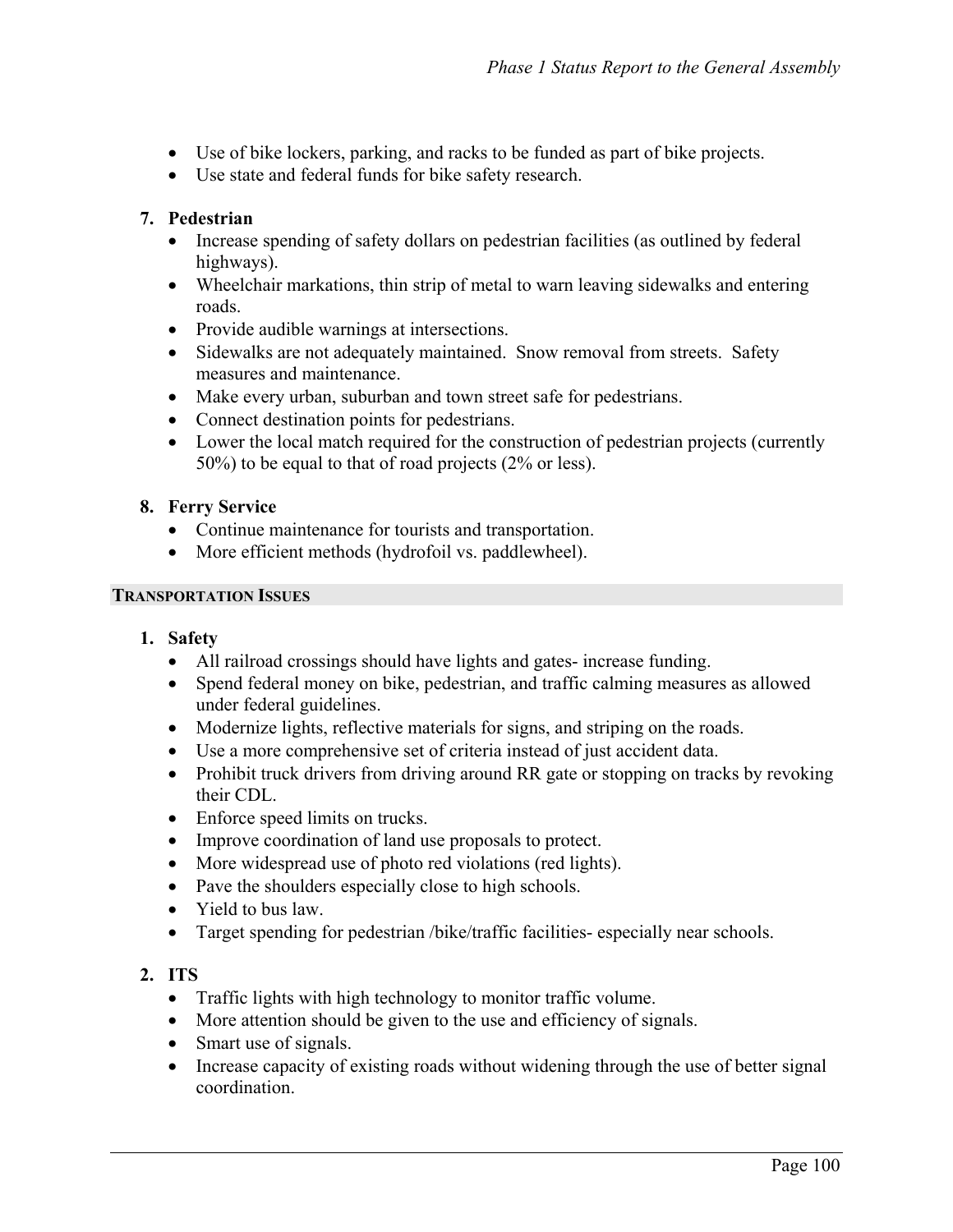- Emergency vehicles pre-empt in car sound systems.
- Connect to tourism information.
- Offer preboarding payment systems for bus transit.

### **3. Economic Development**

- Visual quality is an important aspect of economic attractiveness.
- Require incentives to industry include transit access.
- Extra truck lanes at industrial sites should be provided.
- Recognize in VDOT studies (EIS) how roads facilitate the relocation of business activities out of existing commercial centers.

### **4. Environmental Justice**

- All public hearings should be published in all communities appropriately.
- All transportation projects should include outreach to communities that have not traditionally participated (low-income minority), bus notices etc. This is especially important in the early planning stages.
- Expand transit service to underserved populations, especially in rural areas.
- Spend transportation dollars equitably across all levels of the community and across all modes.

# **5. Mobility**

- Incentives to engage employers in helping people get to work, telecommute (use tax incentives).
- Vanpools-ridesharing.
- Construct park and ride lots.

### **6. Smart Growth and Sprawl**

- Educate VDOT planners and engineers in land use planning strategies that can reduce the number of auto trips, trip distances and facilitate bike and walking.
- Use of road standards that are sensitive in urban and suburban areas.
- Road development should be consistent with local land use plan initiatives.
- Develop a means for equitably assessing cost imposed on the public by a developer (impact fees).
- Create a dedicated funding source for park and ride lots.
- Re-examine statutes, zoning ordinances, corrections.
- Recognize and study how new development is induced by road projects.
- VDOT should recognize more pedestrian trips means fewer on road trips, road projects would be impacted.
- Adopt community sensitive road standards.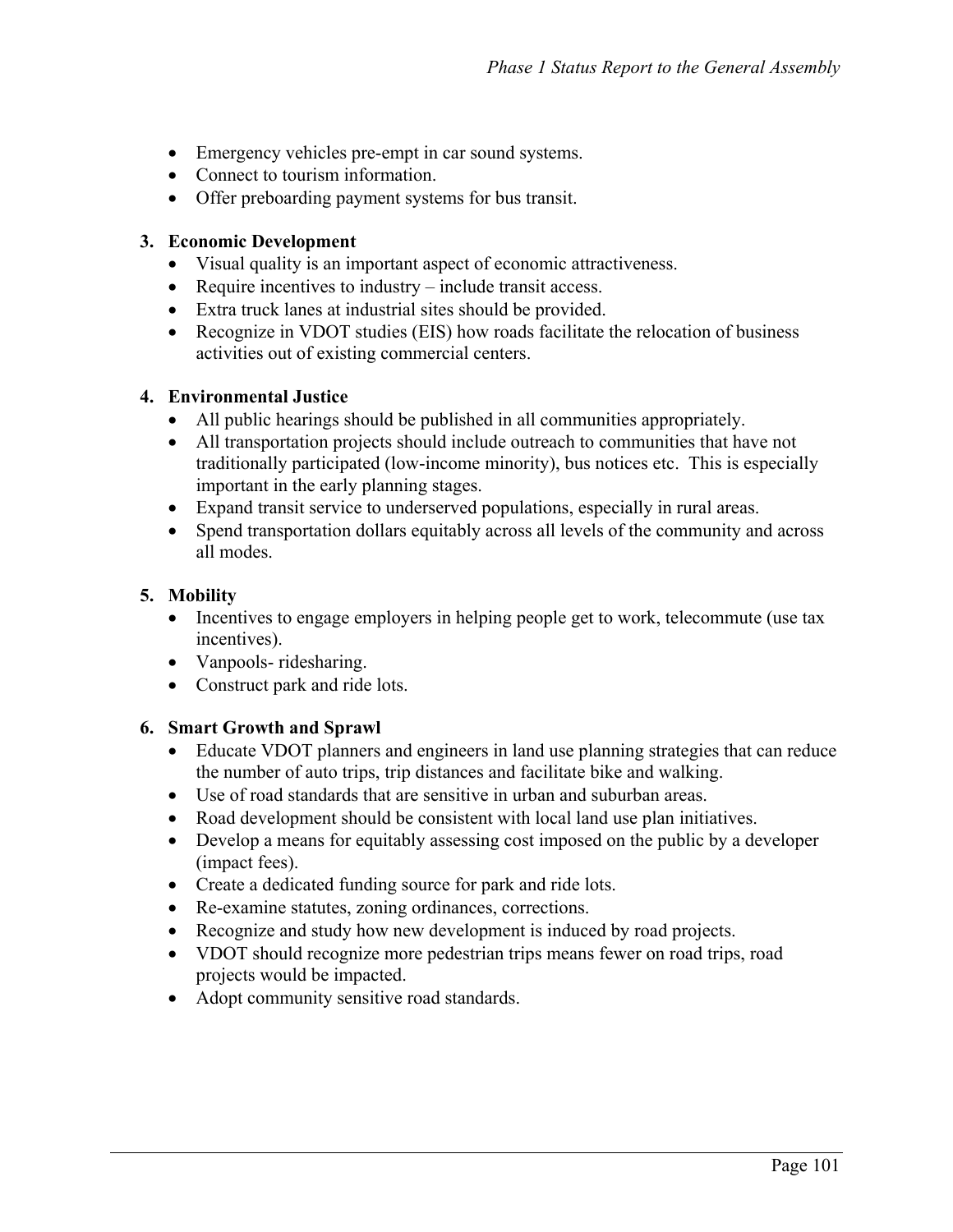# **7. Research**

- Pave-in-place materials.
- Tax incentives for innovative, efficient propulsion technology (electric cars, hybrid, LEV).
- Keep it objective and listen.

## **8. Environmental**

- Promote high capacity transit instead of HOVs.
- Promote bike/walking facilities.
- Make sure plans are consistent with environmental goals and developed in a manner sensitive to the environment.
- Improve coordination between VDOT and all state environmental agencies.
- Study interstate importation of out of state garbage
- Choose the EIS alternative that is less damaging to the environment.

# **9. ADA**

- Have meeting materials placed on tape/Braille.
- Enforce the White King laws.
- Education about the meaning of the law.
- Have VDOT keep a manual- to construct warning signals for audible signals.
- Plastic warning strips should be put on railroad and subway platforms.
- Ensure placement of power/telephone poles, mailboxes, and newspaper boxes does not block wheelchair movement along sidewalk.
- Transportation system should have seamless intermodal connections.
- 1 or 2 percent of gas tax should go to mass or paratransit.
- Promote the value of conservation easements to promote access management.
- Reduce the highway share of the TTF to 75 percent (from 85%) and use this difference to finance Commonwealth fund for intercity rail.
- Eliminate ROW tax shown on phone bill and use to fund some of this (not all agreed).
- Eliminate tax on railroad right-of-way property in instances where state funded transportation is carried.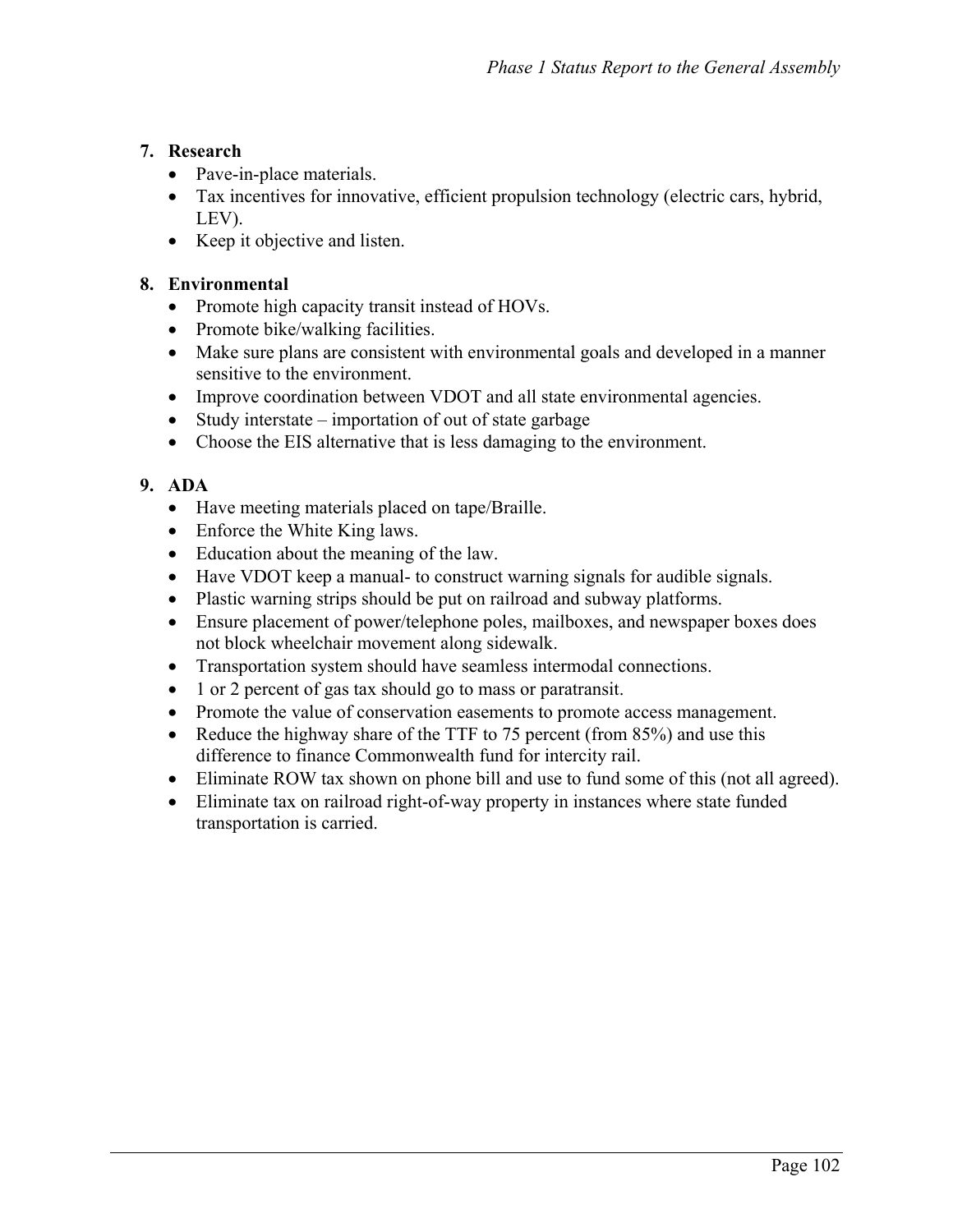### **Virginia Statewide Multimodal Long-Range Transportation Plan Discussion Group Meeting Abingdon, Virginia September 20, 2001**

#### **TRANSPORTATION MODES**

#### **1. Roads**

- Complete I-77 and I-81.
- Study I-74 and provide more information on the project like North Caroline has done.
- Streamline the project development process.
- Complete the Coalfields Expressway.
- Complete Rt. 58 through Grayson County and the rest of the state. Address the need for bypasses on Rt. 58.
- Upgrade US 21.
- Complete Rt. 94 from Fries northward through Carroll County.
- Continue efforts to provide biking trails.
- Increase funding and coordination for the Rural Transportation Planning Program.
- Focus on maintenance of existing facilities as well as construction of new infrastructure.
- Improve Rt. 23 in Lee and Scott Counties to handle anticipated truck traffic from the Coalfields Expressway.
- Improve Rt. 460.
- Place more emphasis on planning for and improving secondary roads.
- Focus on bridge improvements and increase funding.
- Return responsibility for interstate maintenance to VDOT staff. Privatization results in loss of jobs and lower wages.
- Ensure funding and commitment to road maintenance.
- Improve coordination between the PDCs and VDOT.
- Virginia has a good primary system, however, it is necessary to identify where future breakdowns may occur and meet those challenges.

#### **2. Passenger Rail**

- Provide passenger rail service from Bristol to Lynchburg and then to Richmond and/or Washington.
- Renovate the Bristol train depot, possibly using a TEA-21 grant.

### **3. Freight**

- Divert truck freight along the I-81 corridor to rail or a dedicated truck route.
- Use VDOT's web page to provide truck route information, including appropriate routes and restrictions.
- Provide passing/climbing lanes through the mountains on I-81.
- Increase use of the Weigh in Motion System to improve truck travel.
- Oppose triple trailers on Interstates and primary routes.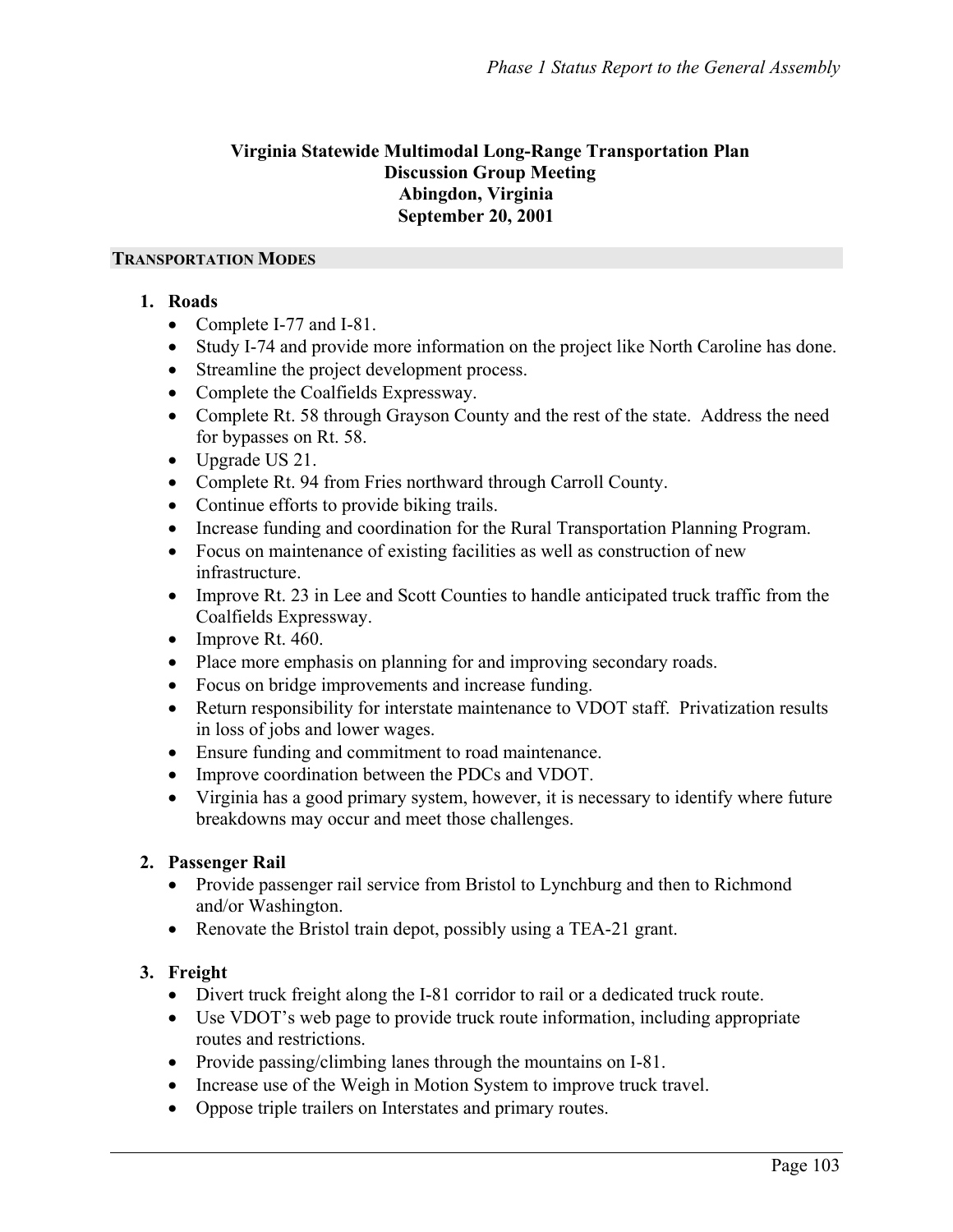## **4. Local Transit**

- Increase funding for transit programs. Recent increases have allowed expansion to provide service to the elderly and individuals without access to their own vehicle. Most rural transit service runs at or near capacity and additional service is needed.
- Permit localities to raise additional funds (e.g., gas tax) for transportation needs.
- Fuel tax money should be returned to the area of origin.

# **5. Aviation**

- Recent terrorist activities are likely to reduce the need to invest in aviation infrastructure. Highways and rail are going to be used more.
- Improve air service to Bristol, Roanoke, and Lynchburg so that "leakage" to neighboring states will be minimized.
- Improve airports near industrial parks to facilitate economic development.

# **6. Bicycles**

- Promote bicycles as a recreational activity and incorporate bicycle facilities into urban transportation planning.
- Improve connectivity between trails. Bike lanes/routes along secondary roads could be used to connect trails.
- Coordinate trail development with VDOT, PDCs, local governments, and state parks.

### **7. Pedestrian**

- Design more overhead pedestrian walks instead of at-grade crossings to separate pedestrians and traffic.
- Improve signage at school crossings.
- Use traffic calming measures on state roads that serve local parks.
- Revise the funding formula by reducing the local match requirement to encourage more pedestrian projects.
- Provide more pedestrian facilities around transit facilities. Provide buffered sidewalks along arterial routes.

### **8. Ferry**

• Increase the capacity and frequency of ferries to the Eastern Shore.

### **9. Ports**

• No comments.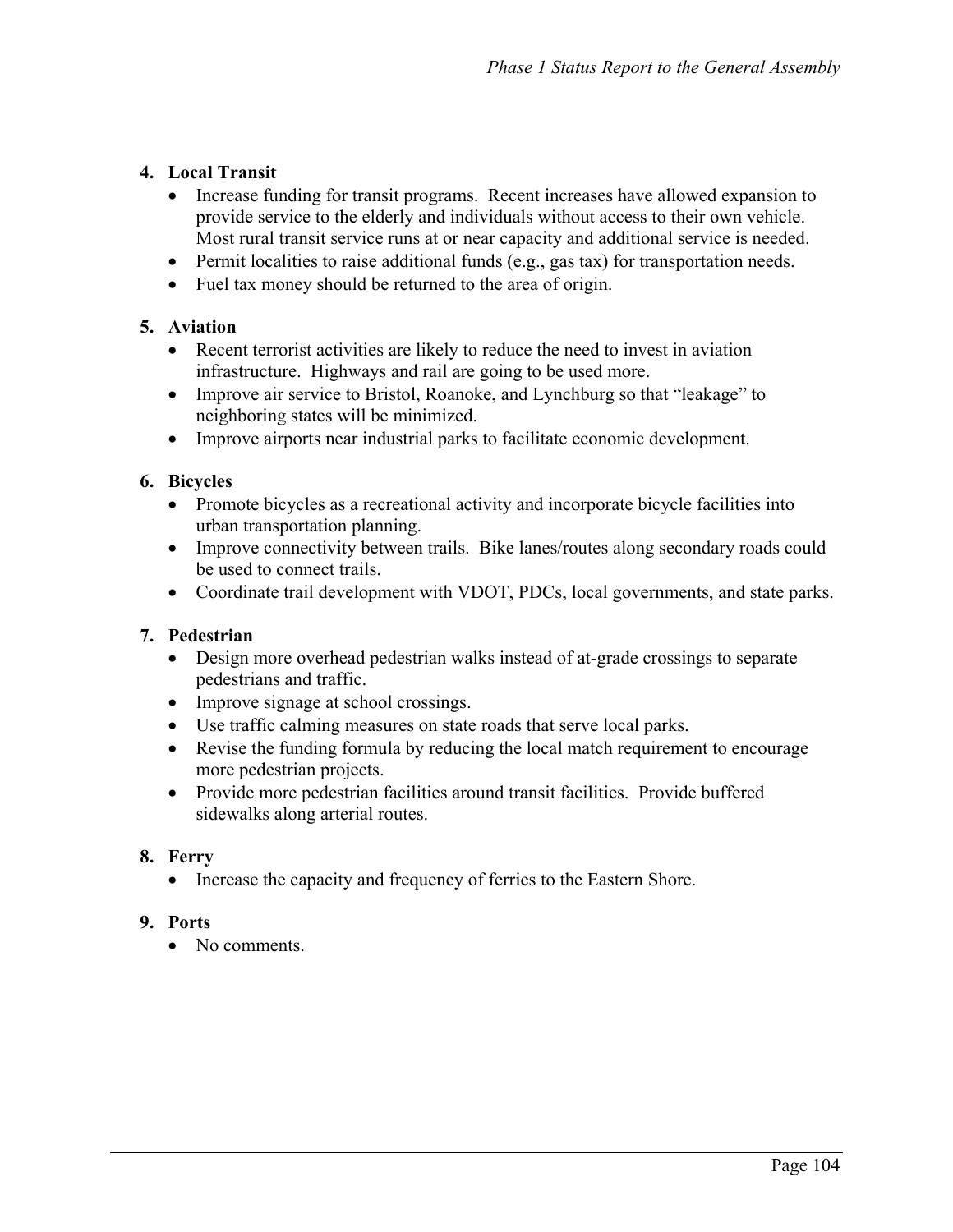#### **TRANSPORTATION ISSUES**

- **1. Safety** 
	- Reduce the severity of curves and widen shoulders on secondary roads and some of the worst primary roads.
	- Upgrade substandard guardrails on secondary roads.
	- Pave shoulders on all primary routes.
	- Add striping to roads to improve safety in poor visibility situations.
	- Continue use of reflectors and rumble strips.
	- Develop standard policy for placement of plowable snowmarkings.
	- Improve school zone safety by using neon green signs and reducing the speed limit to below 25 miles per hour in urban areas.
	- Provide safety improvements at the Claypool Hill intersection of US Rt.19 and Rt. 460.
	- Reduce the number of at-grade railroad crossings and provide gates and lights.
	- Provide stricter enforcement of truck inspections.
	- Improve fog safety technology. Review the system of fog lights near Chatanooga.
	- Conduct wind sheer studies.
- **2. ITS** 
	- Better use of VDOT's web site to provide information on truck permits and construction zones.
	- Create an interstate weigh station program similar to the Prepass System.
	- Get Variable Message Signs (VMS) operable.
	- Expand the Travel Shenandoah System throughout the I-81 corridor and other sections of the state.

### **3. Economic Development**

- Balance the need for limited access facilities with the desire for economic development.
- Coordinate the location of interchanges with local master plans and locations of potential industrial and business development.
- Maintain current alignment for Rt. 58 and Rt. 21 to promote economic development and tourism.
- Improve two-lane primary system routes to accommodate tourism.
- Lay fiber optic cable along new roadways.
- Provide education on the advantages and disadvantages of opencutting across the roads.

# **4. Environmental Justice**

- Communicate through non-traditional means to reach all sectors of the population.
- Schedule public meeting times to accommodate the greatest portion of the population.
- Be cognizant of the fact that most public transit does not provide service at night.
- Use local cable TV to inform public.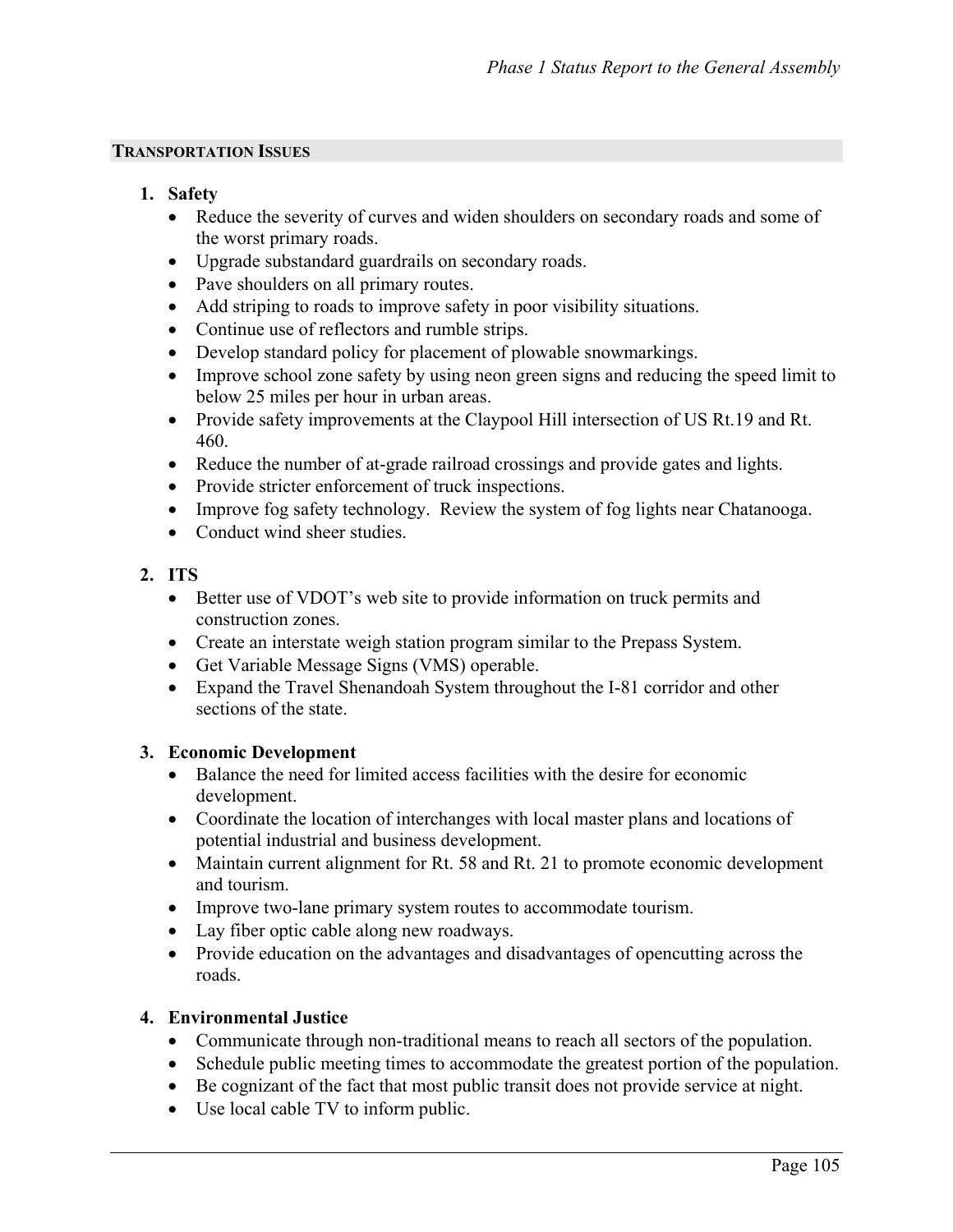• Identify special interest groups through the PDCs.

## **5. Mobility**

- Provide/construct additional Park and Ride lots.
- Coordinate public transit to serve Park and Ride lots to promote mobility.

#### **6. Smart Growth and Sprawl**

- Improve coordination between VDOT and localities on local zoning and land-use issues.
- Do zoning in rural areas as well as urban areas.
- Protect view sheds by limiting the number of billboards along the interstate.
- Promote mixed-use development.
- Preserve the local character of an area through design requirements, etc.

# **7. Environmental**

- Refocus emphasis on plants and animals and re-emphasize the human factor.
- Balance growth and nature.
- Preserve the natural environment during construction.
- Continue to promote the Adopt-A-Highway and Adopt-A-Stream programs.
- Emphasize aesthetics during the design stage.
- Look at alternatives to leveling mountains, including building roads over or through them.

# **8. Other**

- Utilize local colleges and research facilities to study road projects.
- Increase highway funding.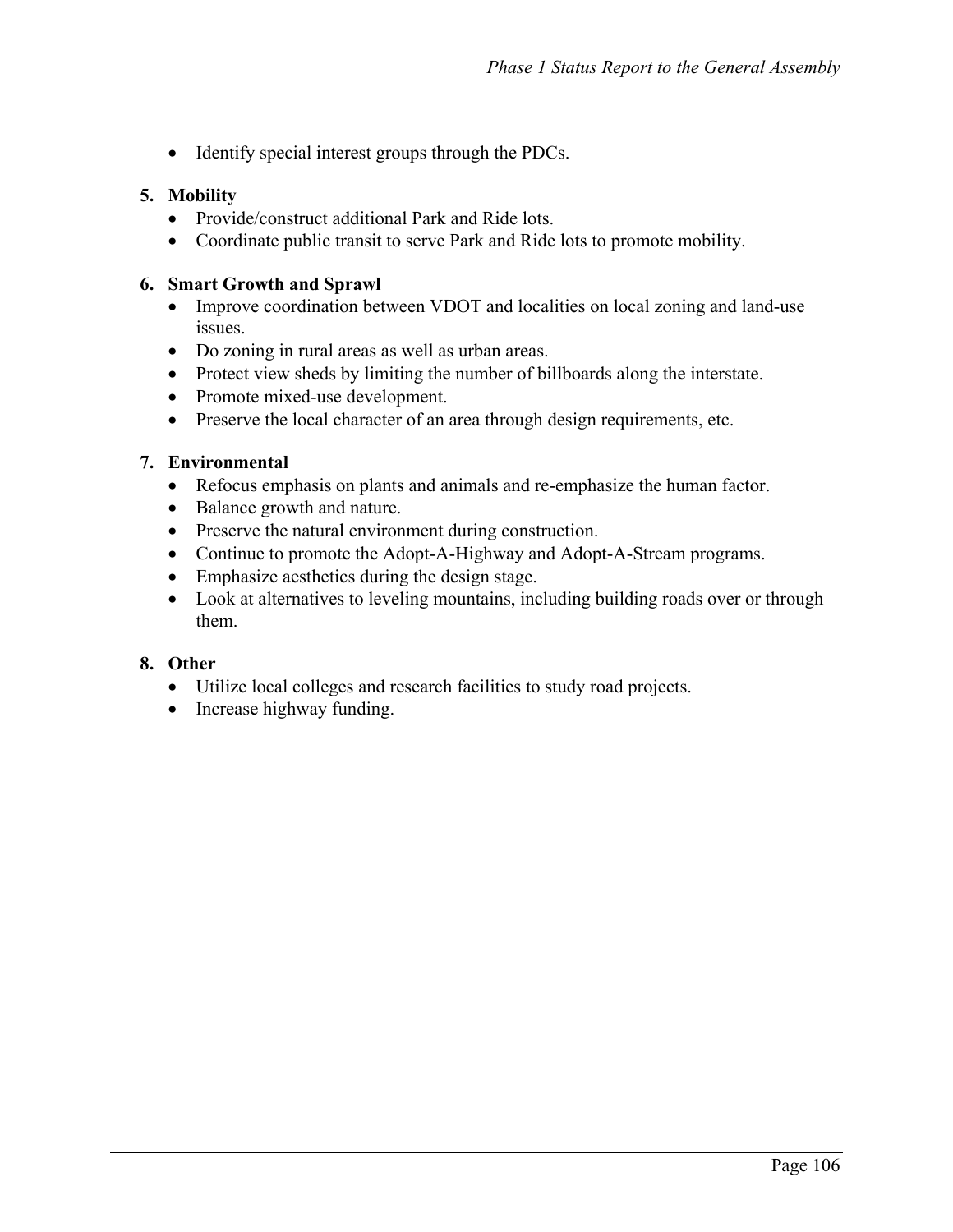### **Virginia Statewide Multimodal Long-Range Transportation Plan Discussion Group Meeting Lynchburg, Virginia September 24, 2001**

#### **TRANSPORTATION MODES**

#### **1. Roads**

- Need to 4-lane Rt. 551 between Halifax and Lynchburg and bypass Halifax and South Boston to improve safety, capacity, and economic development.
- Address critical bridge needs throughout the state; bridges need designated funds.
- In South Boston, extend Hamilton Boulevard to the west to tie into Rt. 58 to make a circumferential around the town.
- Need Rt. 58 Riverdale Bypass to prevent flooding, eliminate railroad crossings, and connect to industrial property.
- Provide a southeast bypass of Danville from Rt. 58 East to Rt. 29 South. (This will be under study soon.) There is a study of a 29 Bypass inside the city (Piney Forest Rd. Rt. 29 Business). The bypass may be the only solution to help the flow of traffic.
- Rt. 29 should be upgraded to at or near interstate standards to provide a cross-state alternative to  $I - 81$  and  $I - 95$  from the North Caroline state line to Northern Virginia. An access management study for this entire corridor is needed.
- Proceed with recommendations from the Trans-America Corridor Study.
- A special funding program is needed to complete the necessary upgrades to Rt. 29 and Rt. 58.
- Resolve the disparity in funding that results from the fact that the Lynchburg District has no interstates.
- Consider the needs and desires of localities in project planning.
- Employ the use of aesthetics and other measures such as traffic calming instead of widening.
- Need an expanded/dedicated funding program for bridges.
- Coordinate road projects with local comprehensive plans and zoning ordinances.
- Need to pave unpaved secondary roads to improve safety and promote economic development. A special fund may be needed.
- Use primary funds to complete access management projects on secondary roads that improve primary roads.
- Complete the bypass from Madison Heights to South Rt. 29.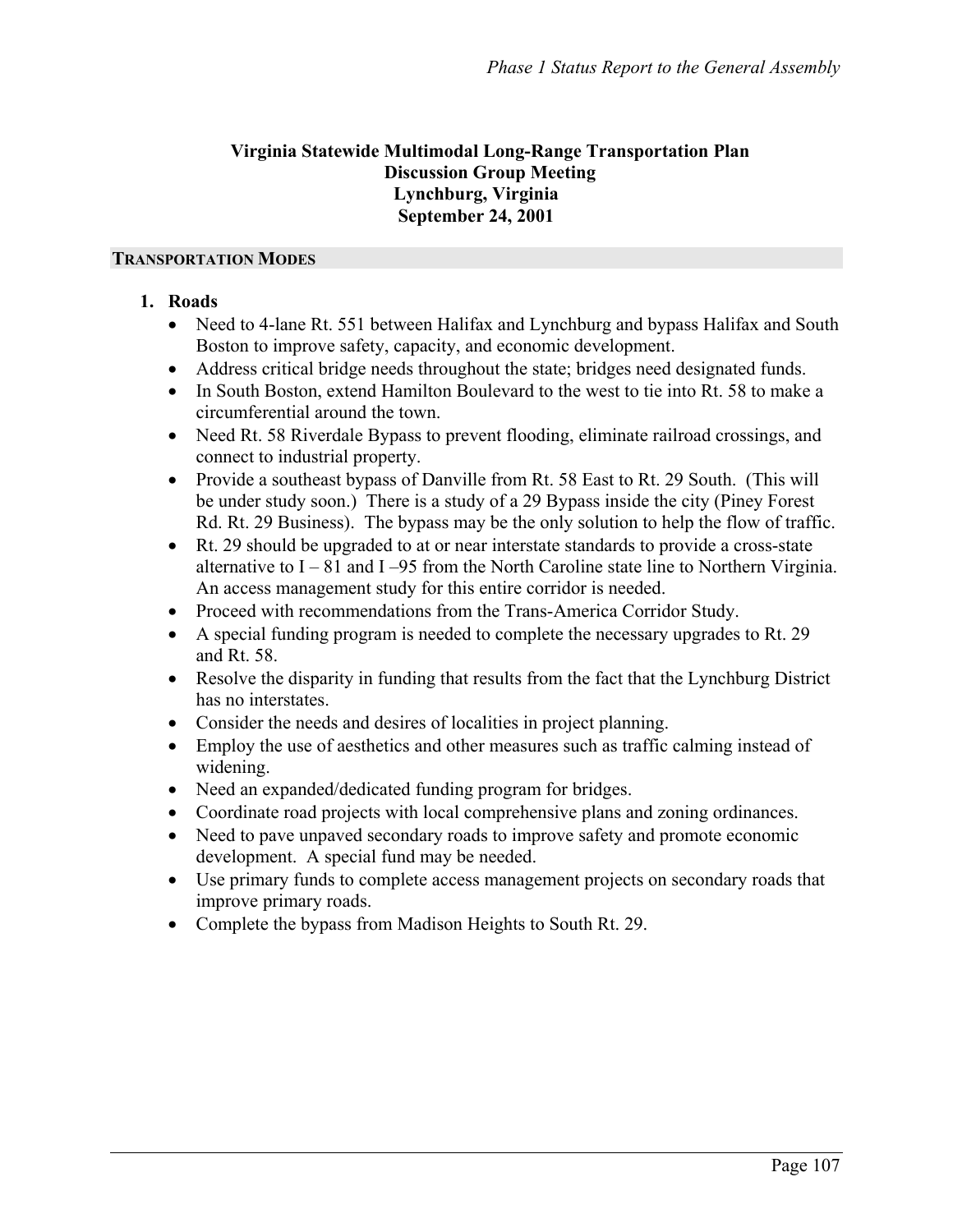# **2. Passenger Rail**

- Provide passenger rail service throughout all cities in the Commonwealth above a certain threshold.
- Coordinate the TransDominion Express and existing passenger rail service (VRE) with High Speed Rail service from Washington DC to Raleigh NC.
- Identify a funding source for Amtrak that is separate from the transportation trust fund.
- Study potential connectivity improvements at rail stations (e.g., parking, shuttle service, etc.)
- Short-run rail trips will be expensive and unpopular because people are too dependent on their cars today.

# **3. Freight**

- Divert truck freight to rail. Double track rail lines along I-81 corridor for freight traffic.
- Develop partnerships at the state-level to provide rail improvements that would allow for freight movement and accessibility for passenger rail.
- Develop an intermodal station/transfer point between rail and truck in the Lynchburg area.
- Continue the Rail Preservation Program.
- Continue and expand the Rail Access Program
- Need to preserve intact rail track corridors.
- Increase rail freight to provide traffic and weight relief to the highway system.

### **4. Aviation**

- Expand the Bill Tuck airport in South Boston and replace the terminal that was recently damaged by fire. Economic development is dependent on having a good airport facility.
- Develop a long-range strategy to reduce leakage to competing airports in other states regions.
- Emphasis should be placed on small urban airports, not the largest airports. Air service should be convenient, competitive, and local.
- Airports should be accessible by multiple modes.
- Need a regional airport for Lynchburg-Roanoke.

### **5. Transit**

- The state should take a stronger role in funding transit and give it the same priority as highways. Alternatively, allow localities to raise funds to provide transit service.
- Provide transit service to individuals with limited transportation options.
- The state should take a larger role in developing and maintaining transit in small urban and rural areas.
- Develop transit service in South Boston and Halifax.
- Incorporate transit components in road planning/construction.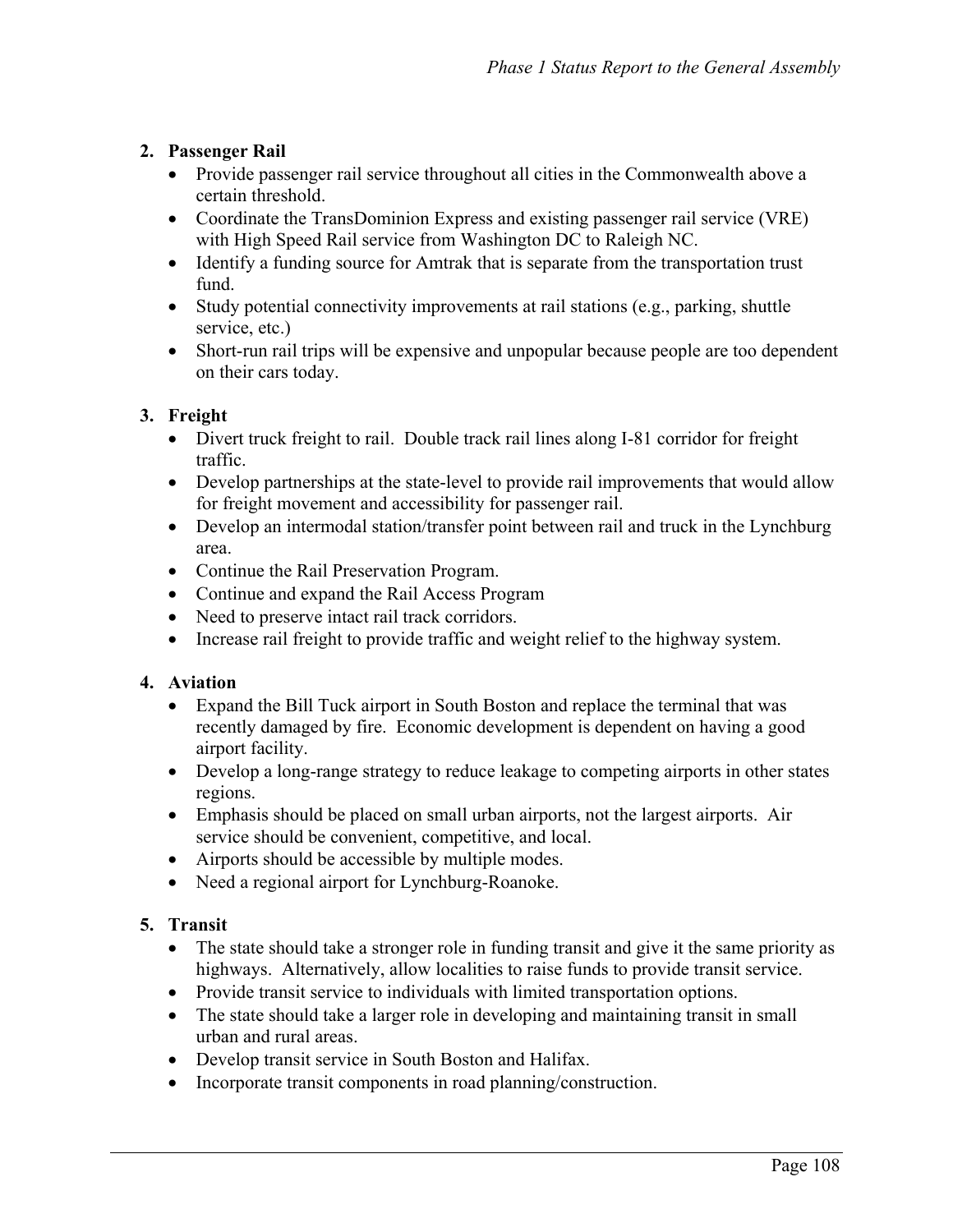# **6. Bicycle**

- Bike lanes in rural areas are nice for recreation, but not sufficient for meeting transportation needs.
- Consider bike lanes as part of road improvements, particularly near college campuses and schools.
- Include bike lockers, etc. at parking facilities.

## **7. Pedestrian**

- Include sidewalks in road/safety improvements in urban areas.
- Buffer sidewalks in town centers to improve safety.
- Provide crosswalks and appropriate signal phasing at intersections.

# **8. Ferry**

• No comments

## **9. Ports**

• Consider Lynchburg as a site for an intermodal transfer or inland port.

#### **TRANSPORTATION ISSUES**

- **1. Safety** 
	- Increase funding for safety projects.
	- Divert hazardous materials to rail from highway.
	- Improve signage and awareness of drivers at pedestrian crosswalks.
	- Divert freight from highway to rail.
	- Continue efforts to educate the public on rail crossings.
	- Explore feasibility of mandating the use of safety equipment by child cyclist.
	- Put rumble strips on the center line of two-lane roads.

### **2. ITS**

• Integrate ITS technologies into new and existing roads.

### **3. Economic Development**

• Continue to support the Industrial Access for Secondary Roads Program.

### **4. Environmental Justice**

• No comments.

### **5. Mobility**

• No comments

### **6. Smart Growth/Sprawl**

• No comments.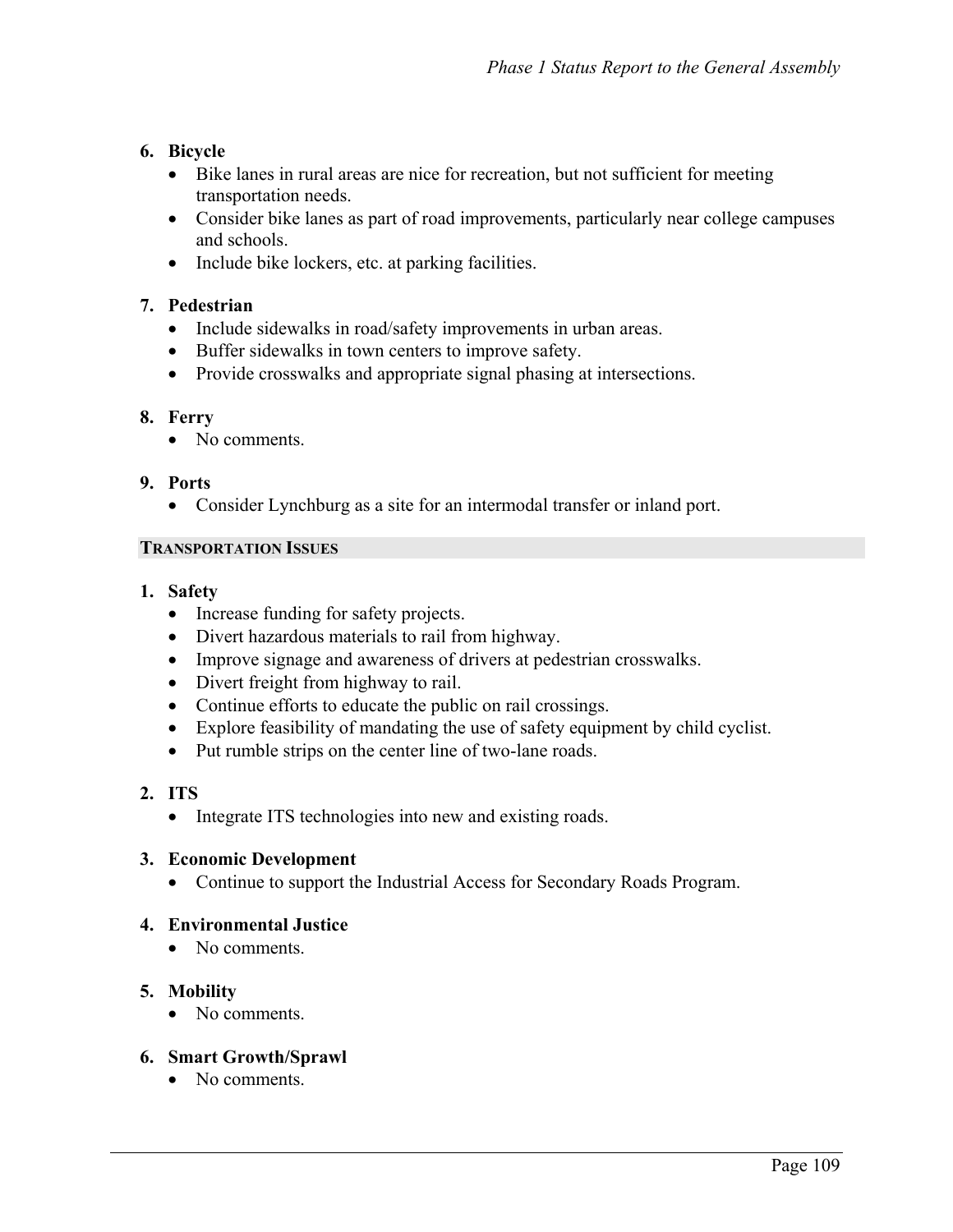# **7. Environmental**

• Coordinate road and land use planning.

# **8. Other**

• Explore organization improvements. Establish a Multimodal Secretary to report to the Governor.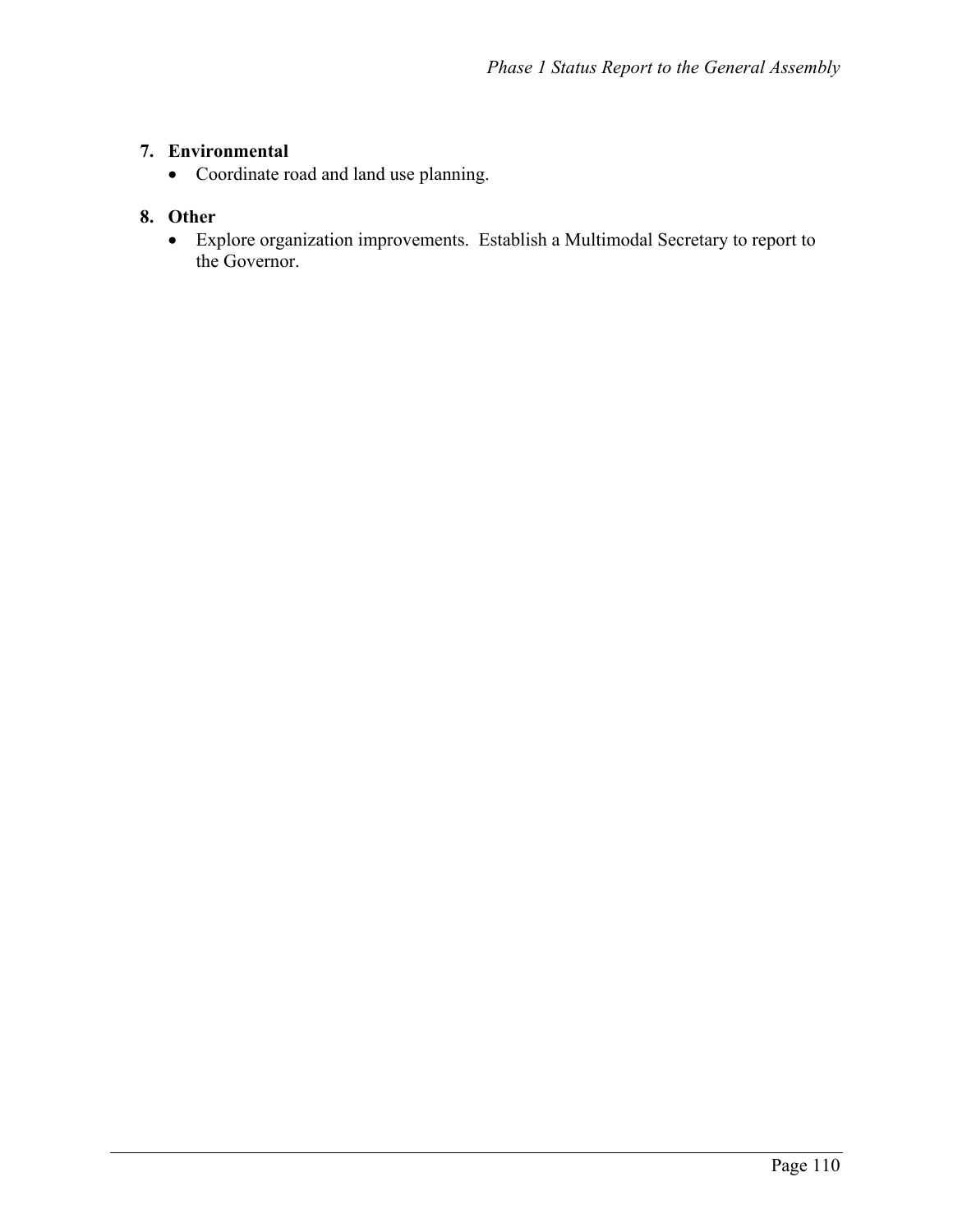### **Virginia Statewide Multimodal Long-Range Transportation Plan Discussion Group Meeting Culpeper, Virginia October 1, 2001**

#### **TRANSPORTATION MODES**

#### **1. Roads**

- Use more neighborhood and urban style streets in subdivisions.
- Encourage development that generates jobs locally. Include this type of development in local comprehensive plans and change zoning laws, as necessary.
- Instead of widening two-lane roads, pave the shoulders for bicycle traffic to alleviate the congestion.
- Accommodate pedestrians and bicycles on all roads.
- Subsidize rail as an alternative to roads.
- Include run-off controls and remediation for roads adjacent to water. Balance the road width and the associated runoff.
- Generate funding from tolls in the larger urban metro areas based on auto occupancy. This would provide an incentive for carpooling.
- Get funding from user fees as opposed to using taxes or general funds.
- Provide incentives for people to get out of automobiles, including providing rail service, providing commuter lots with adequate parking, providing tax breaks for people who work close to where they live, encouraging teleworking, and providing employer tax breaks for employees who commute by transit, vanpool, or carpool.
- State and local governments should provide the same incentives as the Federal government to individuals using transit and teleworking.
- Provide roads for people who want to drive slowly.
- Hold developers responsible for transportation improvements.
- Design roads for elderly drivers (e.g., slower speeds and better signage).
- Build roads wide enough for center lining. Use a single strip center line to allow for wider shoulders.
- Ensure individual projects compliance with local comprehensive plans.
- Counties should follow their comprehensive plans since they set project priorities for VDOT. The Secondary Six-Year Program works very well; more coordination is needed for the interstate, urban, and primary portions of the Six-Year Program.
- Improve communication between VDOT and local governments on major projects.
- Eliminate the policy that requires at least 500 vehicles per day before centerlining.
- Use context sensitive design.
- Reduce the speed limit on all secondary roads to 45 mph or less due to safety and elderly driver considerations. Design roads so that people drive a safe speed.
- Many secondary roads are safely driven at 55 mph, speed limit changes should be made on a case-by-case basis.
- Coordinate traffic signals to improve traffic flow.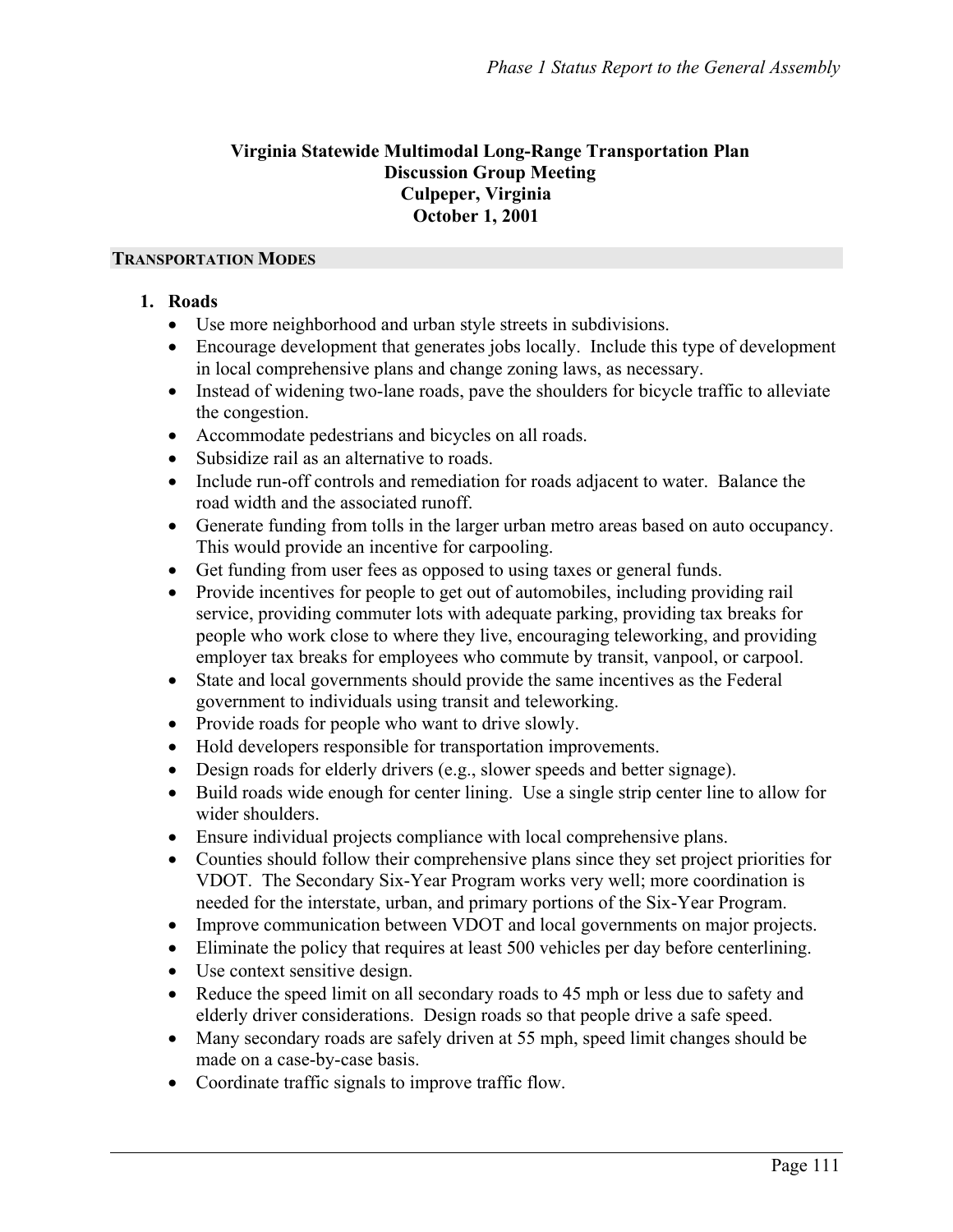- Coordinate development throughout the Rt. 29 corridor. Plan and communicate to ensure proper planning now and avoid sprawl.
- Analyze the secondary land use impacts of road improvements to provide local governments the tools to make better decisions.
- Employ a "Fix-it-First" policy maintain existing roads before building new ones.

## **2. Passenger Rail**

- Connect Washington DC, Norfolk, Richmond, and Winchester to Bristol. Existing rails are adequate for passenger service.
- Continue to renovate old rail stations for rail service.
- Study why attitude toward rail is different in this country than it is in Europe. Educate people about different transportation modes to change the "Route 66" mentality.
- Provide high speed rail service.
- Convert all abandoned rail lines on state property to pedestrian/bike trails.
- Study why rail lines were abandoned in the first place. May need to use old rail lines to meet transportation needs. Once the rail lines are taken up and the rights-of-way are gone, the line is lost.
- Attract industries to abandoned rail lines that can be used as feeders to main lines. Rail lines are abandoned because they are no longer profitable.
- Subsidize railroads we expect rail lines to be profitable but not roads.
- The state should maintain and acquire all abandoned rail lines for future transportation needs.
- All rail projects should accommodate bikes (e.g., passengers should be able to put bikes on trains.)
- Balance rail planning with road building.
- Deal with funding imbalance now to ensure the success of the multimodal vision.
- Consider rail alternatives before building/widening roads.
- Establish a transportation trust fund to go to rail, including Amtrak, VRE, etc. There is a program that provides state funds to short lines for freight moving.
- Provide access to rail corridors, passenger rail benefits corridors.
- The state should build rail facilities and then let private companies operate the rail service.
- Alleviate congestion by increasing rail and transit usage.
- Tax trucks to build rail infrastructure.
- Need a federal effort, similar to the interstate system, to build a rail system.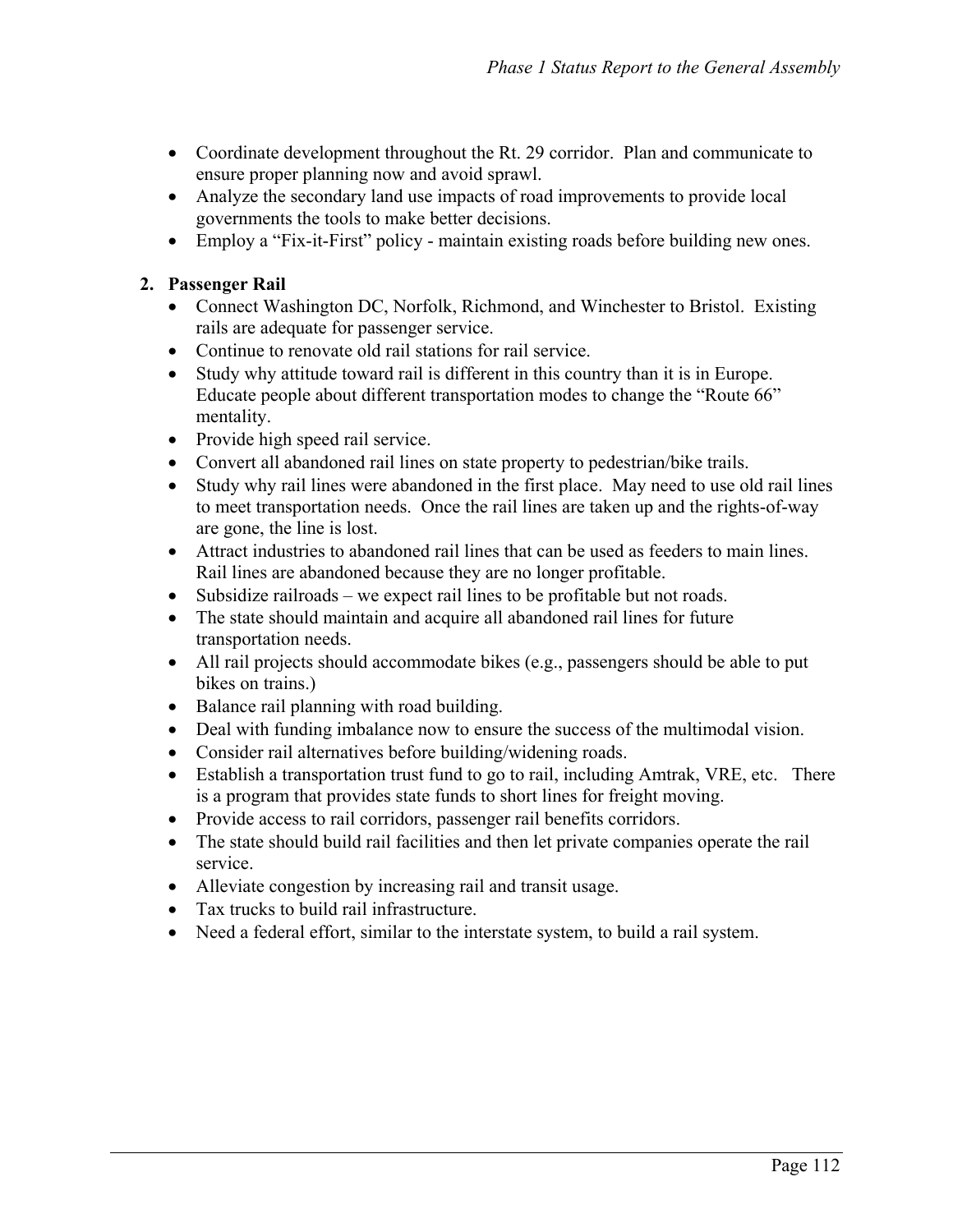# **3. Freight**

- Support double-tracking, bridge raising, and other track modernization improvements to promote rail.
- Address at-grade crossings where there are large traffic volumes.
- Update existing track from Norfolk to Hagerstown as an alternate to I-81.
- Enable higher train speeds to so that trains can compete with trucks. Encourage Norfolk Southern and CSX to replace second tracks so that trains can compete with trucks.
- Analyze the costs of expanding rail versus expanding long sections of interstates.
- Develop pick up points for packages in lieu of home delivery to reduce the number of trucks on local roads.
- Develop separate truck corridors.
- Support technology for the Weigh-in-Place program.
- Allow communities to control truck usage of local roads unable to support truck traffic.
- Prohibit triple trucks on Virginia roads and do not support increasing weights or lengths.

# **4. Aviation**

- Make airports multi-modal (e.g., connect with passenger rail, bikes, and transit).
- Extend Metro to Dulles.
- Provide bike lockers at airports.
- Allow passengers to take bikes on airplanes without being charged extra.

### **5. Transit**

- Integrate transit service with park and ride lots and train stations.
- Improve reliability and comfort of transit (e.g., provide shelters, better seats, more frequent service).
- Ensure pedestrian access to all bus stops and stations.
- Increase the transit share of state transportation money. Decrease local match.
- Encourage localities to develop comprehensive plans to support transit.
- Develop a competitive transit system.
- Make transit free in major corridors.
- Explore transit incentives that encourage people to use transit to go to work.
- Reestablish local transit in Culpeper.
- Make sure incentives offered to commuters in rural areas are the same as those offered in larger urban areas (e.g., Guaranteed Ride Home program).
- Provide free bus service to county employees.
- Recognize that teleworking could reduce the need for additional transit service.
- Develop a regional transportation commission to look at issues on a regional basis.
- Provide incentives for employers to use creative programs, including flex time.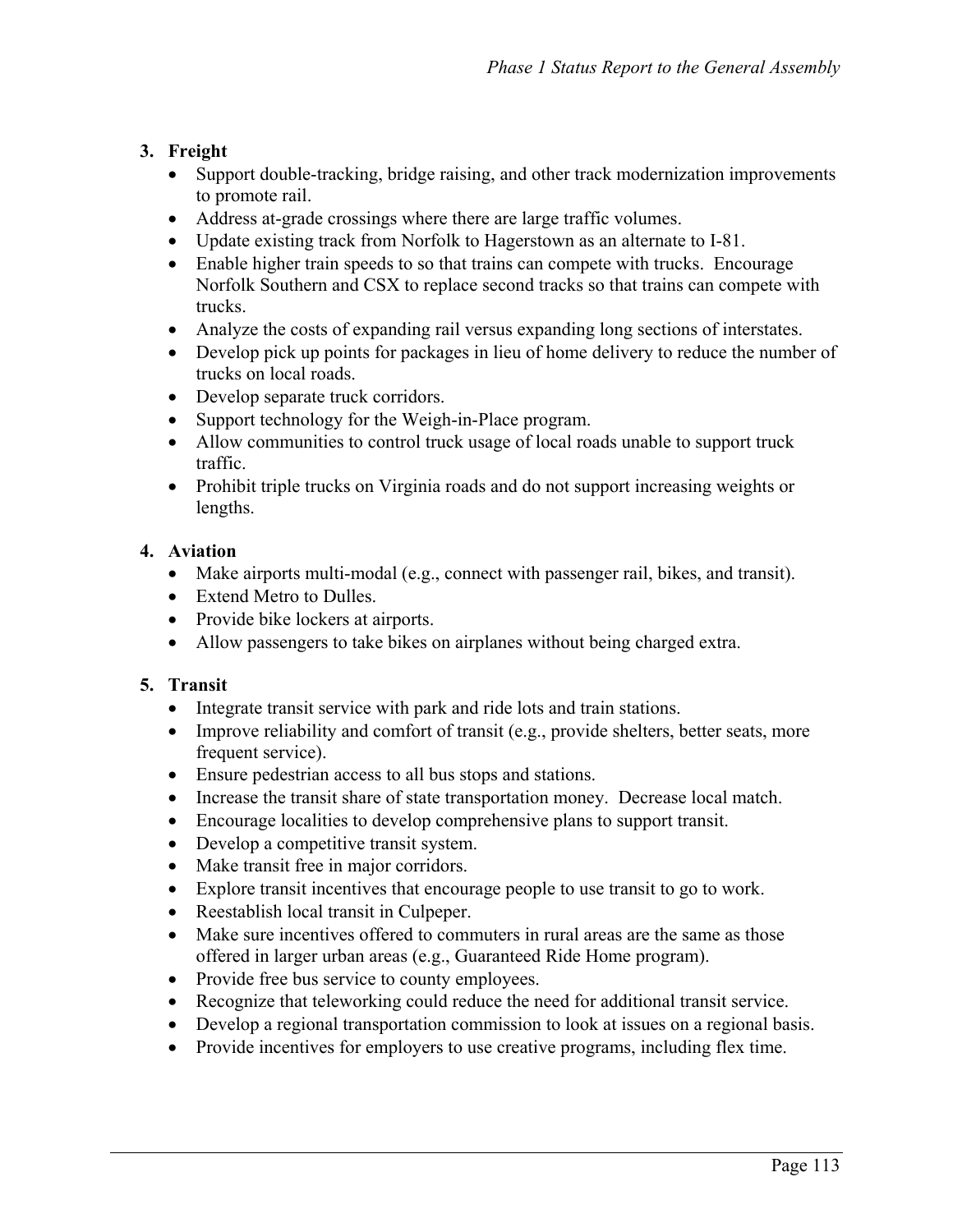• Improve inter-city bus service by providing features such as headsets, leg rests, reclining seats, fixed schedules, seat reservations, multi-time and route choices, and bike racks.

# **6. Bicycles**

- Equip all buses for bikes to open up bicycling opportunities for all.
- Provide a dedicated funding source for bike projects whether or not they are connected to a road projects.
- Standardize the symbol designating bike lanes use a bike symbol or diamond.
- Recognize that some roads are designed and built for cars and not always suitable for bikes. Mixing bikes and cars can create safety issues. Enhancement funds can be used for bike projects.
- Need to distinguish between recreational and non-recreational bike use. Unpaved trails don't work well for transportation.
- Find a way to safely share the existing system bicyclists are going to the same places as drivers. A separate system would be too costly.
- Develop criteria for use of bike facilities as with highway facilities to rationalize their development.
- Provide bike facilities that are off the driving surface (e.g., road shoulders).
- Encourage localities, especially in rural areas, to work with VDOT to develop bike plans.
- Educate people on benefits of using bikes for errands, commuting, etc. Provide lockers and racks on transit and at airports to encourage this type of usage. Remove obstacles to using bikes.
- Establish a pedestrian/bike committee in every construction district and MPO.
- Dedicate a larger share of transportation funding to bike projects.
- Require the same local match for bike projects as for roads.
- Require the minimum design standards for roads to accommodate bikes and pedestrians.
- Establish a special fund to provide bike and pedestrian facilities.
- Couple bike trail development with maintenance.
- Accommodate the East Coast Greenway part of an interstate bike system.

### **7. Pedestrians**

- Make the local match requirement equal to that of road projects.
- Charge drivers that hit pedestrians a fine, which can be used for spot improvements.
- Build sidewalks around schools and make sure they are clear of all obstacles (e.g., street signs, utility poles, and mail boxes).
- Design roads with pedestrians in mind.
- Supply sidewalks on at least one side of the road to encourage pedestrian traffic.
- Identify a local funding source for pedestrian projects.
- Increase the share of transportation funding for pedestrian projects.
- Promote traffic calming in developed areas. Design roads to promote pedestrian safety.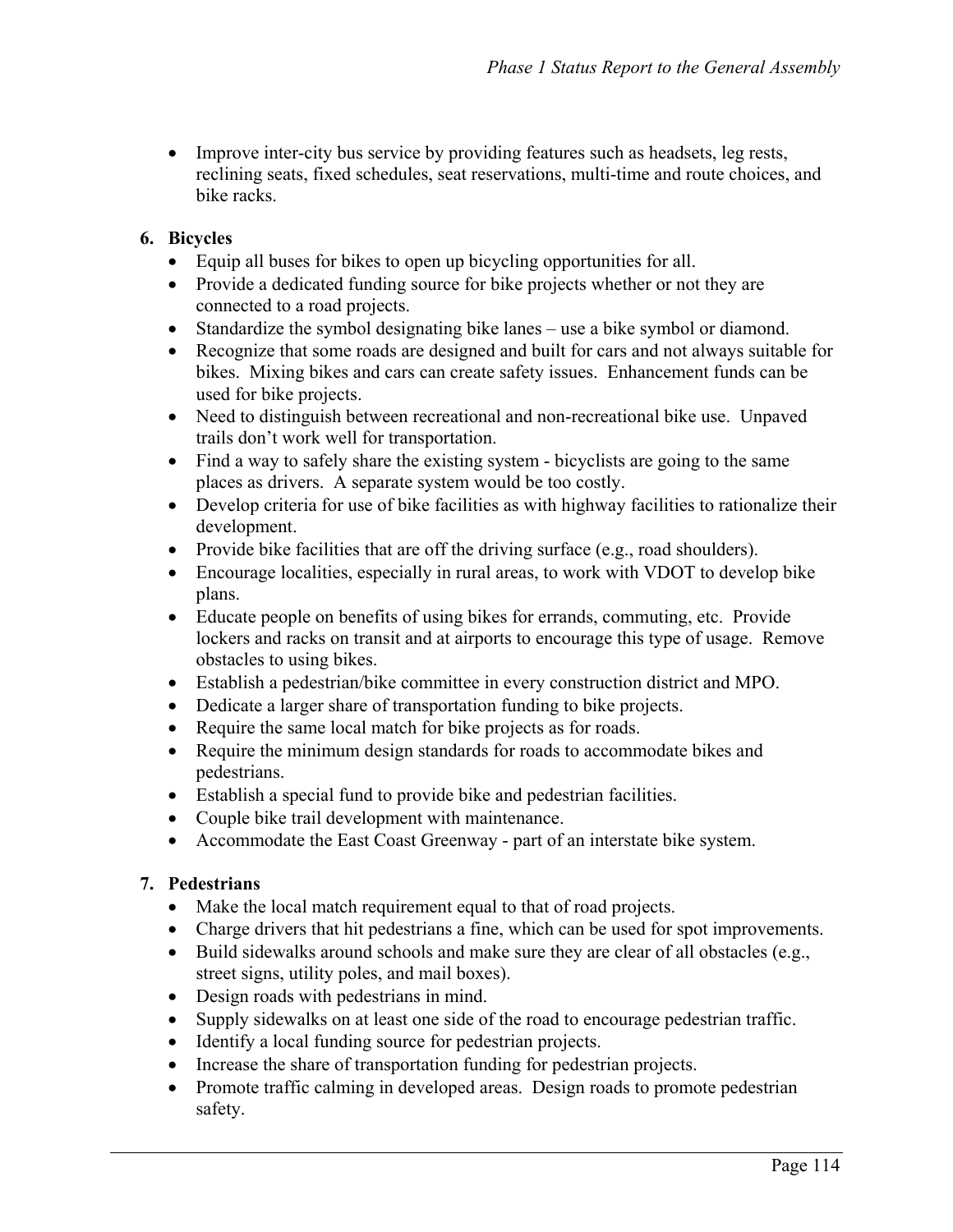- Use recycled materials to build sidewalks to reduce costs.
- Reduce subdivision standards so roads can be narrower wider roads encourages speeding.
- Develop pedestrian plans to document localities' needs.
- Ensure that emergency vehicles have clear access if roads are too narrow, access is more difficult.
- Provide interconnections between subdivisions for both pedestrians and emergency vehicles.
- Use the same run off mitigation for sidewalks as for roadways.

# **8. Ferry**

- Consider going up and down as well as across rivers.
- Promote new service where appropriate and maintain existing service.

### **9. Ports**

• Maintain good rail connections.

### **TRANSPORTATION ISSUES**

- **1. Safety** 
	- Improve visibility at night by adding more reflectors, controlling lighting from the side, and putting trees in the median.
	- Repaint roads quicker after repair work is done.
	- Recognize problems that rumble strips pose to bikers; leave a portion of the shoulder available for bicyclists.
	- Use different specifications for lighting rural intersections.
	- Provide increased funding for rural areas for spot improvements (HES funding).
	- Provide new and lengthen existing acceleration/deceleration lanes.
	- Use more traffic calming measures.
	- Use roundabouts to improve safety.
	- Eliminate unnecessary road lighting. Use reflectivity whenever possible.
	- Enforce speed limits.

### **2. ITS**

- Increase the use of variable timing and other computerized signalization systems to reduce congestion.
- Look into congestion pricing.
- Recognize the limited application of ITS in rural areas.

### **3. Economic Development**

- Ensure that roadway development is a part of growth, not before or after it.
- Encourage rural areas to see the "big picture" and understand the impacts of economic development..
- Locate industrial parks near existing rail lines and roads.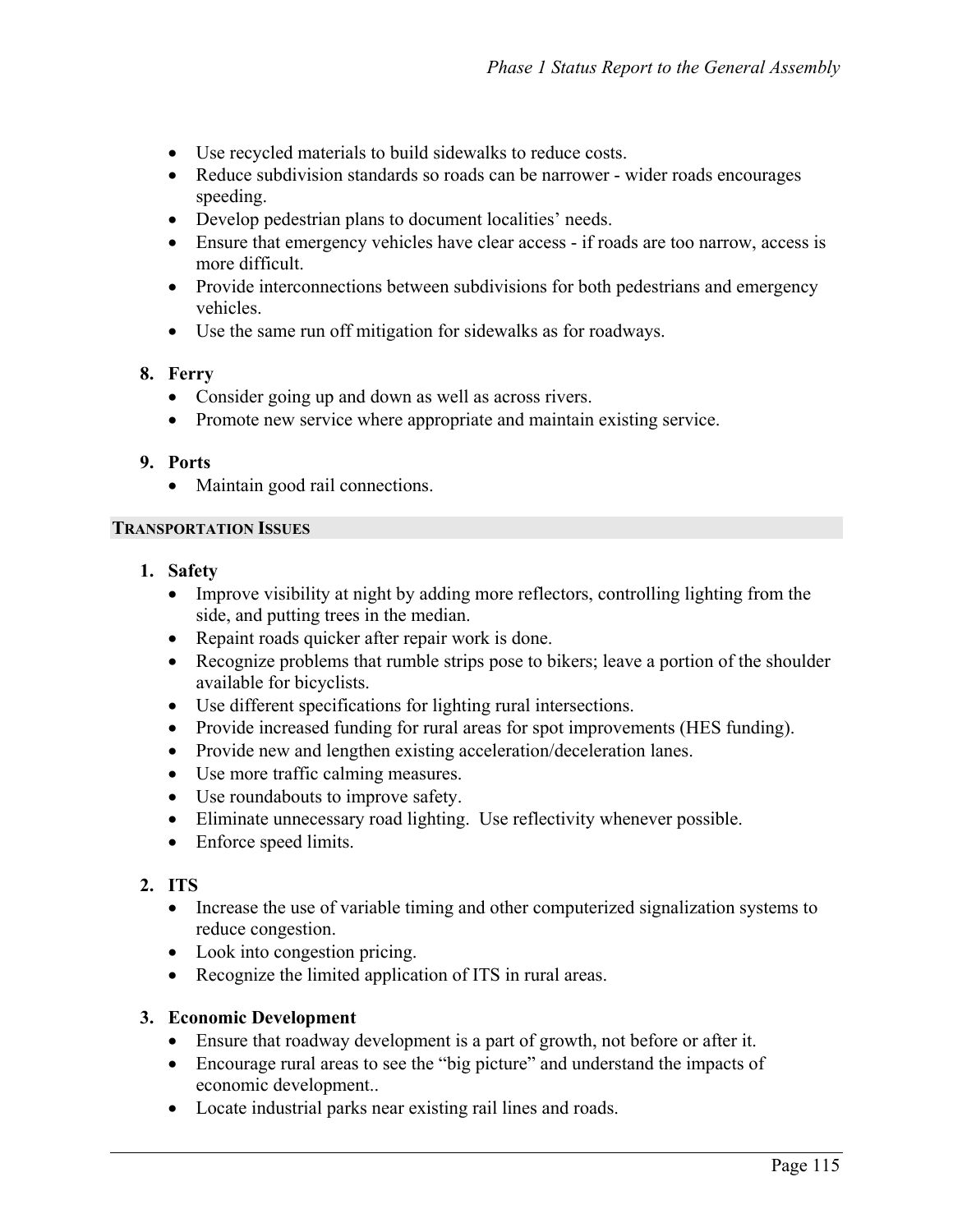- Consider urban growth boundaries in the fastest growing areas to reduce sprawl.
- Focus transportation funding on emerging growth areas throughout the state.

## **4. Environmental Justice**

- Provide more resources to transit to provide services to underserved populations.
- Make more of an effort to reach out and involve underserved populations in the decision-making process.
- Provide non-automobile (e.g., bike and pedestrian) access to jobs and services.
- Treat low income and minority populations equally.
- Promote jobs inside of urban areas to provide more job opportunities for low income and minority populations.

# **5. Mobility**

- Provide a dedicated funding source to park and ride lots.
- Focus on mobility of the person, not the vehicle.
- Stop trying to pave the world.
- Distinguish between the different needs/views of rural and urban areas.

### **6. Smart Growth and Sprawl**

- Build out urban areas before destroying open space.
- Define suburban, urban, and rural.
- Locate new public use facilities within growth areas and designated development  $area - e.g.,$  post offices.
- Consider relocating major traffic generators to reduce congestion.
- Encourage localities to use their comprehensive plans to encourage mixed-use development.
- Provide intra-inter city connections for bikes and pedestrians.
- Recognize the connection between transportation and land use. Perform secondary land use analyses on new projects.
- Develop access management plans.
- Make local comprehensive plans for enforceable.
- Provide modeling analysis of land use impacts of road projects and economic development to localities.
- Give VDOT land use authority.

# **7. Environmental**

- Perform more street sweeping to reduce runoff and improve facilities for bike use.
- Use more clean fuel vehicles.
- Give priority to projects that reduce VMT.
- Provide incentives to encourage people to use bikes for short trips.
- Conduct a broader environmental assessment of projects; study more than just the project footprint, including secondary impacts.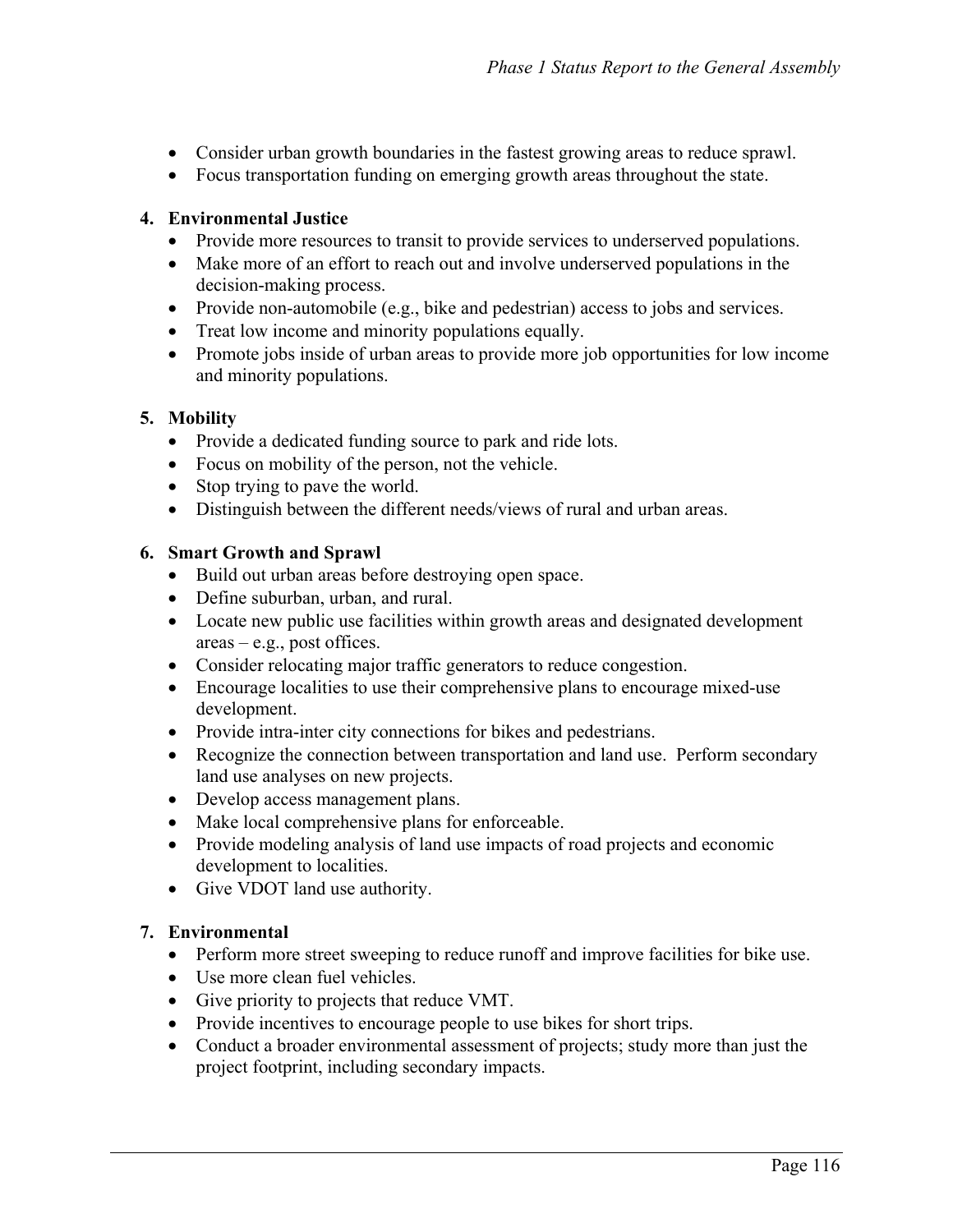• Develop rural road standards so that improvements can be made without destroying an area's rural character.

## **8. Other**

- Reinstate the car tax.
- Reduce signage on back roads.
- Put off paving good surfaces to increase funding.
- Eliminate barriers that interfere with sight lines at intersections (e.g., Rt. 211).
- Study why biking/walking to school is declining and provide safer routes.
- Plan growth and land use to make bike transportation more practical.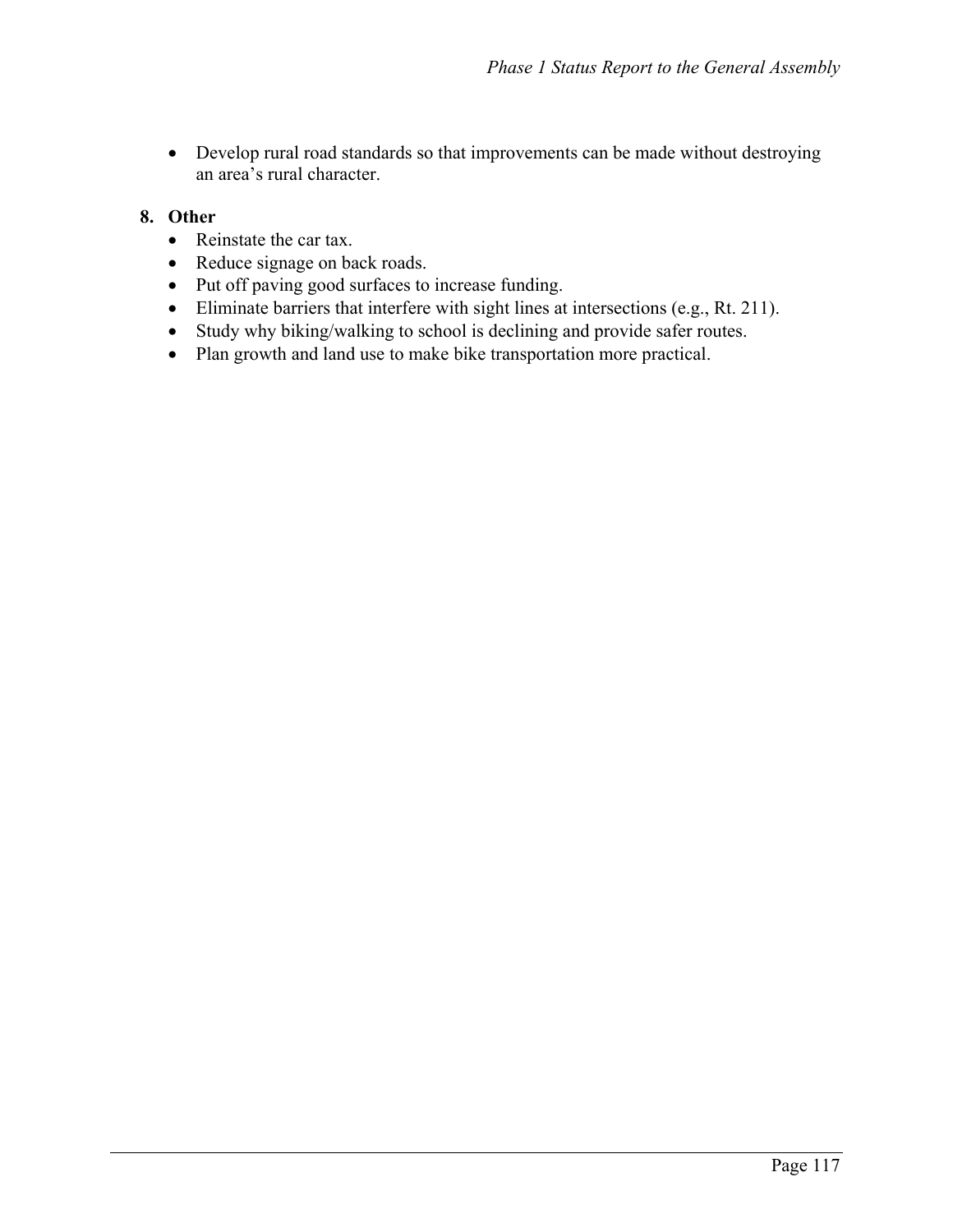### **Virginia Statewide Multimodal Long-Range Transportation Plan Discussion Group Meeting Salem, Virginia October 4, 2001**

#### **TRANSPORTATION MODES**

#### **1. Roads**

- Provide aesthetic treatments for roads (e.g., landscaping).
- Build roads with a conduit for rail, where rail is likely to follow in the future.
- Implement more technology like the Smart Road.
- Tear down urban interstates and replace them with urban boulevards with at grade intersections in order to reverse the isolation and impoverishment of inner cities caused in part by such highways.
- VDOT needs a long-term vision at least 50 years into the future.
- Consider multimodal corridors, not just highway corridors (e.g., reserve medians for rail, or an exclusive truck way for I-81).
- Achieve "buy-in" by clearly stating goals and pick corridors to emphasize.
- Stop the practice of "thinking regionally, but acting locally."
- Consider the total transportation system, including all modes.
- Determine statewide goals and base transportation decisions on these goals. Instead of saying "support airports", for example, we should be more specific and say that we should put a road from x to y because we want economic growth in that area, or that we shouldn't put a road from x to y because we want to keep that area green.
- Recognize that the basic question of the transportation system's purpose is a political question.
- Provide intermodal options in Roanoke, including bicycle, pedestrian, and passenger rail options.
- Develop true cost pricing a system where the users of roads and highways bear a greater portion of the true cost of using that infrastructure.
- Some studies show that user fees do pay for road maintenance.
- Use context sensitive road design.
- Provide education on funding, planning, and the other (hidden) costs of transportation like insurance, taxes, etc.
- Provide statutory incentives for local governments to plan for alternatives to roads.
- Allow localities to plan and design their own roads.
- Restrict hours for truck operation on interstates.

### **2. Passenger Rail**

- Engineer tracks to support passenger rail (e.g., provide double-tracking so that passenger rail does not have to compete with freight.)
- Support rail service with state funds.
- Consider alternative fuels/clean technology for trains (e.g., Maglev).
- Explore the possibility of using Maglev technology for intercity rail.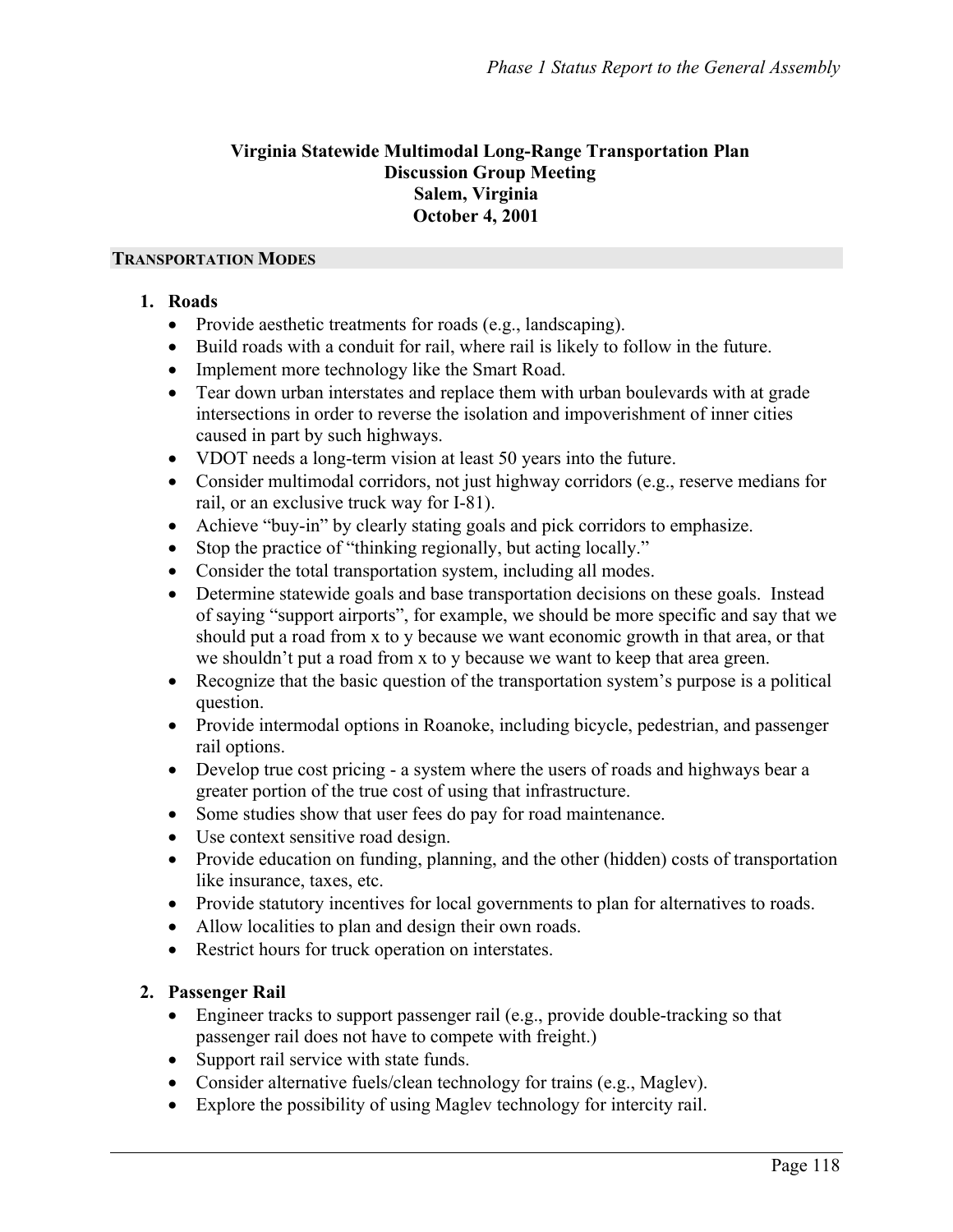- Provide bicycle and pedestrian access to rail stations.
- Provide both statewide and regional passenger rail service.
- Provide public education on the benefits of using rail.

## **3. Freight**

- Provide intermodal freight transfer stations to get freight off trucks and onto rail lines. Long haul trips should be by rail and short haul trips should be by truck.
- Emphasize bio-regionalism (using an area's resources to sustain itself) in terms of economic development.
- Change the tax structure to eliminate favoring trucks (by taxing railroads) and provide state subsidies for rail.
- Anticipate the impact of NAFTA on truck traffic in the state.
- Re-examine the safety of double trailers and the feasibility of shifting some of this freight to rail.
- Anticipate changes in consumption patterns and their impact on the transportation system.

# **4. Aviation**

- Provide multimodal access to airports.
- Emphasize the use of high-speed rail for short trips (<300 miles) and air transport for longer trips.
- Consider the importance of NASA's small aircraft transportation program.

### **5. Transit**

- Minimize the use of transit buses in favor of trolleys or alternative fuel vehicles.
- Introduce vanpooling.
- Re-align the relationship between buses and other forms of transit.
- Provide fixed rail facilities.
- Encourage the use of buses as connectors to other transit lines, instead of the main transit vehicle.
- Work toward changing our current transportation system, which favors personal vehicles, to one that is more transit oriented.
- Encourage localities to control growth by managing infrastructure development (e.g., water, sewer, roads).
- Recognize the relationship between transportation and land use and recognize that localities have authority over land use decisions.
- Investigate the availability of futuristic vehicles.
- Expand demand responsive service.
- Anticipate the need for intermodal connections (e.g., park and ride lots).
- Anticipate the impact of retired individuals on the demand for transit services.
- Consider transit a civil right in urban areas since it allows people (especially the poor) to hold jobs throughout an urban area without forcing them to own cars.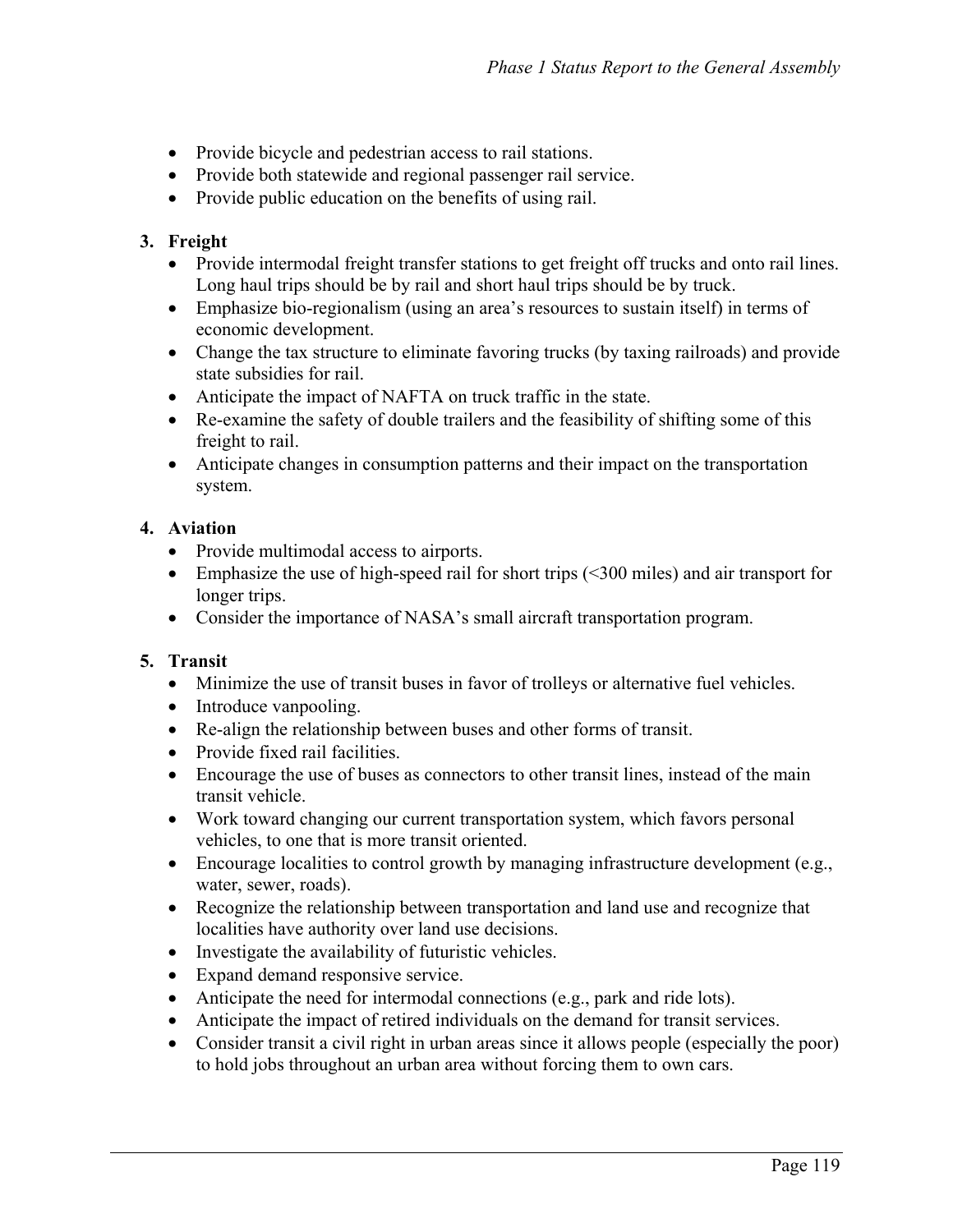### **6. Bicycles**

- Provide bike lanes on minor arterials, collectors, and major arterials.
- Use the Netherlands as an example of a bicycle system. There are paved, signed, safe bicycle facilities.
- Provide more bicycle facilities in urban areas.
- Incorporate bicycle facilities into new road designs and fund with the same formula.
- Shared bike lanes are paid for by the system funding the road; enhancement funds are also available for bike facilities.
- Allow localities, neighborhoods, and semi-rural areas more flexibility in how transportation funds are spent to encourage the development of non-automobile forms of transportation.
- Eliminate the disparity between urban and secondary road funding; counties must pay more of a match than urban areas. Due to political and financial concerns, cities often decide not to invest in bike facilities.
- Streamline the project development process.
- Improve notification and coordination between jurisdictions and neighborhoods with respect to the location of bike routes on local bike plans.
- Develop statewide bike routes.
- Use sensors that recognize bicycles at intersections.

### **7. Pedestrians**

- Provide safe pedestrian facilities (e.g., not in the road).
- Provide signals for pedestrian crossings.
- Provide more pedestrian facilities in suburban localities counties.
- Enforce the law cars yield to bikes, bikes yield to pedestrians. Give pedestrians priority.
- Provide shade on sidewalks.
- Consider safety and other practical implications fixed objects such as trees kill and the shade slows snow/ice melting.
- Provide pedestrian and bicycle access to schools.

# **8. Ferry**

• No comments

### **9. Ports**

• Consider an inland port in the Roanoke area.

### **TRANSPORTATION ISSUES**

- **1. Safety** 
	- Recognize the tradeoff between safety and shade with regard to trees. There is too much emphasis eliminating shade to prevent ice development.
	- Accommodate pedestrians at intersections.
	- Provide more signage at intersections so that drivers know to yield to pedestrians.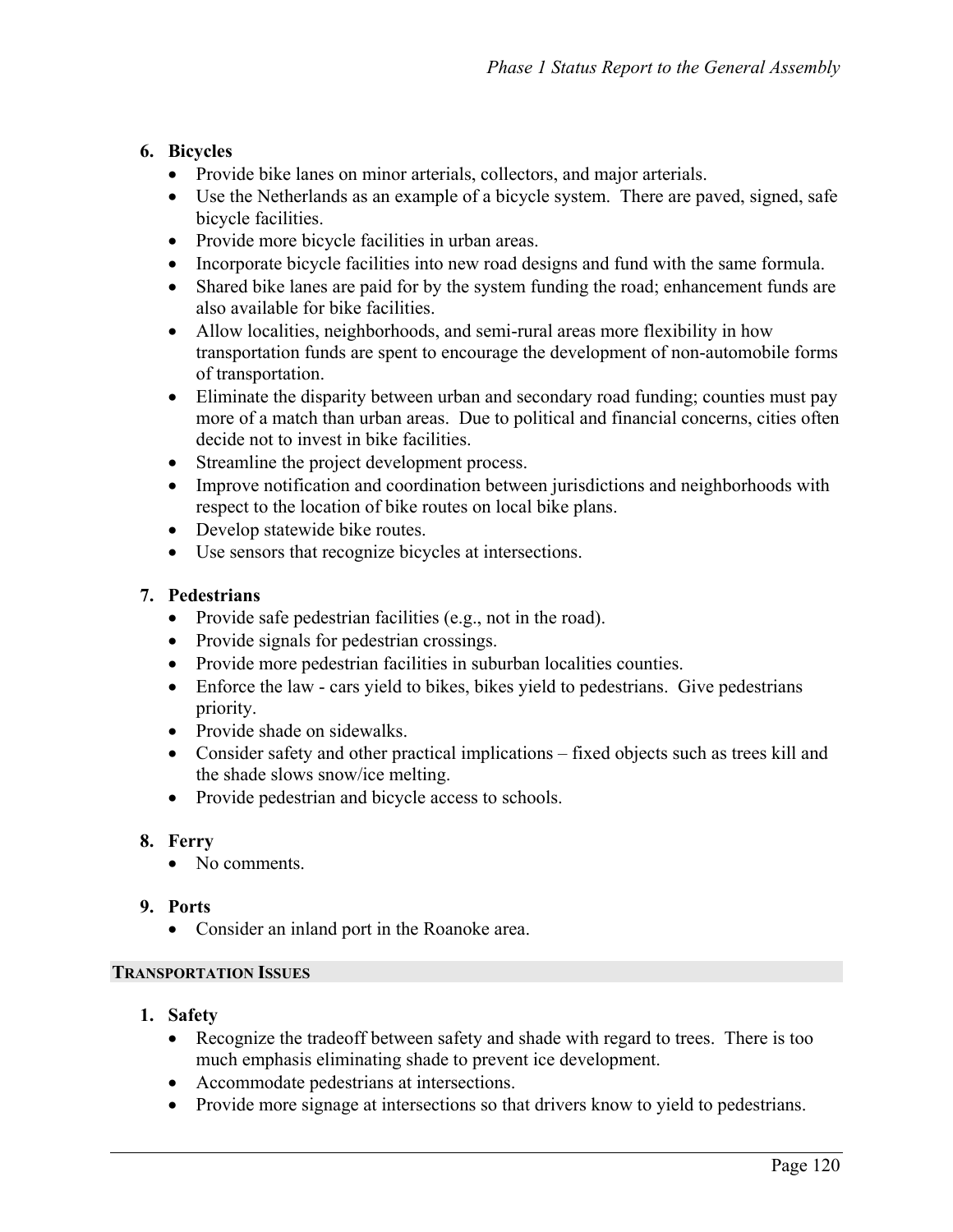- Eliminate at-grade rail crossings.
- Enforce speed limits on interstates, especially of trucks.
- Emphasize use of turn signals..
- Explore alternates to weave lanes at interstate interchanges (e.g., where acceleration and deceleration lanes overlap).
- Streets designed to  $85<sup>th</sup>$  percentile standards are unsafe for other non-vehicular users.
- Discontinue wide, flat, straight street design because it encourages speeding.

# **2. ITS**

• Continue to introduce this into the planning process to increase system efficiency.

### **3. Economic Development**

- Need to decide the purpose of building roads. Consider regional development, using roads to encourage economic development, and community needs.
- Tie transportation policies to land use.
- Make the road fit the circumstances

#### **4. Environmental Justice**

• Transportation decisions should reflect the community not just those who have more resources. The urban poor are disproportionately harmed by our transportation policies. Transportation choices have done great harm to urban neighborhoods subjecting them to pollution and noise and making them dangerous places.

### **5. Mobility**

- Use more coordinated street grids rather than collector roads because they provide multiple routes and distributes traffic better.
- Provide more pedestrian access in towns and cities.
- Make park and ride lots multimodal.
- Provide more park and ride lots.

### **6. Smart Growth & Sprawl**

- Connect land use and transportation.
- Allow localities to spend money on transportation facilities that lead to compact growth.
- Educate local governments on the availability of funding sources and smart growth tools.
- Need to provide education, information and clarification regarding sprawl and its impacts.
- Promote telecommuting as a means of accommodating people's desire to live in the suburbs.
- Encourage flexibility in subdivision road standards. Discourage wide roads in subdivisions because they encourage speeding in subdivisions and create stormwater runoff issues.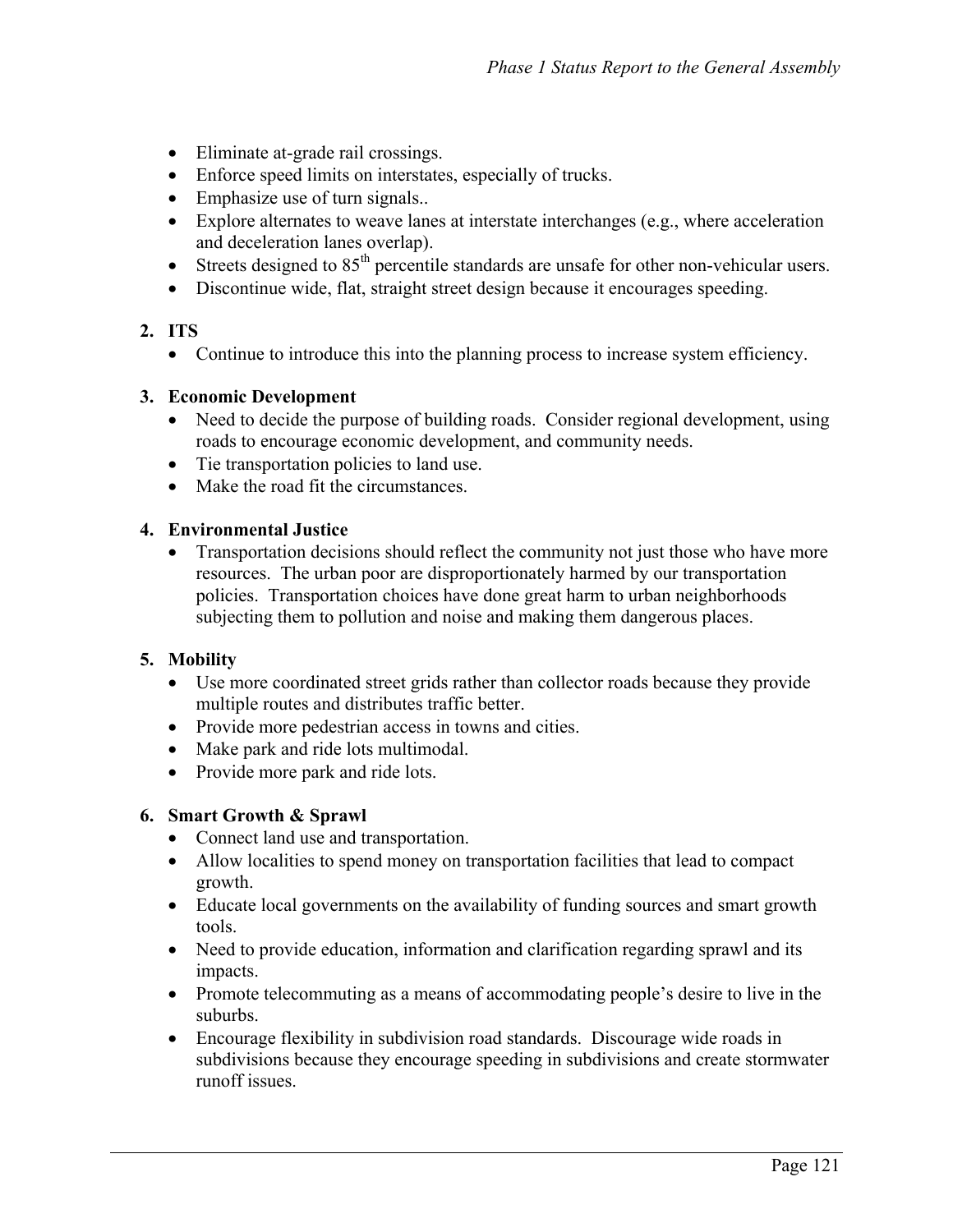• Subdivision standards were changed recently. Roads are only as wide as they have to be for fire and school vehicle use. Developers often build roads to their own standards for their own purposes.

### **7. Environmental**

- Consider air pollution and water quality issues.
- Study the use of and ways to control invasive species.
- Seek more public input on the revision of the tree cutting policy.

# **8. Other**

- Employ sound financial practices.
- Ensure maintenance funding.
- Educate drivers on the true cost of automobile driving and put a user fee in place. Provide incentives and disincentives to automobile use.
- Educate local governments on mobility, transit oriented development, pedestrian friendly development, the connection between land use and transportation, and public investment policies.
- Incorporate boating and recreational access when building roads.
- Understand that most of these suggestions are not VDOT decisions; they are local government and state legislature decisions. VDOT must follow laws, including national environmental, design, and safety standards. While the General Assembly can dictate specific tasks, VDOT must still meet these standards.
- Look long term and develop a vision. Seek buy in from everyone, including the General Assembly. The vision should be put into law. It may come down to a political decision. Funding is absolutely necessary to make it a reality.
- Provide funding to meet ADA requirements.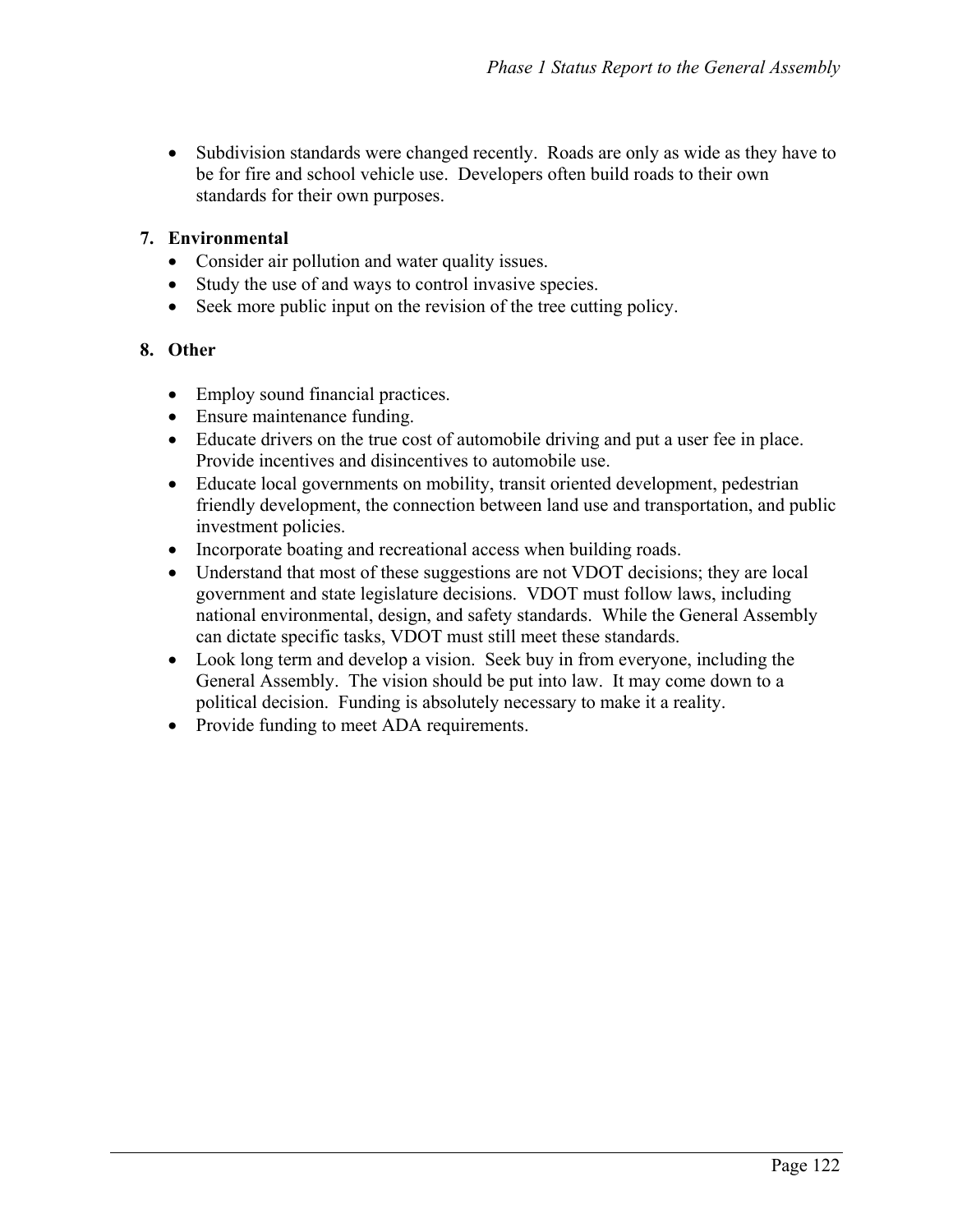### **Virginia Statewide Multimodal Long-Range Transportation Plan Discussion Group Meeting Richmond, Virginia October 22, 2001**

#### **TRANSPORTATION MODES**

#### **1. Roads**

- Rebuild I-95 exit 78 (Boulevard) to serve as a major gateway to Richmond and provide access to major attractions, including city parks, museums, sports complex, etc.
- Reduce the emphasis placed on and subsidies for roads. Emphasis should be placed on two-lane roads over four-lane and wider roads.
- The 'Roads' section is not good place to begin the discussion.
- Build all new roads with bike lanes and retrofit existing roads with bike facilities.
- Improve coordination between localities and the state for the statewide transportation plan.
- Emphasize improving and enhancing existing roads, not building new roads.
- Continue working with communities and listening to their needs to develop "Win-Win" solutions.
- Develop centralized transportation systems to better transport the general population, especially for the disabled.
- Require trucks stay in the right lane, except for passing.
- Use signal synchronization technology to coordinate traffic signals, avoid excess stopping, and keep traffic flowing.
- Evaluate transitions from one interstate to another and eliminate bottlenecks (e.g., I-64 and I-95 at Bryan Park).
- Continue to study the Rt. 460 corridor as an alternative route to I-64. The Rt. 460 corridor provides considerable economic development potential.
- Employ more flexibility with design standards and balance the need for safety with the need to move traffic.
- Emphasize and enhance the state's natural beauty by limiting billboards, working with zoning at intersections, and maintaining a more "natural" look for roadside vegetation.
- Prohibit construction on weekends, except for emergencies.
- Define priorities. Emphasize intermodalism and the potential of other modes to solve traffic problems traditionally solved through road construction.
- Improve coordination between all levels of government to improve interconnectivity and avoid mistakes that other states have made.
- Coordinate special events with intermodal planning and construction scheduling.
- Provide incentives for non-auto users and alternative fuel vehicles.

# **2. Passenger Rail**

• Upgrade rail facilities to help take trucks off roads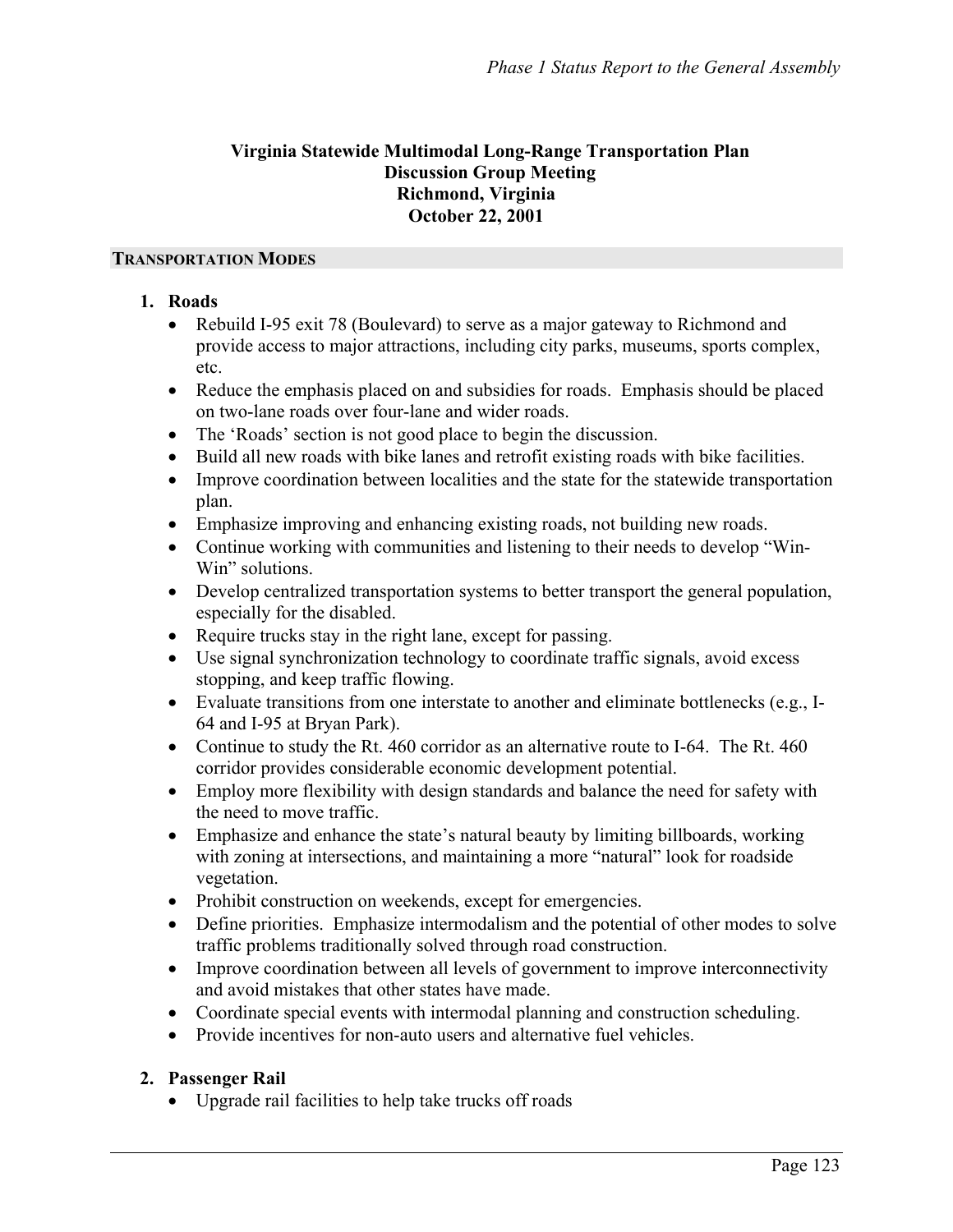- Bring high-speed rail to Virginia.
- Use rail service to compliment air service for trips of 200 to 400 miles. Replace trips of two hours or less with rail trips.
- Fund rail improvements with public dollars like airways, waterways, and roads.
- Improve rail infrastructure to enhance both high-speed passenger rail and freight rail service.
- Include rail in the planning process to identify possible savings by using alternate modes.
- Encourage rail use.
- Coordinate railroad crossings with VDOT.

### **3. Freight**

- Enforce speed limits for trucks on interstates using ITS and other Smart Highway Systems.
- Require truckers to pay for the use of the road.
- Divert freight movement from roads to rail lines and waterways.
- Explore locations for intermodal facilities to transfer freight from truck to train.

# **4. Aviation**

- Emphasize coordination between air and rail to ensure the timely movement of people.
- Provide transit service to RIC.
- Provide connections between rail lines and airports.
- Encourage FAA to upgrade computer systems using the "Free Flight" system.
- Work to reduce public fear of air travel.
- Employ better land use policies around airports to address noise issues and avoid locating potential hazards nearby.

### **5. Transit**

- Give transit projects the same footing in terms of funding as other transportation projects. Give transit priority over roads.
- Make transit cost effective to get people out of their cars.
- Provide coordinated and affordable paratransit service and centrally located transit hubs. Eliminate artificial boundaries that raise fares.
- Use alternative fuel transit buses.
- Provide more park and ride facilities.
- Put bike racks on all buses.
- Promote regional transit for job access.
- Lower the local match required for transit capital and operating expenses.

### **6. Bicycles**

- Use electric power rights of way for bike trails.
- Provide roads with wide shoulders to accommodate bikes. Bike lanes adjacent to vehicle lanes make roads too wide and encourage drivers to speed.
- Provide bike lanes separated from vehicle traffic with a natural buffer.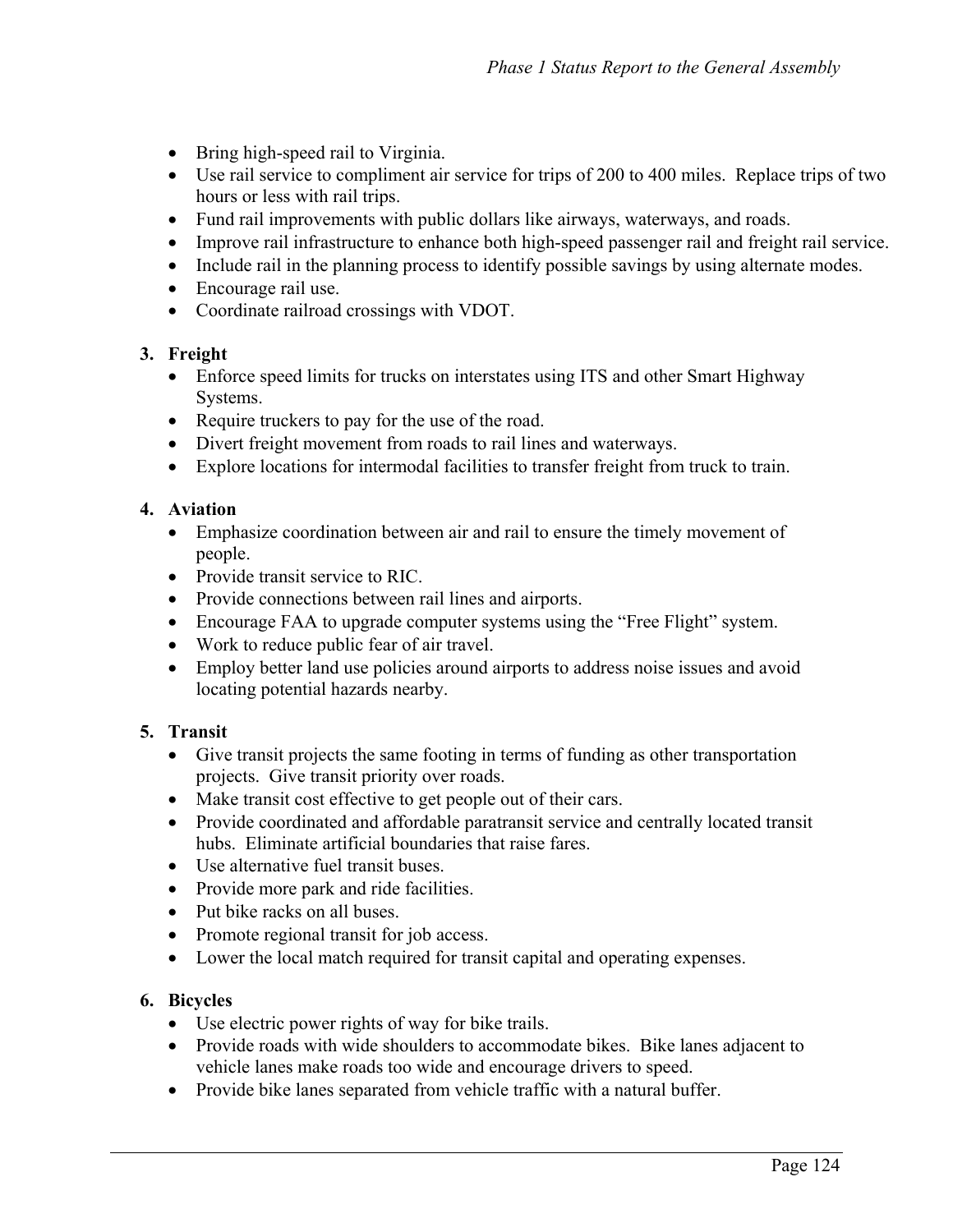- Complete the Richmond Regional Bike and Pedestrian Study.
- Reserve a portion of the Highway Trust Fund (e.g., 1 to  $2\%$ ) for bike and pedestrian facilities.
- Provide more bike racks within cities.
- Rethink policy on which road facilities (e.g., bridges, etc.) are open to bike traffic.
- Provide safe crossovers on major roadways and other barriers to bicyclists and pedestrians.
- Educate bicyclists on safety issues.

### **7. Pedestrian**

- Allow narrower subdivision roads to reduce speeds and increase safety.
- Encourage sidewalk construction require sidewalks in subdivisions.
- Increase flexibility and improve coordination between VDOT and localities.
- Encourage developers to design street grids instead of cul-de-sacs.
- Provide pedestrian crossings in areas with high disabled populations.
- Enforce the law requiring motorists to yield to pedestrians at marked crosswalks.
- Lower the local match required for construction of pedestrian projects to be equal to that of road projects.
- Include the cost of sidewalks in the total project, as with curb and gutter infrastructure.
- In subdivisions, design roads for pedestrians and alleys for vehicles.
- Examine the cost benefit of pedestrian projects.
- Encourage shopping within or close to subdivisions for pedestrian accessibility.
- Require sidewalks along major arteries.
- Limit access and curb cuts on certain roads to improve pedestrian safety. Encourage the use of service roads.

### **8. Ferry**

- Continue to operate the Jamestown Ferry.
- Promote ferry use.
- Provide bike and pedestrian facilities and connections.
- Continue to subsidize ferries to promote tourism.
- Maintain and improve existing ferry service.

### **9. Ports**

- Eliminate clearance and other restrictions to facilitate freight movement.
- Provide intermodal facilities and coordinate services with rail.

### **TRANSPORTATION ISSUES**

- **1. Safety** 
	- Stop using "safety" as an excuse to widen and build new roads.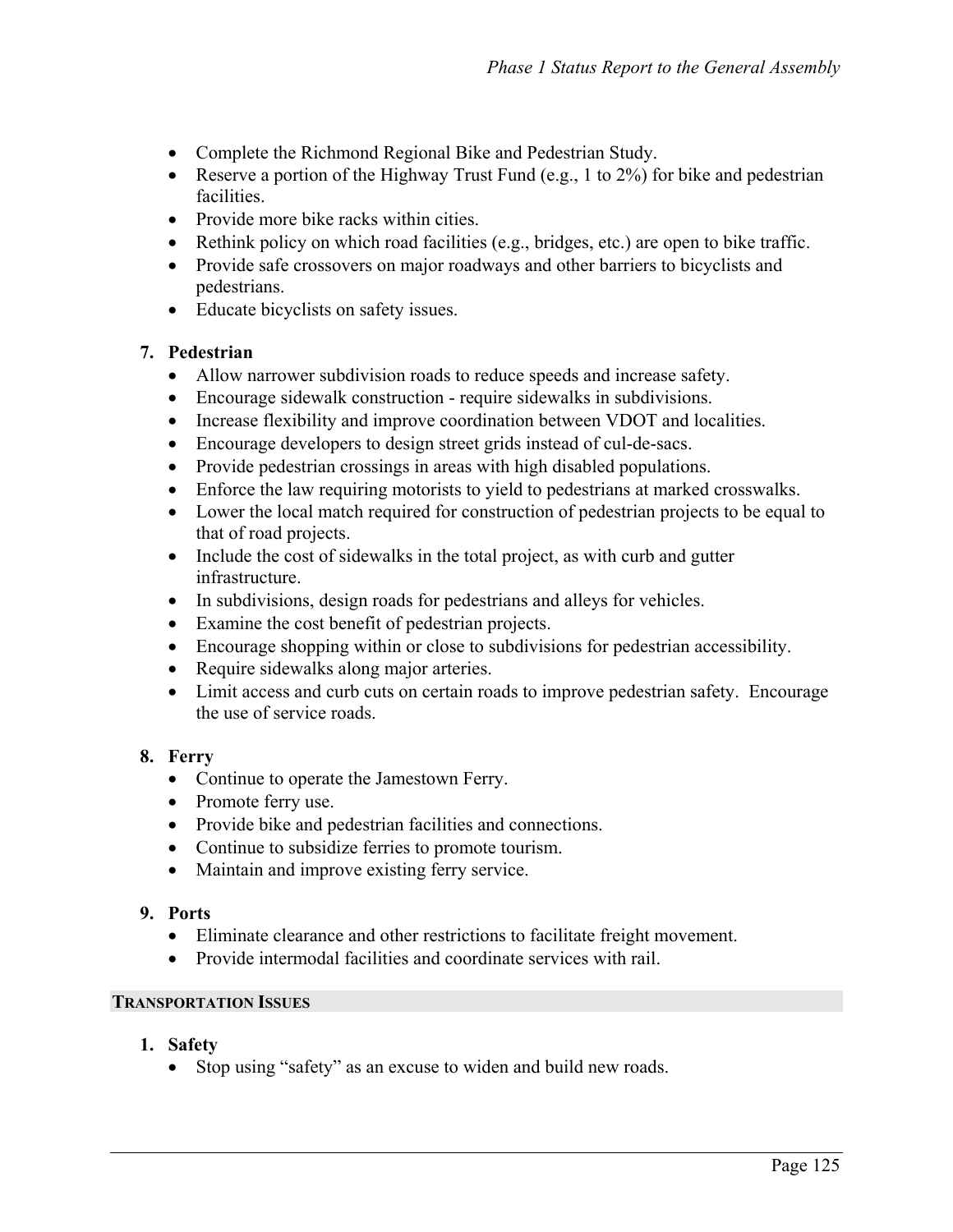- Make it easier for communities to ban through-truck traffic on roads not designed for trucks when alternate routes exist.
- Use traffic circles.
- Promote redundancy.
- Divert freight from roads to rail.
- Reduce the use of double tractor trailers. Do not allow longer, wider and heavier trucks than are currently permitted.
- Educate motorists on bike and pedestrian safety. Include in drivers license test.
- Define "safety" in the multimodal context and develop safety measures.
- Spend Federal money on pedestrian and bike safety programs.

# **2. ITS**

- Continue to expand ITS, especially on interstates**.**
- Continue the use of computerized signalization systems to increase road capacity.
- Install transponders in emergency vehicles so they can change traffic signals.
- Continue integration of ITS into transit (e.g., real-time information, transit passes, ticket purchase through payroll deduction, etc.).
- Standardize computerized toll systems throughout the country.

# **3. Economic Development**

- Coordinate road planning with other types of planning, especially affordable housing.
- Define goals for economic development.
- Recognize the connection between road infrastructure and economic development.
- Provide road and rail service to industrial parks.
- Coordinate industrial development with intermodal facilities development.
- Provide incentives for using existing buildings where roads already exist (e.g., brownfields).
- Provide incentives for secure bike parking in industrial developments.
- Ensure that every neighborhood has access to public transportation and shopping.

### **4. Environmental Justice**

- Provide pedestrian facilities to accommodate individuals without cars.
- Reach out to communities that do not usually participate, especially in the early planning stages.
- Require commuters and truckers to pay for the use of the roads. People using small rural and city streets are paying most of the taxes so that commuters and truckers can have improved interstates.
- Spend transportation money equitably throughout all levels of the community and all modes of travel.
- Investigate the use of congestion pricing.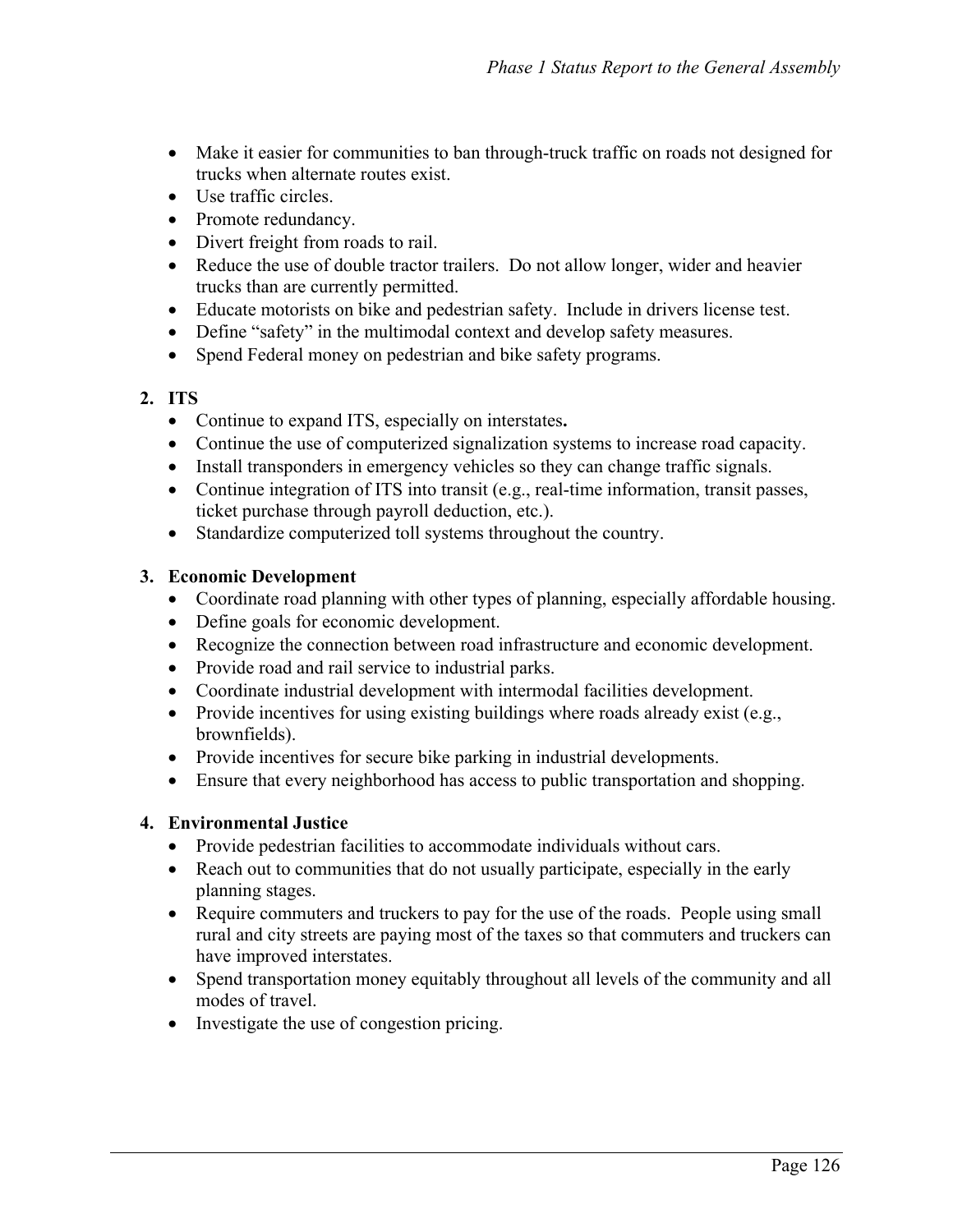# **5. Mobility**

- Consider needs of old, young, and those who cannot drive.
- Emphasize the need for passenger rail service.
- Engage in joint land use and transportation planning efforts to reduce dependence on automobiles.
- Provide transportation choices for citizens.
- Place a priority on transit improvements to remediate the historic lack of funding for transit.

### **6. Smart Growth and Sprawl**

- Reorganize so that a Director of Smart Growth reports directly to the Governor, as in Maryland.
- Develop regional agencies to coordinate planning of large-scale regional transportation projects.
- Consider the effects of transportation improvements on future land use.
- Require a smart growth component in the environmental process.
- Work with local governments to develop access management plans. Promote the use of conservation easements as part of the management strategy.
- Protect existing roads from development that prevents them from being able to serve their original purpose.
- Limit curb cuts.
- Recognize and study how new development is induced by road projects.

### **7. Environmental**

- Protect existing natural resources when building new roads or widening existing ones.
- Avoid widening scenic byways to improve performance.
- Avoid the use of toxic chemicals for control of roadway vegetation.
- Use plants to prevent erosion on hills adjacent to roadways instead of rocks.
- Expand wildflower planting along roadways.
- Promote the use of alternate modes to improve air quality.
- Include habitat crossings in all transportation projects.

### **8. Other**

- Restrict VDOT to building and maintaining roads, and let another agency do transportation planning.
- Address land use planning in the statewide transportation plan.
- Remove politics from the transportation planning and programming process.
- Include transportation demand management elements (e.g., telecommuting, etc.)
- Expand ITS to provide other services to citizens in addition to transportation.
- Develop a greater amount of coordination of all elements of transportation.
- Coordinate the statewide transportation plan very closely with local transportation plans.
- De-politicize the CTB; members should have transportation expertise. There should be planners on the CTB.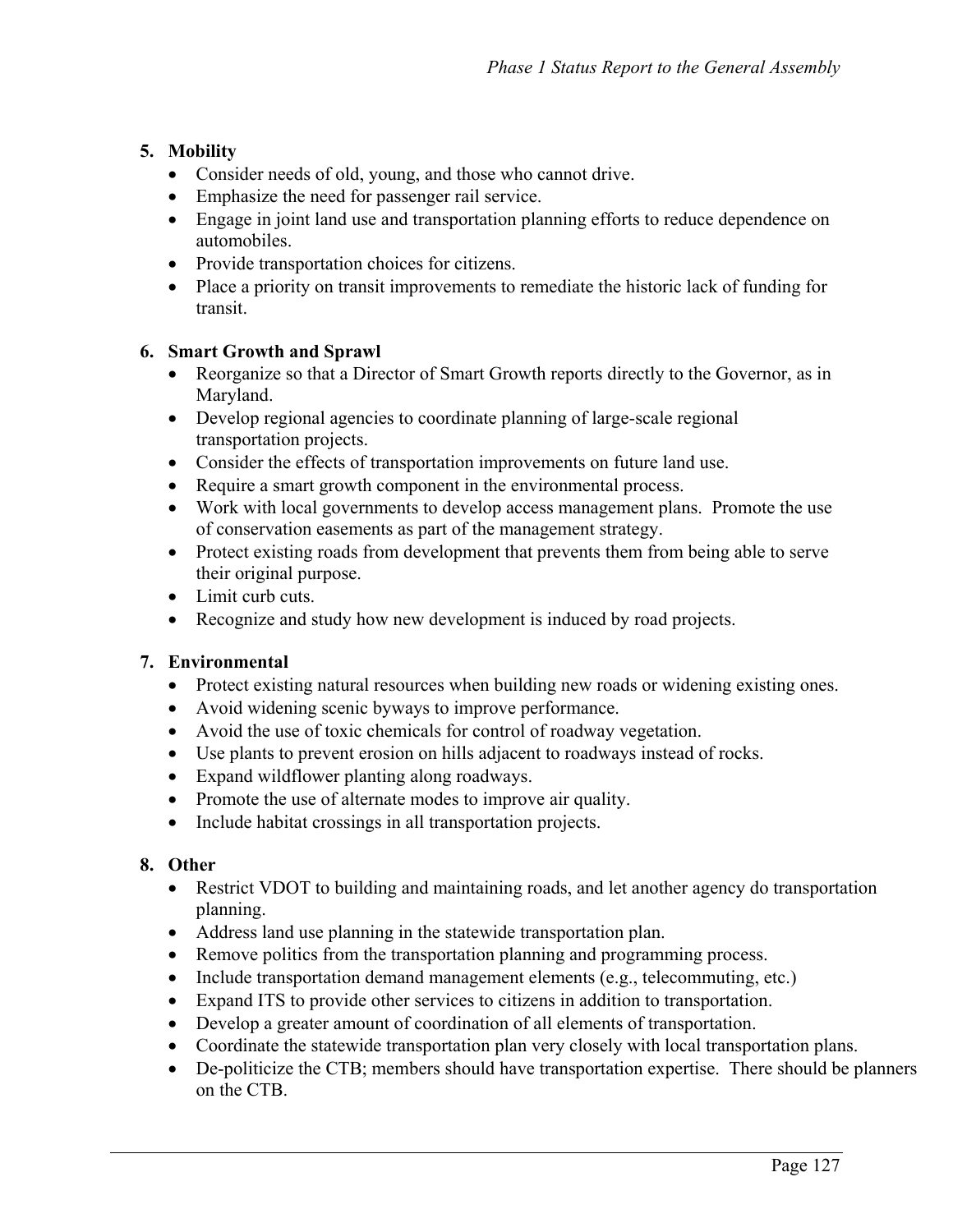- Define the mission of the statewide transportation plan and clearly define terms. Develop measurable objectives.
- Hold public hearings for major projects not public information meetings.
- Include a list of statewide projects in the statewide transportation plan. Meet the requirements for metropolitan area plans.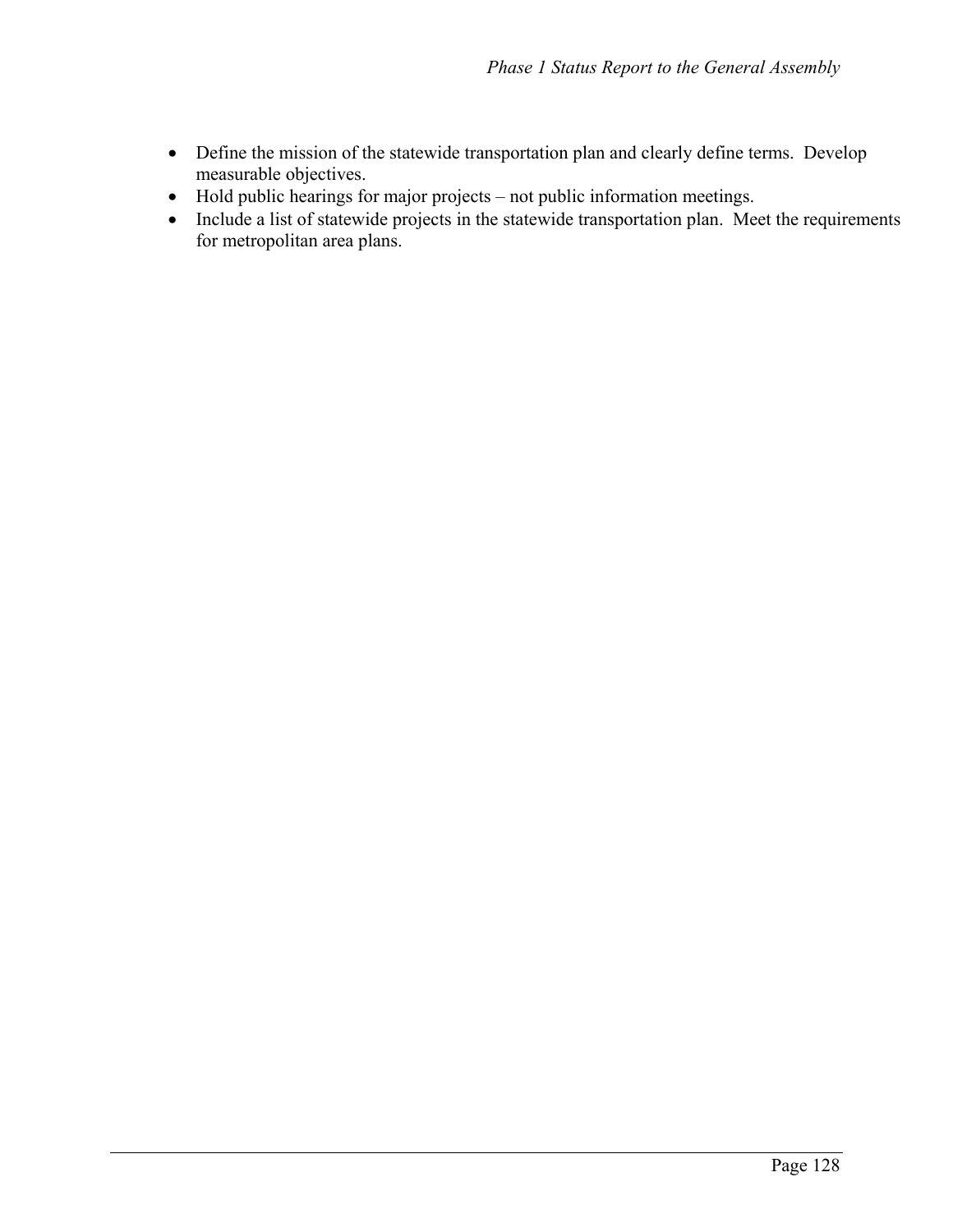### **Virginia Statewide Multimodal Long-Range Transportation Plan Discussion Group Meeting Staunton, Virginia October 25, 2001**

#### **TRANSPORTATION ISSUES**

#### **1. Safety**

- Fully shield roadway lighting to eliminate glare and light pollution.
- Limit weight and number of trailers on tractor-trailers.
- Enforce truck speed limits.
- Encourage movement of oversized loads (e.g., heavy machinery) and hazardous materials via rail instead of interstates.
- Use more traffic calming techniques in urban areas.
- Provide more bicycle access on scenic roads.
- Ensure that bridges can accommodate the weight of machinery that must use them (e.g., farm machinery in rural areas).
- Recognize that ensuring safety may sometimes require exceeding Federal and state safety standards.
- Require cars and trucks to operate at separate times, like the Autobahn.
- Use rail to transport container trucks.
- Limit truck traffic to certain roads and/or lanes. Provide separate car and truck lanes.
- Enforce minimum speed on interstates.
- Avoid designing roads to encourage excessive speeds.
- Provide different traffic lights for day and night. The new super green traffic lights are too harsh at night in rural areas.
- Provide transportation options to older populations, especially in areas with no public transit.
- Allow localities to ban through trucks on roads not designed to carry them.
- Provide incentives to localities to provide alternative transportation options bikes, trails, transit, etc.
- Consider the impact of road chemicals and pesticides used for maintenance, etc.
- Provide separate rail lines for passenger and freight movement.
- Recognize that technology cannot replace humans in some instances (e.g., enforcement).
- Increase the training required to obtain and keep a driver's license.
- Address the use of cell phones and in-car computers.
- Educate the public on the benefits of walking and biking.
- Provide safety and security at every point where people change their modes (e.g., park and ride lots, bus stops and stations, etc.)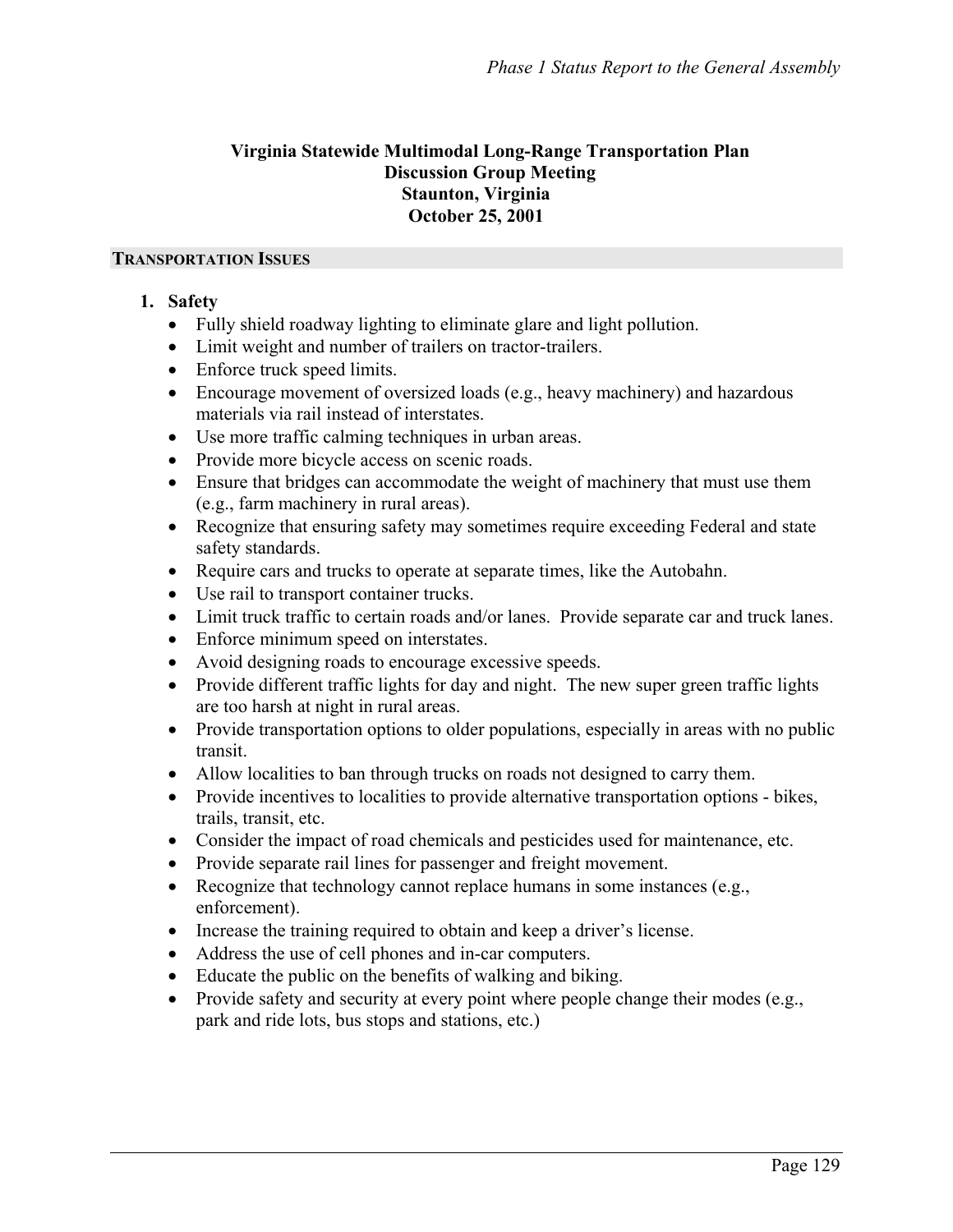# **2. ITS**

- Focus on immediate maintenance issues before investing in expensive ITS.
- Use technology to track vehicle operations for enforcement purposes and to identify needs and resources efficiently.
- Use the Internet to provide real time information on traffic problems and road conditions.
- Synchronize traffic signals.
- Avoid encouraging the use of cell phones and personal computers while driving.
- Getting hardware on roads so that motorists can access information through their own PC<sub>s</sub>.
- Use technology to provide information to motorists and coordinate carpooling, etc.

# **3. Economic Development**

- Coordinate with localities before building new roads. Include local input in planning during the early stages.
- Preserve vistas and scenery.
- Focus development near towns and existing development. Protect farms.
- Recognize that accessible alternative transportation promotes economic development.
- Provide access from rural areas to businesses and services.
- Coordinate industrial development between localities and the state.
- Accommodate truck traffic around industrial parks.
- Coordinate with localities so that roads are constructed where localities want to focus development.
- Use existing under-utilized infrastructure; encourage development in existing facilities.
- Explore the use of school buses as public transit buses.
- Plan development, ensure consistency with communities, and seek input of residents.
- Include tourism in the definition of economic development.

### **4. Environmental Justice**

- Recognize that low income and minority populations may work nontraditional schedules and public transit does not usually operate at hours that would best accommodate them.
- Get the underserved to the table, remove obstacles to their participation, and provide information and access.
- Advertise in minority newspapers and minority languages.
- Bring target audiences to the table earlier in the process and do more to get their input at meetings such as this Discussion Group Meeting.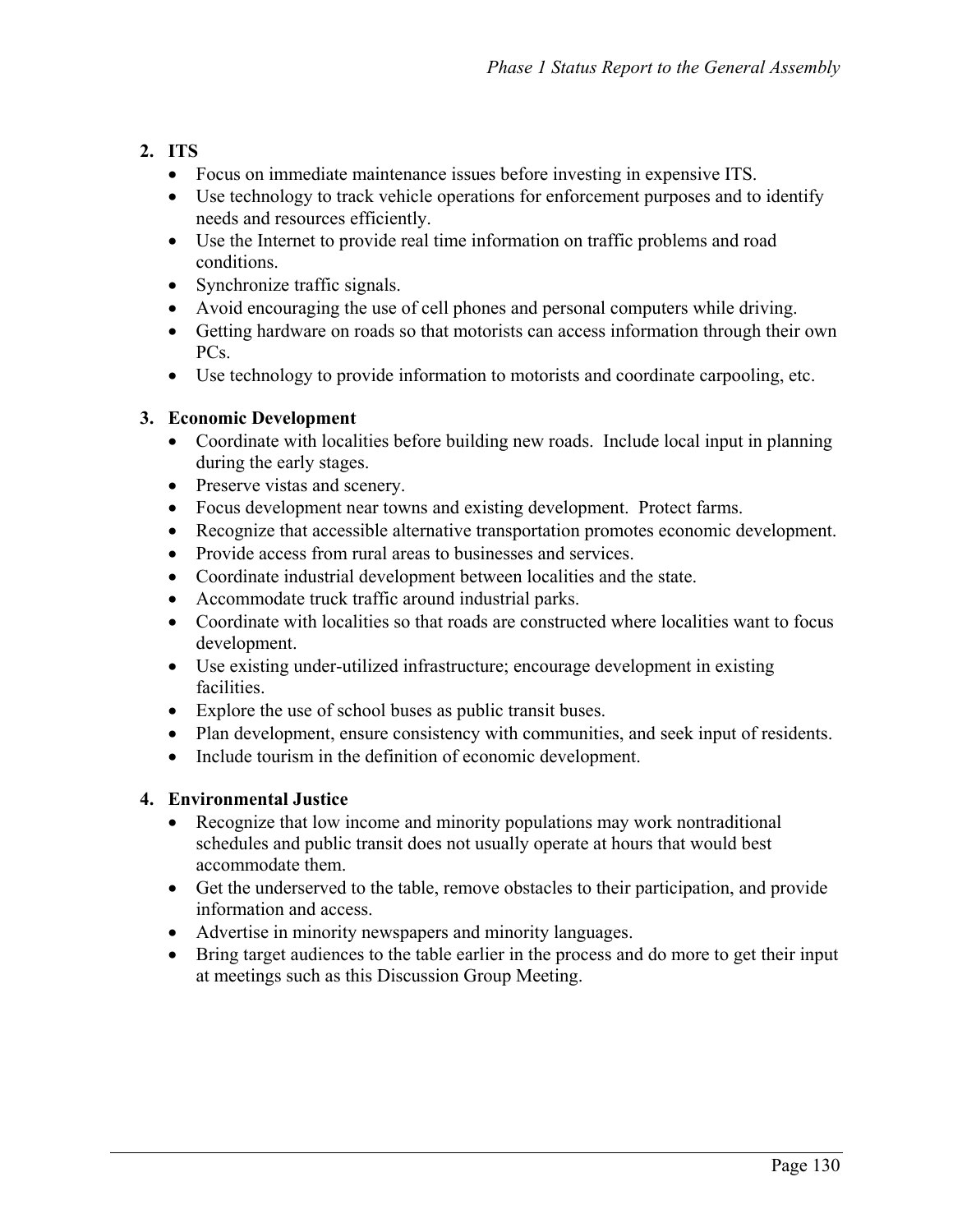# **5. Mobility**

- Use ITS to more efficiently develop transportation systems.
- Provide "door-to-door" service not only "curb-to-curb" service.
- Provide more intermodal options in areas with high commuter populations.
- Establish a seamless intermodal transportation system.
- Encourage flexibility in the application of zoning ordinances so that facilities (e.g., park and ride lots) can be used more efficiently.
- Eliminate the inequity in funding between rural and urban areas.
- Use levels of mobility as measures of effectiveness.

### **6. Smart Growth and Sprawl**

- Include communities in road design.
- Seek locality input on new roads and recognize the relationship between new roads and development.
- Consider the environmental impacts of growth (e.g., run-off, pesticides, water pollution, etc.).

### **7. Environmental**

- Minimize light pollution by fully shielding streetlights and/or using reflective material.
- Complete environmental impact statements before the design process begins.
- Design transportation systems to be compatible with the environment.
- Consider non-motorized modes in road design.
- Preserve waterways.
- Control vehicle emissions, especially trucks.
- Use context sensitive design so that improvements do not destroy local characteristics.
- Study the cumulative effects of road improvements.
- Limit truck idling at rest areas.
- Address wildlife issues ensure that roadside landscaping contains native species and provide wildlife crossovers.

### **TRANSPORTATION MODES**

- **1. Roads** 
	- Reorganize VDOT and develop and agency that covers all transportation modes.
	- Educate the public on funding issues.
	- Treat bicycle improvements the same as road improvements.
	- Allow for more flexible road standards to meet the needs of localities.
	- Seek community input.
	- Fix existing infrastructure before building new facilities.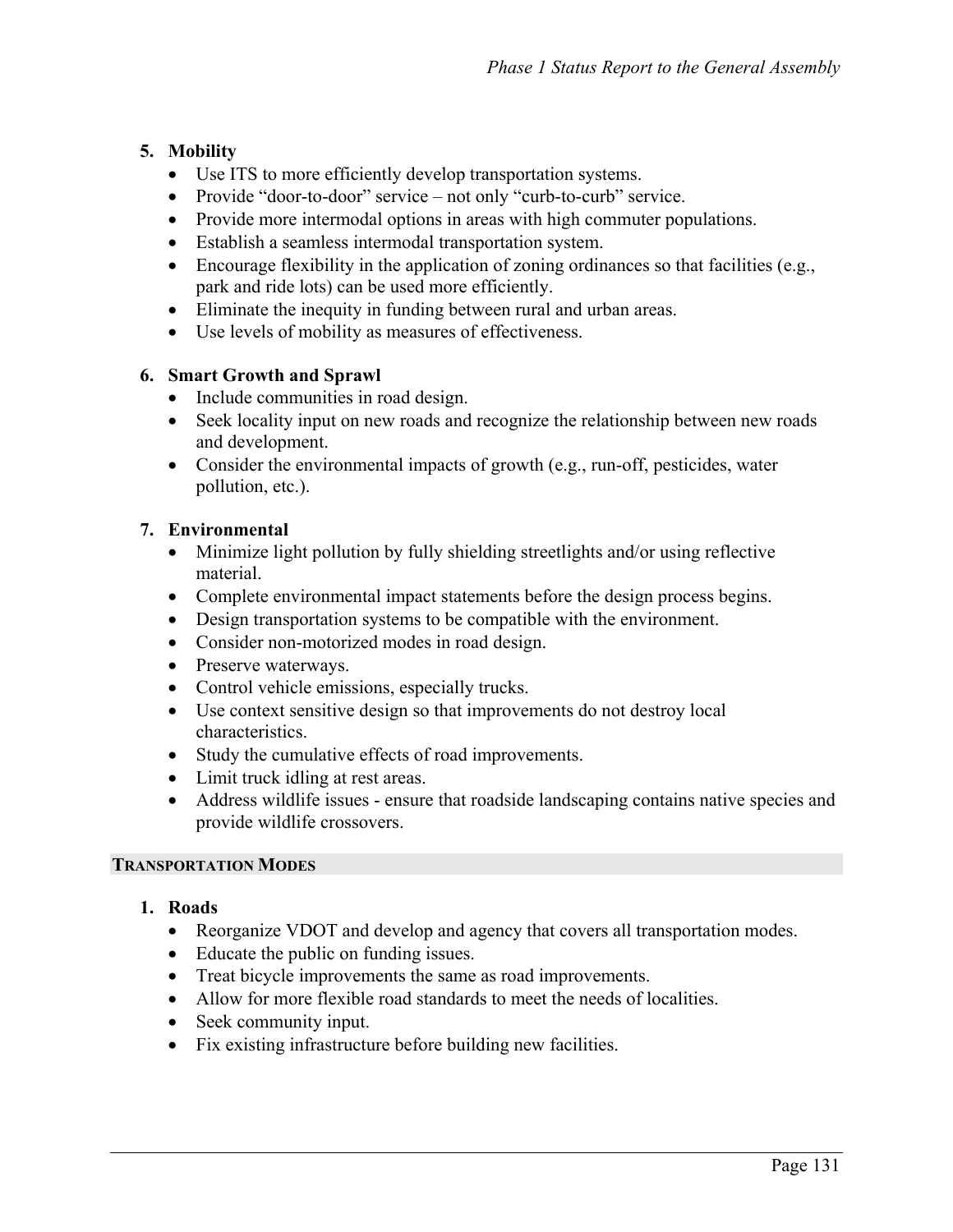# **2. Passenger Rail**

- Study and copy the successes in Europe.
- Provide frequent and reliable rail service to compete with the personal car.
- Provide equal funding for rail and highways.
- Encourage high-density development. Rail only works well in areas with high population densities. Diffused populations cannot support rail systems without significant subsidies.

### **3. Freight**

- Provide separate freight and passenger rail systems.
- Provide another inland port between Staunton and Roanoke.
- Provide rail access at inland ports to encourage moving freight by rail.

# **4. Aviation**

- Handle luggage separate from passengers with a system similar to Fed-Ex.
- Provide access to markets that provide commercial flights.
- Connect rail and transit systems to airports.

### **5. Transit**

- Provide a unified system; identify barriers to local transportation systems.
- Give rural areas direct access to federal transit funding.
- Prioritize tax dollars.
- Post schedules and route information at each bus stop.
- Provide bike racks on buses.
- Provide more equitable funding for rural areas.
- Eliminate barriers that increase fares at artificial boundaries (e.g., jurisdiction boundaries).

### **6. Bicycles and Pedestrians**

- Integrate bike and road planning
- Provide adequate road shoulders in rural areas.
- Recognize that wider lanes and bigger roads make biking and walking unsafe.
- Protect rights of way and easements for bike facilities.
- Establish a statewide trail system.
- Integrate bikes and rail systems.
- Post more "Share the Road" signs to promote fact that there are shared uses of the road even when a lane is not provided.
- Separate trails and bikeways from vehicle traffic by building buffers.
- Create separate agency to deal with bike issues.
- Provide safe pedestrian crossovers at wide roads in urban areas.
- Avoid changes that improve vehicle safety at the expense of bicyclist and pedestrian safety.
- Identify incentives for localities to provide non-motorized modes of transportation.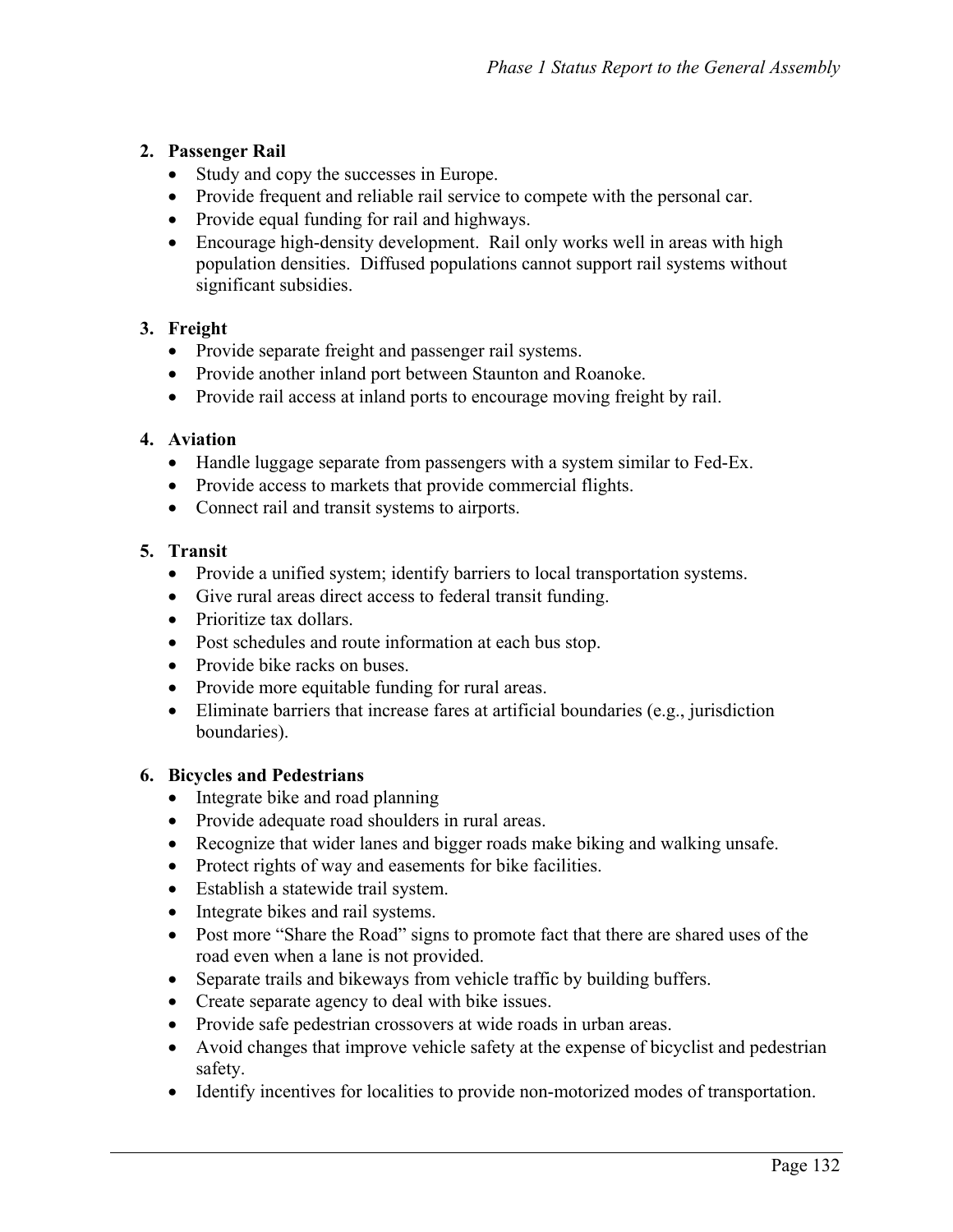- Provide facilities around schools to accommodate increased bike and pedestrian traffic.
- Enforce the pedestrian right of way at crosswalks and provide improved signage.
- Encourage development that facilitates pedestrian traffic.
- Require new development to provide sidewalks.

## **7. Ferry**

- Provide more ferry service.
- Recognize that ferries can be less environmentally intrusive than roads and can provide access to areas not accessible by roads.

### **8. Ports**

- Promote the use of to encourage economic development.
- Link ports to rail service.
- Maintain and expand service.

# **9. Other**

- Develop special design standards for karst environments due to fact that it is extremely sensitive to development and surface disruption.
- Develop rail service in the valley to reduce emissions.
- Facilitate communication between the localities on large regional projects.
- Value historic buildings and take their presence into consideration.
- Provide more flexibility in implementing standards in scenic or historic areas.
- Establish one agency for integrated transportation planning, where all modes are represented under one agency.
- Educate the public on alternative modes of transportation to change the trend (increasing) in vehicle ownership.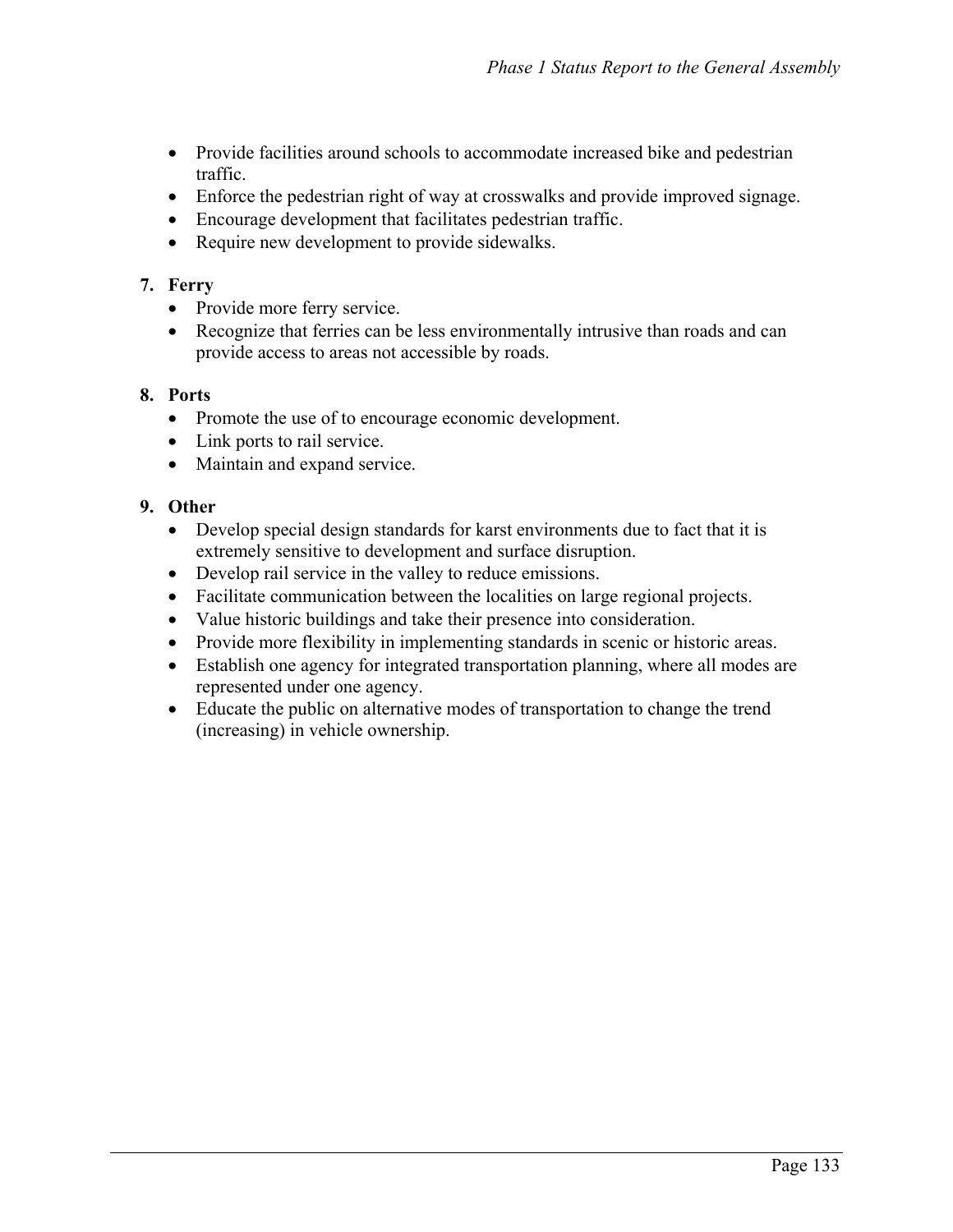#### **Virginia Statewide Multimodal Long-Range Transportation Plan Discussion Group Meeting Fredericksburg, Virginia November 1, 2001**

#### **TRANSPORTATION ISSUES**

#### **1. Safety**

- Limit driveway cuts to better manage egress and ingress and improve level of service.
- Provide incentives for developers to use inter-parcel connections to limit the number of entrances necessary.
- Use traffic calming techniques to make roads safer for pedestrians and bicyclists.
- Consider bike and pedestrian access when designing roads.
- Improve safety hazards (e.g., horizontal/vertical alignment) on rural roads.
- Improve and integrate transit service to reduce congestion and promote safety.
- Involve residents in transportation planning to ensure that the area's needs are met.

# **2. ITS**

- Use variable message signs to provide real-time information about traffic conditions and alternative routes to drivers.
- Synchronize signals.
- Take the lead in on-board traveler information systems by providing accurate and timely information.
- Provide real-time information on transit service similar to that for roadway conditions (e.g., train arrival times, bus schedules, etc.).

### **3. Economic Development**

- Provide transportation alternatives in rural areas; citizens in these areas are handicapped without a vehicle.
- Consider existing neighborhoods and communities in the planning stages.
- Establish a process for fast tracking projects when economic development opportunities arise.
- Recognize the relationship between land use and transportation facilities. Transportation should be for mobility and access, not economic development. Ensure that transportation facilities continue to serve their intended purpose.
- Be more proactive when balancing economic development and transportation needs for an area.
- Address funding inequity between small and large counties. Small counties do not always get their share of transportation dollars for safety and economic development improvements.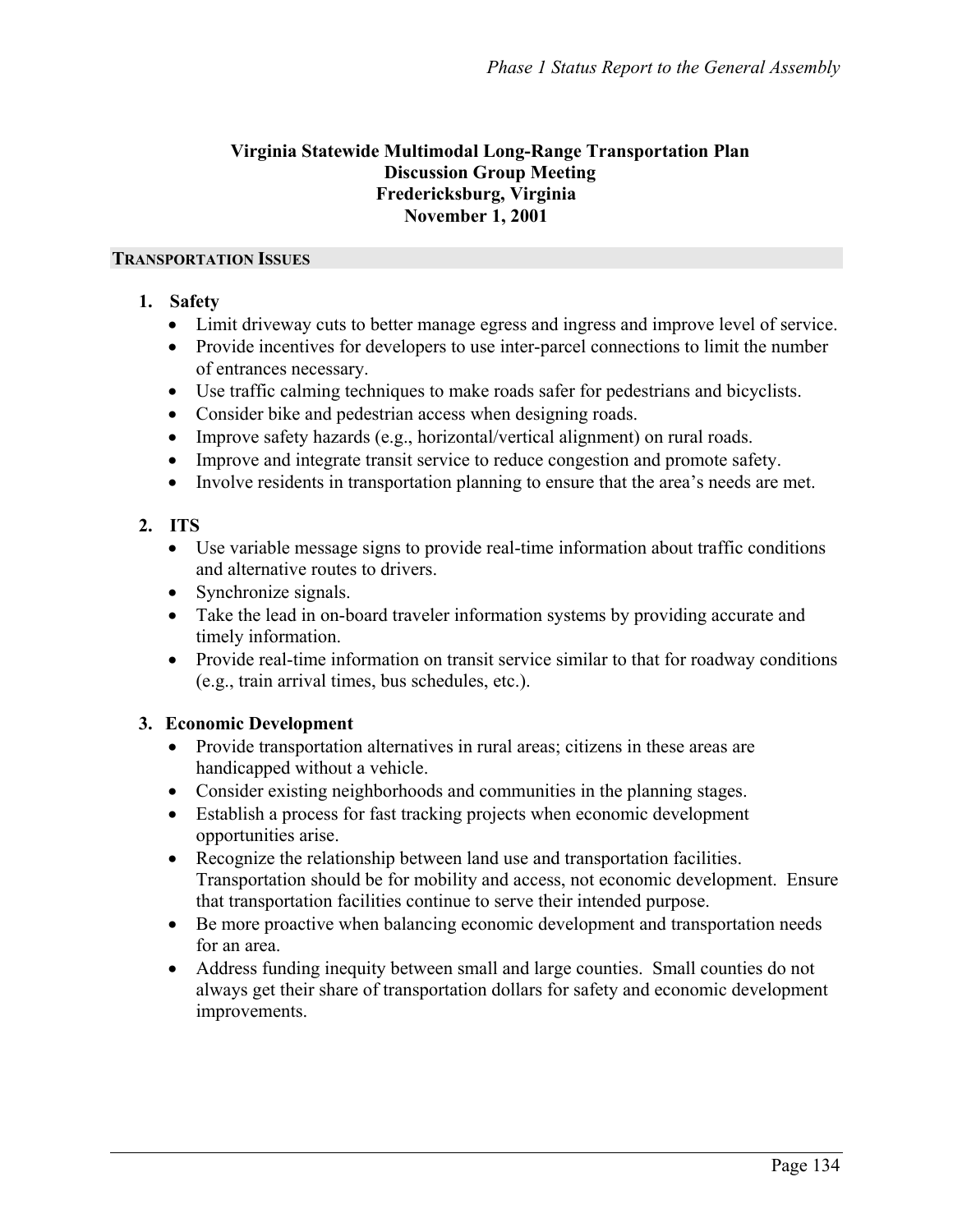# **4. Environmental Justice**

- Hold meetings at times when most people, especially minorities and the elderly can attend. Reach out to low income and minority populations and increase their ability to be involved in the decision-making process.
- Actively market public involvement by letting everyone know meeting schedules and locations.
- Make more use of libraries, which are usually within walking distance or on a bus line. Provide opportunities for people to comment outside of a formal meeting environment.
- Go to community centers and encourage participation.
- Put more resources into transit and encourage walkable communities.

## **5. Mobility**

- Coordinate with other transportation agencies to develop an integrated vision of mobility.
- Use facilities for more than one use when appropriate (e.g., park and ride lots and bus stops).
- Provide alternatives to interstate travel, such as parallel local routes.
- Limit the use of cul-de-sacs, which prevent mobility and connectivity.
- Provide more sidewalks and bike trails in subdivisions to permit access throughout the development.

## **6. Smart Growth and Sprawl**

- Give VDOT the authority to require adequate public facilities for site plan approval. Require transportation (roadway) concurrency – development must be concurrent with roadway capacity. Allow disapproval of development plans that reduce the level of service to F.
- Provide pedestrian access in developments.
- Promote regional transportation planning.
- Recommend legislation to the General Assembly to strengthen the integration of transportation and land use planning.
- Recommend legislation to the General Assembly to give VDOT the authority to refuse access to new developments.

## **7. Environmental**

- Do concurrent MIS and EIS studies when new roads are proposed.
- Address ways to integrate public and private funding in transportation projects.
- Require developments that impact roadways to contribute to the funding of improvements.
- Use resources to look at Virginia's development as it relates to the health of our environment, particularly the Chesapeake Bay.
- Address air quality conformity in areas not meeting minimum standards.
- Encourage the use of alternative transit modes to help improve air and water quality.
- Use "low-impact" development standards when constructing new roads.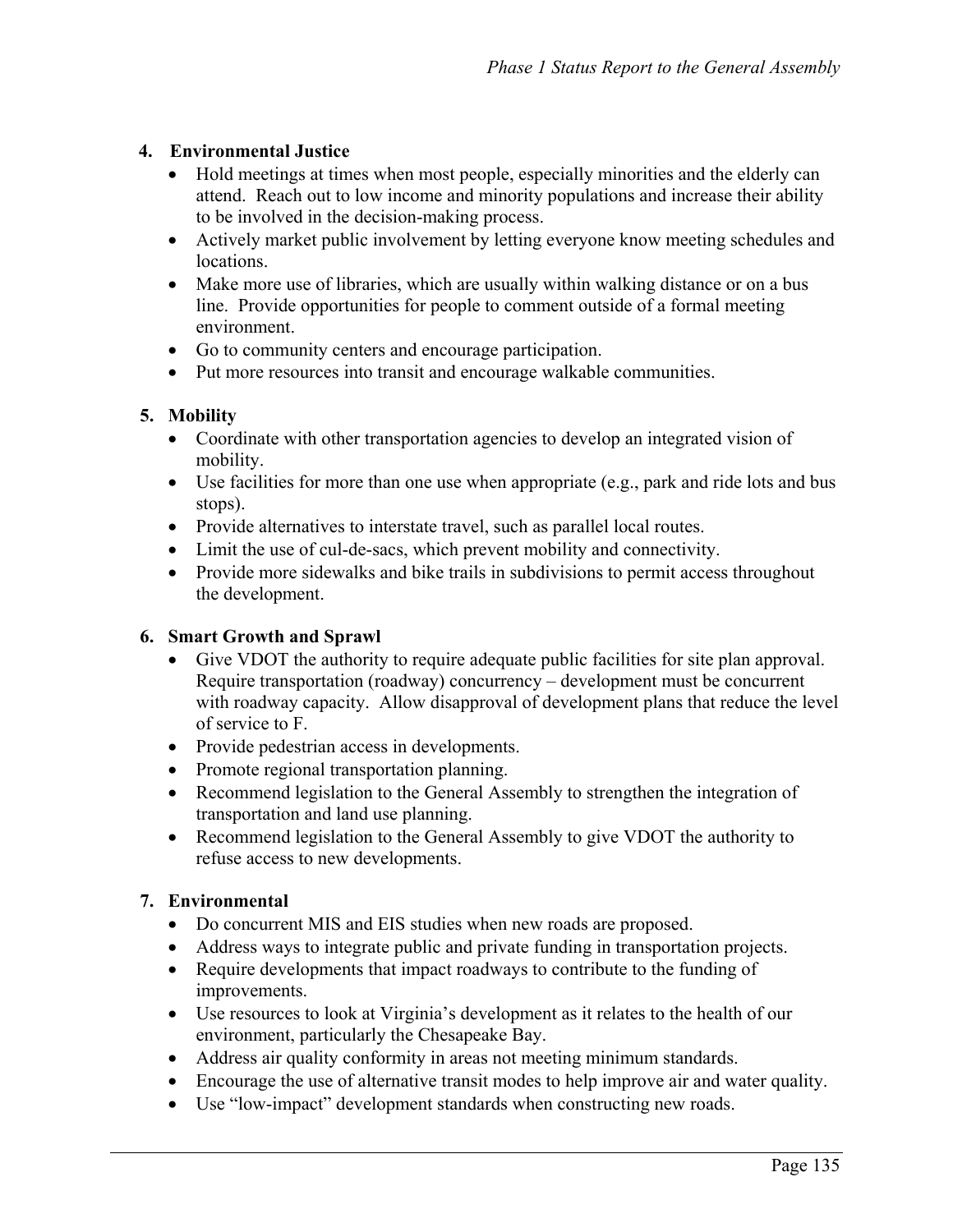#### **TRANSPORTATION MODES**

#### **1. Roads**

• Improve project cost estimates by including inflation and having outside agency review.

### **2. Passenger Rail**

- Use the money saved by rail use (i.e., taking cars off the roads and reducing the need to add capacity) to improve rail service.
- Subsidize rail to improve infrastructure and increase capacity for both freight and passenger service.
- Extend VRE to Spotsylvania.
- Provide statewide passenger rail service with a stable funding source, such as that for highways, that is integrated with other modes. Ensure that service is affordable, user friendly, and compatible with improved freight and high-speed passenger rail service.

## **3. Freight**

• No comment

### **3. Aviation**

• Establish an integrated transportation system to reduce the need to drive to and leave personal cars at airport parking lots.

## **4. Transit**

- Increase mass transit funding to improve the roadway level of service.
- Include bus stops in new roadway design when improving existing roadways.

## **5. Bicycles**

- Put bike lanes on roads where appropriate and safe.
- Develop a policy for requiring multi-use paths on urban roads and on major roads in suburban areas.

#### **6. Pedestrians**

- Use exclusive pedestrian lights like those used in Massachusetts. Use of these should be determined by need, such as during peak traffic periods, and can be activated by pedestrians pushing a button. These lights show red and yellow at the same time and allow pedestrians to move in any direction, including diagonally across the intersection.
- Accommodate pedestrians by improving connectivity to activity centers.

## **7. Ferry**

• No comment.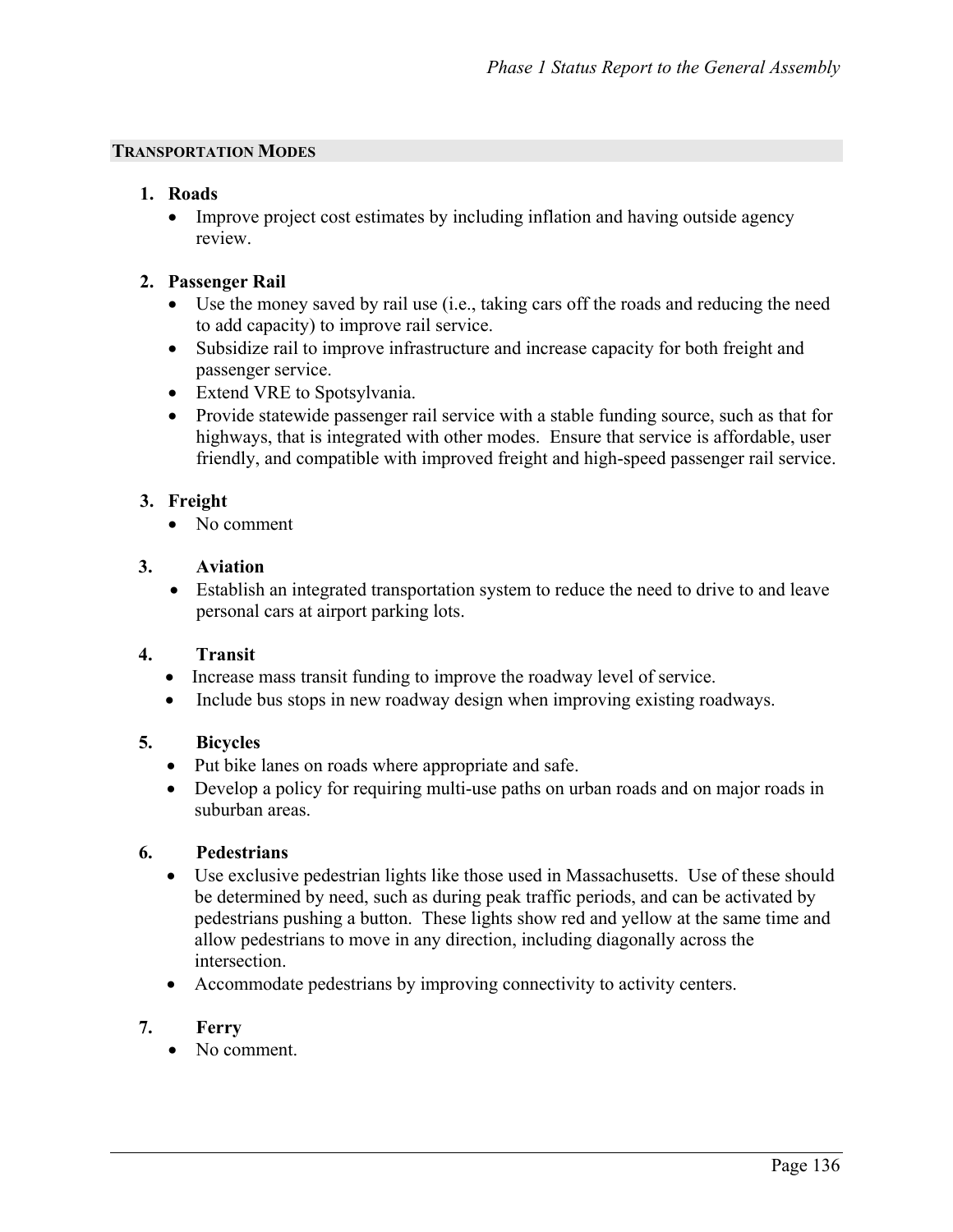# **8. Ports**

• No comment.

# **9. Other**

- Include a section in the statewide transportation plan on implementation look at how to evaluate cost effectiveness between modes and examine what legislative initiatives should be undertaken to accomplish the recommendations of the plan.
- Reconsider policy on subsidizing transportation investments. Roads are not expected to pay their own way but transit is. Transit should get a more equitable portion of available transportation dollars.
- Consider intangible factors when building roads such as quality of life and destruction of natural resources. Consider these intangible factors as project costs.
- Ensure that roadways are compatible with other land uses.
- Use a toll system that is compatible with the systems in other states.
- Separate roads approved for construction from those still in planning stages. [*This is currently being done*.]
- Improve the interaction between VDOT and MPOs. Give MPOs the authority to control the allocation of funds projects. Allocate money in lump sums to MPOs so that they can decide what they want funded.
- Fix existing roads first by adding pedestrian and bike facilities and making them more user-friendly.
- This meeting format is beneficial to participants.
- Provide more information to the public on funding of road and transit projects. Having knowledge of the cost involved could improve support for expansion of revenue sources among taxpayers.
- Transit benefits all people and is worthy of financial support.
- The public needs a better way to make transportation investment choices than letting the state decide.
- Provide information to meeting participants in transportation funding by mode.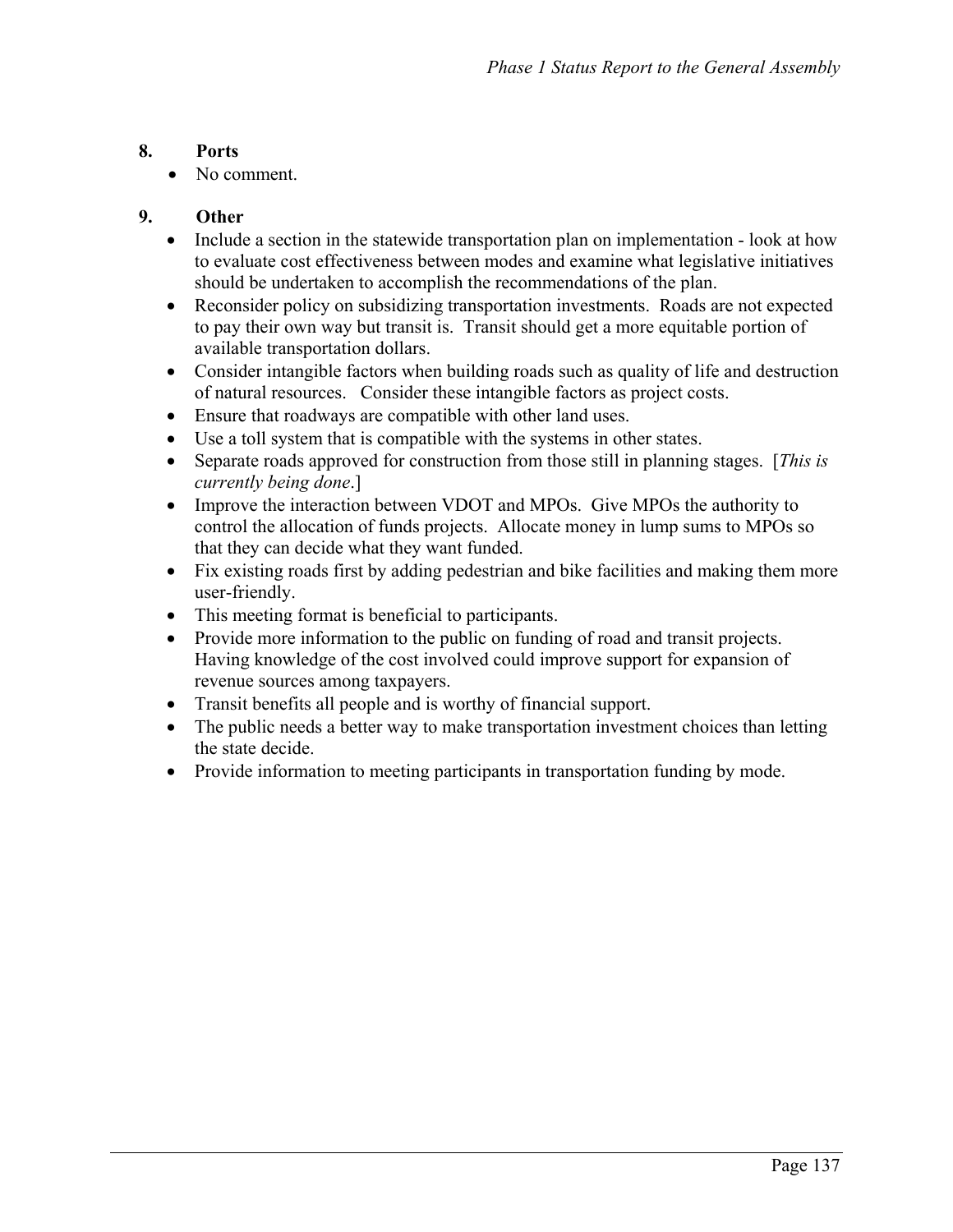## **Virginia Statewide Multimodal Long-Range Transportation Plan Discussion Group Meeting Chesapeake, Virginia November 5, 2001**

#### **TRANSPORTATION ISSUES**

### **1. Safety**

- Continue hazard elimination and railroad crossing funding set-aside programs.
- Consider bicycle and pedestrian safety, as well as vehicular/motorist safety.
- Work towards making all major primaries divided highways within next 20 years.
- Bring existing roads up to federal standards for fixed objects and clear zones.
- Remove port-related truck traffic from local streets.
- Provide more flexibility in applying secondary road striping standards.
- Retrofit more roads with rumble strips and plowable markers.
- Recognize that rumble strips and plowable markers are dangerous for bikes.
- Focus on the safety of intermodal connections.
- Provide grade separated rail crossings to permit a true high-speed rail system.
- **2. ITS** 
	- Continue making improvements necessary for traffic monitoring, but also develop the capability to collect and provide data for use in the planning process.
	- Give municipalities a larger portion of highway funds to invest in ITS.
	- Provide comparable ITS on intercity roads as on intracity roads to provide travelers real time information on alternate routes and conditions.
	- Take the lead in researching and identifying the best actuated signal systems.
	- Implement more signal synchronization projects to improve traffic flow.
	- Provide real time routing data.
	- Implement technology to enable bicyclists to trigger traffic lights.

## **3. Economic Development**

- Develop a set of criteria that shows the economic benefits of transportation projects (all modes), such as the provision of light rail transit in downtowns.
- Encourage businesses to reduce the need for transit by providing preferential parking, and encouraging carpools, van pools, and telecommuting.
- Require developers to fund improvements necessary to reduce their impacts.
- Provide funding for the major projects identified in the Hampton Roads long-range transportation plan.
- Provide connections for high-speed rail service.
- Recognize the economic benefit provided by the port and provide the funding necessary for infrastructure improvements.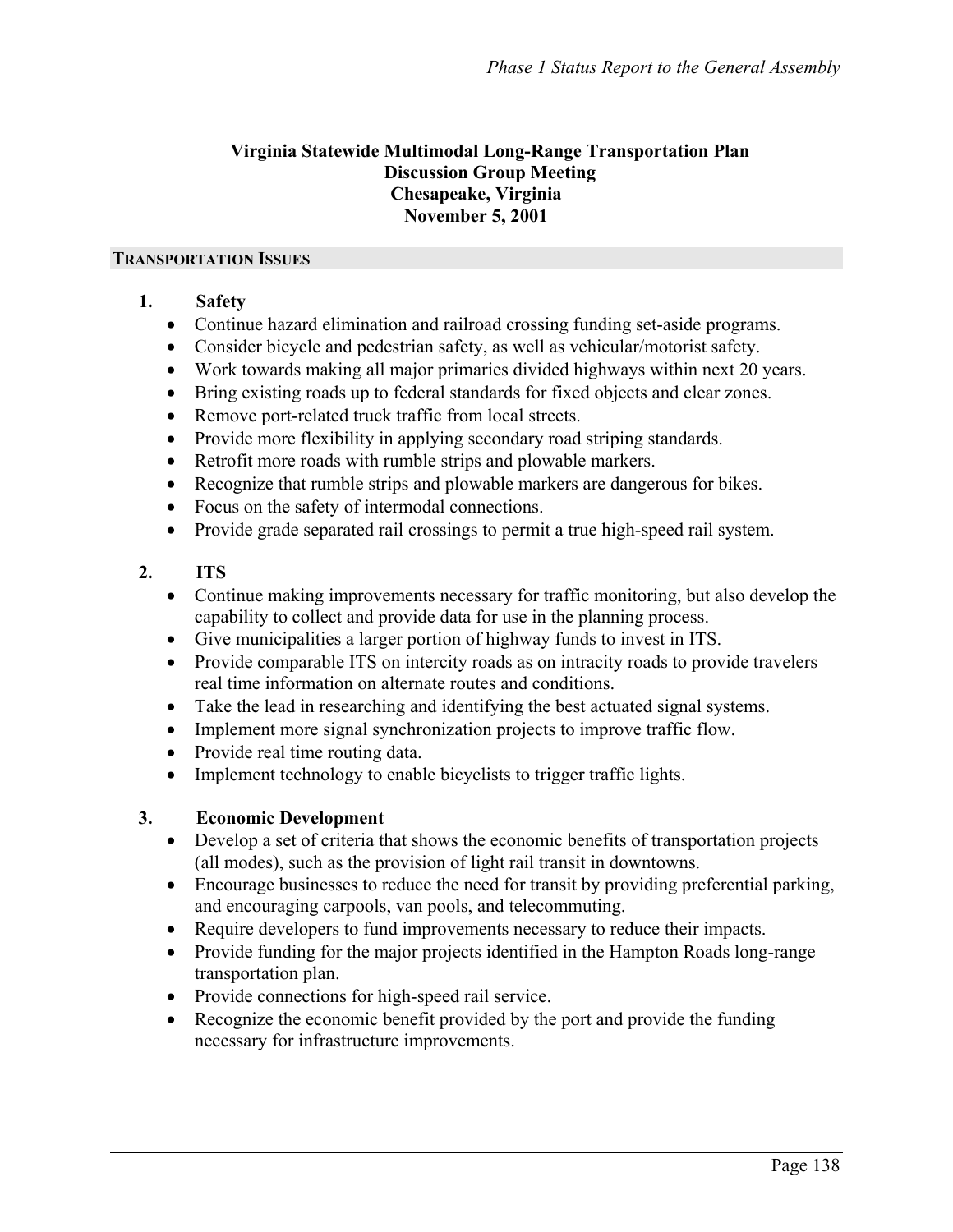# **4. Environmental Justice**

- Expand existing approach to public involvement.
- Limit transit buses to main routes and keep buses off local roads to improve travel time so that transit can compete with automobiles. Provide transit service at night.
- Expand transit systems to provide service in rural areas.
- Provide education on the transportation planning process to encourage participation.
- Use non-traditional channels to contact the public, such as churches, homeowners associations, and targeted mailings.
- Improve the living conditions of low income and minority populations that are relocated for transportation projects.
- Provide transit service for job access.
- Consider the long-range impact of transportation projects on affected populations.
- Increase the efficiency of the transportation system and use appropriately sized transit vehicles to avoid empty seats and allow for more frequent service.

# **5. Mobility**

- Place more emphasis on improving north-south corridors in the state.
- Provide bike and pedestrian facilities on both sides of all roads.
- Provide paved shoulders for bicyclists.
- Coordinate the location of intermodal facilities, such as park and ride lots, so that their use is maximized.
- Eliminate barriers within transit systems associated with jurisdictional boundaries.
- Collect data to provide mobility information for use in updating long range plans.
- Reduce the number of interstate interchanges to reduce congestion.
- Coordinate Federal and state agencies to address congestion related to heightened security.
- Consider implementing a two-tiered transportation system one that is free but maybe congested, and another that bears a cost but may have less congestion.
- Create more public private partnerships.

## **6. Smart Growth and Sprawl**

- Encourage transit-oriented, mixed-use, dense development to facilitate transit service.
- Establish more permanent count stations to provide actual growth rates.
- Remove barriers within the transportation system; make better use of bridges and underpasses.
- Require localities to approve access management plans.
- Identify and encourage development around potential light rail stops.
- Provide bike racks on vehicles and storage facilities at light rail stops.
- Learn from past mistakes in transportation planning to avoid future transportation deficiencies.
- Provide incentives (e.g., bonus in funding formula) for localities that encourage transit oriented development.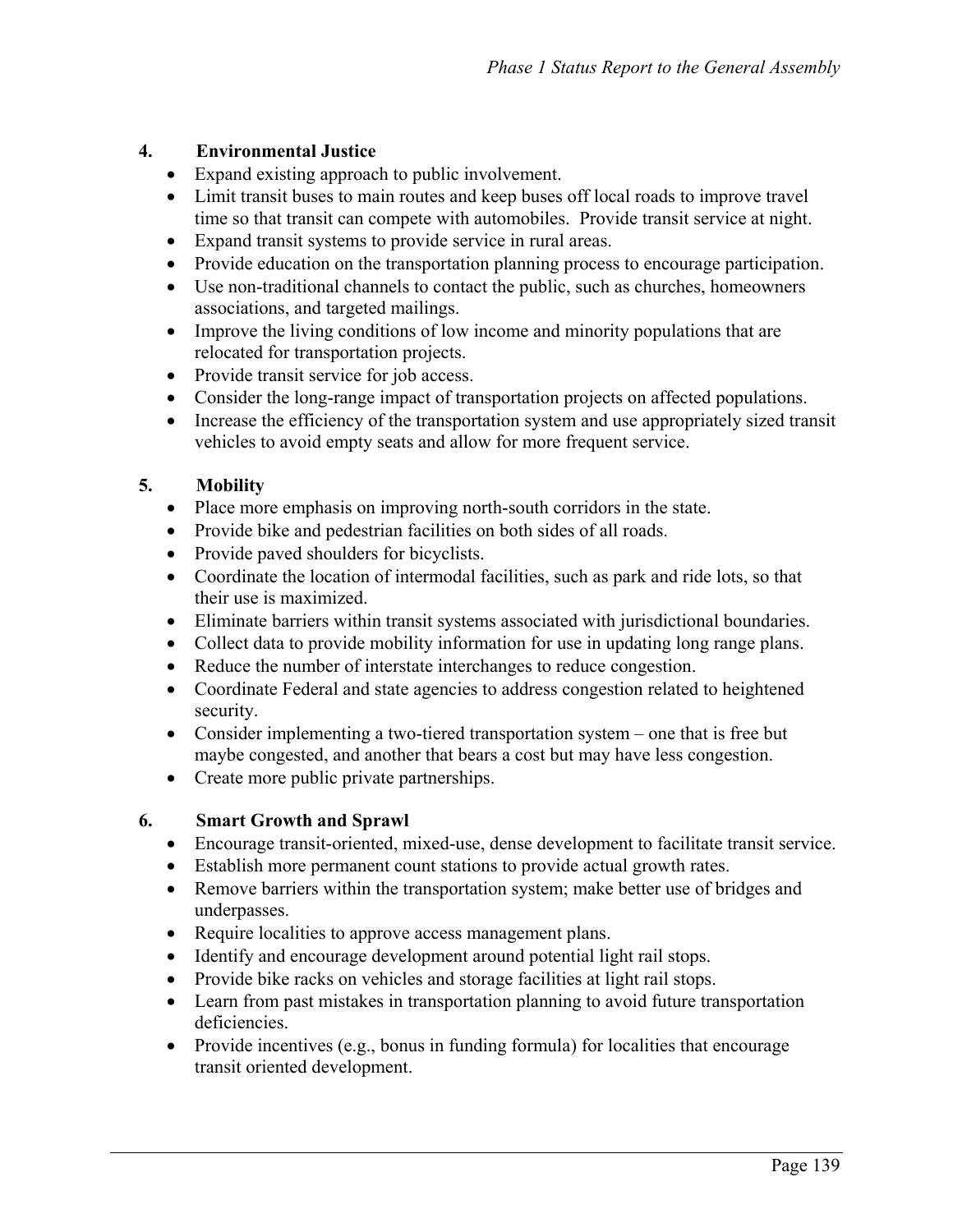# **7. Environmental**

- Encourage the use of alternate modes (biking, walking, etc.) to improve the environment.
- Consider the air quality impacts of interstate improvement projects.

# **8. Other**

- Require the military to help fund necessary infrastructure improvements.
- Consider the large military presence in Hampton Roads to allow for greater flexibility during the air quality conformity process.
- Increase the flexibility in the use of state funds designated for localities.
- Require public schools to use public buses instead of separate service.

### **TRANSPORTATION MODES**

### **1. Roads**

- Focus on maintenance and repair of bridges and provide more funding for these improvements.
- Provide bicycle lanes and sidewalks on all bridges.
- Provide more funds for landscaping to fit community character.
- Recognize that roads will still be the primary transportation mode in 20 years.
- Look at access management on all main corridors to increase carrying capacity and efficiency.
- Aggressively pursue smart road technology.
- Include right of way for rail in all new 4/6 lane roads.
- Increase connectivity from Southside (Rt. 460 & Rt. 58) to Peninsula by improving Rt. 258.

## **2. Passenger Rail**

- Build terminals where people want to go, provide better intermodal connectivity, and provide more convenient service.
- Provide adequate, safe parking.
- Provide financial incentives to keep fares low and encourage employers to provide incentives for employees to use transit and rail.
- Reduce the need to use personal vehicles by encouraging intermodal connectivity.
- Provide transit service to rail stations and airports.
- Provide dedicated state funding for passenger rail service.
- Establish more stops for the auto train.

# **3. Freight**

- Provide grade-separated infrastructure for rail freight.
- Divert freight from trucks to rail or waterways. Reinvest in waterways as a means of moving freight.
- Recognize that intermodal transfers increase the cost of moving freight and encourage movement by truck.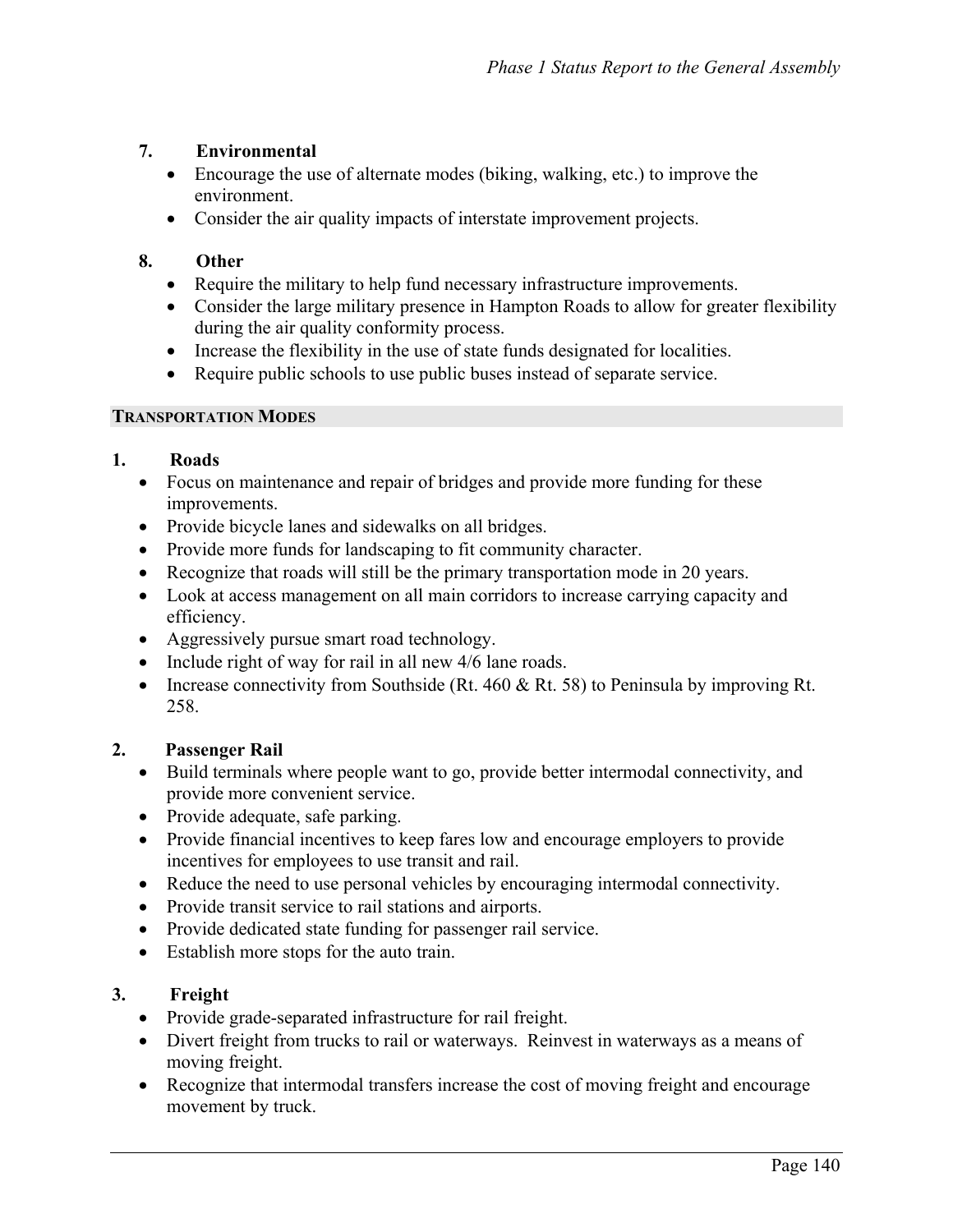- Expand Virginia's inland ports to encourage freight movement by rail.
- Invest in a smart tag system for freight to facilitate movement across state lines.
- Make more use of the north/south rail system to remove trucks from roads.

# **4. Aviation**

- Provide intermodal service and facilities (bus, rails, bike, etc.) to airports.
- Encourage localities to enforce zoning regulations around airports to avoid future problems.
- Expand runways at Norfolk Airport.
- Provide funding to address the need to integrate highways with other modes.
- Consider security issues for protecting people and goods.
- Look more than 20 years out for aviation planning.
- Stress the need for intermodal connections to make airports cost effective centers.
- Revisit the existing airport study to identify specific future locations and coordinate this effort with local land use plans.
- Invest today with today's cheap dollars for tomorrow's needs.
- Upgrade Rt. 460 across the state to support a new international airport for Hampton Roads.

# **5. Transit**

- Incorporate public art at transit stops.
- Provide better lighting and landscaping at stops.
- Explore the use of dedicated bus ways as a less expensive alternative to light rail.
- Explore opportunities for using ITS on transit to improve service.

## **6. Bicycles**

- Accommodate the different types of biking (e.g., recreational versus commuter) by providing appropriate facilities.
- Eliminate the potential for accidents and use the funds to provide facilities.
- Consider building off road facilities to provide safer travel.
- Encourage communities to approve and adopt comprehensive bike/pedestrian plans, involving bicyclist and pedestrians in the planning process.
- Allow bicyclists access to major routes. Use Class II bike lanes on everything but interstates and waterways. Put shoulders where crossovers are blocked.
- Provide paved shoulders along major routes for bicyclists.
- Enforce traffic laws for bicyclists.
- Require bicyclists to use bike paths where provided.
- Provide maintenance funds for bike facilities.
- Encourage employers to provide facilities to encourage commuting and shopping by bike (e.g., lockers, showers, bike racks, etc.).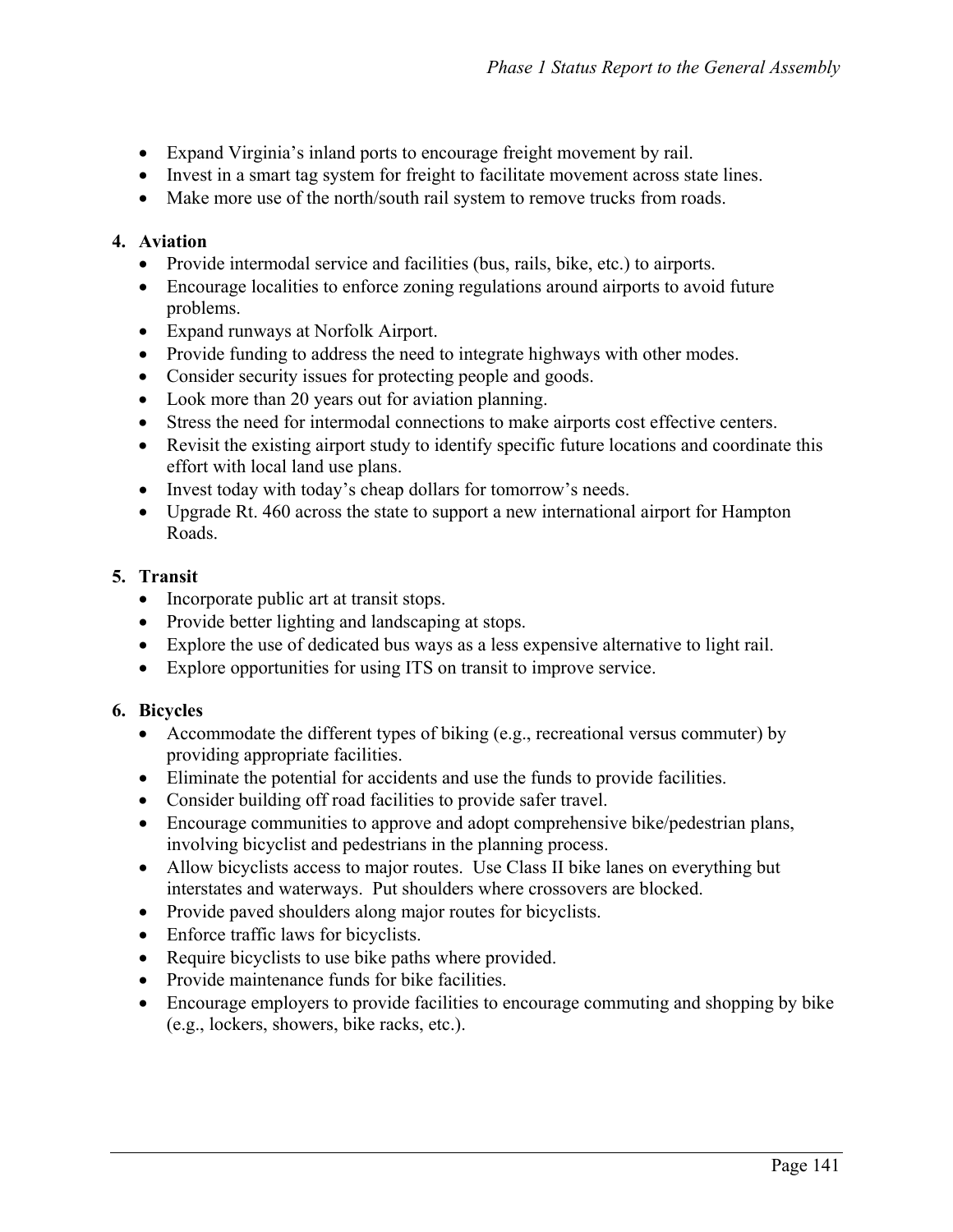# **7. Pedestrians**

- Encourage denser development to promote walking.
- Require developers to provide pedestrian facilities through local zoning ordinances.
- Provide safe accommodation for walking around schools, shopping centers, and public libraries.

# **8. Ferries**

- Promote ferry use.
- Provide appropriate transit connections at terminals.
- Consider intercity and interregional ferry service. Provide high speed ferry service for business and tourist trips.
- Provide accommodations for bicyclists on ferries.

## **9. Ports**

- Provide more, bigger, deeper, and intermodal connections.
- Improve rail infrastructure to encourage movement of freight by rail instead of truck.
- Provide smaller ports for movement of goods around the state.
- Incorporate ITS elements to the Smart Traffic Center at ports.
- Involve port authority decision makers in the transportation planning process.

## **10. Other**

- Establish an easily accessible system for travelers that provides interstate and intrastate information and is seamless.
- Update the state bicycle map dangerous routes are identified on it.
- Consider users fees and toll roads.
- Establish a clearinghouse for transportation studies to avoid duplication and make them available to others.
- Establish a repository for ongoing suggestions and comments on transportation issues.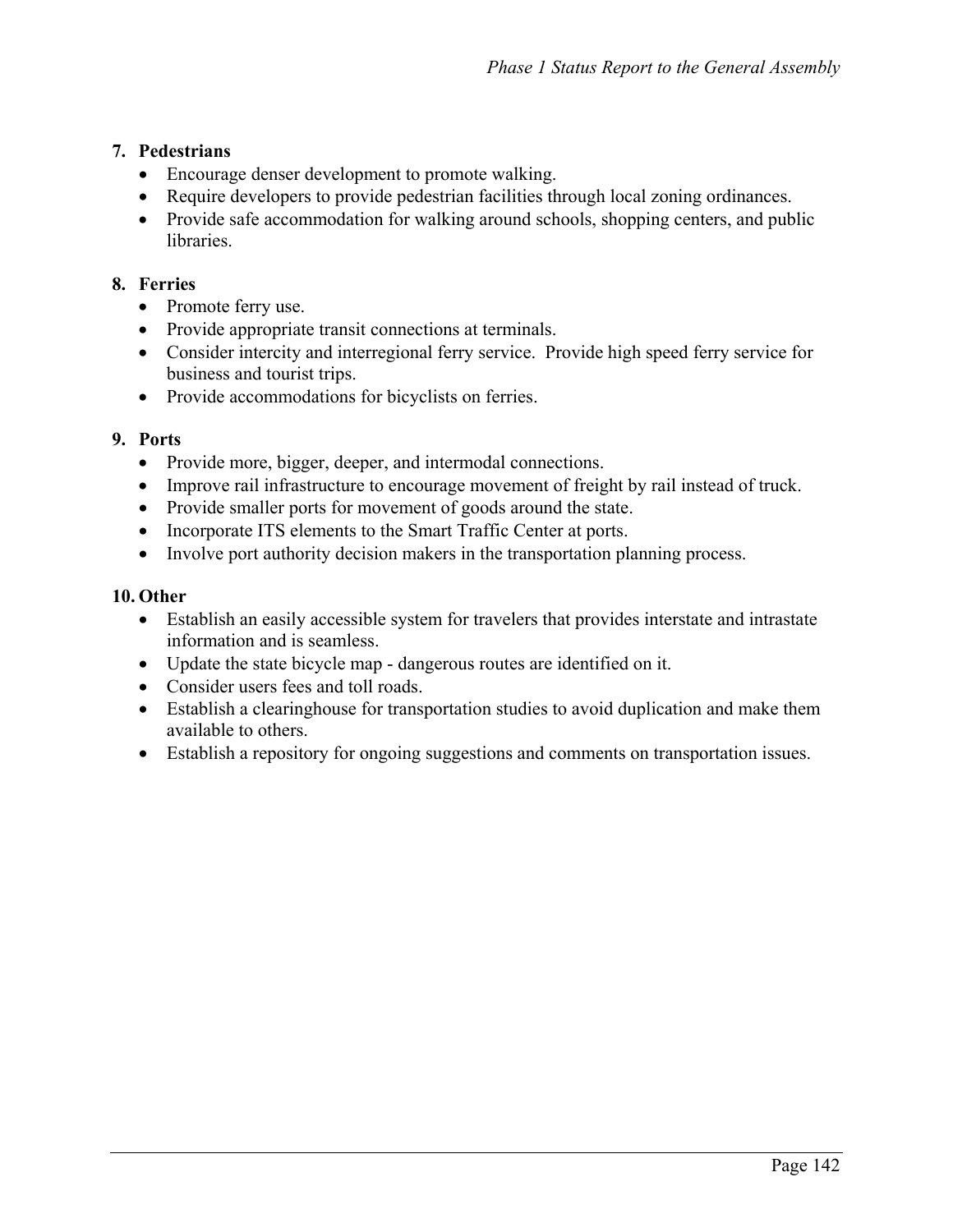# **Virginia Statewide Multimodal Long-Range Transportation Plan Discussion Group Meeting Hampton, Virginia November 7, 2001**

#### **TRANSPORTATION ISSUES**

### **1. Safety**

- Explore the use of technology to improve safety in all forms of transportation (e.g., air plane doors, RR crossings, etc.)
- Develop a rail plan to improve rail transportation, which will remove trucks from the road and improve safety.
- Use high speed rail to reduce congestion along the I-64 corridor.
- Work with CSX to improve rail service.
- Consider multimodal safety issues, such as safe facilities for pedestrians and bicyclists.
- Provide shoulders/pull offs to improve bus safety on new and existing roadways.
- Maximize the use of TEA-21 funds to reduce conflicts between vehicles and wildlife.
- Develop more rigorous training and licensing requirements to obtain a chauffer license.
- Expand ITS to alert motorists of congested conditions.

## **2. ITS**

- Explore making vehicles more "intelligent," as well as the roadways.
- Apply the same concepts to railroads to provide safer and faster service.
- Provide traffic condition information on approaches so motorists can alter their travel plans before getting onto congested roadways.

## **3. Economic Development**

- Retain the natural beauty of areas (e.g., tree lined medians on interstates) to attract future businesses and residents.
- Improve all transportation modes and provide more transportation options to benefit tourism and eliminate problems caused by large events.
- Build the Third Crossing with rail capacity and light rail connectors.
- Develop a seamless light rail system from Williamsburg to Virginia Beach, including connections to high-speed rail.
- Provide a good transportation system to encourage economic development and tourism.
- Preserve and enhance the scenic byway system.
- Seek funding from Congress to improve the rail system.
- Take advantage of existing infrastructure to reduce the need to expand (i.e., economic re-development).
- Preserve historic resources in the area by rehabilitating them instead of replacing them.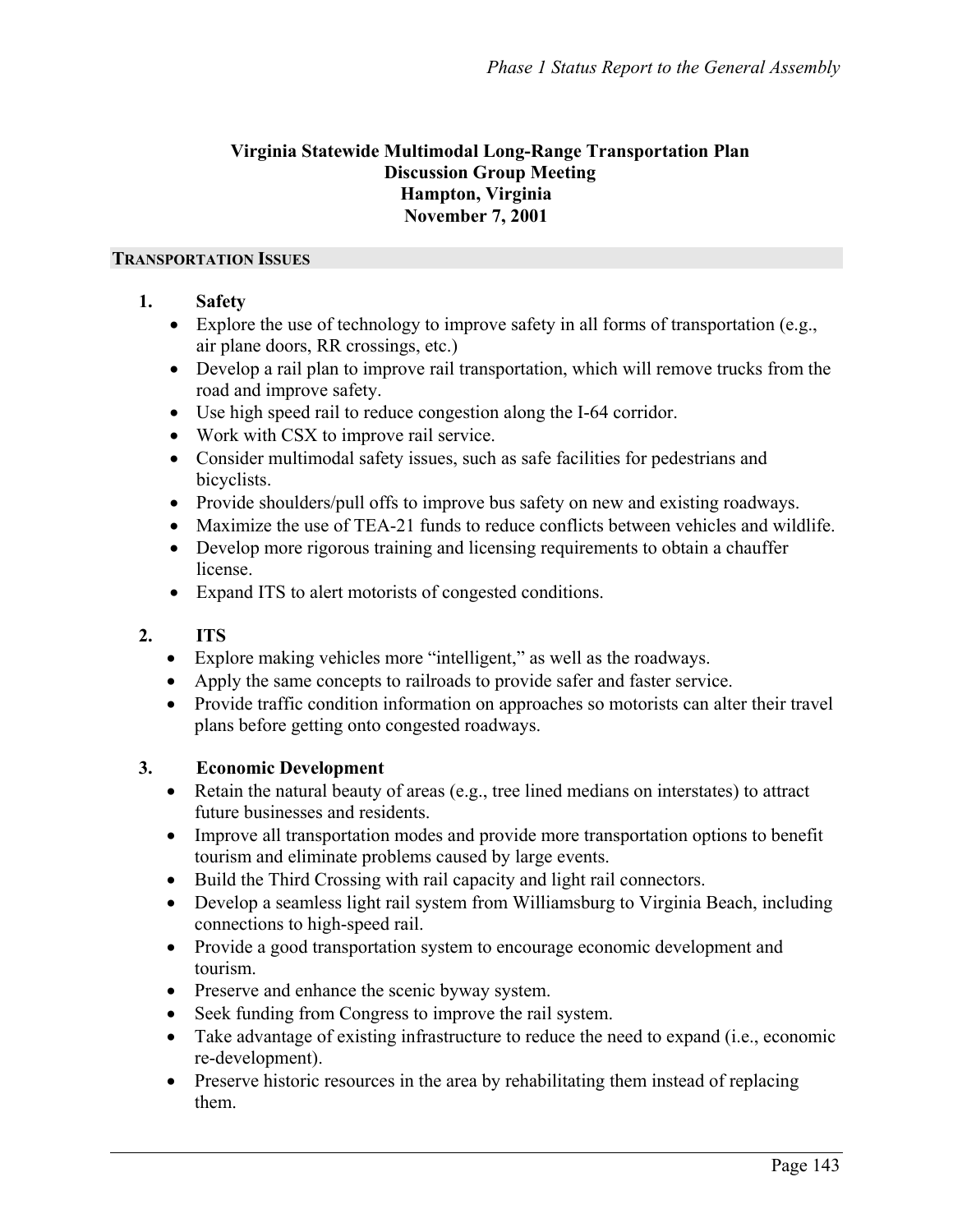# **4. Environmental Justice**

- Provide better transit service to low income populations, especially in rural areas. Use appropriately sized vehicles (e.g., mini-buses or vans in areas with low demand).
- Explore new ways of obtaining input from affected populations (e.g., advertise on cable TV, provide information at senior citizen centers and PTAs, etc.).
- Have meetings at locations and times that are convenient for elderly and disabled citizens.

# **5. Mobility**

- Consider the aging population trend in transportation planning.
- Make traffic signs more reflective, larger, and easier to read.
- Make rail safe enough for school children to use to get to school in the future.
- Explore the use of light rail on college campuses.
- Provide more flexibility in transit routes, use smaller vans to service neighborhoods, and provide more frequent service.
- Provide affordable housing on/near bus routes instead of servicing every neighborhood.

# **6. Smart Growth and Sprawl**

- Support legislative changes that will encourage/enforce smart growth.
- Provide state-level control to discourage sprawl.
- Provide incentives to build where development is desirable and infrastructure exists.
- Provide cities and counties more flexibility to manage growth.
- Discourage current development patterns, which discourage connectivity and create transportation problems.
- Encourage mixed-use development.
- Encourage transit-oriented development.

# **7. Environmental**

- Prohibit out of state hazardous waste on Virginia's roadways.
- Put more funding in elevated light rail instead of paving more surfaces.
- Continue the median planting program.
- Evaluate the appropriateness of residential road construction standards.
- Provide landscaping as roads are constructed, not after.
- Require extra off street parking in residential areas to allow for narrower roads.
- Use more pervious surfaces to control run-off.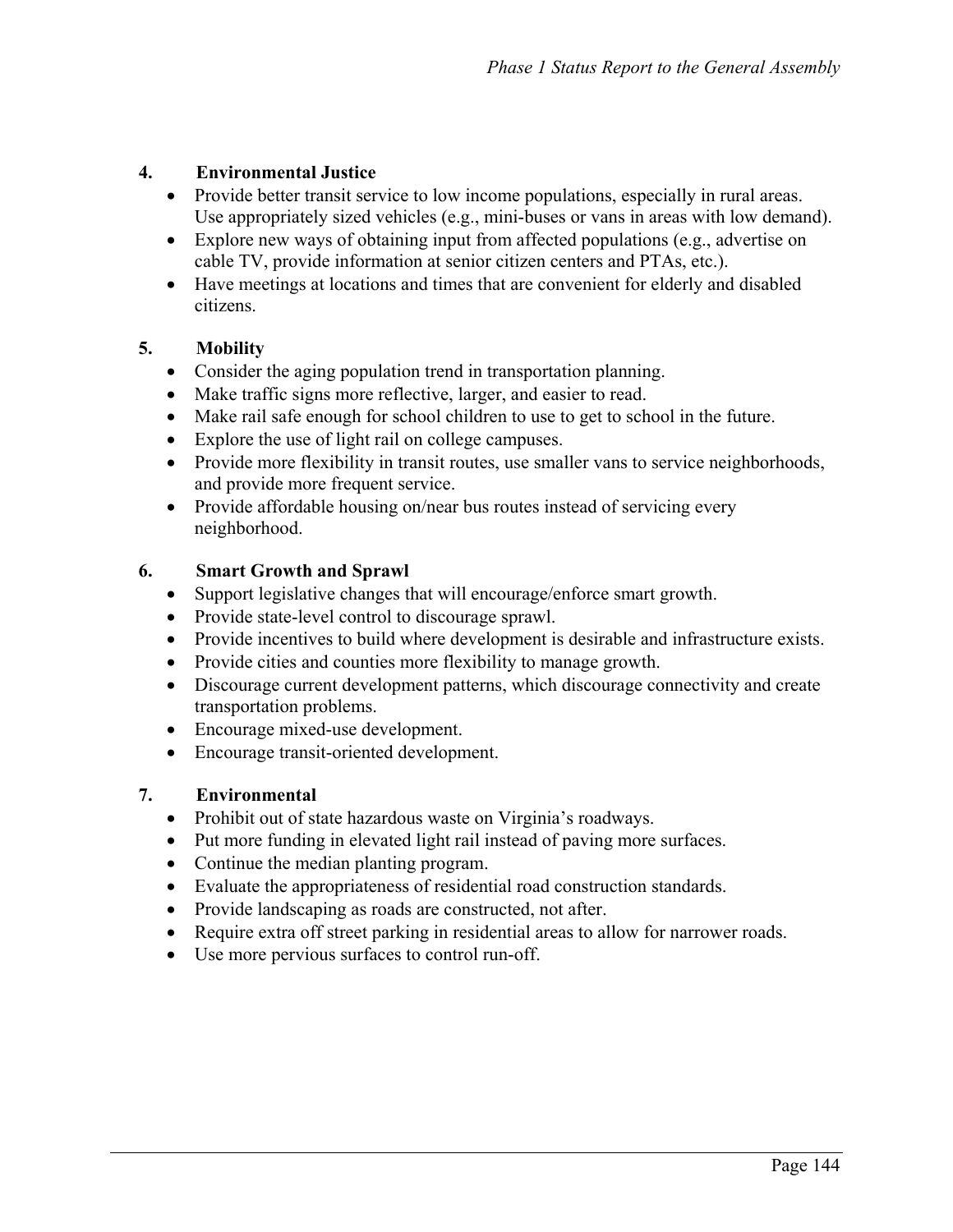#### **TRANSPORTATION MODES**

- **1. Roads** 
	- Provide more recreational access to water.
	- Maintain roads well.
	- Continue to add highway capacity by widening existing roads and building new roads. This will require increasing taxes to provide funding.
	- Increased gas taxes to pay for road construction and maintenance.
	- Seek increased funding dedicated to transportation.
	- Recognize that some corridors cannot be expanded further and alternate solutions need to be explored (e.g., mass transit and high-speed rail).
	- Provide equal funding for rail and highways.
	- Increase subsidies for rail and even the playing field between highways and other modes.
	- Efficiently distribute available funds.
	- Permit regions to pass referendums that allow citizens to pay for needed transportation improvements, if state funds are not available.

### **2. Passenger Rail**

- Recognize that passenger rail will become the mode of choice for more local trips.
- Provide transit at rail stations so that passengers can proceed to their destinations.
- Increase rail service and frequency.
- Promote other modes, even though a subsidy will be required, to encourage ridership and improve air quality.
- Use transit availability as a means of attracting economic development.

## **3. Freight**

- Divert freight from trucks to rail.
- Promote freight rail to increase usage.
- Upgrade rail lines.
- Provide dedicated rail lines for freight and for high-speed rail to avoid conflicts.
- Examine further development of inland ports.

## **4. Aviation**

- Ensure safety and timeliness of service.
- Encourage local airports to provide customer convenience.
- Encourage the use of air-taxis/regional commuter flights as an alternative mode.
- Provide better public transit connections at airports.
- Increase passenger transit traffic to airports so service can be provided/improved.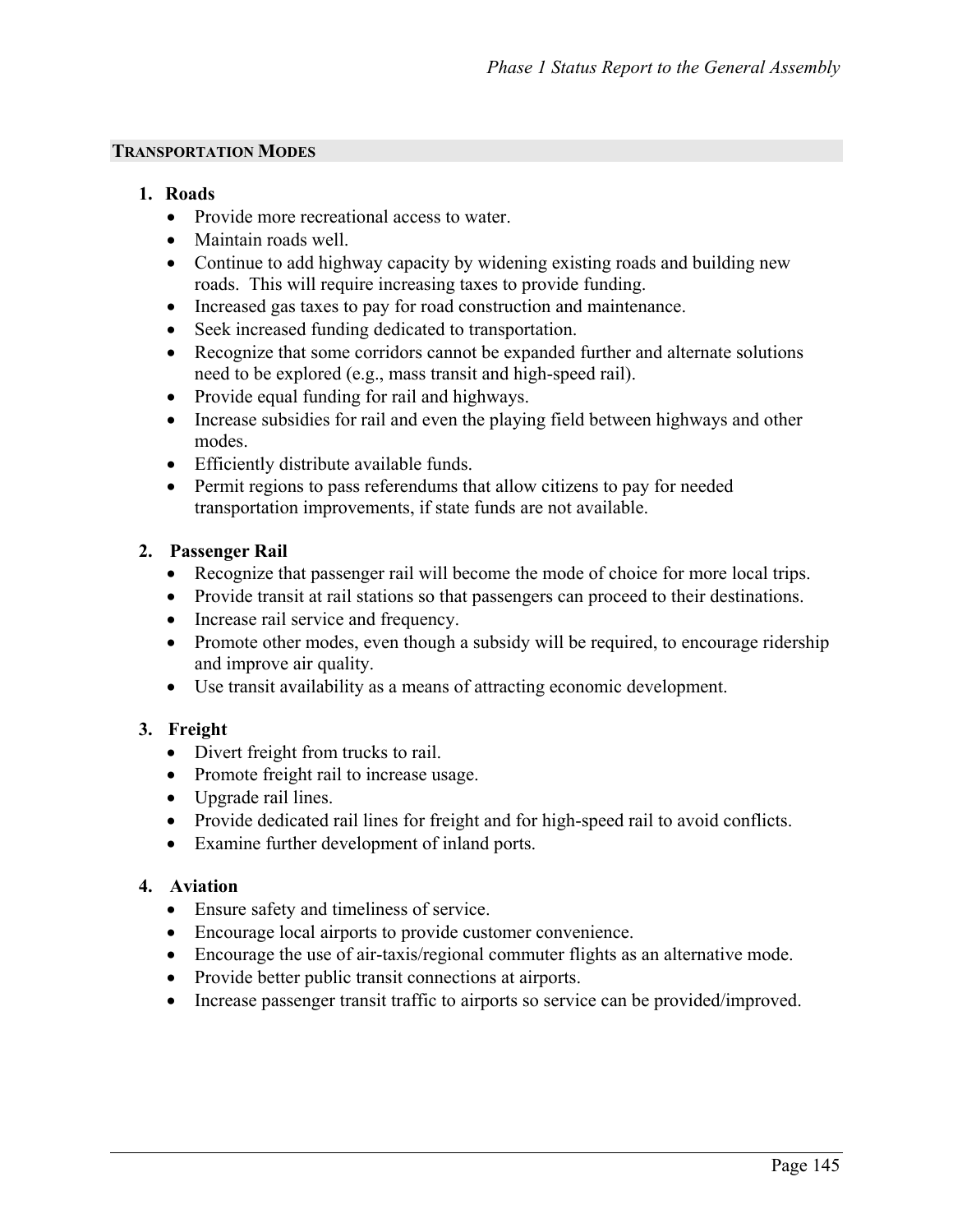# **5. Transit**

- Increase the use of buses/limos/taxis that use alternative fuels.
- Provide equal funding for transit and highways.

# **6. Bicycles**

- Provide regional bikeways.
- Develop connected systems in urban areas.
- Maintain existing bikeways.
- Develop an "Adopt a Bikeway" program for litter/debris cleanup.
- Maintain recreational bike facilities as part of the transportation system to encourage tourism and economic development.
- Provide bike racks on buses and storage lockers at origins and destinations.
- Promote existing programs/opportunities (bus bike racks) that are underutilized. (Put demonstration bikes on bus bike racks to show the use and purpose of the racks.)
- Provide free bikes for use in urban areas.

# **7. Pedestrians**

- Build more sidewalks and encourage more pedestrian friendly development.
- Conduct a comprehensive analysis of pedestrian activity to determine where sidewalks are needed and include construction of these facilities when constructing adjacent roadways.
- Consider building trails along roads instead of sidewalks, where appropriate.
- Provide pedestrian access from residential areas to adjacent commercial areas and between adjacent commercial areas.

# **8. Ferry**

- Recognize that the Hampton to Norfolk Ferry is too long and has no connections to other attractions.
- Encourage service where feasible and to destinations that encourage ridership.
- Encourage employers to be more flexible with work schedules to encourage the use of alternative modes as a commuting option.

## **9. Ports**

- Recognize that port infrastructure improvements will create additional demands on other modes.
- Provide state funding for infrastructure improvement at ports. Improve the Rt. 460 corridor to support the Norfolk Port.

# **10. Other**

• No comments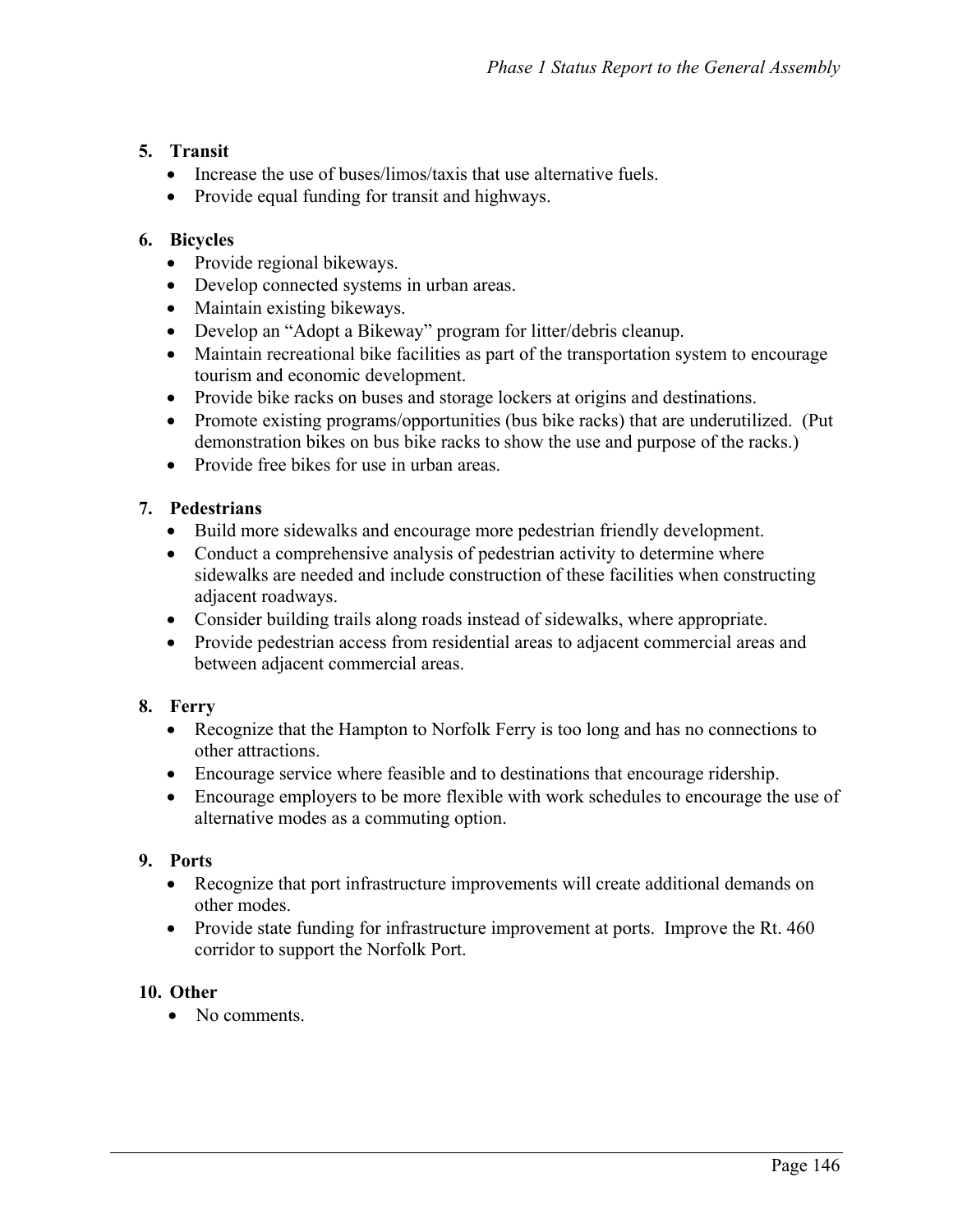# **Virginia Statewide Multimodal Long-Range Transportation Plan Discussion Group Meeting Fairfax, Virginia November 15, 2001**

#### **TRANSPORTATION ISSUES**

#### **1. Safety**

- Review roadway lighting criteria and publish exact criteria. Consider the cost of unnecessary lighting, the quality of the lighting, and the effect of glare on an aging population. Consider only full cut off lighting.
- Adhere to national standards for roadway lighting. Much of current lighting exceeds standards.
- Standardize markings for crosswalks.
- Employ the use of design retrofits that discourage speeding.
- Examine the cost effectiveness of safety projects (e.g., are railroad crossings the best place to spend limited safety dollars?)
- Make left and right turn lanes more manageable by improving markings and providing markings or signs earlier rather than just at the stopbar of the intersection.
- Improve intersections that handle more traffic than they were designed for and bring them up to current standards.
- Make more use of pavement markings and start the marking well in advance of the actual turn lane.
- Place more emphasis on pedestrian safety education. Assist jurisdictions in working with schools.
- Provide education on pedestrian crossings to the general public and to drivers to reduce confusion and improve pedestrian safety.
- Review the design of signage and explore better ways to convey information to drivers. Use lighted street signs and gear signage toward an aging population.
- Use more reflective markings or flashing lights for islands to improve their nighttime visibility.
- Improve pavement marking maintenance.
- Require house/building numbers need to be visible from the street.
- Revise the HES program funding cap to reflect the true cost of construction.
- Provide more enforcement of speeding and other traffic violations.
- Improve ADA accessible traffic signals, which are difficult for visually impaired citizens to operate.
- Improve shoulders and breakdown lanes.
- Reevaluate the statewide practice of installing continuous lighting.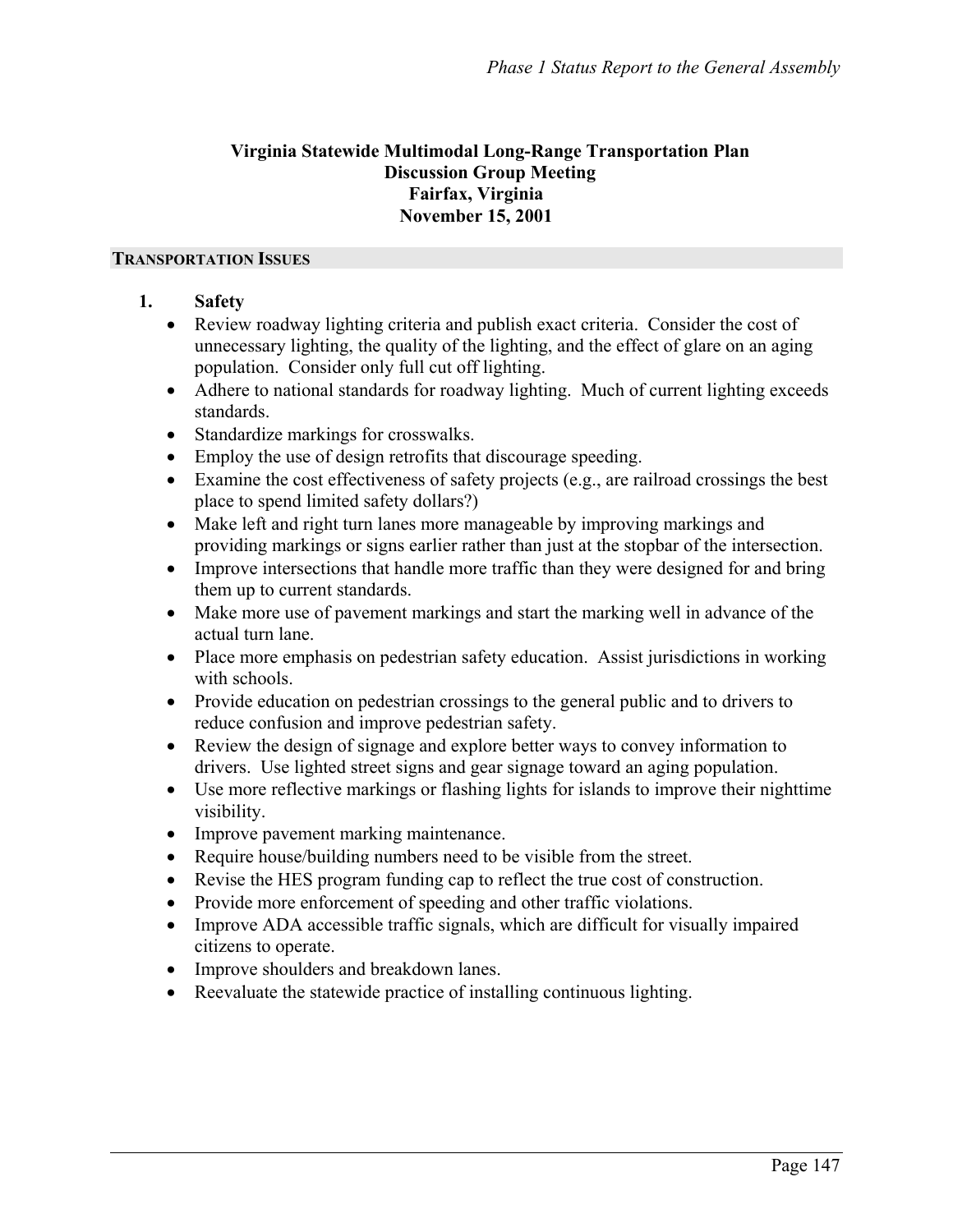- **2. ITS** 
	- Recognize the limitations of this technology and evaluate the cost effectiveness of ITS projects.
	- Develop a multimodal traveler information system to allow people to divert to other modes when necessary.
	- Give signal prioritization to emergency and transit vehicles.
	- Post all public hearing meeting dates and locations on the website.
	- Consider using a dedicated radio station to provide information on transportation and travel emergencies.
	- Use automated tolling and video tolling to reduce congestion.
	- Develop a regional ITS system that includes other states (e.g., MD, VA, and DC).
	- Define terms used on VMS and give more information (e.g., "delay" means something different to different people).
	- Use ITS to collect transit fares.
	- Examine the possibility of interoperability between Smart Tag and Fast Toll. Develop a system that is multimodal along heavily traveled corridors.
	- Use better signage for Smart Tag lanes and standardize which lane is for Smart Tag users.
	- Provide funding for ITS maintenance.

## **3. Economic Development**

- Recognize that passenger rail service enhances the economic vigor of downtown areas thereby paying for itself.
- Recognize that transportation serves as a facilitator for economic development, but not the primary cause.
- View transportation as an integral part of the environment, not just a mover of people and goods.
- Encourage localities and developers to maintain systems.
- Couple land use and transportation planning.
- Provide transit options for job access to and from new developments.
- Use transportation funds to serve development, not to promote speculative economic development.
- Consider the use of HOT lanes for commercial and other vehicles to better manage congestion.
- Use the transportation system to serve the tourism and travel industries.

## **4. Environmental Justice**

- Clarify the meaning of this term.
- Plan for employment access provide economical transportation for employment purposes for low-income persons.
- Improve methods for disseminating information about public meetings. Explore the use of other means for conveying information.
- Provide a mobile unit to areas prior to going to public hearing to inform affected citizens that cannot get to meetings (i.e., take the meeting to them).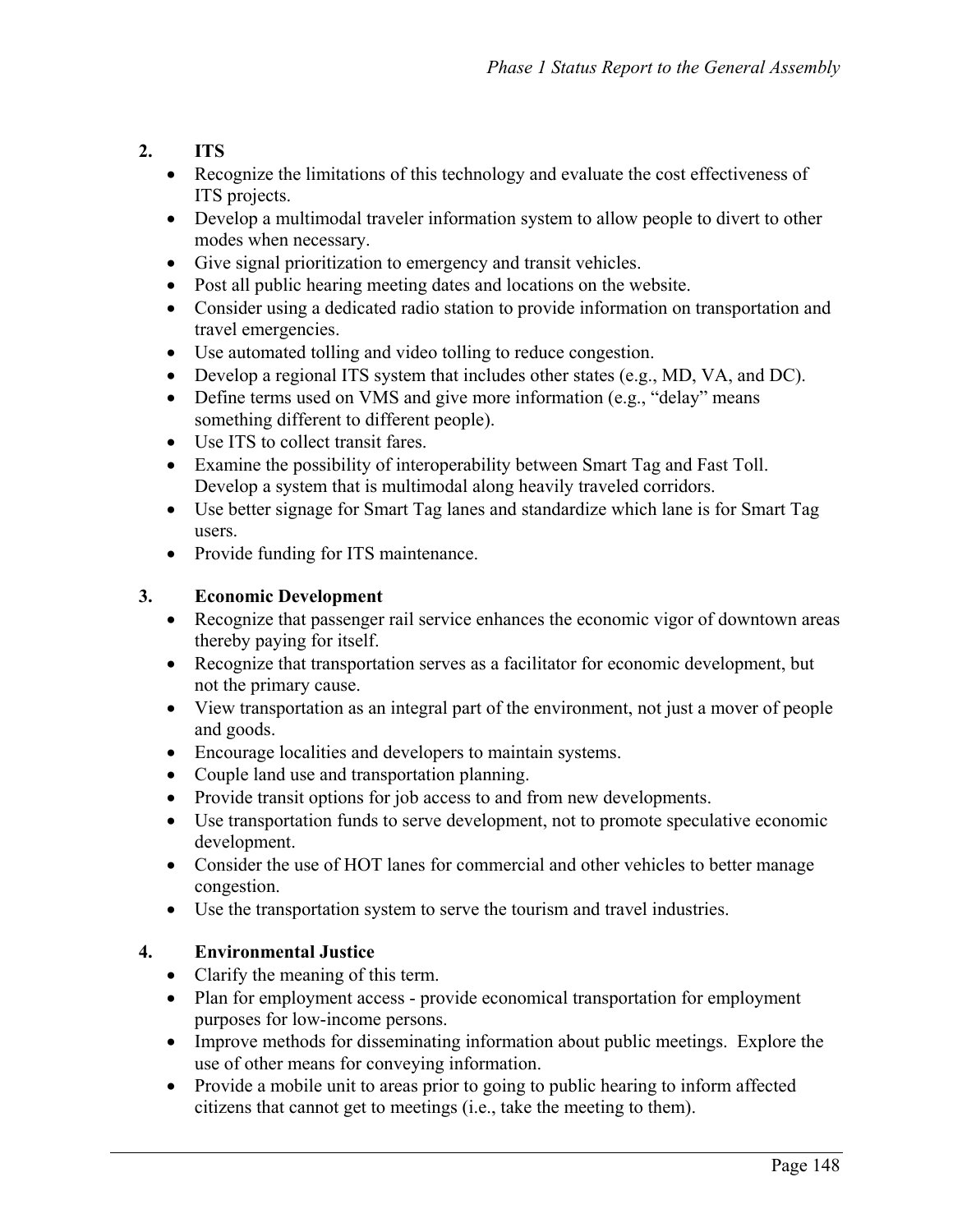- Consider the traits of the targeted population (e.g., language, reading ability, internet access).
- Consider the potential negative impact of transportation projects on economic development near low-income neighborhoods.
- Hold public meetings at locations accessible by public transit.

# **5. Mobility**

- Hold public meetings at locations that are accessible to more people. Publicize transit routes to meeting locations.
- Focus on moving people rather than vehicles.
- Allow buses on road shoulders. Give preference to transit vehicles to enable them to move faster through congestion.
- Coordinate all modes to facilitate movement of people.
- Integrate the mission of state transportation officials.
- Focus on how to move people and goods during peak periods.
- Encourage teleworking to reduce congestion.
- Simplify the definition of mobility access and capacity. Recognize that the definition of mobility changes over time.
- Promote accessibility by integrating land use and transportation planning.

## **6. Smart Growth and Sprawl**

- Encourage transit-oriented development instead of vehicle-oriented development.
- Phase development to occur as transportation systems are in place to support it.
- Recognize that growth patterns change over time and what is good now may not be good in 20 years.
- Make better use of existing transportation infrastructure.
- Evaluate investment choices; encourage projects where there is existing infrastructure.

## **7. Environmental**

- Acknowledge light pollution as an environmental problem, especially in rural areas, near national parks, etc. Reduce unnecessary lighting.
- Develop lighting criteria to promote safety. Recognize that providing lighting does not necessarily improve safety, and it can actually reduce safety is glare is created.
- Reduce energy consumption.
- Streamline the environmental process without jeopardizing the intent of process.
- Identify a new source of funding to replace the gas tax.
- Cooperate with localities on underground water flow issues. Share existing resources (e.g., retention ponds).
- Consider the impact of transportation improvements on pedestrians and bicyclists.
- Cooperate with localities to provide more flexibility in the types of vegetation used in rights of way.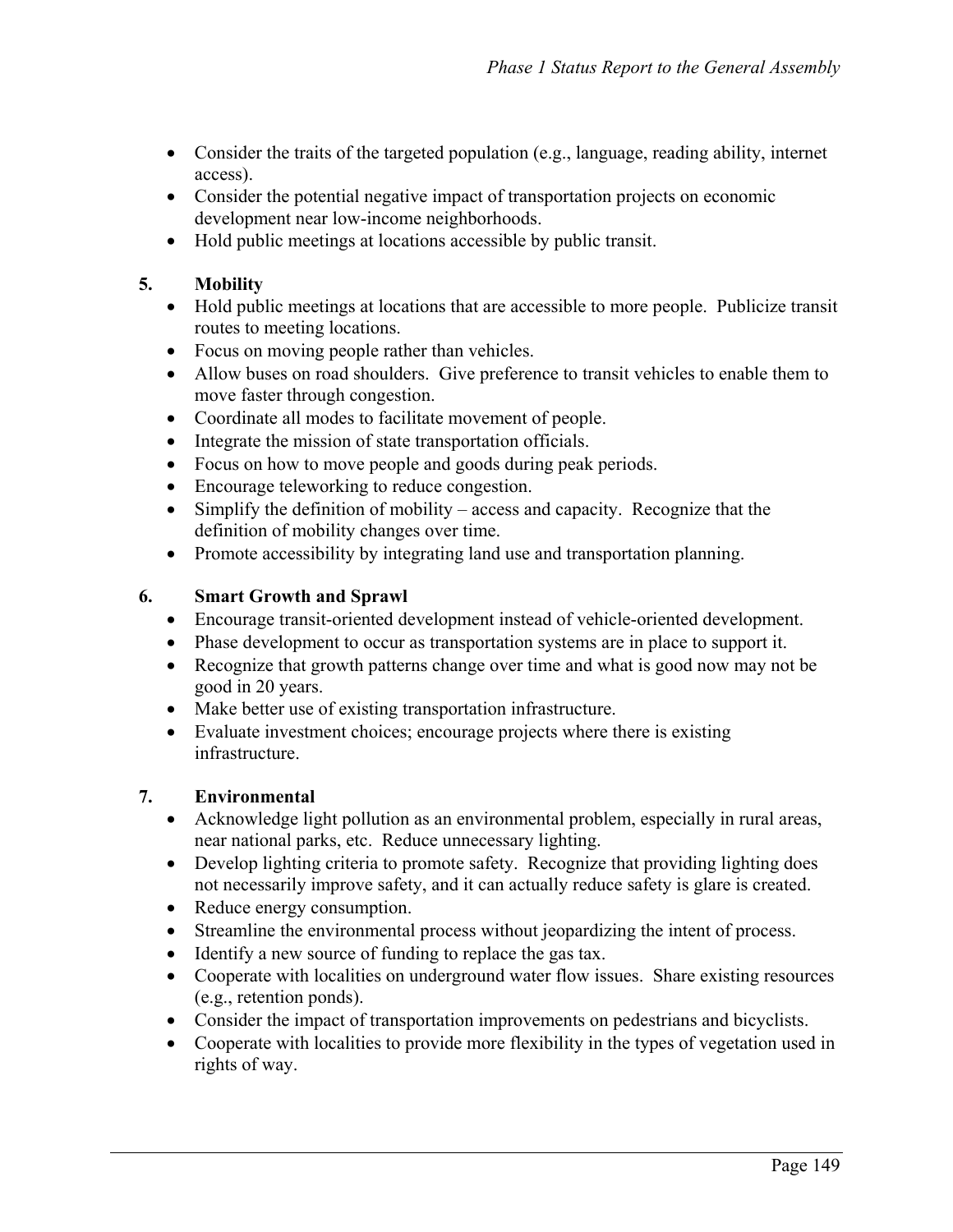# **8. Other**

- Include funding in the list of transportation issues.
- Balance the use of state funds for highway and transit projects.
- Examine the entire funding structure for each transportation mode.
- Develop a means of measuring transportation investment returns and limit projects that do not "pay off."
- Raise sales and gas taxes to increase funding for transportation.

### **TRANSPORTATION MODES**

## **1. Roads**

- Recognize that we need all the roads that can be funded.
- Make roads bus-friendly.
- Build bypasses.
- Give priorities to buses trying to pull out from bus turnouts.
- Upgrade and increase maintenance of existing infrastructure.
- Look for multiple uses when designing new roads (e.g., provide pedestrian facilities, bike lanes, bus pads, etc.).
- Improve existing two lane roads, where possible, before building new roads.
- Build interstates as managed facilities to maximize the efficient movement of people and cars.
- Encourage DOT employees to take ownership of roadways and report any deficiencies.

# **2. Passenger Rail**

- Expand VRE to Richmond and Charlottesville.
- Provide a high-speed rail line between Washington DC and Richmond.
- Consider renting rail lines for new rail service as a cost effective alternative to building new rail lines.
- Discontinue the requirement for rail projects to compete for funds with other projects.
- Provide seamless transitions between travel alternatives.
- Provide bicycle access and parking at stations.
- Integrate Marc and VRE better.
- Build the TransDominion Express from Bristol to Richmond/Washington.
- Improve parking at VRE stations.
- Provide convenience services (dry cleaning, shopping, etc.) near commuter rail stations.

## **3. Freight**

- Coordinate rail and truck freight planning.
- Fund track improvements on Norfolk Southern and CSX lines to create extra capacity for passenger and freight rail.
- Analyze truck restrictions on existing roads.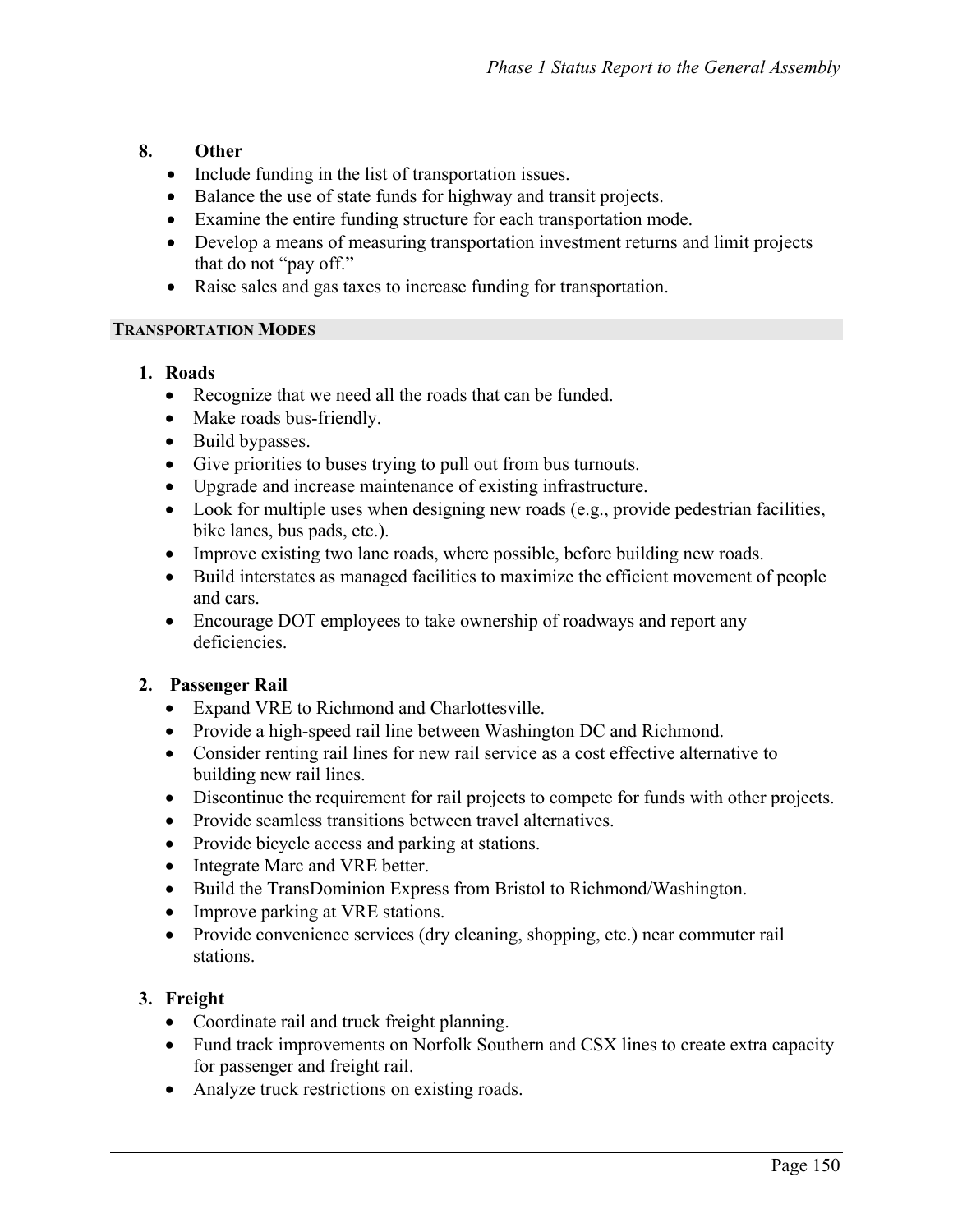- Discourage the movement of garbage and hazardous materials on highways.
- Apply sales taxes to rail and truck freight.
- Give passenger rail service priority to use the rail lines during peak hours.
- Build more weigh stations.
- Use technology to eliminate weigh stations.
- Develop a better system to enforce weight restrictions.

### **4. Aviation**

- Provide bicycle facilities at airports and improve bike access.
- Provide transit (bus and rail) to Dulles.
- Make transit more customer friendly at aviation facilities by accommodating the needs of airport patrons.

### **5. Transit**

- Use money to build transit facilities, expand operations, and accommodate increased ridership.
- Serve the urban core.
- Focus on providing sufficient parking facilities to promote/encourage transit use.
- Invest more money in rail to realize a greater return.
- Provide sufficient access to the transit system.

## **6. Bicycles/Pedestrians**

- Increase on street bicycle facilities.
- Eliminate bike paths that are 8 feet wide or greater.
- Separate bicycle and pedestrian facilities to encourage safety.
- Establish a regional/statewide bicycle and pedestrian advisory committee and plan.
- Encourage localities to develop comprehensive bicycle and pedestrian plans that can be incorporated into the statewide transportation plan.
- Accommodate the needs of bicyclists and pedestrians in all projects.
- Provide more sidewalks.
- Share costs with localities to allow projects to move forward.
- Develop one policy on bike and pedestrian facilities that covers many road classifications.
- Establish more flexible design standards to accommodate more facilities.
- Provide 99 % accessibility for pedestrians.

## **7. Ferry**

- Limit operation of the Reedville-Eastern Shore Ferry to the summer.
- Analyze ferry operations for cost effectiveness.

## **8. Ports**

• Require private entities to finance port infrastructure improvements.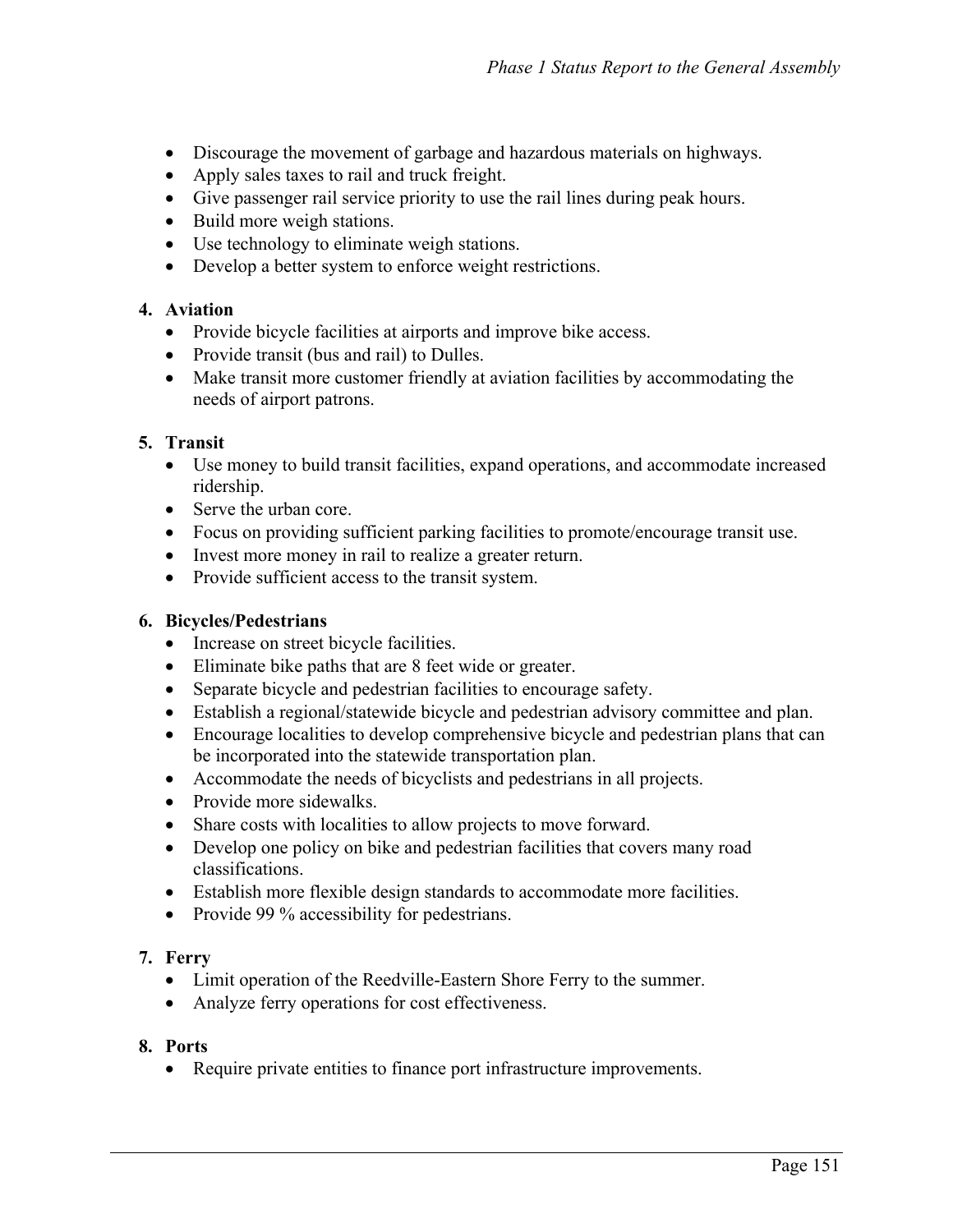# **9. Other**

• Provide better representation for transit, highways, and local governments on the statewide transportation plan Phase 1 Stakeholder Group.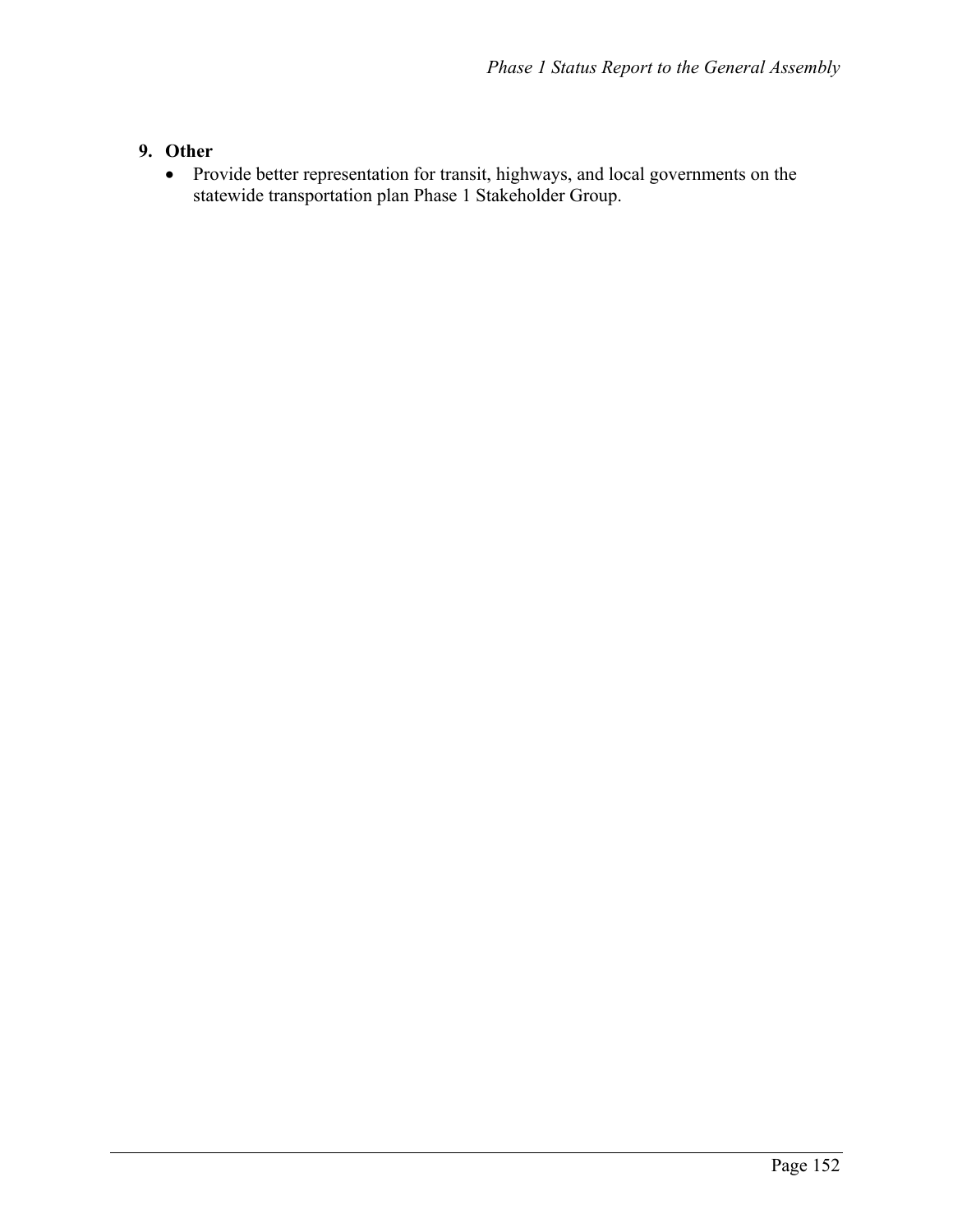# **Virginia Statewide Multimodal Long-Range Transportation Plan Discussion Group Meeting Manassas, Virginia November 19, 2001**

#### **TRANSPORTATION ISSUES**

#### **1. Safety**

- Design a highway network that can handle the necessary capacity.
- Recognize that roads do not need to be designed to carry all modes.
- Provide sidewalks and crosswalks for pedestrians.
- Need flexibility in design for local roads. Encourage localities to provide traffic calming measures on state roads.
- Recognize that speed bumps and roundabouts can cause delays for responding to emergencies.
- Reduce the number of at grade railroad crossings in urban areas.
- Improve communications to speed up incident response.
- Design for security, especially mass transit (e.g., provide areas where police can view).
- Increase the use of surveillance cameras for security.

# **2. ITS**

- Provide synchronized traffic signal systems.
- Recognize the limitations of this technology. Technology will help improve the existing network but will not solve future capacity problems.
- Employ technology to provide safety at crosswalks for the handicapped.
- Increase the use of variable message signs with real time information on roadway and transit conditions.
- Provide funding for operation and maintenance of ITS infrastructure, not just for construction.
- Enhance message boards to make them more useful. Provide information on alternate routes.
- Make message boards readable. Be aware of placement in relation to sunlight or artificial lighting.
- Use automatic detour signs to respond to heavy traffic flow and poor conditions.

## **3. Economic Development**

- Provide more capacity. Residents will move out of area if traffic keeps them from getting places on time.
- Provide more service in all modes.
- Develop a regional transportation plan.
- Recognize that accessibility is the key to economic development. The lack of accessibility is a major contributor to sprawl.
- Provide more pedestrian and bike facilities to promote tourism.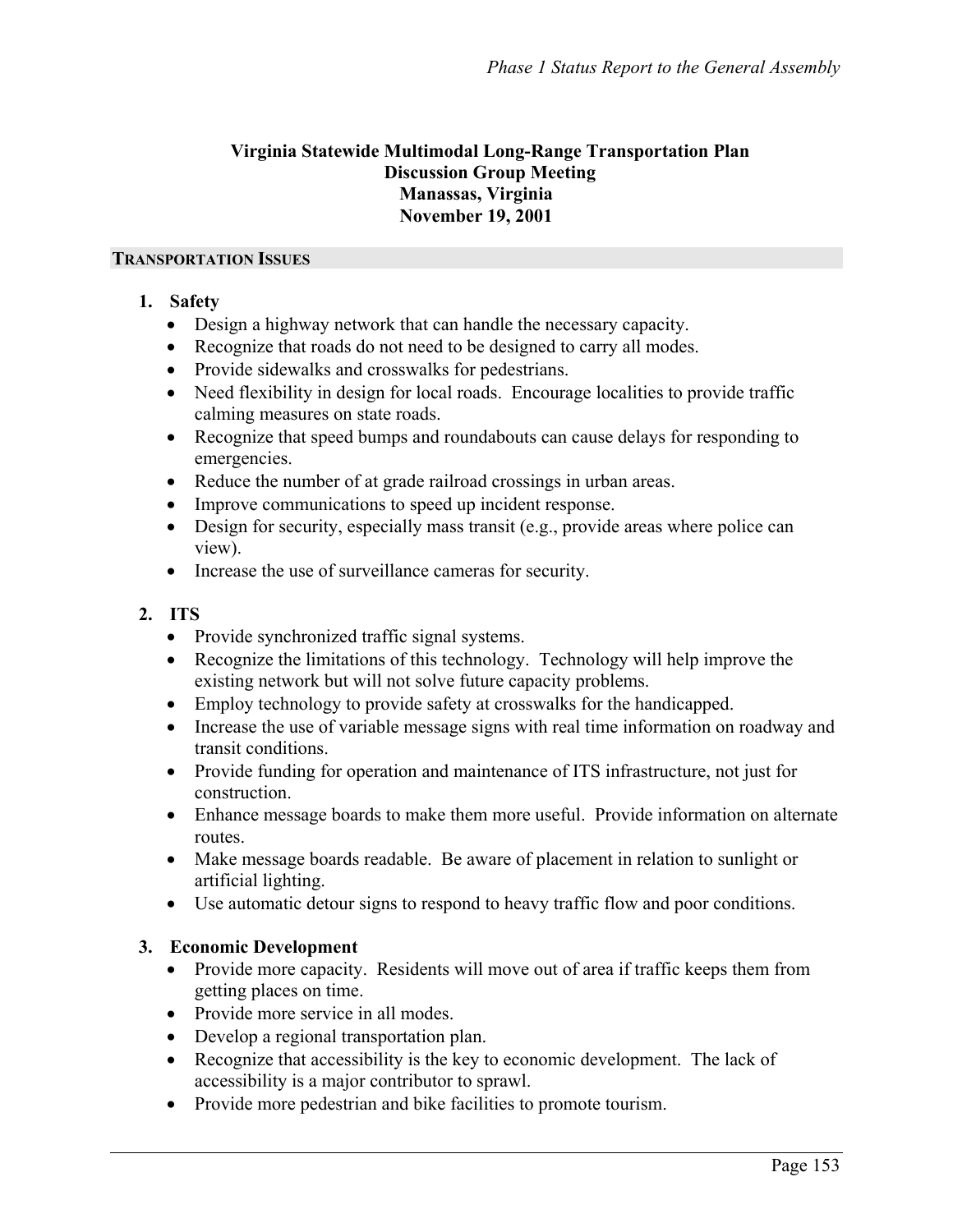- Provide good multimodal access to airports.
- Focus on the movement of goods as well as people.
- Build more bridges to Maryland.
- Provide good intra and interregional connectors to promote a healthy regional economy.
- Encourage the General Assembly to promote regional economic development.

### **4. Environmental Justice**

• Provide an assistance program to economically deprived areas that are displaced by roadway projects.

### **5. Mobility**

- Emphasize intermodalism to increase mobility by connecting different modes of transportation.
- Connect growth areas, do away with spoke type development, and let people move between areas.
- Maximize the existing system for better connectivity.
- Allow bikes on buses; provide bike stops.
- Provide more wheelchair accessible buses.
- Explore ways to bring the destination to people (i.e., telecommuting).
- Provide better transitions between modes.

#### **6. Smart Growth and Sprawl**

- Explore ways to better integrate land use and transportation decisions. Examine tax incrementing strategies (see the ATLAS study).
- Improve traffic forecasting practices and right of way preservation methods to ensure adequate future capacity.
- Encourage more regional cooperation in demographic studies.
- Recognize that achieving and sustaining higher densities requires providing additional capacity. Mass transit will not solve problems alone; an adequate road system is necessary.
- Recognize that the market will not generate high densities if mobility is not adequate.
- Recognize that density is often controversial and the planning process is uncertain
- Make sure people know where future roads are going before they move to an area. Require realtors to disclose future development plans.
- Create incentives for jurisdictions to adopt smart growth measures in comprehensive plans.
- Define smart growth.

### **7. Environmental**

- Recognize that environmental goals are often conflicting. There are many inconsistent environmental standards.
- Streamline the environmental process.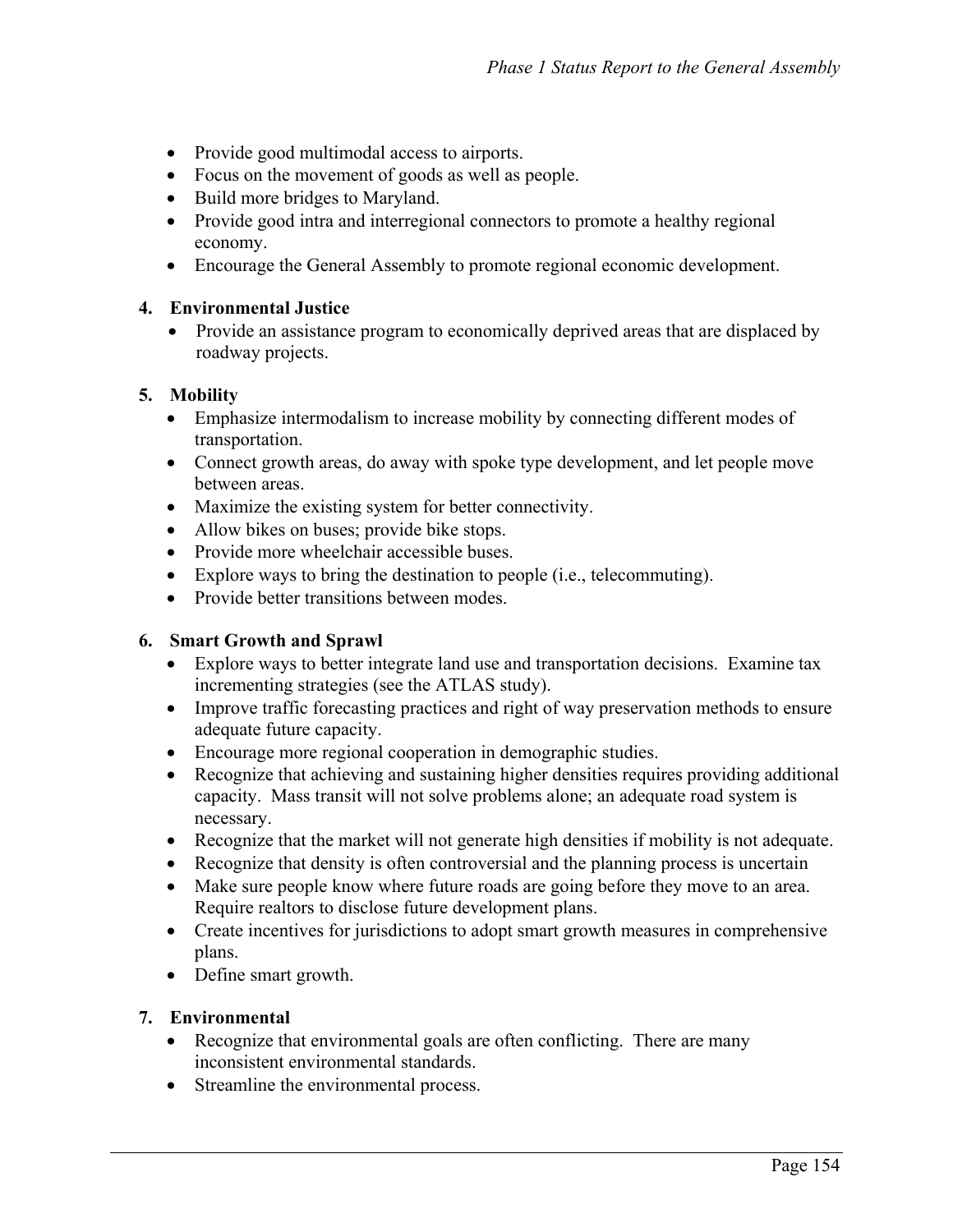- Protect unique features of Virginia and put environmental protection on an equal footing with the need for new roads.
- Build roads that do not negatively impact the environment.

### **8. Other**

• Connect the Prince William Parkway to Route 210 in Maryland.

#### **TRANSPORTATION MODES**

#### **1. Roads**

- Look at the capacity of major arterials.
- Build roads in regions where they are most needed.
- Recognize that now and in the future 90% of all daily trips will occur on roads and that the second most common mode will be walking.
- Include roads in the definition of Multimodal. Roads are truly multimodal because they move all modes. Developing a well-connected road network will encourage a functional multimodal system.
- Be aware of the limitation of roads at some time there will be no more room. Right of way availability is becoming a serious issue.

### **2. Passenger Rail**

- Analyze the cost benefit of passenger rail service.
- Recognize that to develop a good passenger rail service, infrastructure needs to be provided outside of the existing right of way, which is currently meant to move freight. This will generate the same problems in develop a new rail system as with building new roads.
- Encourage passenger rail use.
- Provide passenger rail service along the I-81 and I-95 corridors.
- Provide high-speed intercity service.

#### **3. Freight**

- Invest in understanding freight movement in order to effectively deal with future freight issues.
- Distinguish between local freight and through freight and the need for truck routes.
- Consider the need to move both people and freight into and out of airports.
- Focus on the integration of freight and passenger rail service.

### **4. Aviation**

• Upgrade reliever airports to provide necessary services such as security.

### **5. Transit**

- Ensure that buses, cabs, and vans are accessible to all persons.
- Encourage private transportation providers to provide accessible options.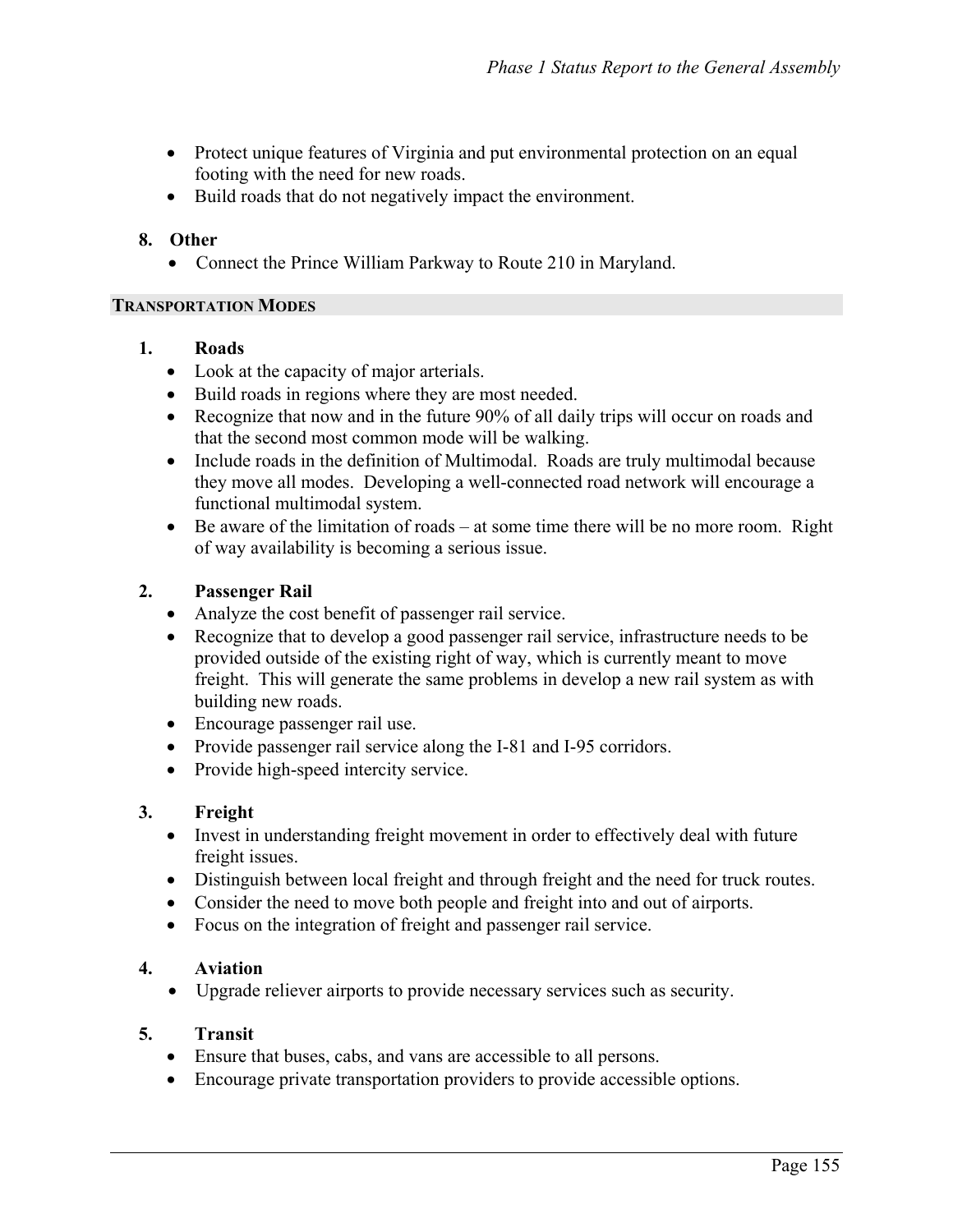• Promote the use of buses, vans, and other flexible mass transit to meet transit needs in rural areas instead of fixed rail.

### **6. Bicycles**

- Provide bike paths in utility rights of way.
- Provide state maintenance of bike paths.
- Recognize bicycles as a means of transportation, not just a recreational activity.
- Connect economic centers with bike paths.

### **7. Pedestrian**

- Provide unified curb cut standards.
- Educate the public on standards.

## **8. Ferry**

- Provide vehicle ferry service from Reedville to Crisfield and Onancock.
- Explore other sites where ferry service would be beneficial.

### **9. Ports**

• No comments

### **10. Other**

- Follow/incorporate the Northern Virginia Regional 2020 Plan.
- De-politicize the transportation process.
- Incorporate regional plans into the statewide transportation plan.
- Link localities together to promote improved coordination.
- Seek Federal funding for bridge improvements.
- Follow through with the recommendations in plans and studies that are developed.
- Develop express bus service and supporting infrastructure.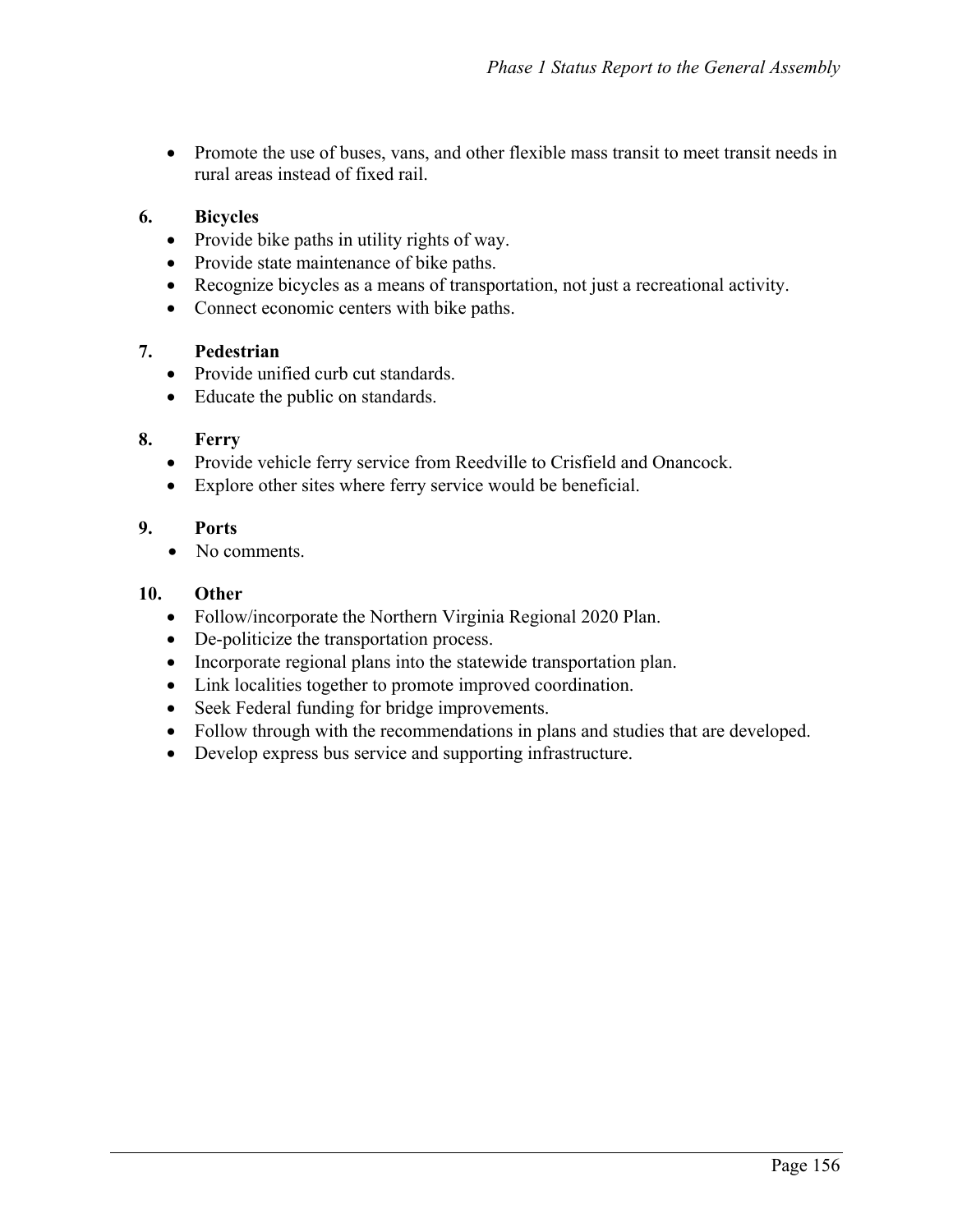## **Appendix I Highway Needs Assessment Team Members**

- Hal Greer, Joint Legislative Audit Review Commission
- Aris Bearse, Joint Legislative Audit Review Commission
- Arkopal Goswami, Virginia Transportation Research Council
- Larry Caldwell, VDOT
- Frank Dunn, VDOT
- Rick Tambellini, VDOT
- Chad Tucker, VDOT
- Marsha Fiol, VDOT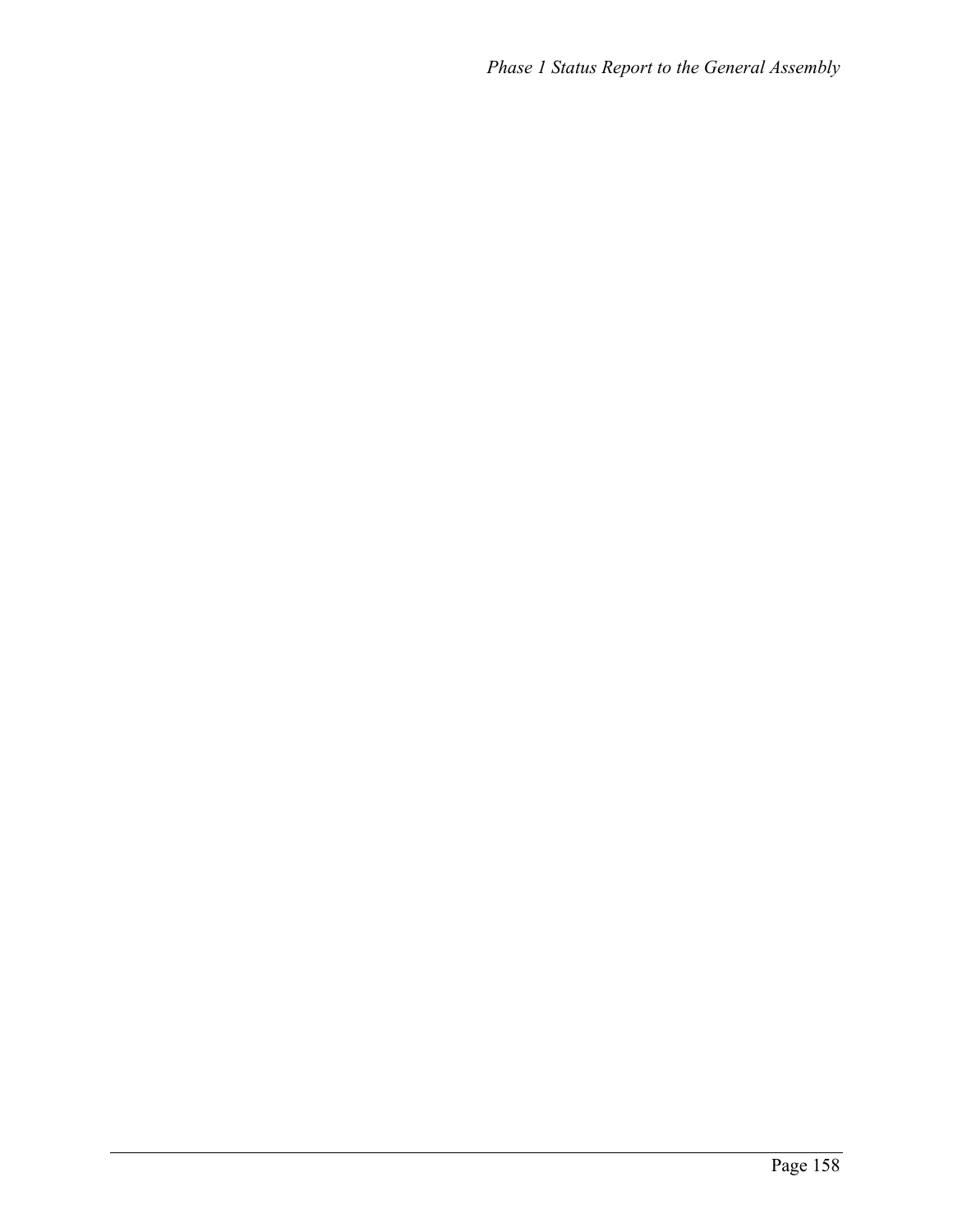#### **APPENDIX J STATEWIDE PLANNING SYSTEM - SPS**

In preparation for the 1999 Highway Needs Assessment, VDOT reviewed comments from a report released by the Joint Legislative Audit and Review Commission of the Virginia General Assembly (JLARC) entitled "Equity and Efficiency of Highway Construction and Transit Funding." Additionally, the status of the necessary data, equations and applications were reviewed. As a result, major changes were made to the Statewide Highway Planning System (SHiPS), the primary tool used for the 1994 Highway Needs Assessment, and it was renamed State Planning System (SPS).

Initially, the SHiPS database was transferred from a Powerhouse relational database into an Oracle schema. This provided the ability to query data in new ways, allowing errors and inconsistencies to be quickly identified and corrected. Conversion into a new more flexible system has allowed the incorporation of procedures for forecasting future traffic levels as well as analyzing road segments using updated capacity analysis formulae.

SPS information has been reorganized to improve functionality and is displayed using a user-friendly interface. Roadway inventory data is organized such that the user can quickly and easily access information such as facility designations, facility characteristics, operational characteristics, traffic history and traffic data. Additionally, information from the Six-Year Improvement Program and metropolitan area Long-Range Plan recommendations can be maintained in SPS.

While SPS has many features from previous highway needs assessments, such as roadway inventory maintenance, capacity analysis, and traffic projections, it incorporates many new features and enhancements to standard capabilities. One major enhancement is in the capacity analysis feature. Previous databases and other analysis tools calculate volume over service volume ratios for a specific level of service threshold. SPS actually calculates the level of service (A-F) for the current year as well as five forecasted years using the current Highway Capacity Manual procedures and equations. Other measures are also provided (density, average speed, etc.) depending on the type of analysis conducted.

Another feature enhanced in SPS is the ability to project traffic. While linear regression is still the tool of choice, the data is presented in a graphical format. Data outliers can be easily identified and flagged in order to provide a more accurate trend line of traffic growth. This feature is helpful in locating data errors and erroneous traffic counts. Also, SPS provides the ability to query records with no traffic counts or records indicating negative growth. The user continues to have the ability to override the trend-based analysis should corridor studies or local land-use decisions indicate changes in future demand levels. Curved linear trend analysis is planned to be an added capability for SPS.

Of the many new tools or features that have been developed, one of the most important features is the ability to link planning segments to the Highway Traffic Record Inventory System (HTRIS). As HTRIS is the official roadway inventory system for the Commonwealth, this relationship will allow SPS to pull information from other Virginia Department of Transportation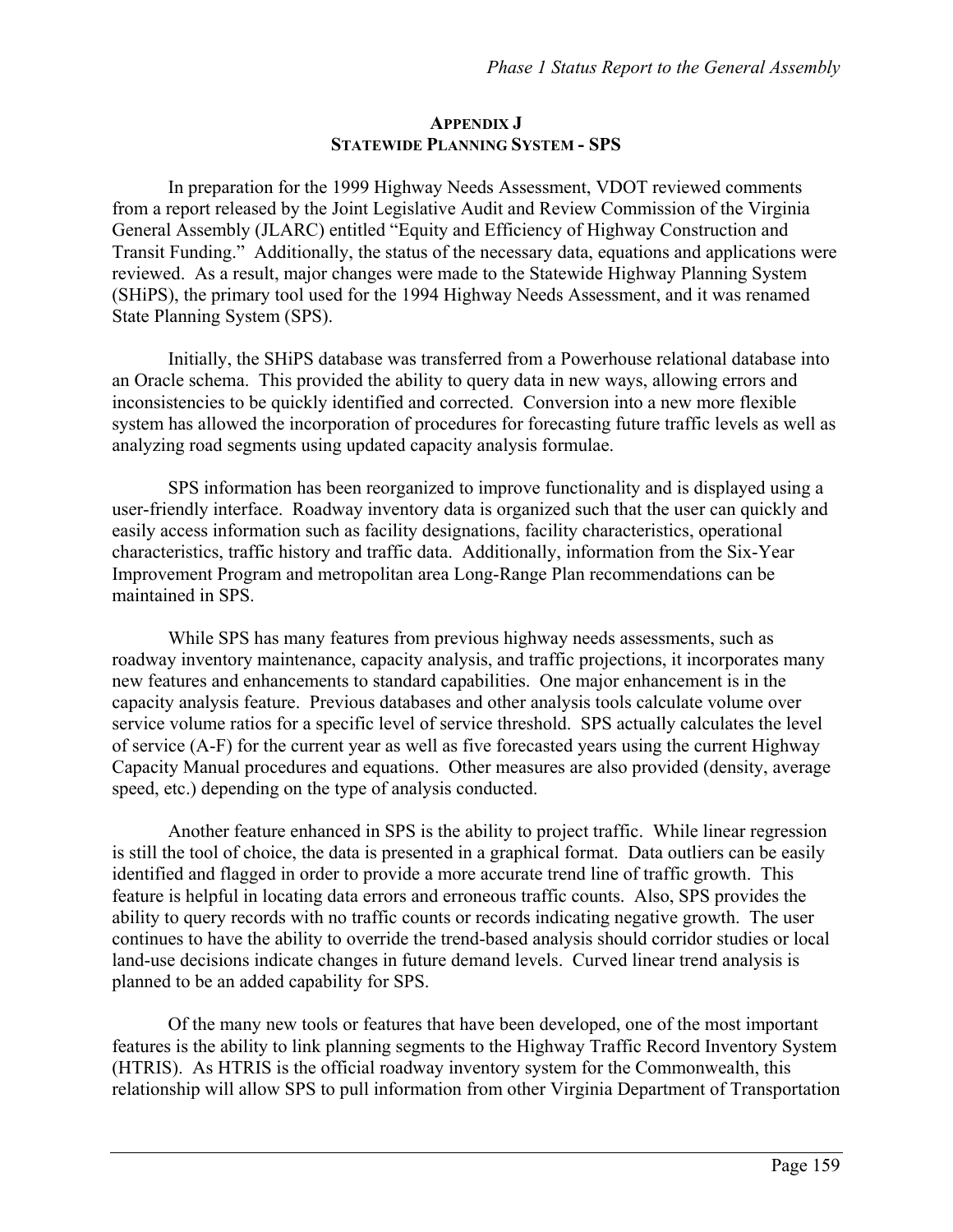(VDOT) data. This provides the ability to directly bring updated traffic data and counts from the Traffic Monitoring System (TMS) into the SPS system. This also provides the ability to display SPS output in geographic information system (GIS) applications allowing for graphic representation for project-specific recommendations or roadway attributes. Other SPS features include the ability to manage functional class changes, an extensive query and export tool, a planning glossary, links to web sites, and data items such as census data.

Currently there are a variety of inventory reports, projection reports, functional class reports, capacity needs reports, and some specialized reports from which the user can choose. Developing and maintaining the SPS as a VDOT in-house database with associated applications provides the flexibility to make changes and add features as necessary. Development and enhancement of the features are currently being prioritized based on the most immediate need. Further, there are plans to link the SPS with the Commonwealth's statewide travel demand model currently under development and the regional travel demand models used throughout the Commonwealth, providing an opportunity to use the SPS to assist with the Commonwealth's efforts to link transportation planning with local land use plans. In summary, the SPS provides the ability to perform the highway needs assessment in both a project-specific manner, as well as in a local, regional or statewide system aggregate manner.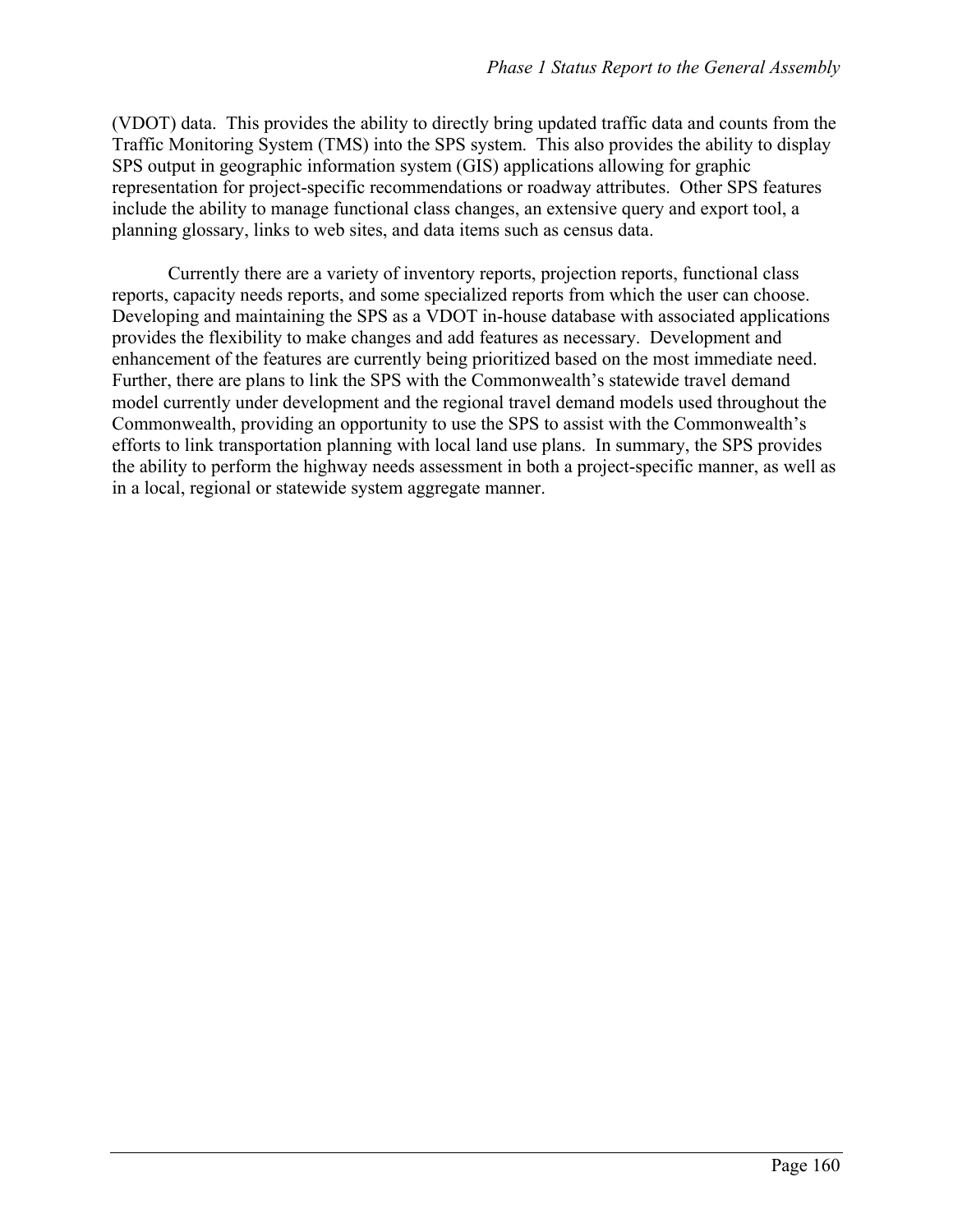### **Appendix K HIGHWAY ECONOMIC REQUIREMENT SYSTEM STATE VERSION - HERS-ST**

Developed by the Federal Highway Administration (FHWA), the HERS-ST model is an engineering and economic analysis tool that uses pavement conditions and highway capacity to identify highway deficiencies. The model can then apply economic criteria to evaluate the most cost-effective mix of improvements for system-wide implementation. HERS-ST is designed to evaluate the implications of alternative programs and policies on the conditions, performance, and user cost levels associated with highway systems. The model will provide cost estimates for achieving economically optimal program structures, as well as predict system condition and user cost levels resulting from a given level of investment.

Through investigation and discussion of the HERS-ST model, it was determined that there are two means whereby the model can identify a highway need in order to propose a solution: pavement condition and capacity. This presents two issues. First, pavement condition improvements are focused on maintenance needs while capacity improvements are limited to expanding existing facilities. To calculate future capacity needs, HERS-ST uses outdated 1997 highway capacity equations, which have since been updated by the Transportation Research Board. The HERS-ST model will not identify alternate alignments or look for solutions other than widening the existing segment. (It does not consider alternate modes or alternate alignments.) Second, there is no capability of considering continuity in improvements. For example, HERS-ST may trigger improvements along a corridor that would result in a single corridor being comprised of small segments of two lanes, six lanes, two lanes, four lanes, etc. The model does not correlate improvements along segments. Additionally, the improvements may not be identified for construction for the same year, but may be identified as disjointed segments, ignoring their interrelationships.

HERS-ST has the capability of accepting a highway improvement file (project specific), thereby providing a potential method to assist in project prioritization. The model has the ability to analyze different scenarios. These scenarios include: full engineering needs, cost/benefit ratio constrained, performance goal constrained, and constrained funding. (This is shown as an optional step in the Highway Project Needs Assessment, as the process works into the Statewide Long-Range Constrained Highway Plan. Further analysis of potential highway project prioritization tools should be completed prior to selection of a specific prioritization methodology.)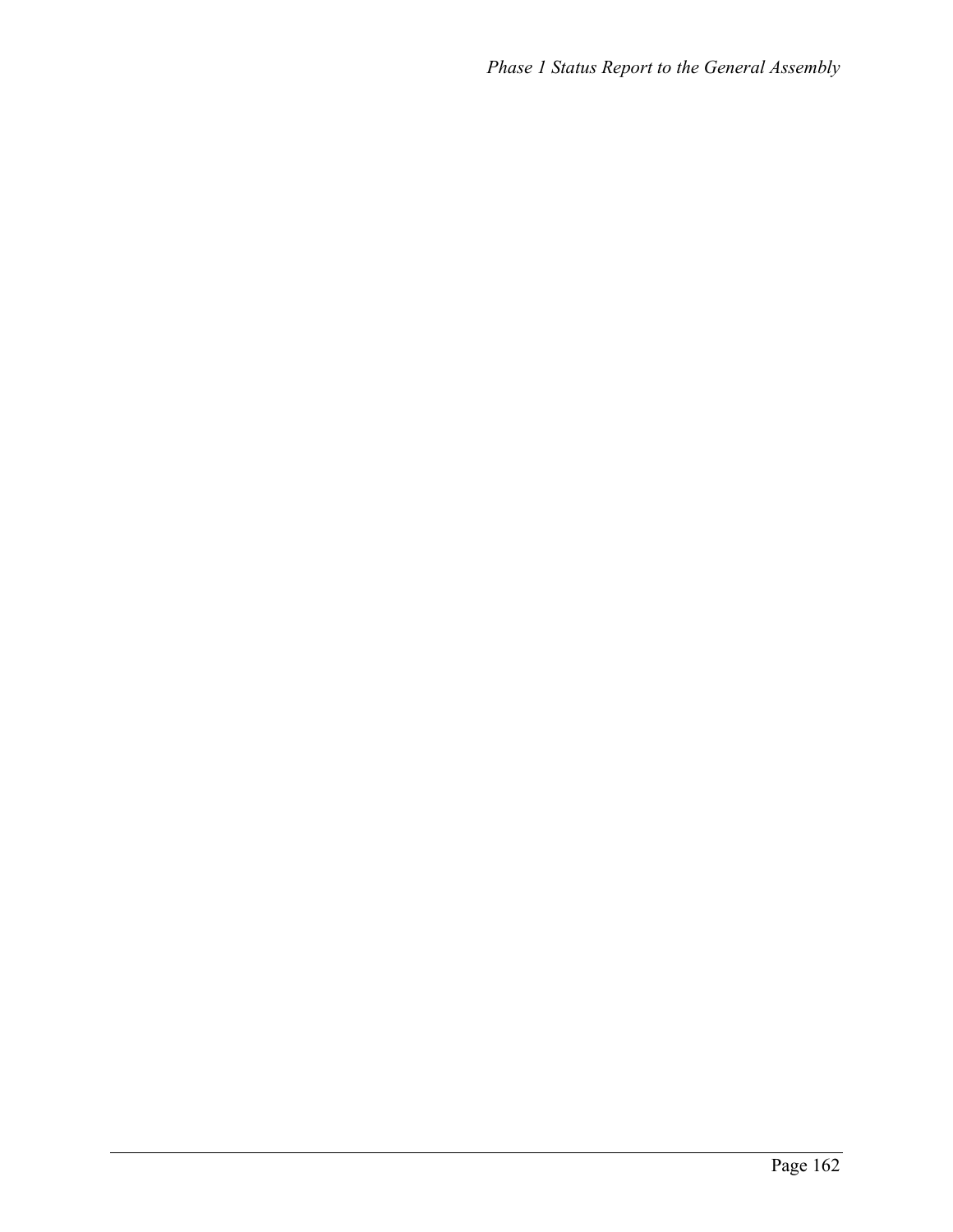### **APPENDIX L BRIDGE NEEDS IDENTIFICATION - BRIDGE SUFFICIENCY RATING**

A Highway Traffic Record Inventory System (HTRIS) report may obtained from the Virginia Department of Transportation (VDOT) Structure and Bridge Division showing bridges and their associated sufficiency ratings. A brief explanation from the Structure and Bridge Division about sufficiency ratings and their application is included below.

The sufficiency rating was developed by the Federal Highway Administration (FHWA) to serve as a tool to allocate funds, and serve as a prioritization rating of the bridges in the United States. The sufficiency rating varies from 0.0 (very poor) to 100.0 (very good). Structures having sufficiency ratings of 80.0 or more are considered not to have an effect on the long or short term planning needs. Structures that have a rating less than 80 are eligible for federal rehabilitation funds. Structures that have a rating less than 50 are eligible for federal replacement funds.

The sufficiency rating is intended for use on only those bridges and culverts meeting the federal definition of a bridge, i.e., having a length greater than 20 feet. VDOT also uses the sufficiency rating to evaluate and prioritize all culverts having an opening greater than 36 square feet, and all bridges, regardless of length. The bridges and culverts that do not meet the federal definition of a bridge are not eligible for federal bridge replacement and rehabilitation funds. However, the smaller structures may be improved or reconstructed when included as part of projects funded by Surface Transportation Program (STP) funds, Congestion Mitigation and Air Quality (CMAQ) funds, etc.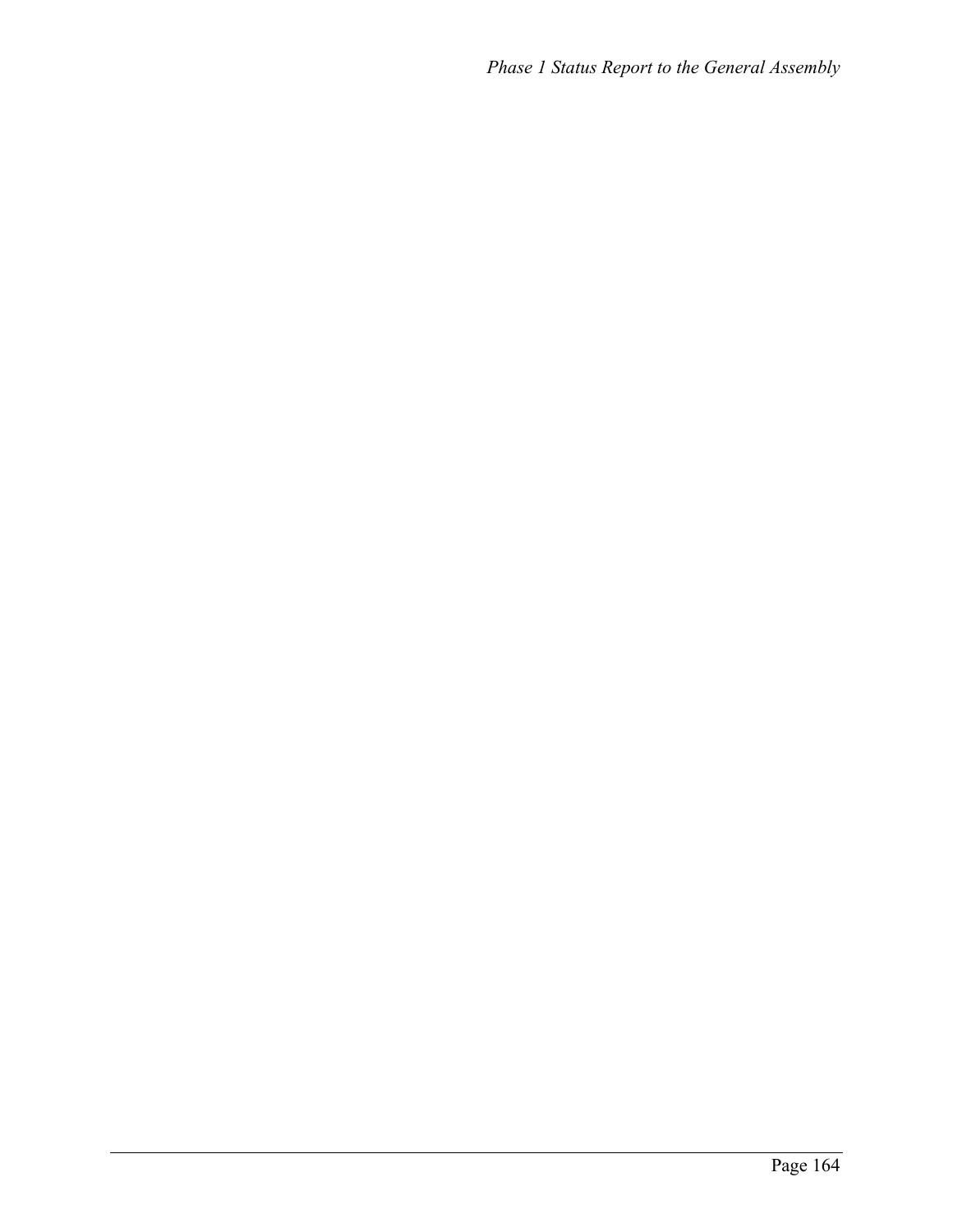### **APPENDIX M RURAL SECONDARY SYSTEM TOLERABLE/NON-TOLERABLE ANALYSIS**

An offline analysis of the rural secondary system is used to identify highway needs. The Highway Traffic Record Inventory System (HTRIS) is the dataset used to perform this analysis. The identification of deficiencies is performed using design standards for defined volume groups. If a facility does not meet the minimum pavement width and surface type standards for its volume group, it is identified as deficient. The following criteria are used to evaluate construction needs on the statewide secondary system.

| <b>Traffic Volume</b>  | Minimum Pavement | Surface Type        |
|------------------------|------------------|---------------------|
| Vehicles Per Day (VPD) | Width (feet)     |                     |
| $0 - 24$               | 12               | Light Surface       |
| 25-49                  | 14               | All Weather Surface |
| 50-399                 | 16               | Paved Surface       |
| 400-499                | 18               | Paved Surface       |
| 1,000-3,999            | 20               | Paved Surface       |
| 4,000-5,999            | 22               | Paved Surface       |
| 6,000-7,499            | 24               | Paved Surface       |
| 7,500 and Over         | Multilane        | Paved Surface       |